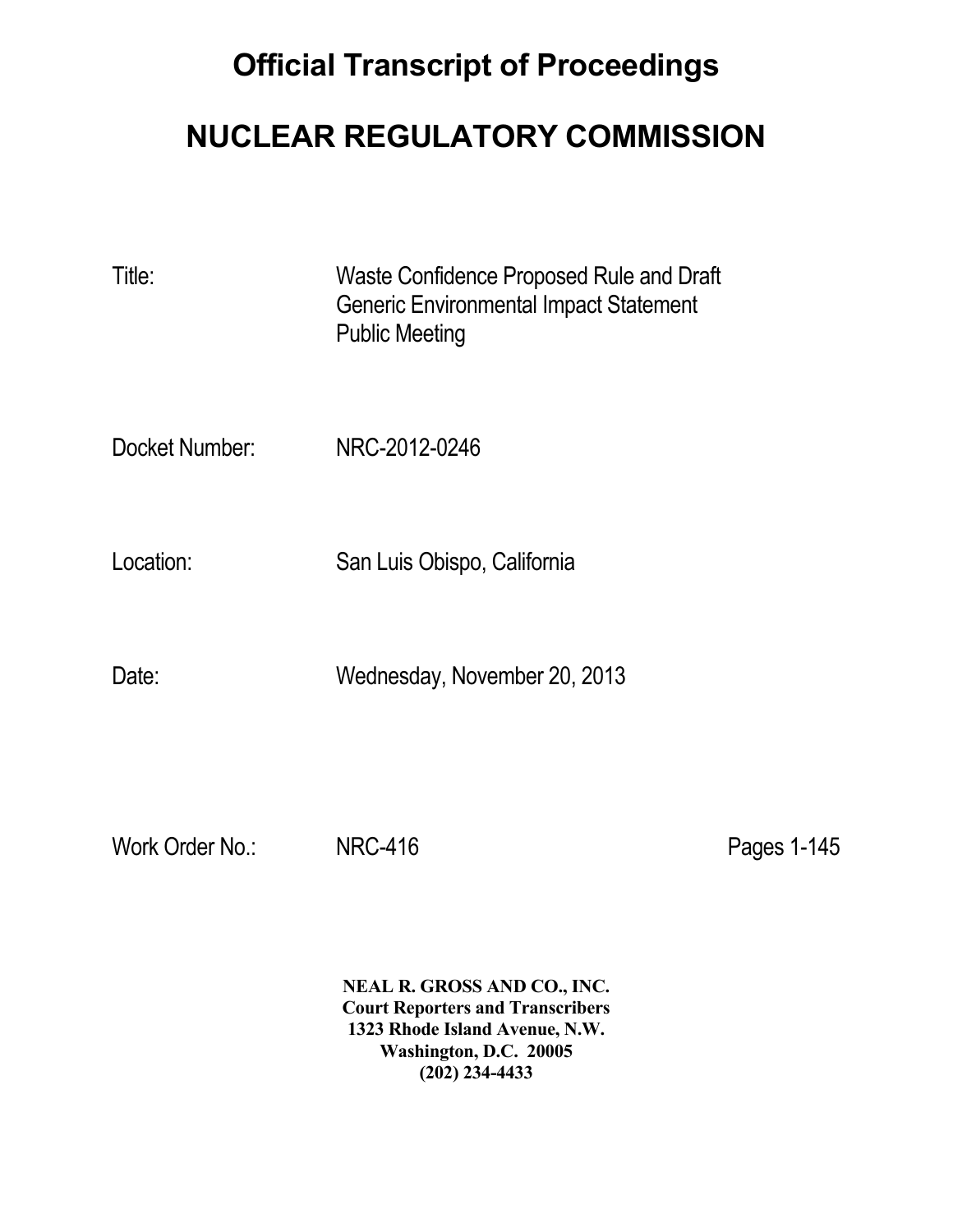|                         | 1                                                                                        |
|-------------------------|------------------------------------------------------------------------------------------|
| 1                       | UNITED STATES OF AMERICA                                                                 |
| $\overline{\mathbf{c}}$ | NUCLEAR REGULATORY COMMISSION                                                            |
| 3                       | $+ + + + + +$                                                                            |
| $\overline{4}$          | WASTE CONFIDENCE PROPOSED RULE AND DRAFT GENERIC                                         |
| 5                       | ENVIRONMENTAL IMPACT STATEMENT PUBLIC MEETING                                            |
| $\epsilon$              | $+ + + + + +$                                                                            |
| 7                       | WEDNESDAY                                                                                |
| 8                       | NOVEMBER 20, 2013                                                                        |
| 9                       | $+ + + + + +$                                                                            |
| 10                      | The Waste Confidence Public Meeting                                                      |
| 11                      | convened at the Courtyard by Marriott San Luis                                           |
| 12                      | Obispo, 1605 Calle Joaquin Road, San Luis Obispo,                                        |
| 13                      | California at 7:00 p.m., Chip Cameron, Co-                                               |
| 14                      | Facilitator, presiding.                                                                  |
| 15                      |                                                                                          |
| 16                      |                                                                                          |
| 17                      |                                                                                          |
| 18                      |                                                                                          |
| 19                      |                                                                                          |
| 20                      |                                                                                          |
| 21                      |                                                                                          |
| 22                      |                                                                                          |
| 23                      |                                                                                          |
| 24                      |                                                                                          |
| 25                      |                                                                                          |
|                         | <b>NEAL R. GROSS</b><br>COURT REPORTERS AND TRANSCRIBERS<br>1323 RHODE ISLAND AVE., N.W. |
|                         | (202) 234-4433<br>WASHINGTON, D.C. 20005-3701<br>www.nealrgross.com                      |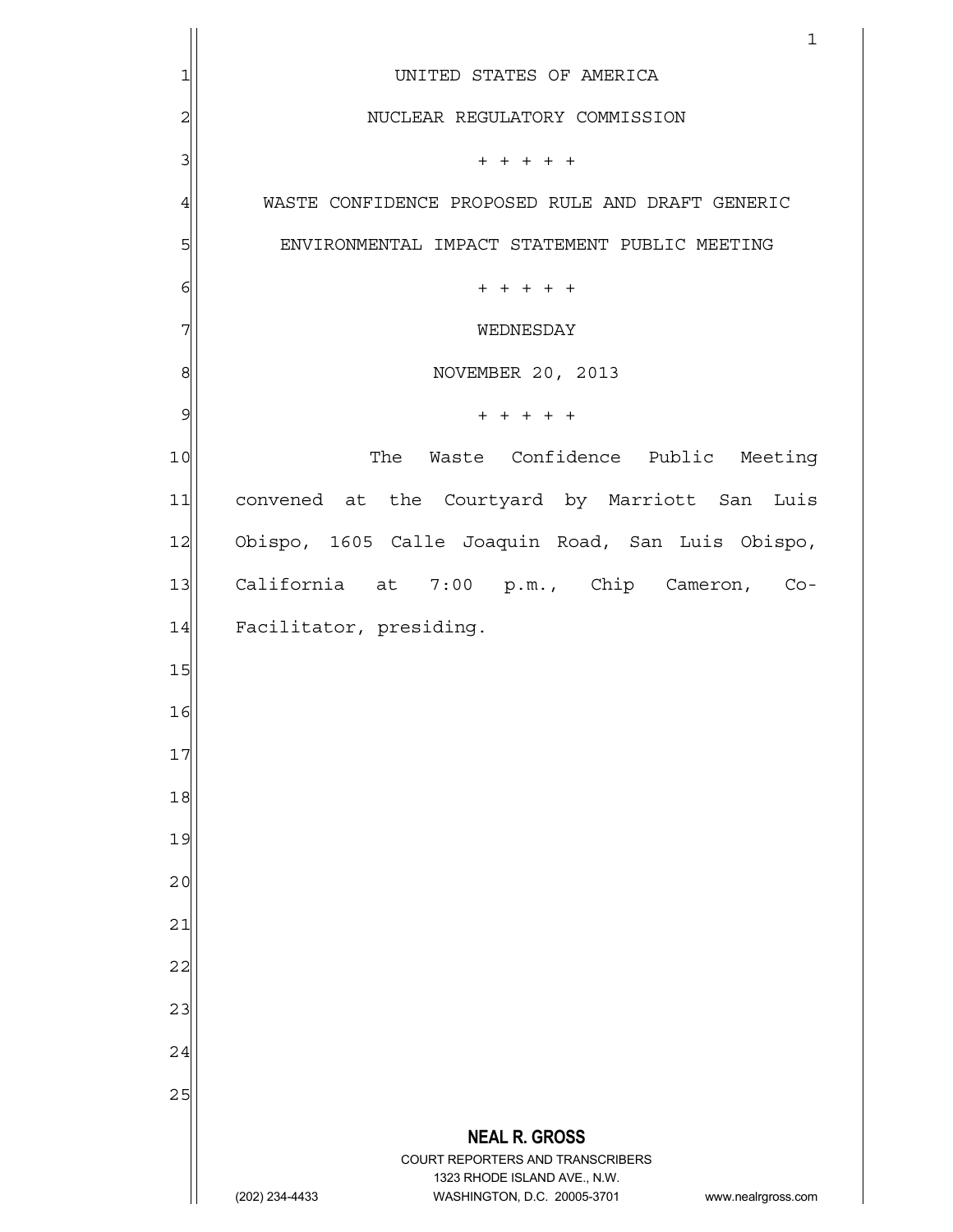**NEAL R. GROSS** COURT REPORTERS AND TRANSCRIBERS 1323 RHODE ISLAND AVE., N.W. (202) 234-4433 WASHINGTON, D.C. 20005-3701 www.nealrgross.com 2<sup>1</sup> PRESENT 3 CHIP CAMERON, Co-Facilitator 4 MIRIAM JUCKETT, Co-Facilitator 5 CARRIE SAFFORD, Deputy Director, Waste Confidence 6 **6** Directorate 7 SHELDON CLARK, Office of General Counsel 8 VICTOR DRICKS, Office of Public Affairs 9 CATHY HANEY, Director, Office of Nuclear Material 10 Safety and Safeguards 11 THOMAS HIPSCHMAN, Senior Resident Inspector, Diablo 12 Canyon 13 ANDY IMBODEN, Chief of Communications, Planning, and 14 Rulemaking Branch, Waste Confidence 15 Directorate 16 LISA LONDON, Office of General Counsel 17 | KEITH MCCONNELL, Director of the Waste Confidence 18 Directorate 19 PAUL MICHALAK, Chief of Environmental Impact 20 Statement Branch, Waste Confidence Directorate 21 | T.R. ROWE, Waste Confidence Directorate Staff 22 SUSAN WITTICK, Waste Confidence Directorate Staff 23 24 25

1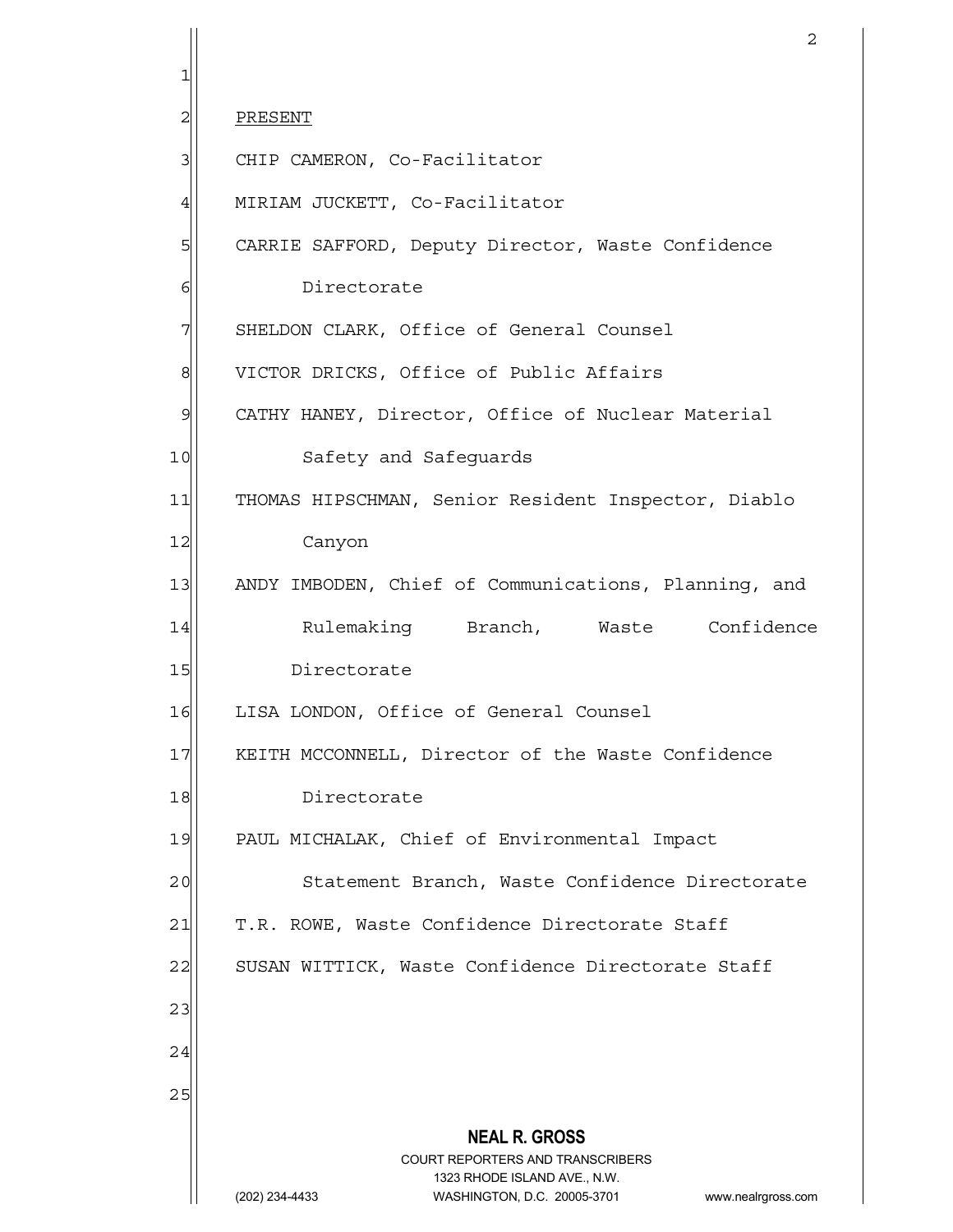4 P R O C E E D I N G S

 $5 \vert$  (7:03 p.m.)

6 MR. CAMERON: Welcome to tonight's 7 meeting. Thank you for being here and it's nice to  $8$  see all of you. My name is Chip Cameron and my 9 colleague and I, Miriam Juckett, from the Center for 10 Nuclear Waste Regulatory Analyses. We've been 11 facilitating the meetings on the subject of Waste 12 Confidence that the NRC has held all over the 13 country.

14 and our topic tonight is a Draft 15 Environmental Impact Statement and Proposed Rule on 16 Waste Confidence. And the objective of the meeting 17 is to hear from all of you, your comments, your 18 recommendations, on that Draft. EIS is the acronym 19 we're going to use for that, then of course, NRC for 20 the Nuclear Requlatory Commission. And, you know, 21 | things are going to go a little bit smoother if we 22 just don't have people shouting out things, and I 23 would just ask you to refrain from doing that.

24 Many of you have pre-registered to speak 25 tonight and a lot of people have signed up at the

> **NEAL R. GROSS** COURT REPORTERS AND TRANSCRIBERS 1323 RHODE ISLAND AVE., N.W. (202) 234-4433 WASHINGTON, D.C. 20005-3701 www.nealrgross.com

1

2

3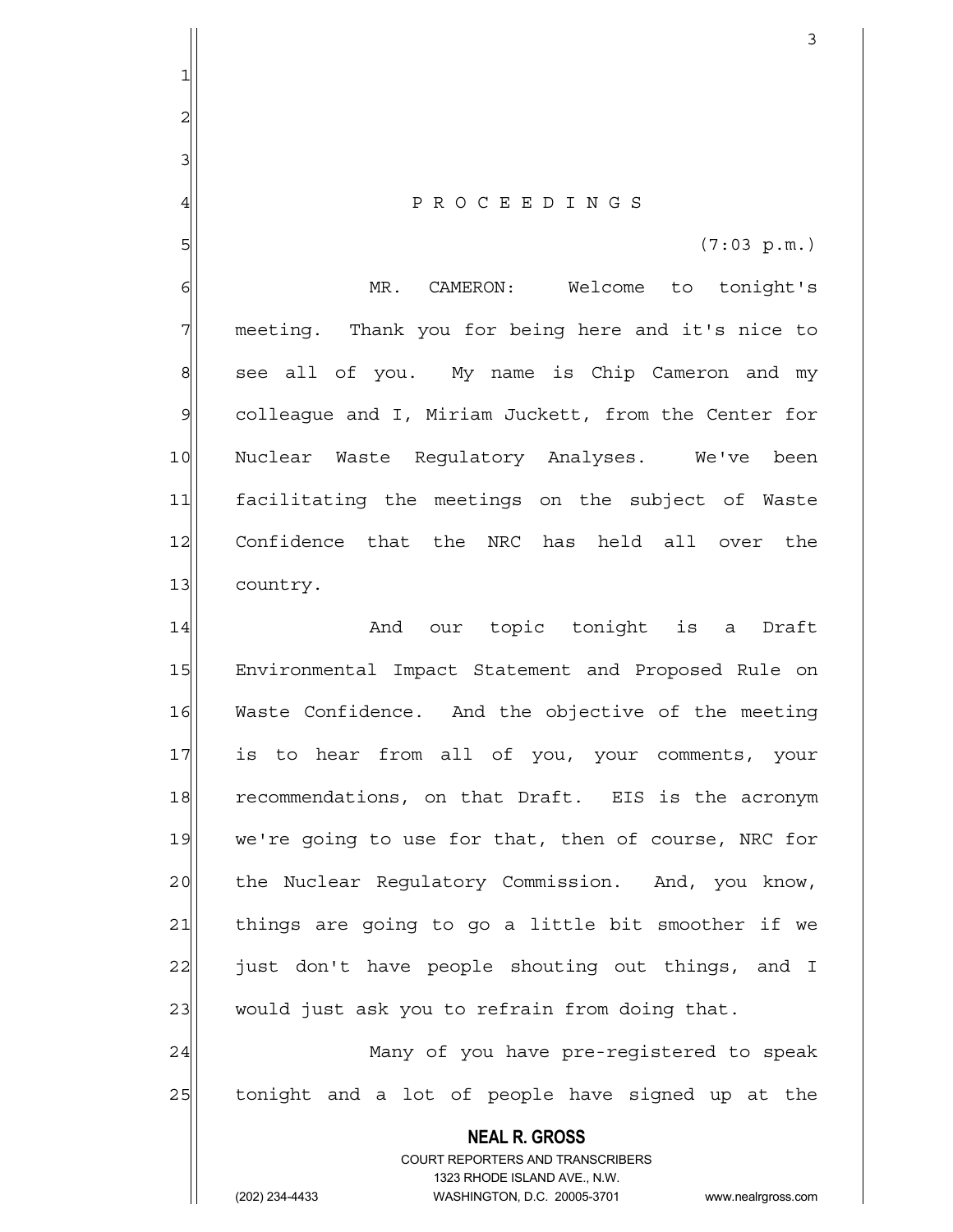1 desk when they came in. What I'm going to do is,  $2$  when we get to the comment part of the meeting, I'm 3 | going to call your name and ask you to come up here 4 to the podium and just introduce yourself and provide 5 | us with your comment.

4

6 6 The NRC is also asking for written 7 7 comments on this subject and those comments that you 8 give tonight, they're going to carry the same weight 9 as written comments. The staff is not, NRC staff are 10 not going to be responding to your comments tonight, 11| but they will be listening to them carefully and they 12 are going to carefully evaluate them, and in the 13 Final Environmental Impact Statement, there will be a 14 comment response section of that Final Environmental 15 Impact Statement, so that you can see how your 16 comments were addressed.

17 In terms of ground rules, very simple, 18 just to help us all have a productive meeting. First 19 of all, I would just ask that only one person speak 20 at a time. Two important reasons for that, one is so 21 that we can give our full attention to whomever has 22 the floor at the moment, but secondly, so that we 23 could get what I call a clean transcript.

24 | Lee Miller is our stenographer here and 25 he's taking a transcript for us and when we only have

> **NEAL R. GROSS** COURT REPORTERS AND TRANSCRIBERS 1323 RHODE ISLAND AVE., N.W.

(202) 234-4433 WASHINGTON, D.C. 20005-3701 www.nealrgross.com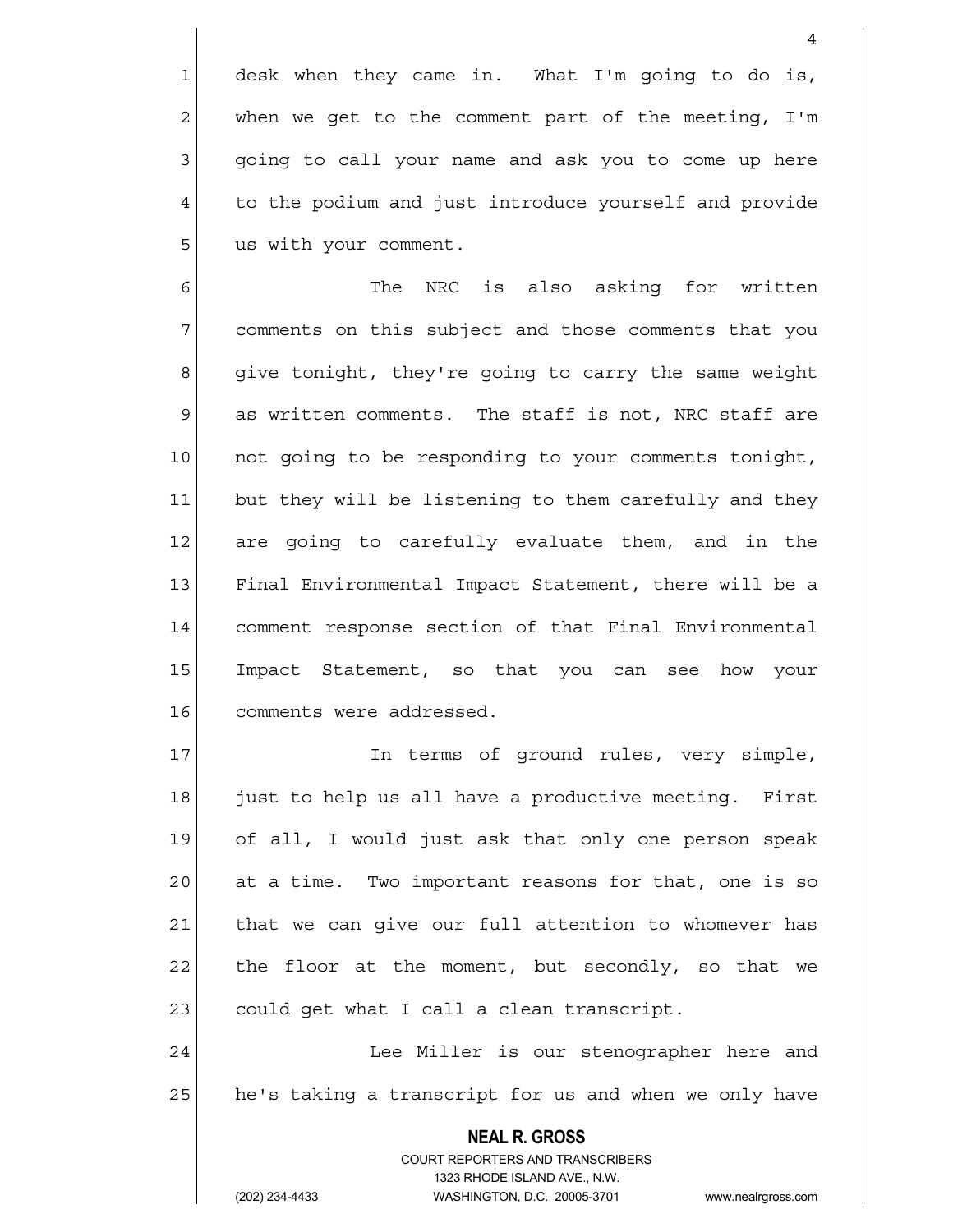1 one person speaking at a time, he will know who that  $2$  is, be able to identify them. And that transcript is 3 | going to be your record and the NRC's record of what  $4$  transpires here tonight.

<u>5</u>

5 Second ground rule is, I'm going to ask  $6$  you to be brief, and in fact, I'm going to ask you to 7 follow a three-minute time limit because we have a  $8$  lot of people who want to talk tonight, but when  $9$  three minutes are out, nothing dreadful is going to 10 happen to you, okay, and I'll just ask you to wrap-up 11 for us.

12 To help you out, we have Sheldon Clark 13 right here. Sheldon's from our Office of General 14 Counsel. He has a sign that says, "One minute 15 remaining", okay, and that's just to give you a guide 16 to when you do have one minute remaining, and then 17 I'll ask you to sum up at some point, and we've been 18 using the three-minute time limit at all of the other 19 meetings because of the fact that we've had so many 20 speakers.

21 and usually, we've found that three 22 minutes is enough for you to summarize your main 23 concerns for the NRC. Fortunately, there's other 24 ways to comment. You can expand on your comments 25 tonight by filing a written comment. You can fill-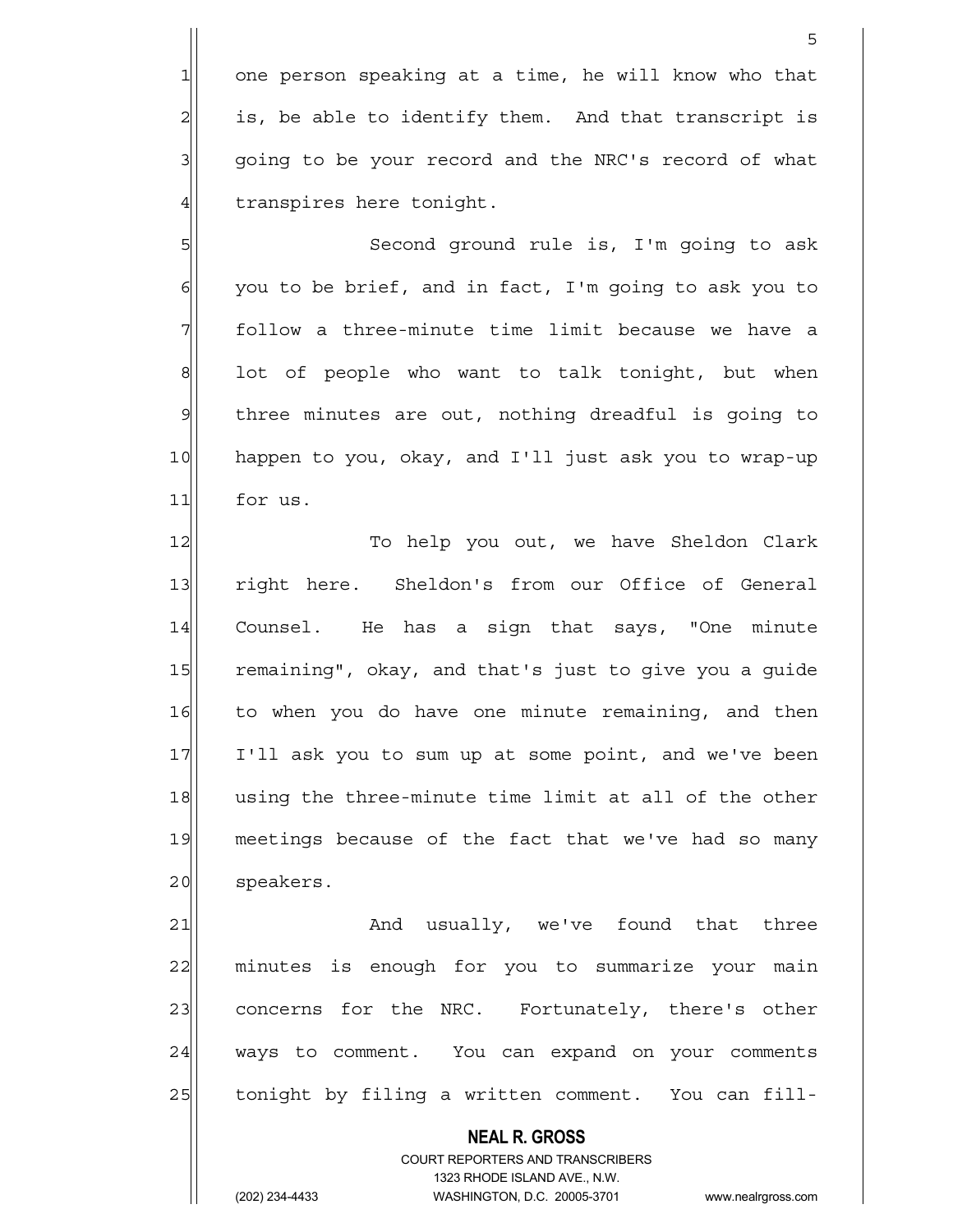$1$  out one of the -- Shawn, can I just see that? You  $2$  can fill this. It's called a feedback form. It's an 3 NRC form that helps the NRC to evaluate how a public 4 meeting went, so you can use it for that purpose.

5 But if you want to write a comment about 6 6 6 the Draft EIS or the Proposed Rule, you can write it  $7$  on here and leave it with the NRC staff, or it's 8 already what they called franked, okay? You don't 9 have to put a stamp on it. You can just put it in 10 the mail and it will get to the NRC.

11 Finally, another way to add to your 12 comments is that there's going to be a phone-call-in-13 only opportunity for people on December 9th, and the 14 staff will tell you how you find out information 15 about the toll-free number to call in. You can call 16 in and give comments on December 9th also.

17 This is a feedback form. Yes, we'll 18 make sure that we get more of them in here for you, 19 but they're on some of the seats, but we'll make sure 20 that there's plenty available for you. Thank you.

21 and this is the final ground rule, I 22 would just ask everyone, all of us, to just be 23 courteous tonight, because you may hear viewpoints  $24$  that are different from the viewpoints you have, and 25 I would just ask you to respect the person giving the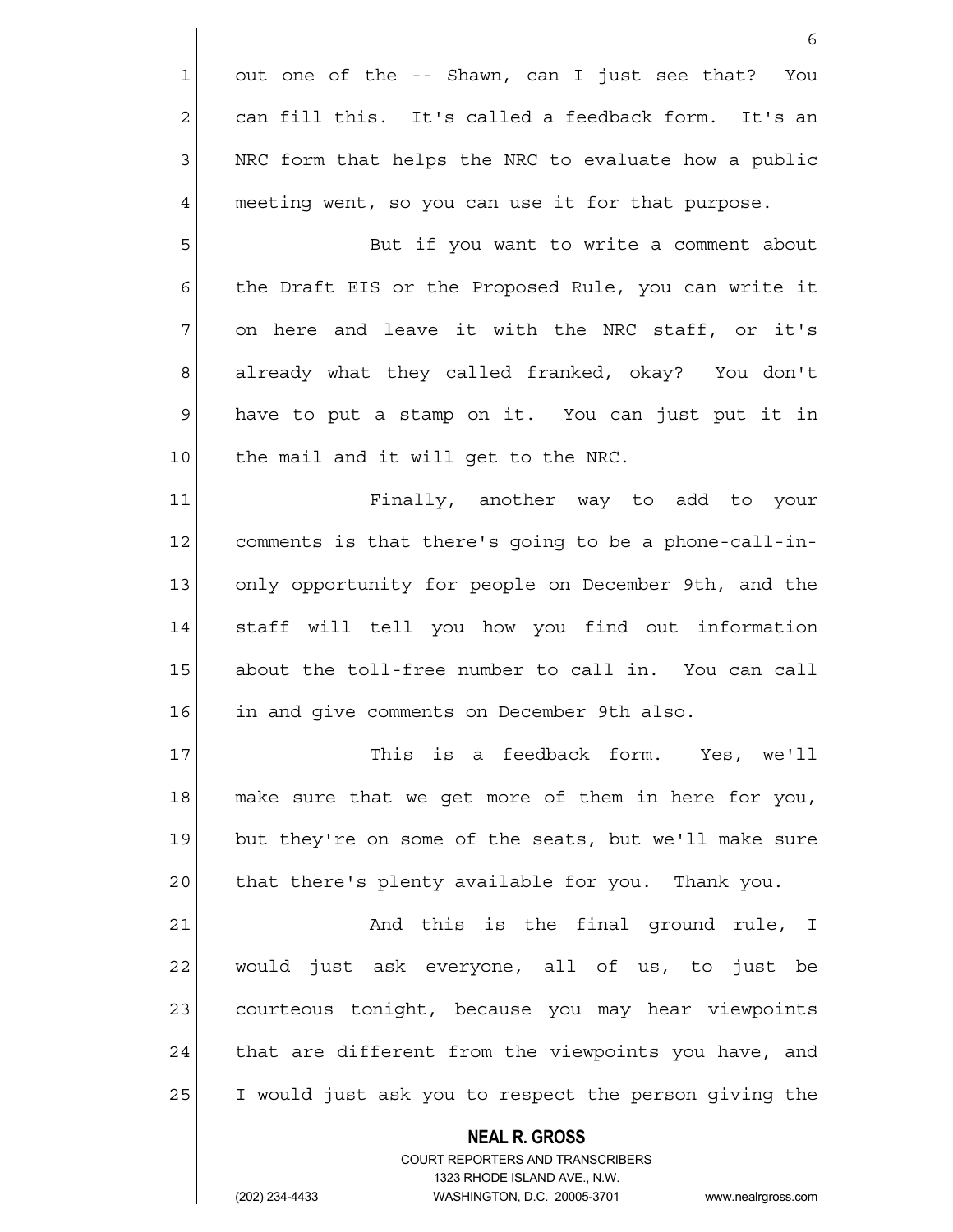1 viewpoint even if you don't agree with that 2 | particular viewpoint.

3 and I'm going to introduce the NRC  $4$  staff, and I'm going to introduce the two people who 5 will be speaking to you first. One is Carrie 6 Safford, and Carrie is the Deputy Director of the 7 Waste Confidence Directorate, and then we're going to 8| have Andy Imboden. Andy's the Chief of the 9 Communication Planning and Rulemaking Branch in the 10 Waste Confidence Directorate. So they're going to 11 talk to you.

12 We have Keith McConnell. Keith is the 13 Director of the Waste Confidence Directorate. And we 14 have the Director of the Office of Nuclear Material 15 Safety and Safequards. That's where the Waste 16 Confidence Directorate is located, organizationally, 17 1 in the Nuclear Regulatory Commission. We have the 18 Director, Cathy Haney, here, and right over there 19 against the wall is Paul Michalak. He's another 20 Branch Chief in the Waste Confidence Directorate. 21 It's the Environmental Impact Statement Branch.

22 And that's where all the technical 23 information is developed for the Environmental Impact  $24$  Statement. We do have two attorneys with us, Lisa 25 London, and we've deputized Sheldon Clark to do the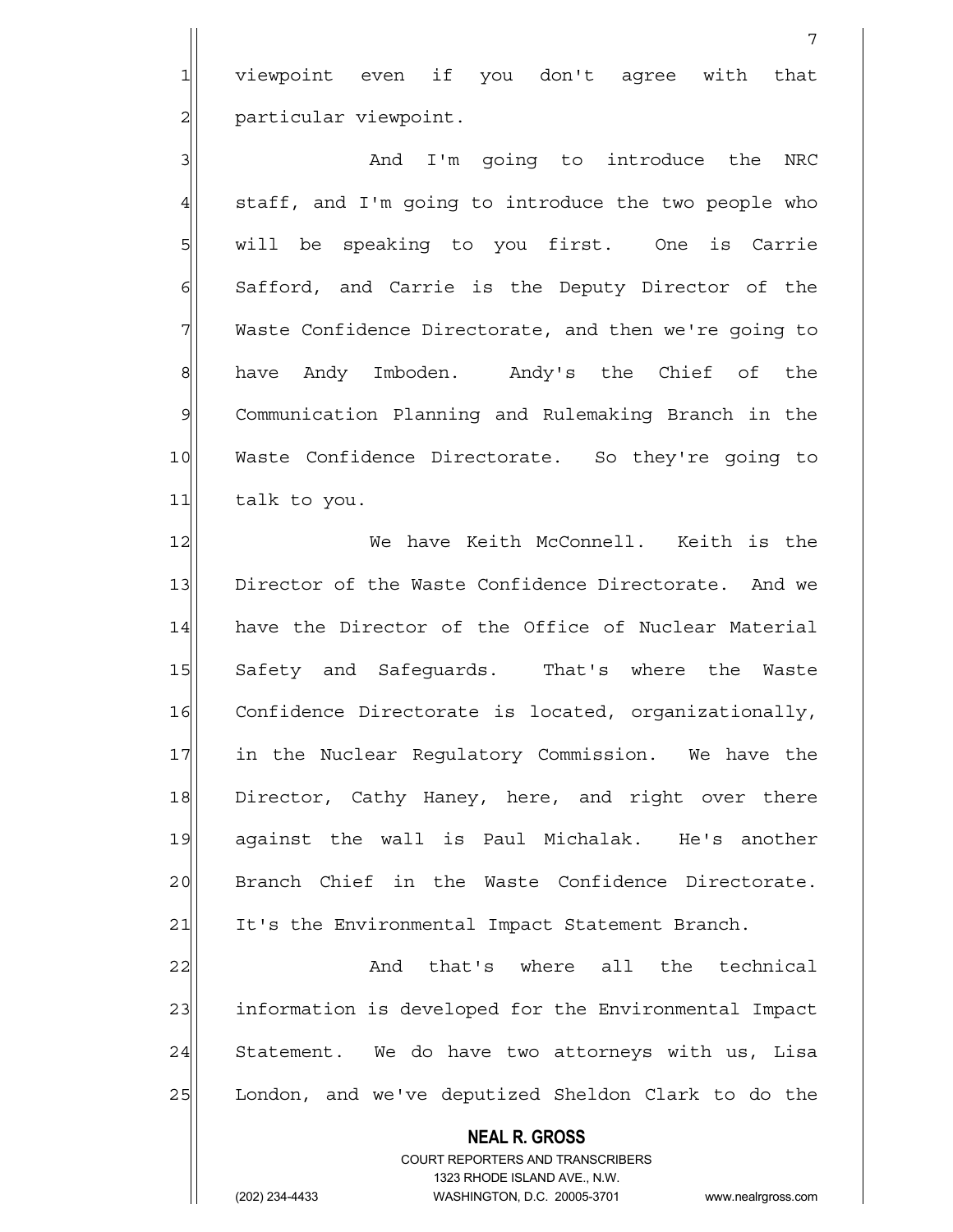1 time-keeping for us tonight, and Tom Hipschman. 2 Where's Tom? Tom, who you may know, he's the senior 3 3 resident at Diablo Canyon, and they're the eyes and  $4$  ears for the NRC in terms of ensuring that NRC 5 5 5 5 regulations are met. He's over there.

en de la construction de la construction de la construction de la construction de la construction de la constr<br>En 1980, le construction de la construction de la construction de la construction de la construction de la con

6 6 And we have the Public Affairs Officer 7 | from Region 4, Victor Dricks. He's in the back, and  $8$  let me introduce the two women who take care of all 9 | the logistical details for these meetings, and we 10 have T.R. Rowe right here, and Susan Wittick, and 11 thank you for doing all this for us.

12 We're not going to have time for 13 questions. We want to get right to the comment. 14 There's something that you should know about parking, 15 okay? Okay. Could you please not do that, okay? 16 Just have some respect for the people in this room, 17 okay? So please don't do that, okay? This is 18 Several times. Don't do it, okay? If you're double-19 parked out there, I've just been told there's a tow 20 truck, okay? So if you think that you're not parked 21 correctly, you might want to check that, okay? 22 Miriam?

23 MS. JUCKETT: I was informed that  $24$  there's a Motel 6 whose parking lot is connected. If 25 you want to park in that lot, then you can avoid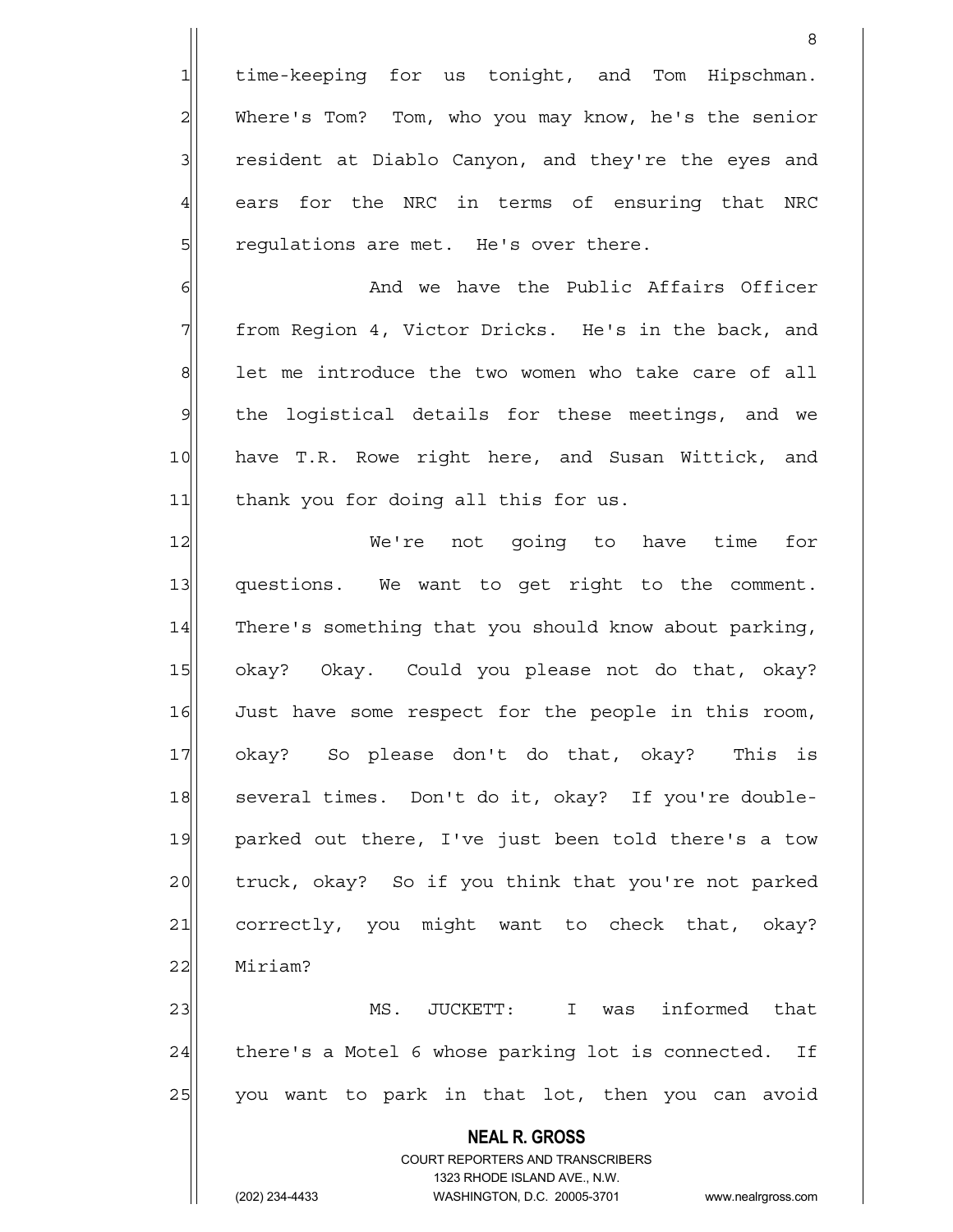1 getting your car towed. So if you're double-parked 2 or parallel parked in an area that does not have 3 | proper parking, you can move over to that lot, and  $4$  they'll allow you to park there.

9

5 MR. CAMERON: Okay. So we have staff  $6$  out in the foyer, NRC experts and consultants, if you 7 have a question on technical or legal issue, please  $8$  talk to them, but note that if you go out and talk to 9 | them, ask a question, that's not going to be on the 10 record, it's not going to be on the transcript, so if 11| you want to put that on the transcript, you have to 12 include it in your formal comments in here, okay? 13 And with that, let's go to Carrie Safford.

14 MS. SAFFORD: Thank you, Chip. Good 15 evening everyone, and welcome to tonight's meeting. 16 My name is Carrie Safford. I'm the Deputy Director 17 of the Waste Confidence Directorate at the NRC. 18 Thank you for coming out tonight. I'm sorry, there's 19 feedback from the microphone. It's a little 20 disconcerting. The purpose of tonight's meeting is 21 to obtain your comments on the Waste Confidence 22 Proposed Rule and Draft Generic Environmental Impact 23 Statement.

24 Both of those documents were published 25 on September 13th. We're going to start out with a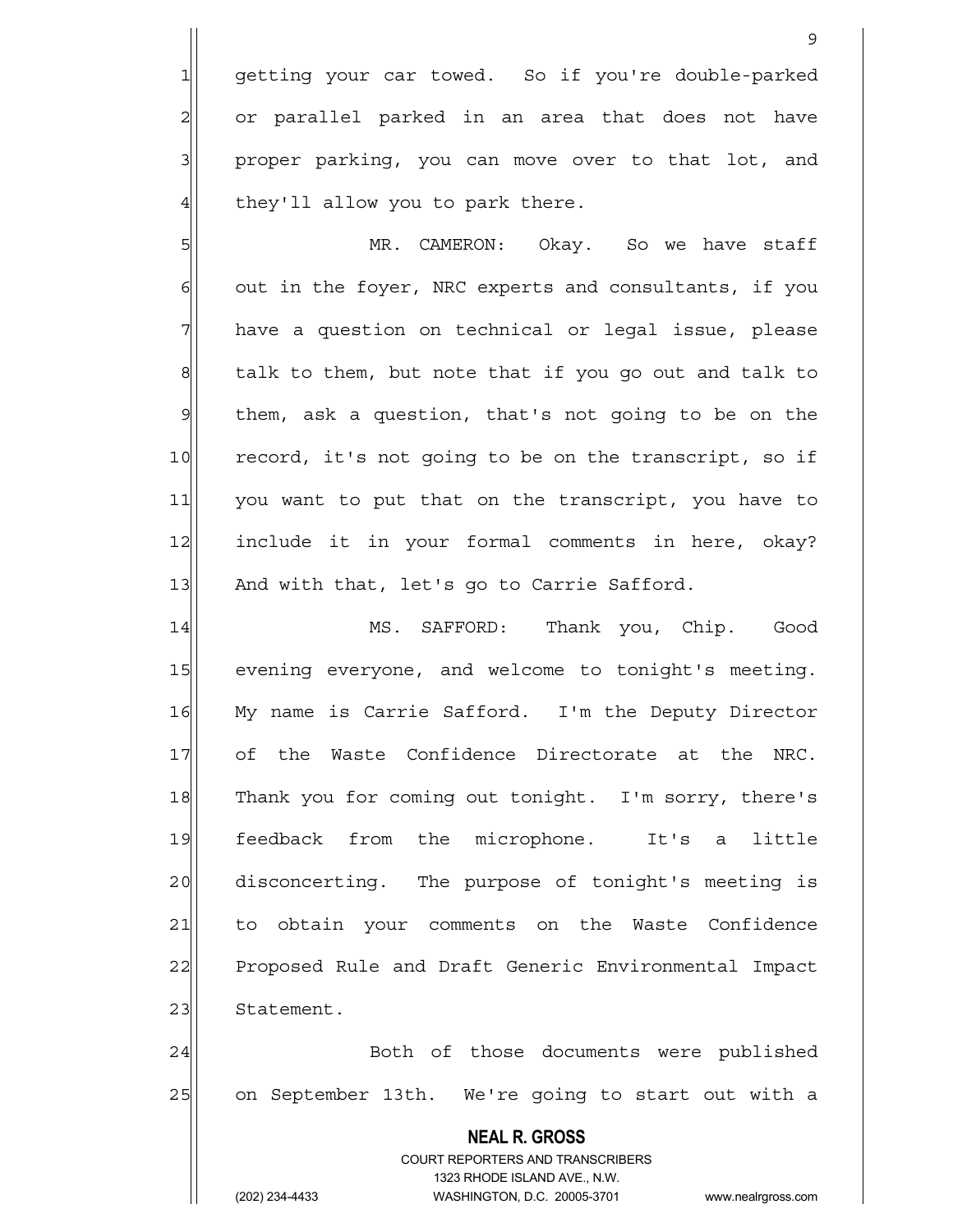1 short presentation on the Proposed Rule and Draft 2 Generic Environmental Impact Statement. Following 3 | that, there will be a brief question and answer 4 period on process, but as Chip mentioned, if you have 5 | specific comments on any of the technical aspects of  $6$  the documents, we do have NRC staff out in the open  $7$  house area who are available to speak with you.

8 8 I want to start off tonight with just a 9 few general comments on rulemaking. Rulemaking is 10 one of the most important things that we do here at 11 the NRC. Regulations are our vehicle for 12 implementing national and international policy, and 13 for achieving the NRC's goals on safety and security, 14 and maintaining public health and protection of the 15 environment.

16 It's an extremely important activity and 17 one that we take very seriously. Over the past year, 18 the Directorate has been involved in an effort to 19 assess the environmental impacts of continued storage 20 of spent nuclear fuel beyond a reactor's licensed 21 life for operation. The Draft Generic Environmental 22 Impact and Proposed Rule are the results of that 23 effort.

24 | We've strived to provide an open and 25 | transparent process throughout this effort, and now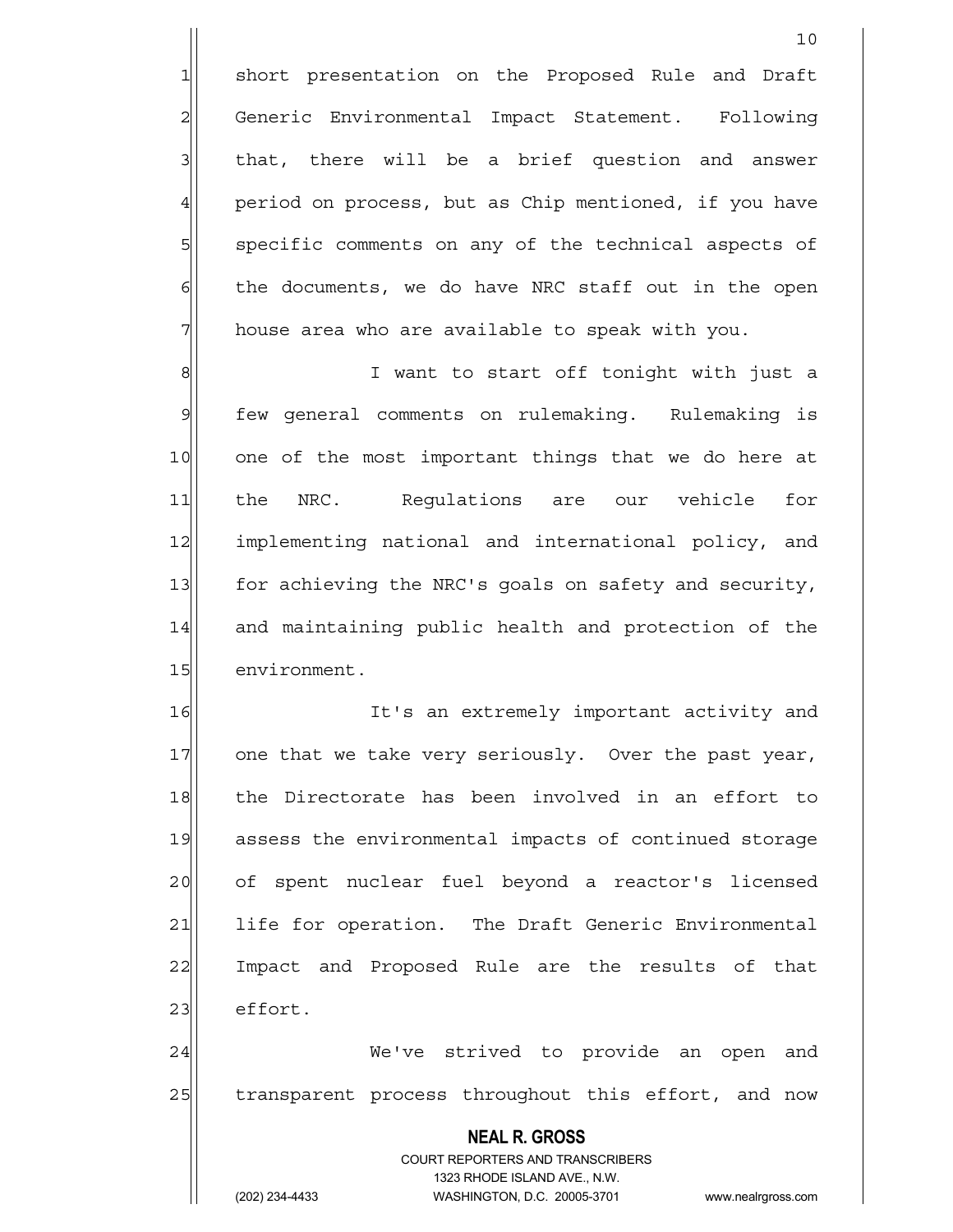1 we look forward to hearing your comments tonight. I  $2$  also want to point out that in the Proposed Rule, 3 I there are some specific areas that the NRC 4 Commissioners have asked for your feedback. Your 5 input in these and other areas will help us to 6 6 6 improve the final documents and they'll provide 7 valuable input to the Commissioners during their 8 deliberations on the Final Rule and Generic 9 Environmental Impact Statement.

 $11$ 

10 and finally, I'd like to mention 11 briefly, a few points about the schedule. We've had 12 to reschedule a number of our public meetings. All 13 of the meetings have now been re-noticed and the 14 remaining schedule is as follows. We have three more 15 meetings, one in Perrysburg, Ohio on December 2nd, 16 Minnetonka, Minnesota on December 4th, and a new 17 meeting has been added. We'll have a facilitated 18 teleconference line from 1 o'clock to 4 o'clock p.m. 19 Eastern Time on December 9th.

20 and 1ight of this new meeting schedule, 21 the public comment period has been extended to 22 December 20th. The dates, locations, and times for 23 each of these meetings has already been noticed,  $24$  they've been announced on our website, through the 25 *Federal Register*, and notices have gone out through

 **NEAL R. GROSS**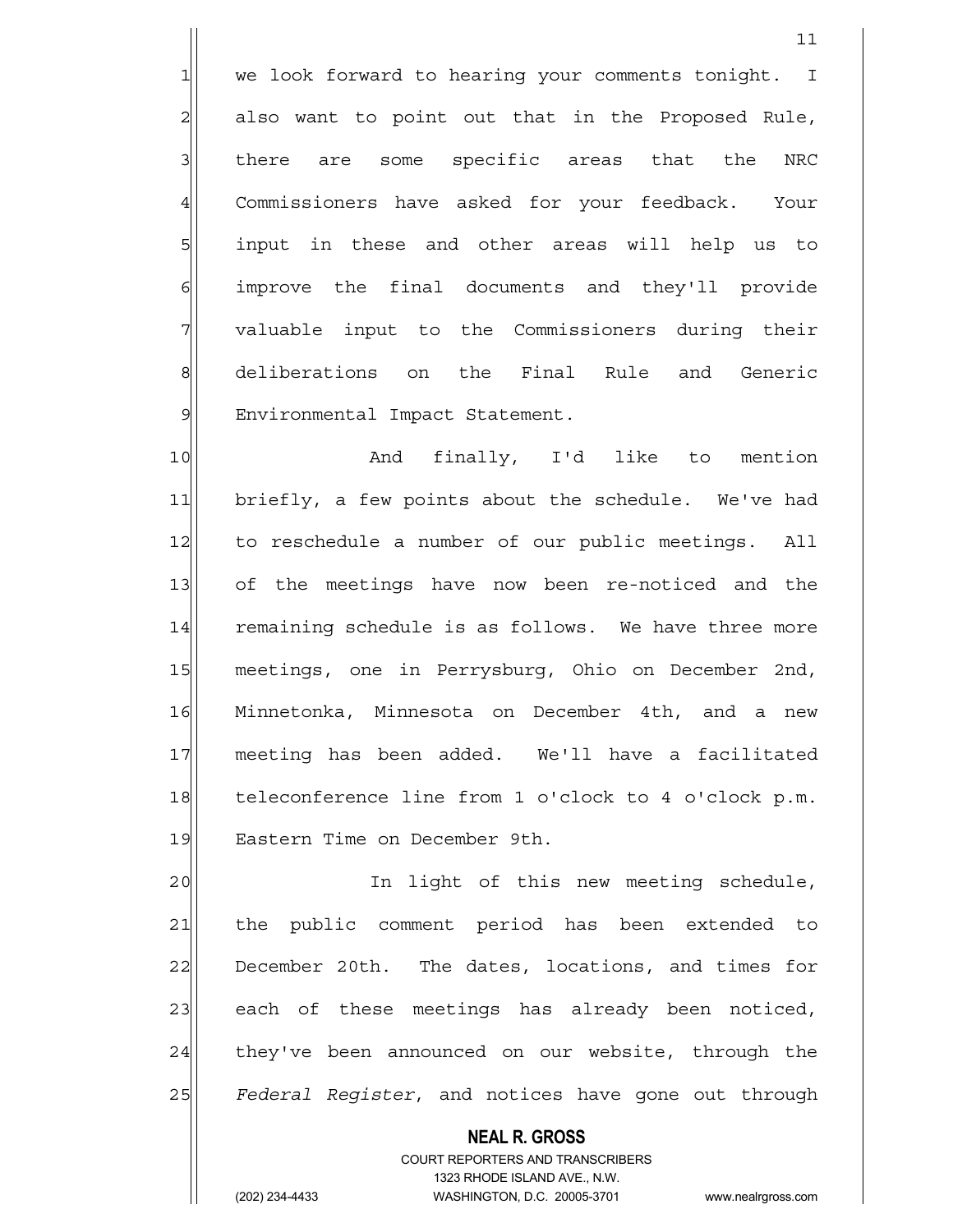1 W.C. Outreach, our email distribution list, and on 2 our website.

12

3|| So once again, welcome. Thank you for 4 participating tonight. I'll now turn it over to Andy 5 Imboden to make his presentation. Thank you.

6 MR. IMBODEN: Thank you, Carrie. My 7 | name is Andy Imboden. I'm the Chief of the 8 Communications, Planning, and Rulemaking Branch, and 9 I'd like to add to her welcome and thank you all for 10 participating today. And in case you're interested, 11 there's a hardcopy presentation of the slide show out  $12$  in the hall.

13 || So at tonight's meeting, I'll first qive 14 a brief history of Waste Confidence, outline key 15 aspects of the Draft Generic Environmental Impact 16 Statement and the Proposed Waste Confidence Rule, and 17 explain how you can comment on the documents, and 18 we'll get to the public comment portion, which is the 19 heart of the meeting.

20 Waste Confidence accomplishes two 21 things. It generically addresses the environmental 22 impacts of continued storage and makes a 23 determination on the feasibility of safe storage and 24 the timeframe for a repository availability. The 25 Draft Generic Environmental Impact Statement for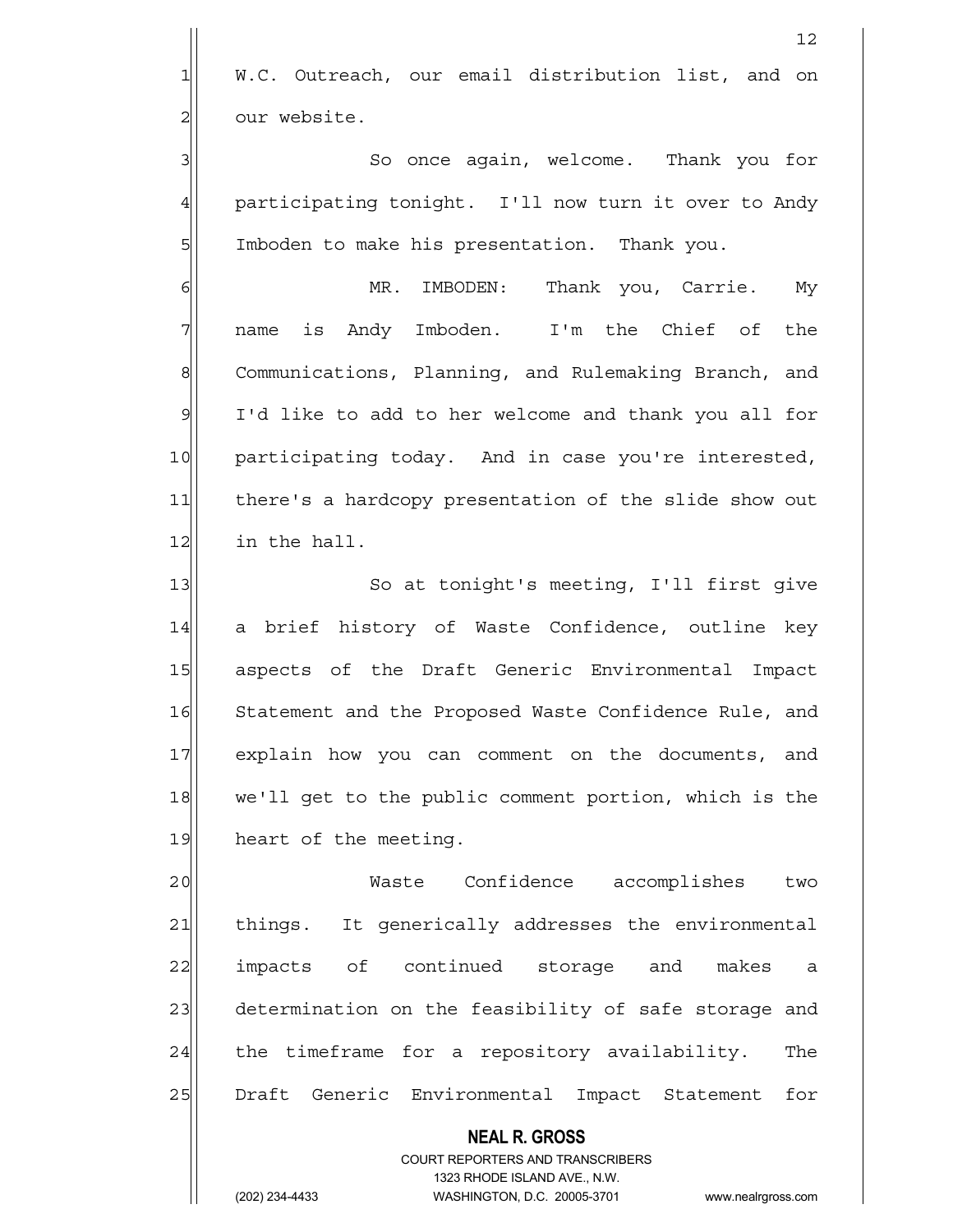1 Waste Confidence satisfies part of the Commission's 2 | National Environmental Policy Act, obligations for 3 3 reactor licensing, and re-licensing, and the 4 licensing and re-licensing of spent fuel storage 5 **5** facilities.

6 6 The Draft Environmental Impact Statement 7 also serves as the regulatory basis to support 8 changing the Waste Confidence Rule. The 9 Environmental Impact Statement and Proposed Rule only 10 cover the timeframe after the licensed life for a 11 reactor in operation. However, it's important to 12 | note that the Proposed Rule on Waste Confidence does 13 not license any particular site or facility, nor does 14 it allow long-term storage of spent nuclear fuel at 15 any site.

16 The NRC's history with Waste Confidence 17 began when the Commission issued the Rule in 1984. 18 Since then, the Rule has been updated on several 19 occasions, most recently in 2010. In 2012, the Rule 20 was challenged and the Court of Appeals for the D.C. 21 Circuit vacated the 2010 rulemaking. The Court 22 identified three deficiencies with the Commission's 23 environmental analysis that supported the 2010 Waste 24 Confidence rulemaking.

25 and 25 The Court found that the analysis did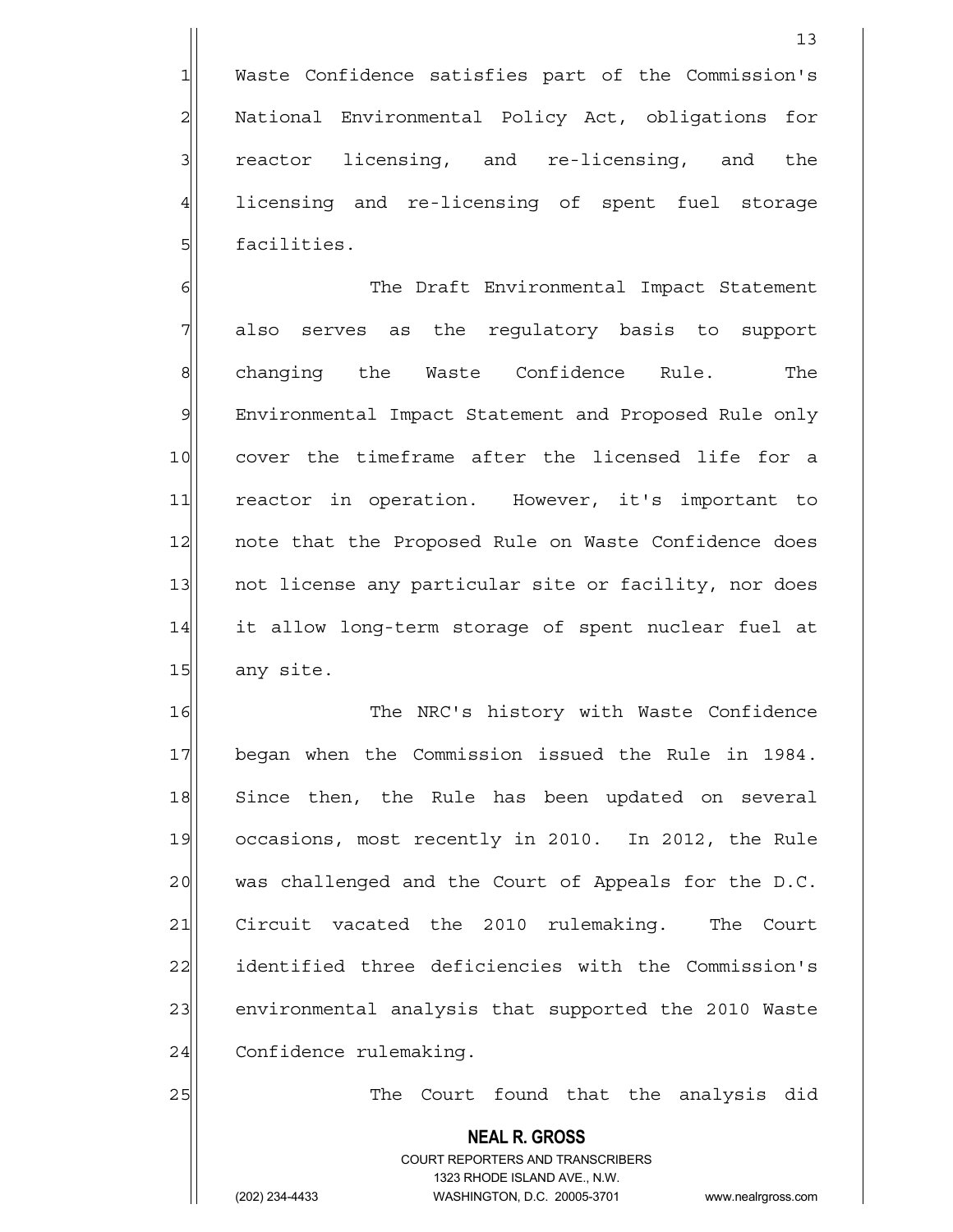1 not evaluate the environmental effects of failing to 2 secure permanent disposal of the spent nuclear fuel. 3 It also directed the Commission to provide a forward-4 looking assessment of spent fuel pool leaks and the 5 5 5 5 show environmental consequences of spent fuel pool fires. 6 | The Court stated that a generic approach, either with 7 an Environmental Assessment or an Environmental 8 Impact Statement, would appropriately address the 9 | issues associated with Waste Confidence.

10 Following the Court's decision, the 11 Commission directed the staff to prepare an 12 Environmental Impact Statement evaluating these 13 13 issues with the possibility of issuing an updated 14 Waste Confidence Rule. So there are two things that 15 I'd like for you to remember. The first is that, 16 Waste Confidence is just a small part of the overall 17 environmental review for a reactor or storage 18 facility licensing and re-licensing.

19 Secondly, the Waste Confidence Rule does 20 | not license any facility or authorize storage after 21 | the expiration of a facility's license. The draft 22 statement describes the impacts of continuing to 23| store spent nuclear fuel beyond the licensed life for 24 operation of a reactor, whether in spent fuel pools 25 or at independent spent fuel storage installations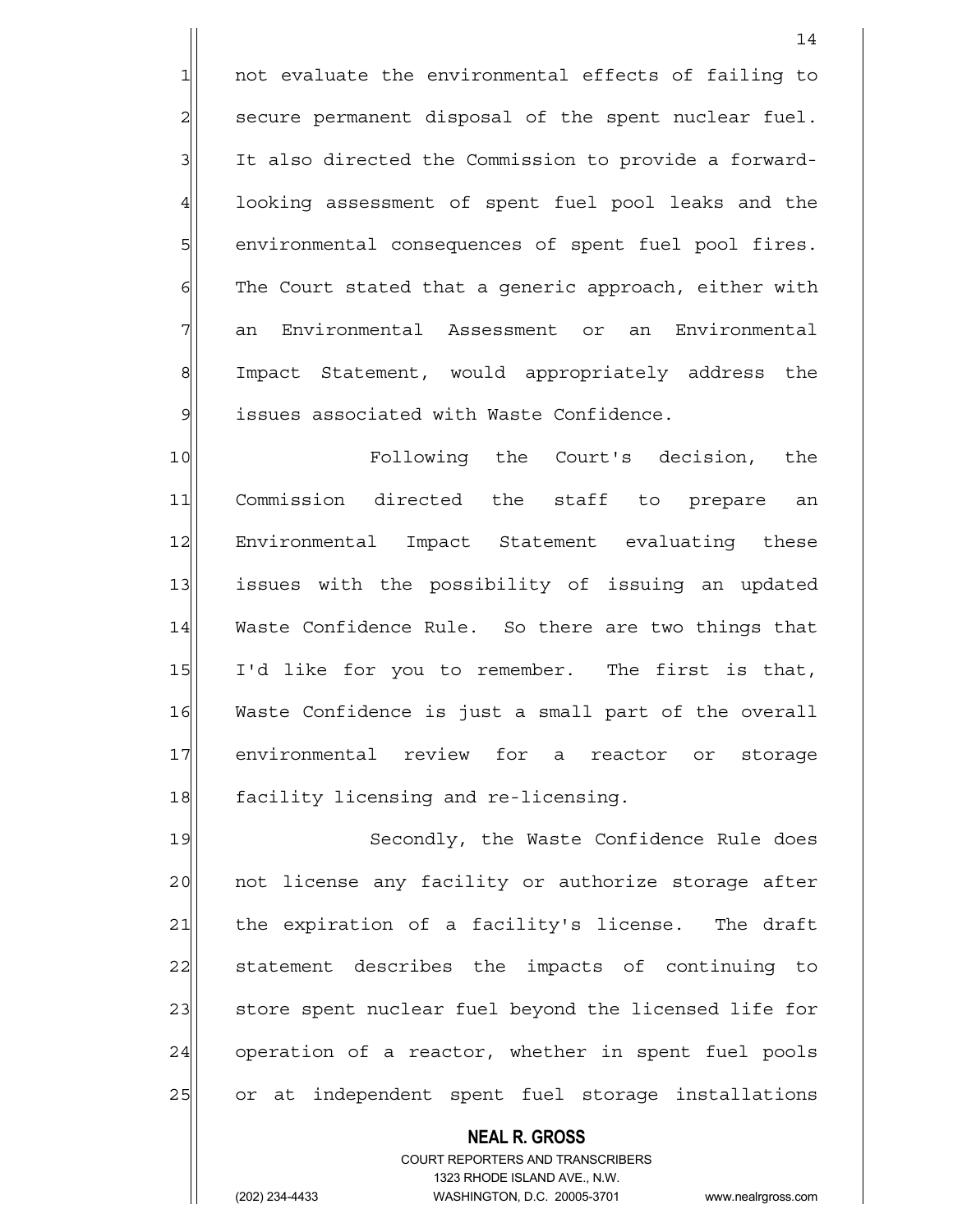$1$  located at both reactor and away from reactor sites.

2 2 The Draft Statement describes why the 3 | NRC is revisiting Waste Confidence, it discusses the 4 alternatives considered, it describes how the 5 | environmental impacts were evaluated, it describes 6| what facilities are covered, and the environmental 7 **impacts** of continued storage at reactor sites and 8 away from reactor sites.

9 It also contains information on the 10 costs of the alternatives to the rulemaking, it 11 describes the cumulative environmental impacts of 12 continued storage, and it contains information on the 13 feasibility of a repository and the feasibility of  $14$  safe storage of the spent fuel.

15 The Draft Statement assessed impacts of 16 continued spent fuel storage for three timeframes 17 based on when a repository would become available. 18 The first timeframe is the short-term timeframe, 19 which is 60 years following license expiration; the 20 second is long-term, 100 years beyond the short-term, 21 for a total of 160 years following license 22 expiration; and the other timeframe that was analyzed 23 was the indefinite storage timeframe, where no  $24$  repository becomes available.

25 as the Draft Statement serves as the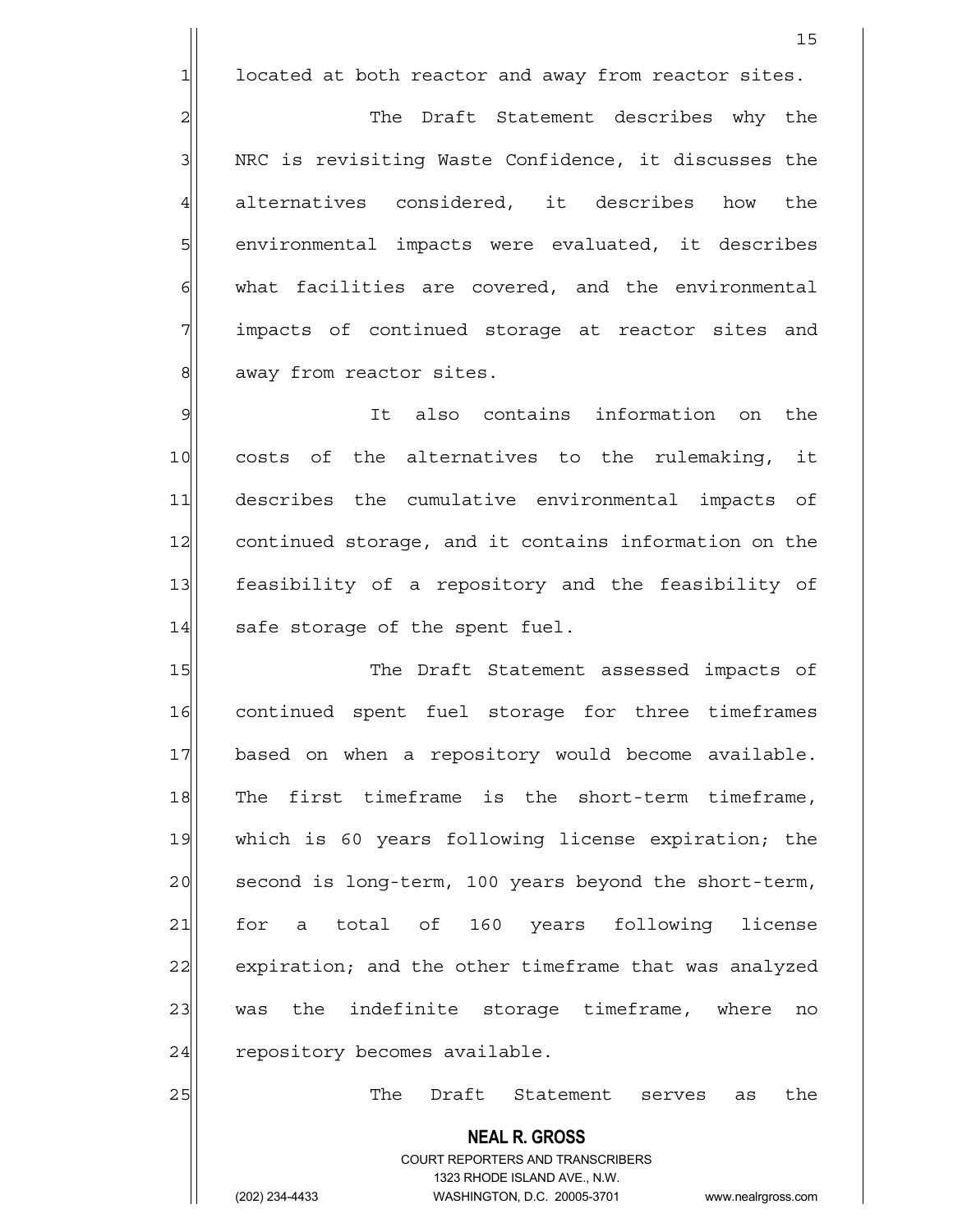1 regulatory basis for the Proposed Rule. The Proposed 2 Rule would generically address the environmental 3 3 impacts of continued storage. These impacts would 4 not be revisited in future site-specific licensing 5 proceedings unless the NRC discovers something about  $6$  the site that would make the application of the 7 conclusions in the Environmental Impact Statement 8 | inappropriate.

9 Solution of the Proposed Rule would revise the 10 Nuclear Regulatory Commission's regulations; 11 specifically, the citation is Title 10 of the Code of 12 Federal Regulations, Section 51.23. The Proposed 13 Rule states that the analysis supports the 14 Commission's determinations that it is feasible to 15 safely store spent nuclear fuel following the 16 licensed life for operation of a reactor.

17 | It also states that it is feasible to 18 have a mined geologic repository within 60 years 19 following the licensed life for operation of a 20 reactor. We are specifically seeking comment on 21 whether the Final Rule should contain these last two 22 statements. So there are several ways for you to 23 comment. To ensure that your comments are 24 considered, they must be received by December 20, 25 2013. Mailed comments must be postmarked by that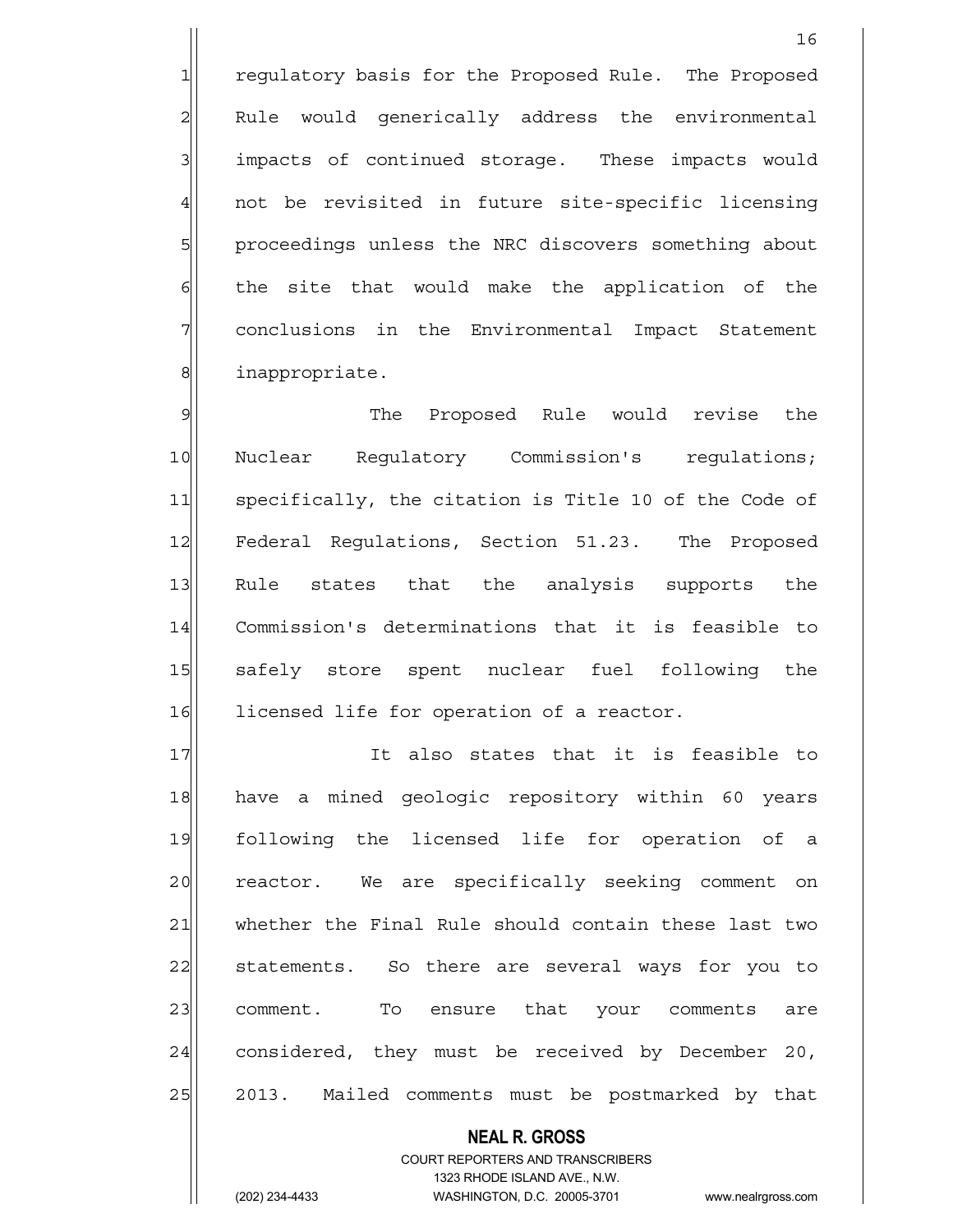1 date; December 20th.

2 all comments, whether submitted in  $3$  writing or provided orally, are considered equally. 4 So some have already commented and others will 5 Squ comment later, and we're here tonight so you can tell 6 6 us your comments on the Draft Generic Environmental 7 Impact Statement and the Proposed Rule. Tonight's 8 comments are being transcribed and will be considered 9 | part of the record.

10 You can also leave written comments with 11 the NRC staff located at the registration table in 12 the hall and we will make sure that your comments are 13 added to the docket. You may also email, fax, or 14 mail your comments to the NRC, or you may also 15 provide comments using the Federal e-Rulemaking 16 website, www.regulations.gov. So that concludes the 17 NRC presentation and thank you for your attention. 18 Chip?

19 MR. CAMERON: Okay. Thank you, Andy, 20 and thank you, Carrie, and we're going to go right to 21 the comment, but first, let me introduce Shelly 22 Abajian, who is from Senator Feinstein's office, and 23 Shelly is with us here tonight, and thank the Senator 24 for having you here. We're going to go to Adam Hill 25 | first, and then we're going to go to Fred Collins.

 **NEAL R. GROSS**

 COURT REPORTERS AND TRANSCRIBERS 1323 RHODE ISLAND AVE., N.W.

(202) 234-4433 WASHINGTON, D.C. 20005-3701 www.nealrgross.com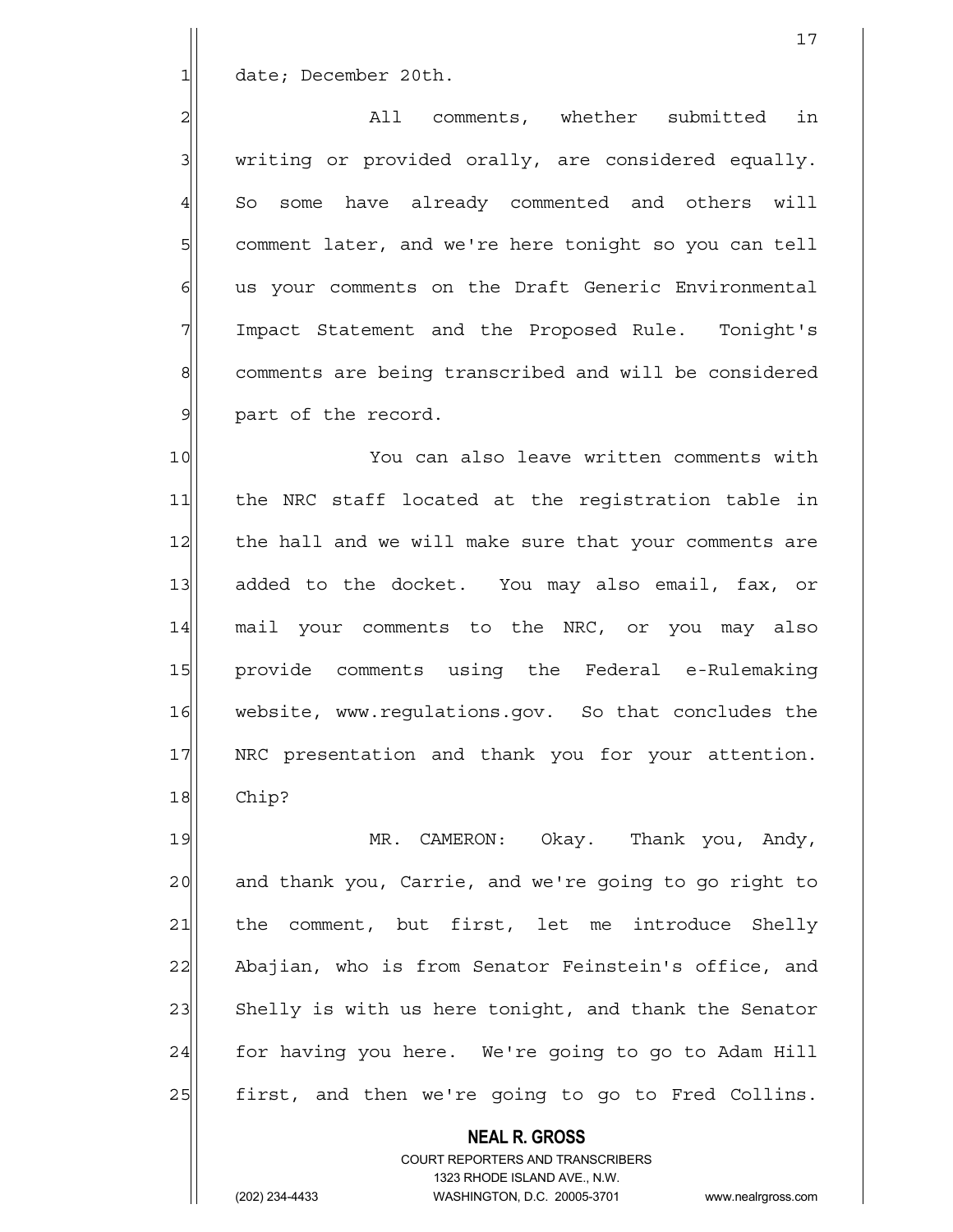1 Adam.

2 MR. HILL: Good evening. I'm Adam Hill 3 | from the San Luis Obispo County Board of Supervisors. 4 I represent the 3rd District in which the Diablo 5 | Canyon Power Plant resides. Happy to see so many  $6$  people turn out tonight, members of our community,  $7$  and folks from other communities as well. At the 8 request of Mothers for Peace, my Board, two weeks 9 ago, had a presentation and discussion on the storage 10 and transfer of spent fuel.

11 We're grateful to the Mothers for Peace 12 for urging us to have this discussion, we're grateful 13 for PG&E for its willingness to present to and answer 14 questions from our Board of Supervisors, and we felt 15 that it was important as the representatives of our 16 community to send a letter into the NRC expressing 17 the concerns that we heard from you. We do so 18 without any of our own internal conclusions, but I 19 wanted to highlight some of these areas.

20| I've already sent in a letter and I 21 believe my Board will be sending in a letter very 22 shortly. Well, I think we all agree, all of us have 23 agreed, that the lack of a permanent disposal policy 24 by the Federal government is a terrible burden on our 25 community. Some of the areas that we heard from the

> **NEAL R. GROSS** COURT REPORTERS AND TRANSCRIBERS 1323 RHODE ISLAND AVE., N.W.

(202) 234-4433 WASHINGTON, D.C. 20005-3701 www.nealrgross.com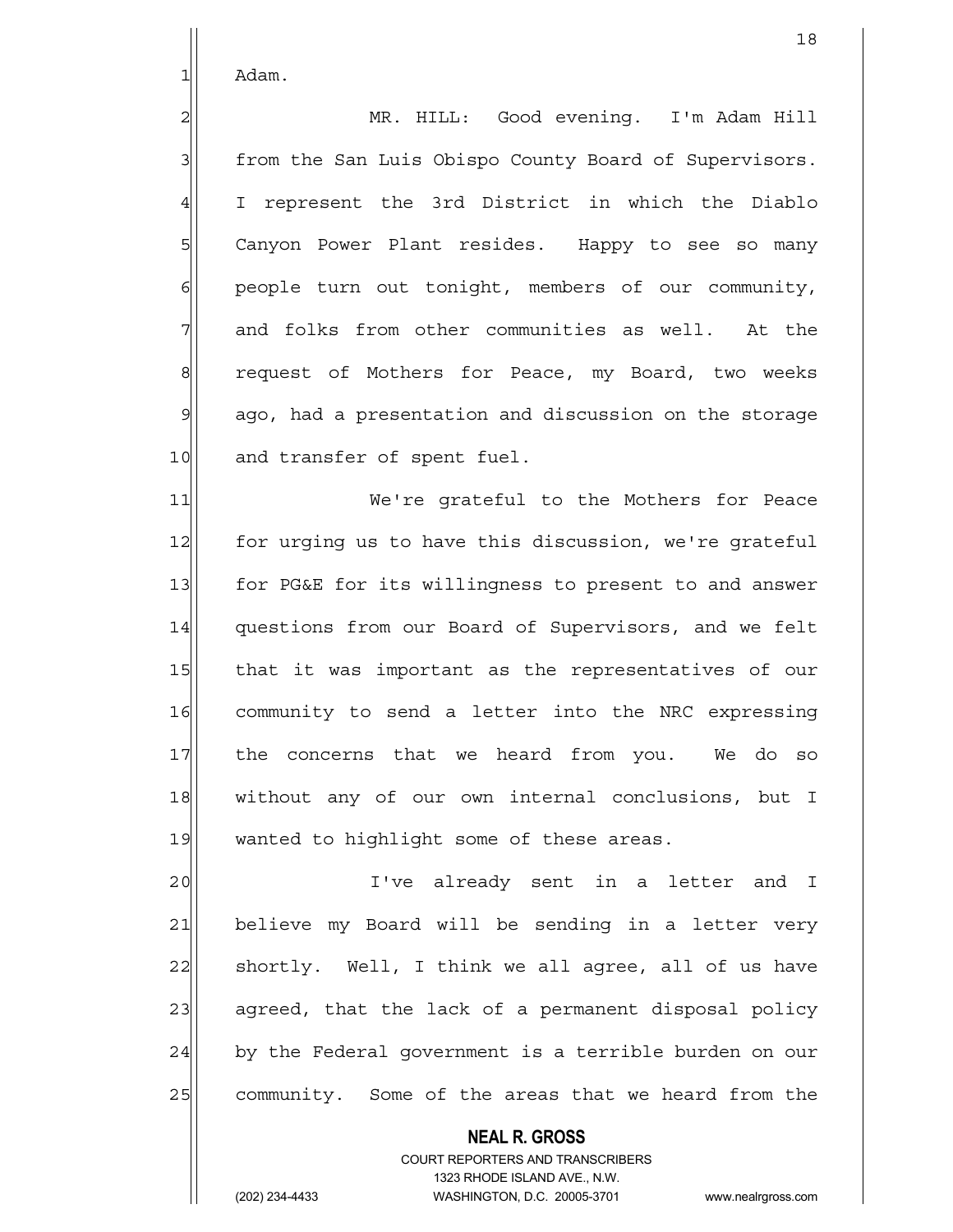1 public that we would like the NRC to better address 2 has to do with the storage and transfer of spent 3 | fuel. Concerns are chiefly over the density and 4 configuration of assembly storage and spent fuel 5 | pools before they're transferred to dry cask storage.

6 6 The concern about this practice is that 7 The current allowable density and configuration of 8 highly radioactive material is far more vulnerable to  $\mathcal{G}$  a variety of accidents or even natural disasters, and 10 thus, more threatening to our populations. Thus, my 11 colleagues and I have been asked to urge the Nuclear 12 Regulatory Commission to better address this 13 potential danger to our citizens by creating, 14 adopting, and implementing regulations to further 15 reduce the likelihood and/or better mitigate the 16 | potential for any kind of spent fuel disaster.

17 We will be following up, I know, with 18 the NRC Commission itself. They have been very 19 responsive in the past to our concerns, including 20 Chairperson McFarland, so we hope to be able to bring 21 | this back up to your Board of Supervisors in the 22 coming months as well. So my letter is in, the 23 Board's letter is forthcoming, and again, I 24 appreciate everybody being here tonight. Thank you. 25 | MR. CAMERON: Thank you very much, Adam.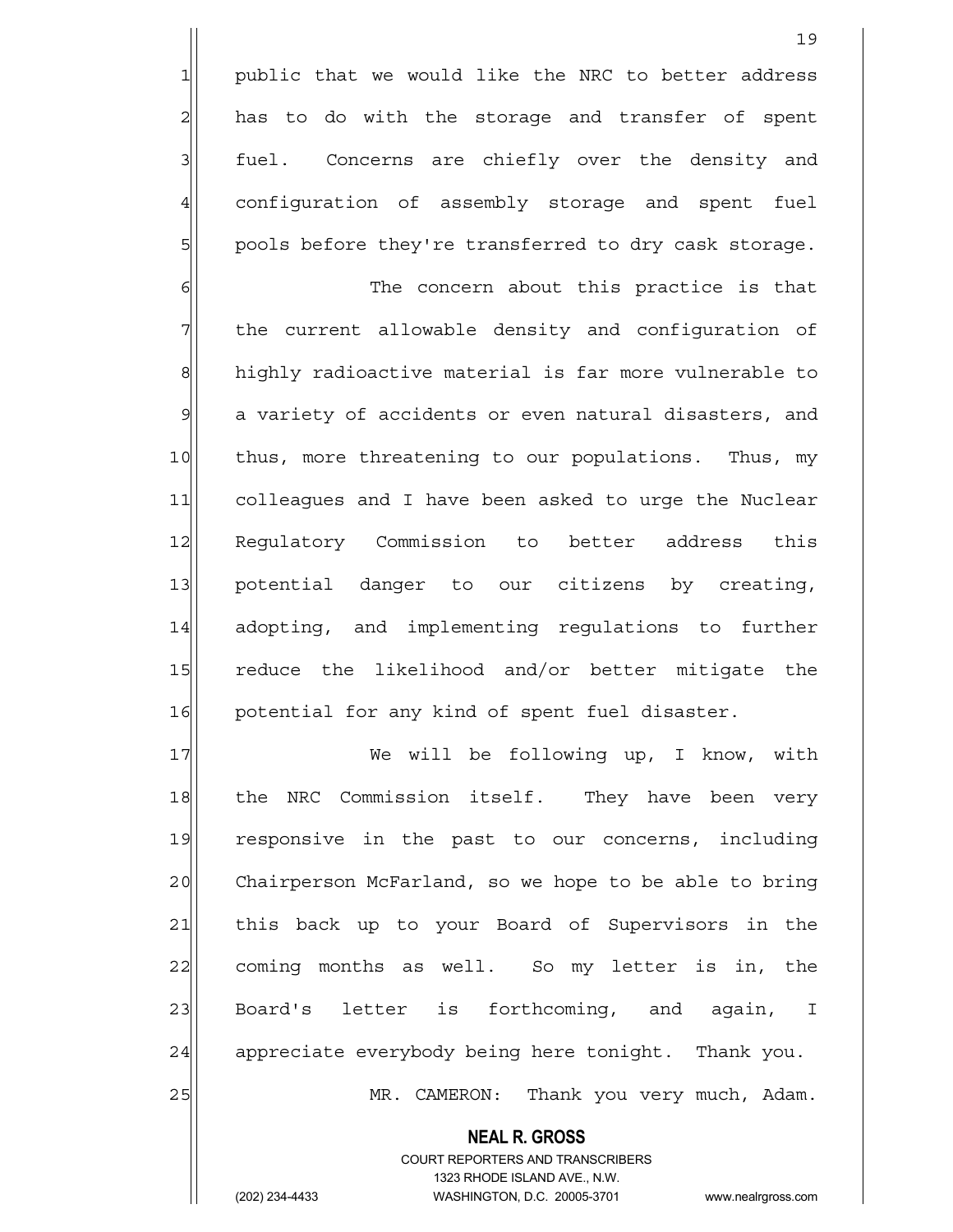1 Thank you. Now, Fred Collins, please come up and 2| join us.

3 MR. COLLINS: Okay. I want to thank you 4 for having this meeting here in San Luis Obispo, 5 | making available for all the people that live here. 6 My name is Fred Collins. I'm Tribal Administrator 7 and Chair for the Northern Chumash Tribal Council. 8 Mhere the plant sits is my family's home. My family 9 lived in that very spot where the plant is for over 10 9000 years. I and my family have been here in San 11 Luis Obispo continuously for over 20,000 years.

12 For us, life is all about the energy. 13 Energy of connectivity. Connectivity to all living 14 things; living things in the ocean, living things on 15 the land. We have to look at this Waste Confidence 16 issue from a very small level, molecular level, where 17 it affects the area. It affects us here where we sit 18 today. I mean, we are being bombarded by the waste 19 that is being stored out there at Diablo and here in 20 this room.

21 You know, nuclear energy passes through, 22 at a molecular level, tremendous distances. The 23 effect that the storage of waste at the nuclear plant 24 has on the environment and the cultural landscape of 25 my ancestors and the occurrent families of Chumash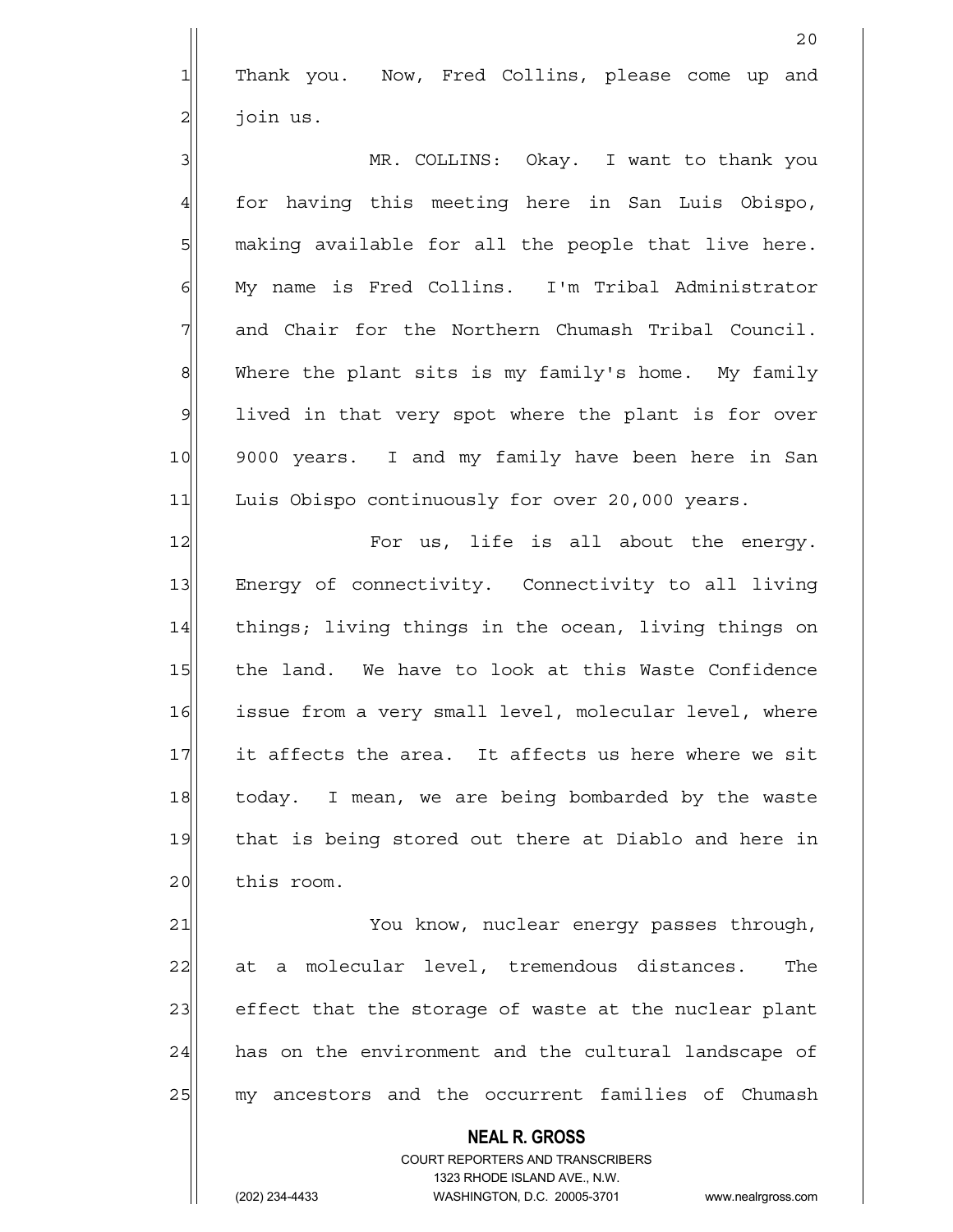1 people that live here is unacceptable. We, as Native 2| people, have not granted the permission for this  $3$  facility, nor the storage of this waste material.

4 The treaties of Guadalupe Hidalgo were 5 5 5 1 never ratified by the United States Government. The  $6$  plant sits on land that we still own and land is 7 ours. And we're not giving the Waste Confidence 8 Commission permission to move forward with this 9 | project, or with, even, the EIS. We believe that it 10 is being done without the whole picture and for us, 11 it is a highly volatile and a very harmful storage, 12 and the continued buildup of this waste material in 13 this very small part of our coastline is extremely 14 dangerous.

15 It's extremely dangerous to the future, 16 the seven generations that are to come, so we do not 17 give the NRC permission to re-license this plant, nor 18 do we give the Waste Confidence Commission permission 19 to move forward with this Generic EIS. Thank you 20 very much.

21 MR. CAMERON: Okay. Thank you very 22 much, Fred. I'm going to call the next five speakers 23 and we're going to go to Gerald Strickland, Jerry 24 Brown, Elizabeth Brousse, Willow Walking Turtle, and 25 | John Geesman, and this is Gerald Strickland.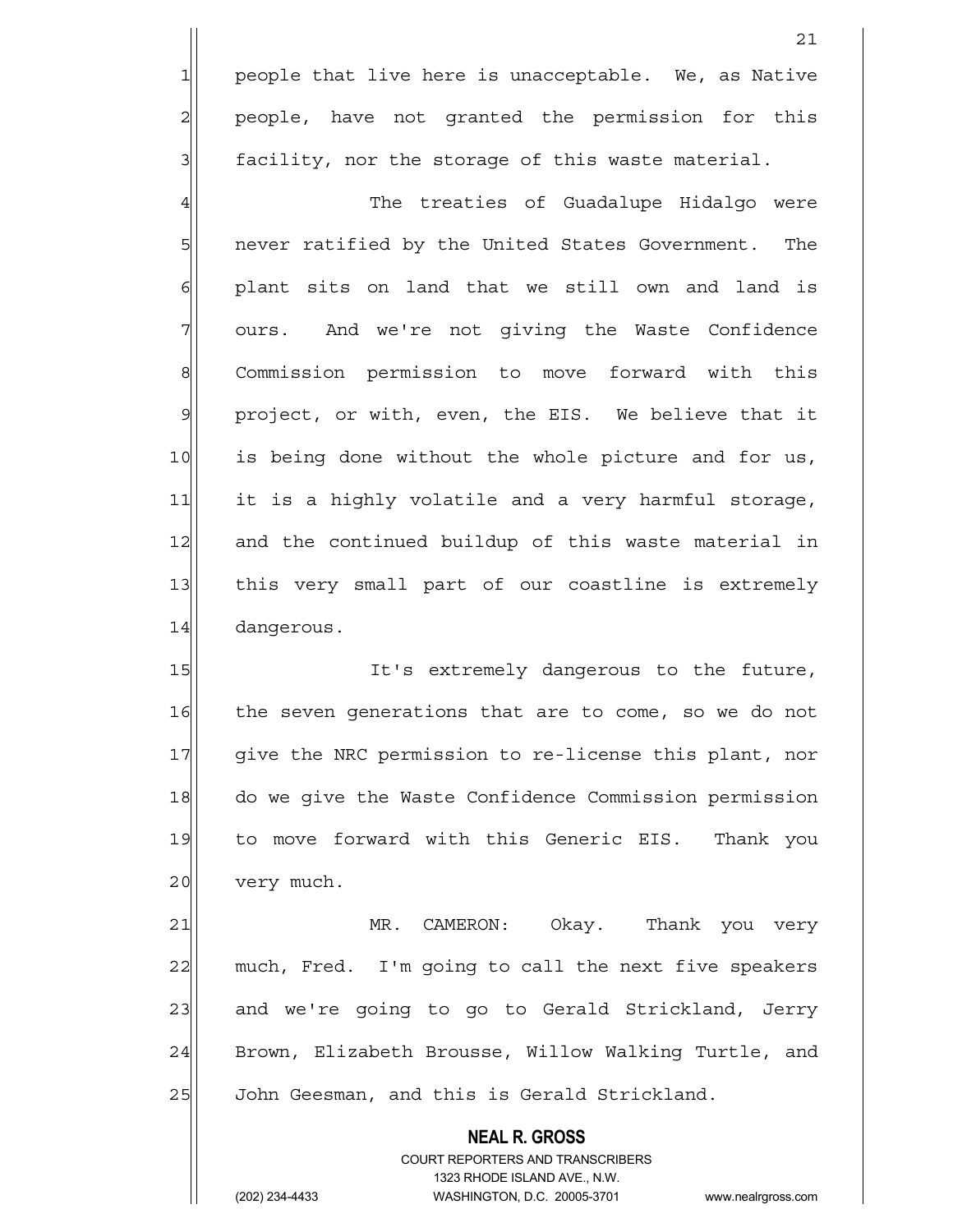1 MR. STRICKLAND: Good evening. My name 2 is Gerald Strickland. I'm the Director of Nuclear 3 Projects for Diablo Canyon, and part of my 4 responsibilities through time has been the storage of 5 | used fuel. PG&E has had a comprehensive fuel 6 6 management program in place to safely store used  $7$  nuclear fuel until the time that the Federal 8 government can assume their responsibilities.

9 Metal and the studies and the study and in the set of the set of the set of the set of the set of the set of 10 that the Department of Energy act on its commitment 11 to collect used fuel. We support the establishment 12 of the President's Blue Ribbon Commission and its 13 recommendations to advance a workable storage 14 solution that includes, also, the establishment of 15 the interim consolidate storage facilities.

16 In the absence of an existing Federal 17 repository, PG&E will continue to store used fuel 18 assemblies onsite at Diablo Canyon in safe, secure, 19 and Federally monitored storage facilities. With the 20 continued delays in collection of the used nuclear 21 fuel, most nuclear facilities, including Diablo 22 Canyon, have had to develop dry storage facilities, 23 and the need to develop these dry storage facilities  $24$  is to augment the existing wet storage facilities.

25 | As many of you know, our wet storage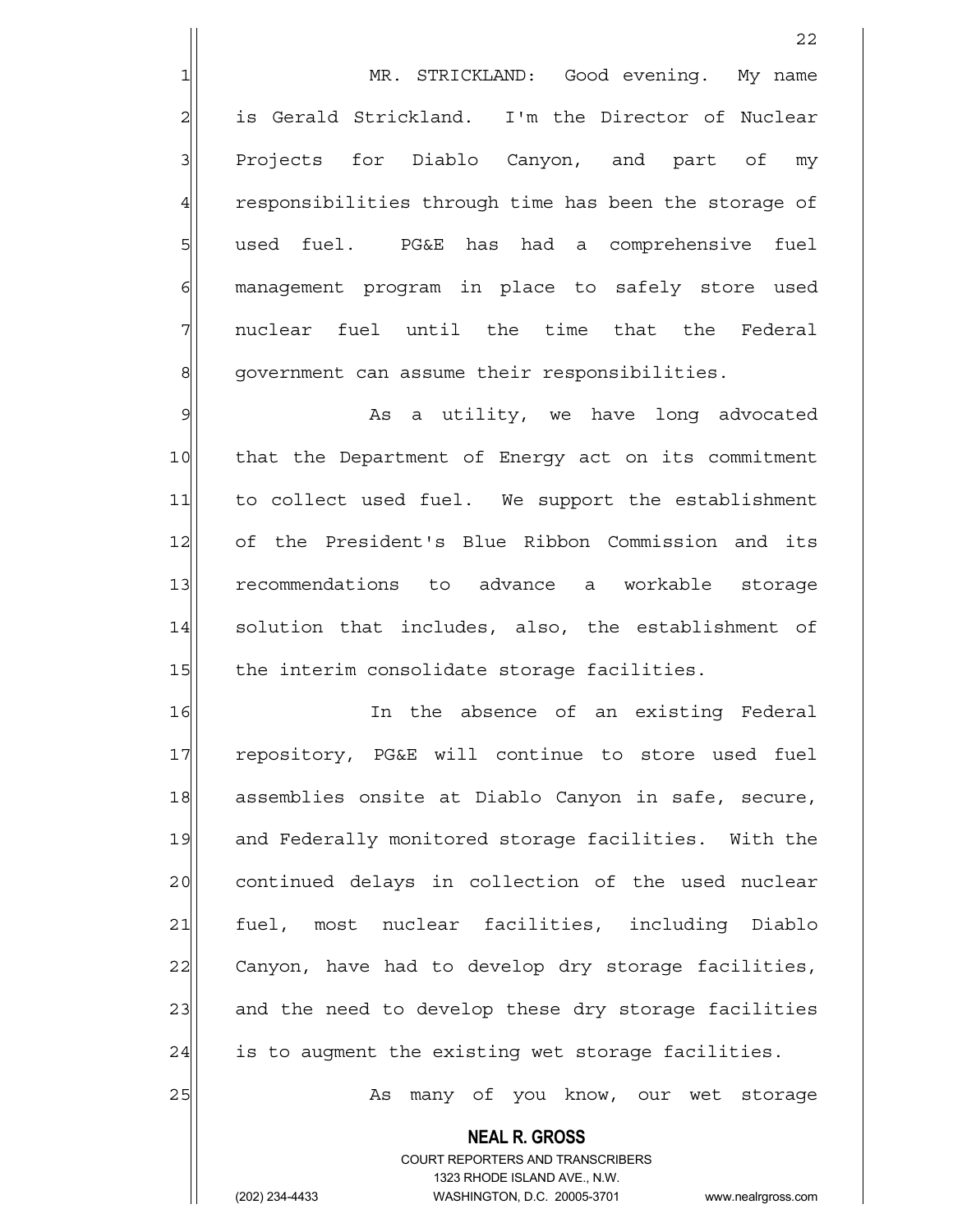1 systems are comprised of heavily reinforced concrete 2 structures that are embedded in rock and lined with 3 | stainless steel. Although both wet and dry storage  $4$  systems are safe, PG&E is systematically moving the 5 s b used fuel from our wet storage systems into our dry 6 | storage facilities.

7 | Our dry storage system utilizes a multi-8 8 purpose canister that is designed to store and 9 | transport used fuel. The dry storage system was 10 initially specified for the higher seismic 11 requirements that are appropriate for our Central 12 Coast. We licensed, permitted, and designed our dry 13 storage facility to hold all of the fuel that is 14 discharged from the plant during its 40-year licensed  $15$  life.

16 Initial construction of our dry storage 17 facility was limited to 38 of the 138 casks that it 18 was designed for, and that was based on the premise 19 that the Federal government would assume their 20 responsibilities and develop Yucca Mountain in a 21 timely manner. With the continued delays of the 22 development of a Federal repository, PG&E will be 23 expanding the number of foundations that we have in 24 our storage facility in 2014 to be able to 25 accommodate all 138 casks, to be able to accommodate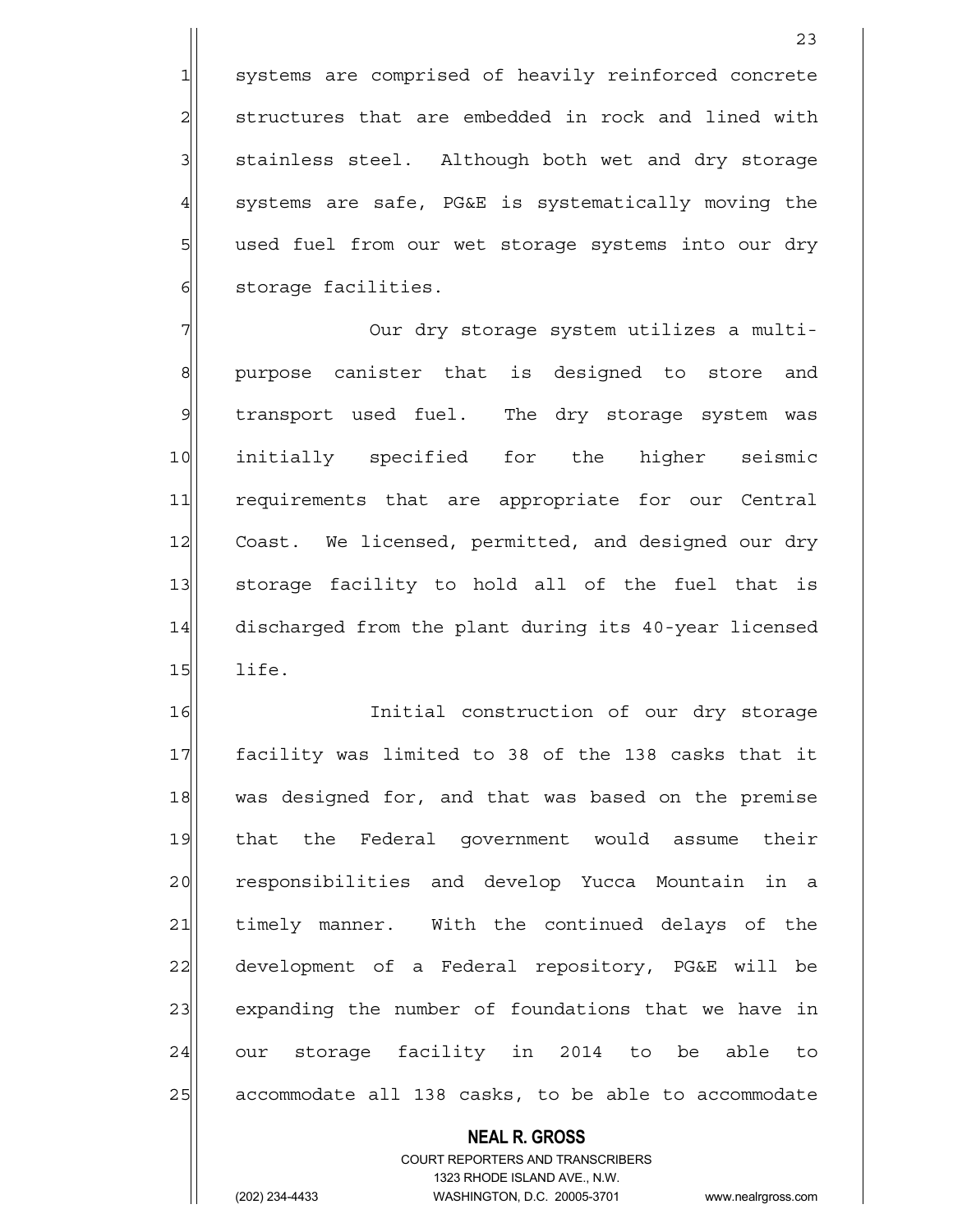1 all the fuel discharged during the 40-year licensed  $2$ | life.

3 3 3 This will allow us to continue to move 4 the used nuclear fuel from our wet storage systems 5 5 5 into our dry storage systems. To date, a full 1/3 of 6 6 6 fuel that's been discharged through the operation 7 at Diablo has been moved from wet storage to dry  $8$  storage. PG&E is committed to the continued safe 9 storage of used nuclear fuel using both our wet and 10 dry storage technologies.

11 Tonight, there will be a number of 12 questions and comments tendered to the NRC associated 13 with high-burnup fuel. PG&E has used fuel that is 14 greater than what's termed 45 gigawatt-days per 15 metric ton of uranium, and that meets the definition 16 of high-burnup fuel. This fuel is safely stored in 17 both our wet and dry storage systems in accordance 18 with the licensed requirement set forth by the 19 Nuclear Regulatory Commission.

20 | Lastly, we are very proud of the safety 21 record that we have accumulated over the years of 22 operation and the clean energy that we provide to the 23 State of California. We'd also like to invite those  $24$  of the public that have not seen the facility to take 25 advantage of the tour program and be able to see the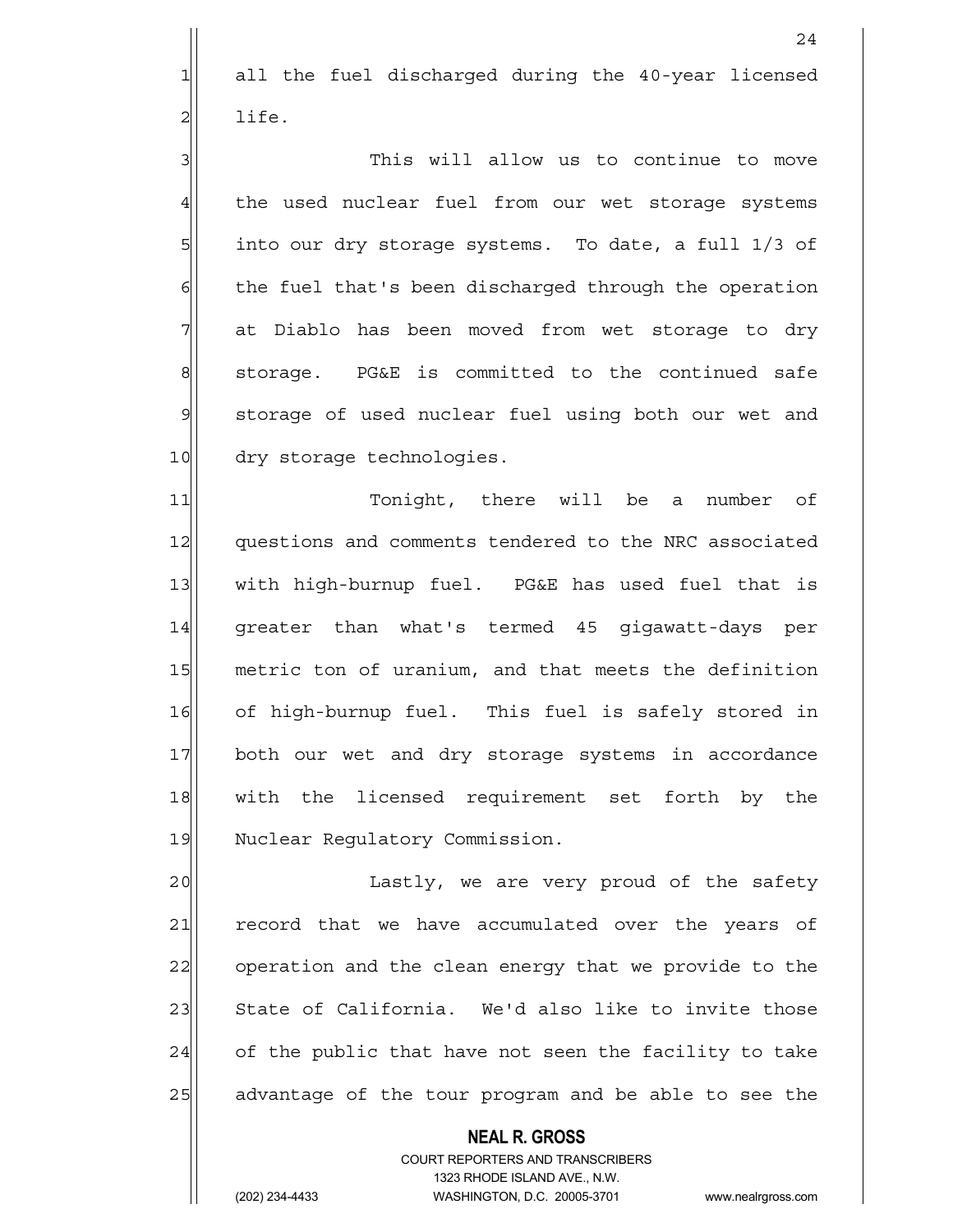1 facilities firsthand. Thank you for coming out and 2 participating tonight and providing your comments to  $3$  the NRC.

4 MR. CAMERON: Okay. Thank you, Gerald. 5 | Next talker, Jerry Brown.

6 MR. BROWN: Good evening. My name is 7 Jerry Brown. I'm the Director of the Safe Energy 8 | Project of the World Business Academy in Santa  $9$  Barbara. I want to start out with a little analogy. 10 And we represent businesses large and small in 11 California and around the world. In the business 12 world, if you're being asked to have confidence in 13 something, to invest in something, you have an 14 opportunity to look at the track record. What's the 15 track record here of the NRC and a long-term 16 repository?

17 and 17 and the first reactor was opened in 18 Shippingport in 1955, over a half a century ago, we 19 were promised a high-level waste storage. That did 20 | not happen. Now we're being asked again to have 21 confidence that maybe within another 60 years we'll 22 get a break. We'll get brakes applied to this 23 | nuclear car.

24 | I think fool me once, shame on you, fool 25 me twice, shame on me. Given the impossibility of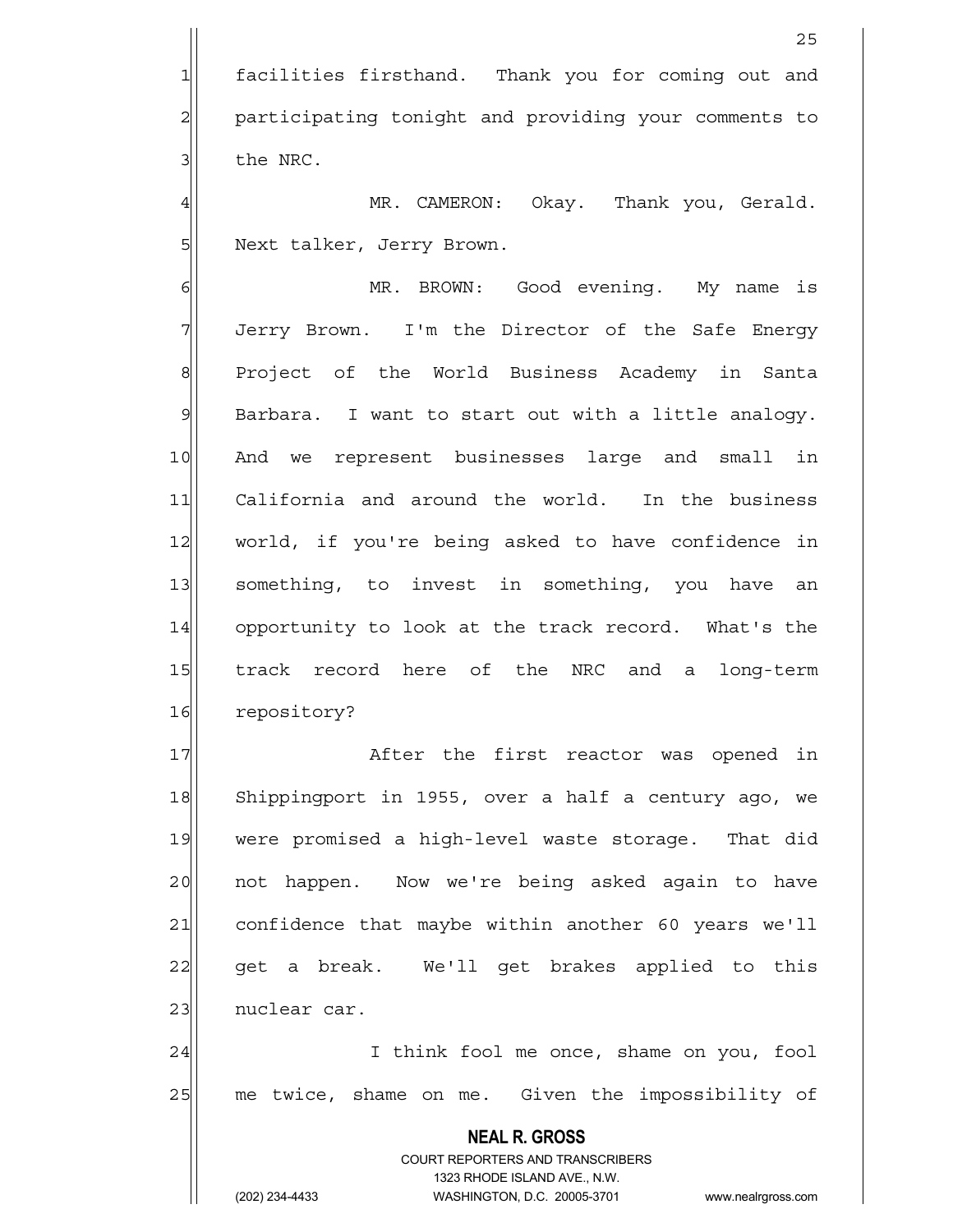$1$  addressing, in a brief amount of time, the full U.S. 2| Nuclear Regulatory Commission's Waste Confidence 3 | Proposed Rule and Environmental Impact Statement, I 4 want to make, on behalf of the World Business 5 | Academy, simply, two recommendations.

6 **6** First, if the Nuclear Requlatory 7 Commission is seriously concerned about the health  $8$  and safety of the citizens living on the Central 9 Coast of California, it should, one, immediately 10 suspend the operating licenses of the Diablo Canyon 11 Plant until that nuclear plant is brought into 12 compliance with existing NRC safety regulations 13 regarding earthquake threats.

14 and two, immediately move all of the 15 fuel stored in spent fuel pools to an offsite 16 location not vulnerable to earthquake risks and 17 subsequently transfer them to dry cask storage. To 18 elaborate, the abstract of the Environmental Impact 19 Statement says, the objective of this Draft, Waste 20 Confidence Generic Environmental Impact Statement, is 21 to examine the potential environmental impacts that 22 could occur as a result of the continued storage of 23| spent fuel at reactor and away from reactor sites  $24$  until repository is available.

25 The cruel irony of the timing of this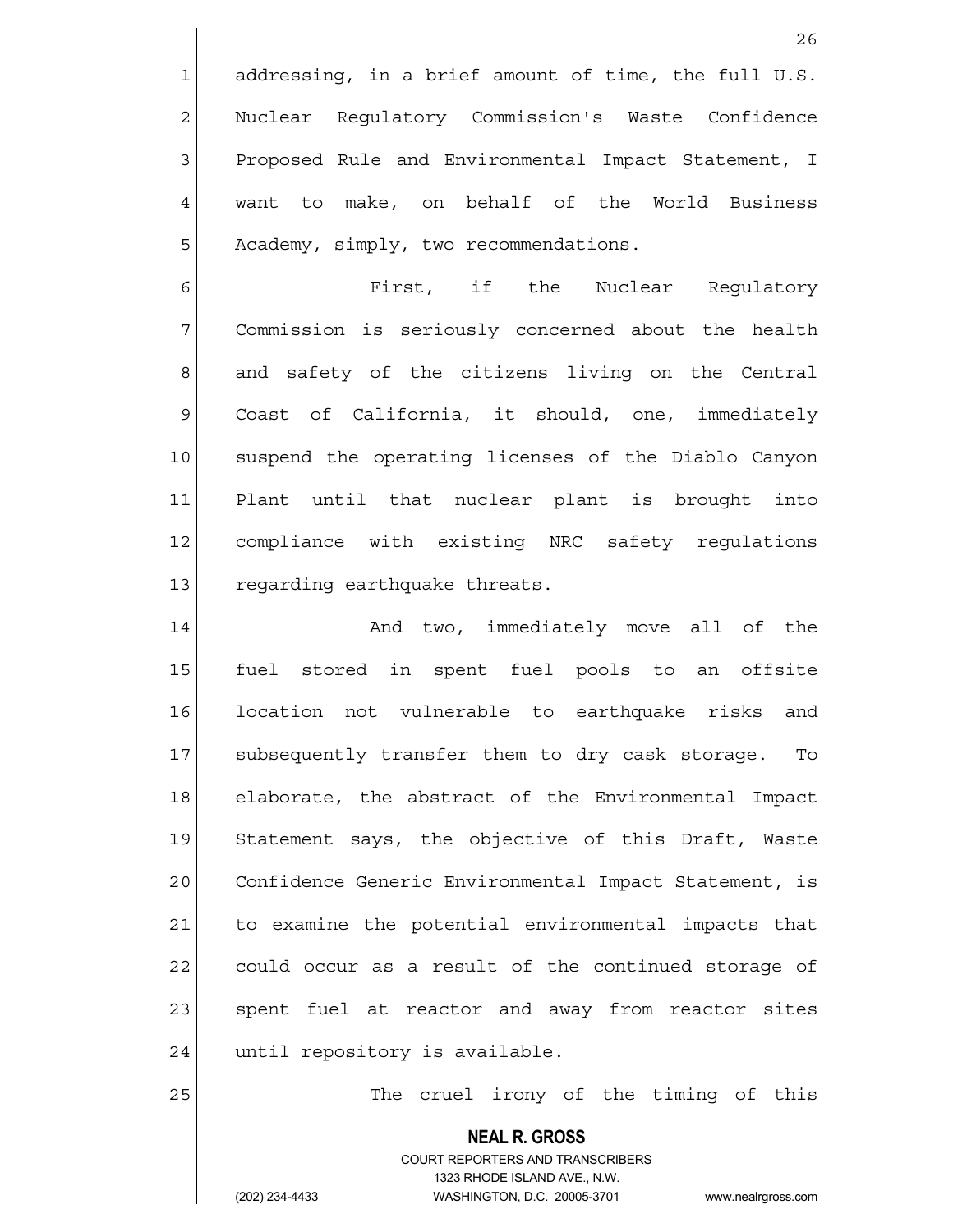1 public hearing is that, as we speak, we and the world 2 are witnessing the ongoing international 3 3 environmental impact of the stricken nuclear plant at  $4$  Fukushima, which is in such dangerous condition that 5 5 5 5 a future earthquake, of which there is a high 6 6 6 6 probability, "Could trigger a disaster that could 7 decimate Japan and affect the entire West Coast of 8 North America," according to prominent Japanese-9 | Canadian scientist David Suzuki.

10 The only components of the four damaged 11 reactors that survived the earthquake tsunami, loss 12 of coolant, and reactor explosions relatively intact 13 were that portion of the 11,000 fuel rods that were 14 in dry cask storage. According to PG&E's statement 15 that you just heard, only 1/3 of the spent fuel 16 assemblies are now in dry cask storage.

17 a recent report by the Union of 18 Concerned Scientists says that, in the case of Diablo 19 Canyon, the NRC is ignoring its regulations, unfairly 20 exposing millions of Americans to undue risk.

21 MR. CAMERON: Could you wrap-up for us, 22 please? 23 MR. BROWN: Certainly. There is a one  $24$  in six risk of an accident, an earthquake, a serious

25 earthquake at Diablo Canyon every year that this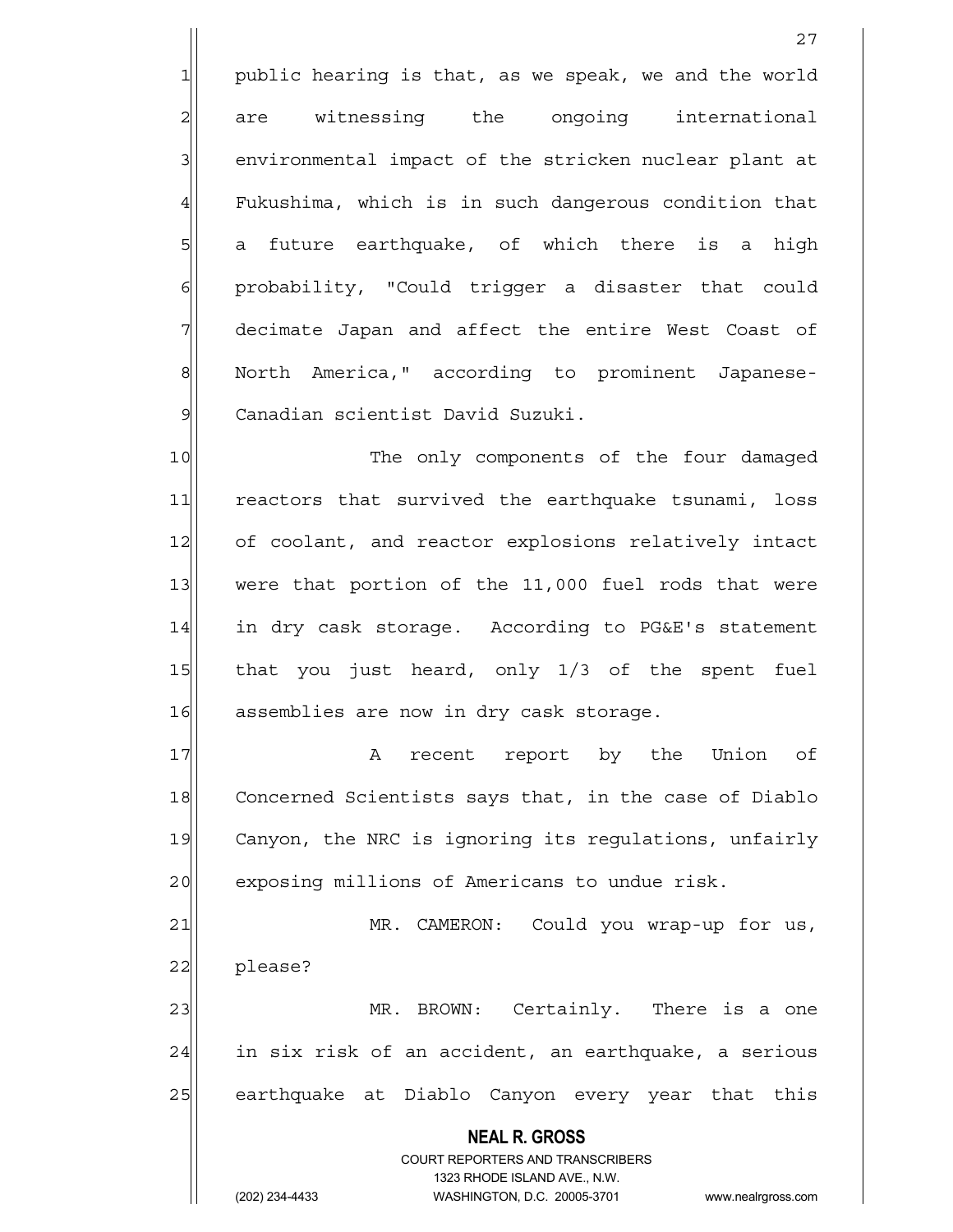1 plant operates. One in six. Until this life-2 all threatening situation is addressed, the World 3 Business Academy can only conclude that the Waste 4 Confidence Rule is a confidence game and we have no 5 | confidence in it. Thank you.

6 MR. CAMERON: Okay. Thank you, Jerry. 7 Is Elizabeth -- oh, Elizabeth, then please introduce 8 | vourself. Okay.

9 MS. BROUSSE: Good evening. Thank you. 10 My name's Elizabeth Brousse. Rhymes with moose. 11 What do you do when you're in a hole? Do you keep 12 digging, even if the shovel is silver? We are in a 13 hole. We've been in a hole for quite some time. 14 Americans are very pragmatic dreamers. We keep 15 thinking nuclear power is clean. It's cheap. It's 16 safe. It won't leave a fossil imprint, not like 17 coal, not like oil, nuclear is safe.

18 So here we are tonight, hundreds of us, 19 thinking about this very issue. What has really 20 brought it to our attention is Fukushima, and Jerry 21 | just referred to the possibility of earthquake in 22 case -- during the time that they're removing the 23 rods off the ceiling of Reactor 4. Well, just Monday  $24$  night, about 11 o'clock, I'm looking at my computer 25 and there's the announcement that there's been a 5.8

> COURT REPORTERS AND TRANSCRIBERS 1323 RHODE ISLAND AVE., N.W. (202) 234-4433 WASHINGTON, D.C. 20005-3701 www.nealrgross.com

 **NEAL R. GROSS**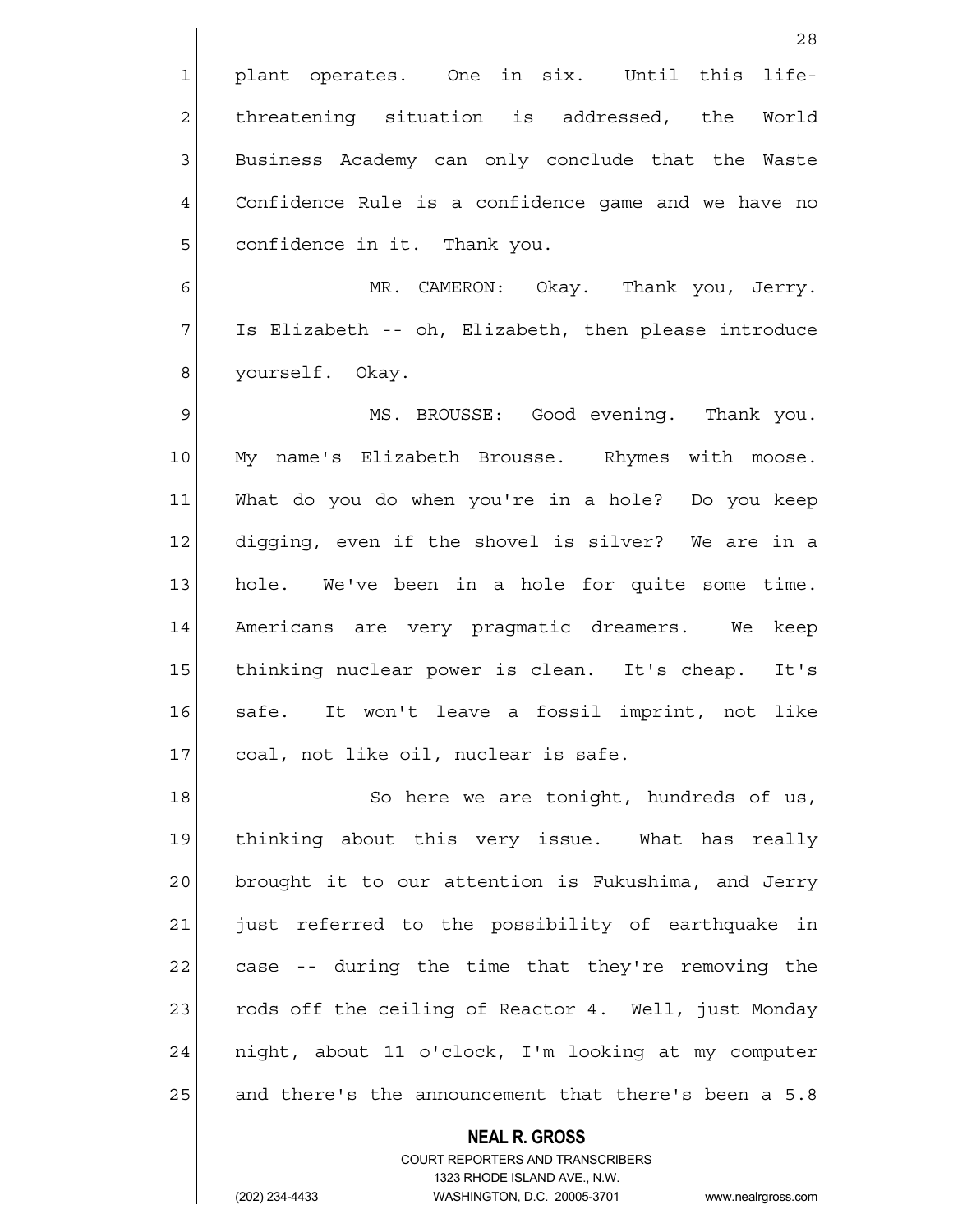1 earthquake off the coast of Fukushima on the very day  $2$  that they've started removing.

3 | Now, the scientist David Suzuki, says  $4$  that if the earthquake reaches 7 point, that's when 5 we head for the hills, because that will result in an 6 6 6 evacuation of the West Coast and the destruction of  $7$  Japan. So this is not something to fool around. I  $8$  know that the people in the NRC are making a 9 wonderful income, most of us here tonight are 10 retired, and we're not making that income. We're 11 here because we care. We want out of this hole. 12 Thank you.

13 MR. CAMERON: Okay. Thanks, Elizabeth. 14 Willow Walking Turtle is going to talk to us next, 15 and then John Geesman.

16 MS. WALKING TURTLE: Wow, good evening, 17 kin. In the morphic field of resonance, quantum 18 physics, we all remain connected, and Michael, thank 19 you for reminding us of that. And I think if the 20 people from the NRC felt that connectedness, they 21 wouldn't come here with the oxymoronic phrases like 22 Waste Confidence. It's like having confidence in 23 Bernie Madoff and the Ponzi scheme, or waste -- you  $24$  know, using the term spent fuel, another oxymoron, 25 and depleted uranium, another one.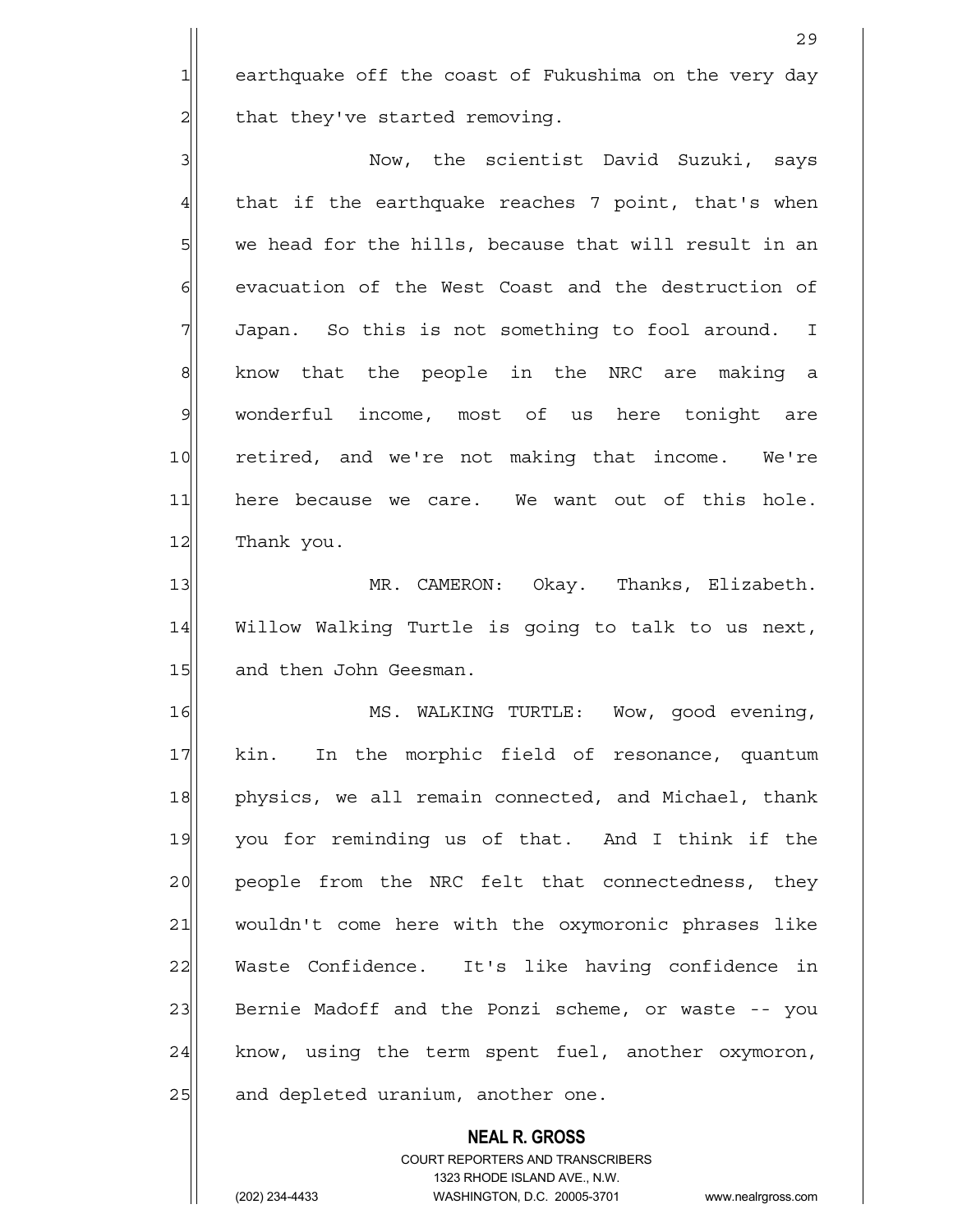1 I feel like Rachel Carson when she tried 2 to tell people that when you have pesticides and you  $3$  have reactor emissions, then you have really high  $4$  rates of cancer, and the press, the corporate press, 5 Squares castigated her and called her conspiracy theorist.  $6$  And she talked about the enemy within. I don't know 7 how many of you have read this book, but I wish you 8 would. It's an old book, but it tells about what 9 happens around nuclear power plants and how many 10 cancers occur all the time.

11 and I want to -- my father is sitting 12 here on my shoulder. My father, the War Department, 13 after the war, sent him to Fukushima -- or no, to 14 Nagasaki, sent the soldiers to clean up. They called 15 it mopping up. They gave them no protective gear. 16 He came back and he had a 16-year post traumatic 17 stress syndrome, they called it shell shock, and he 18 lived 16 miserable years, and he died of 19 lymphosarcoma at age 51. I had a real early 20 awakening of the diabolical effects of ionizing 21 radiation.

22 And I want to leave you with this 23 statement: you can't play a song of freedom on an 24 instrument of oppression, and that's what I see as 25 | ionizing radiation. It remained an instrument of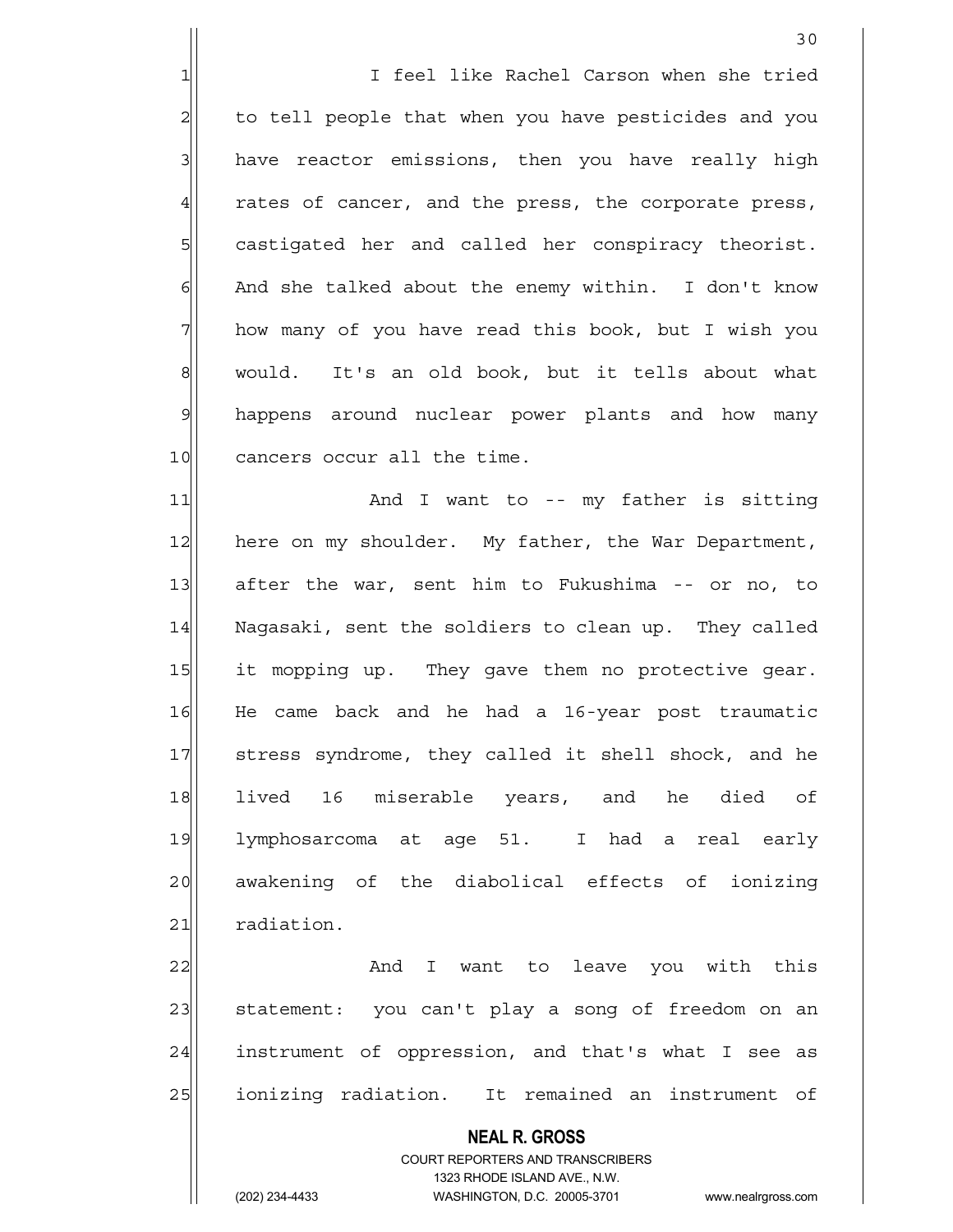1 oppression. Thank you.

2 MR. CAMERON: Thank you. And next we're 3 going to hear from John Geesman, and then we'll go to 4 Jane Swanson and Linda Seeley.

5 MR. GEESMAN: My name is John Geesman. 6| I'm an attorney for the Alliance for Nuclear 7 Responsibility, a former member of the California 8 Energy Commission. It's impossible to have  $9$  confidence in any aspect of this Federal program. 10 Tonight, I would like to speak to the very narrow 11 issue of the pace at which waste is moved from the 12 liquid pools into dry cask. And I'd like to direct 13 my remarks to the NRC staff.

14 | For five years, the California Energy 15 Commission has directed California's two nuclear 16 utilities, PG&E and Southern California Edison, to 17 accelerate the transfer of waste from the pools to 18 dry casks with the very important caveat, consistent 19 with all NRC rules. For five years, that direction 20 has been stonewalled by both utilities.

21 Now, I recognize that, for many at the 22 NRC, this was regarded as unwelcome interference and 23 second-quessing by the State of California in  $24$  decisions that are considered to be, exclusively, the 25 realm of the Federal government. That is not the

> **NEAL R. GROSS** COURT REPORTERS AND TRANSCRIBERS 1323 RHODE ISLAND AVE., N.W. (202) 234-4433 WASHINGTON, D.C. 20005-3701 www.nealrgross.com

31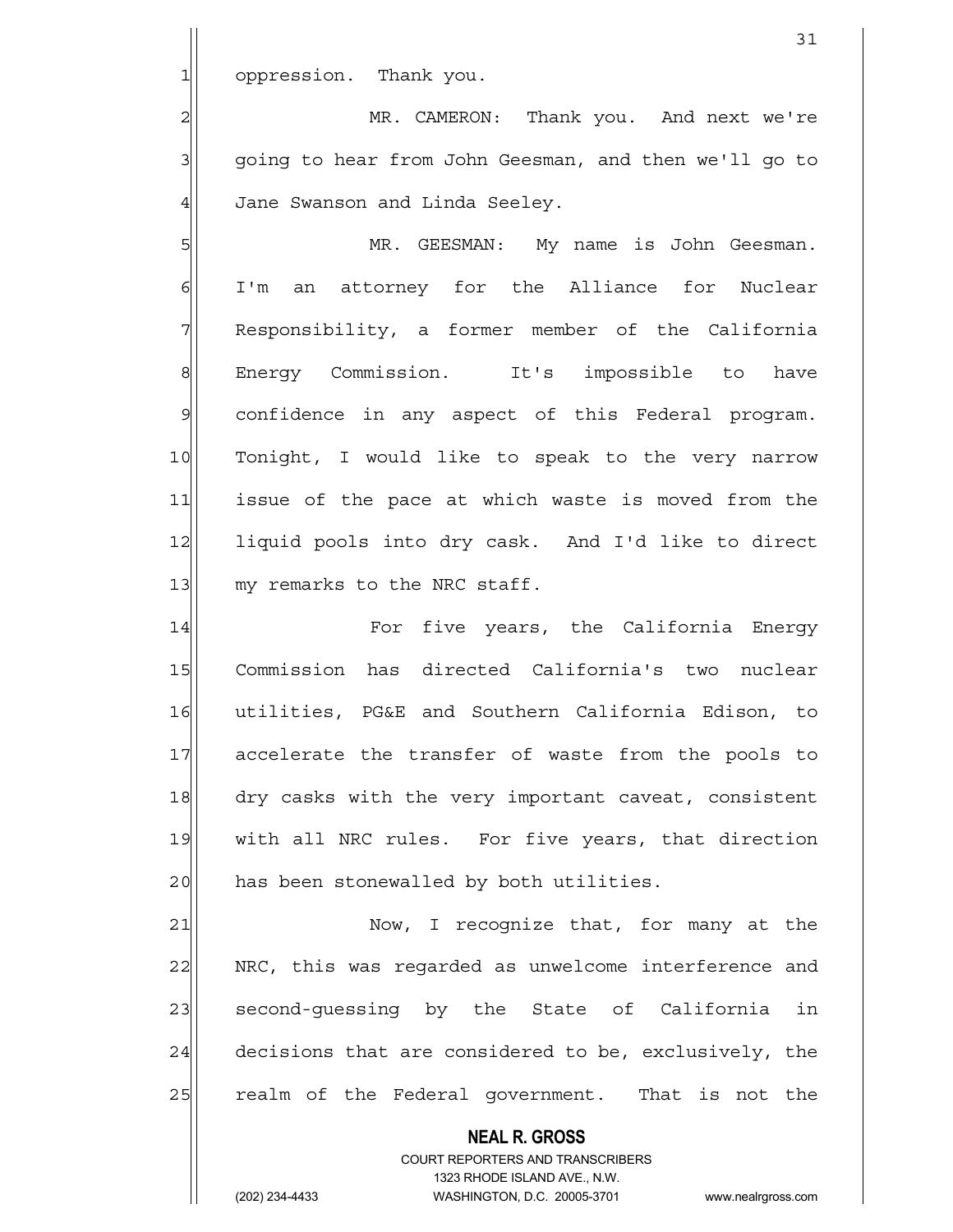1 case. These are rate-payer-driven decisions and they  $2$  are entitled to considerable deference for that very 31 reason.

4 The origin of the policy was based upon 5 5 5 5 5 reports from the National Academy of Science, expert 6 festimony from a variety of distinguished  $7$  professionals in the field, and in particular, a very 8 highly-esteemed geologist who used to be known as Dr. 9 Alison McFarland. The issue of cost is often raised 10 in the NRC's background reports about conversion to 11 dry casks.

12 Your own studies show that over a long 13 period of time, the cost of security for storage in 14 pools is about twice as much as the cost for storage 15 in dry casks. Now, if you're on the customer side of 16 the equation of nuclear power, you recognize that the 17 Federal government is obligated by contract to take 18 delivery of this waste, and we've been successful in 19 securing hundreds of millions of dollars in court 20 judgments to store the waste while we're waiting for 21 the Federal government.

22 From a cost standpoint, there's no 23 question as to the benefit to rate payers from 24 storing in dry casks. I ask you to give serious 25 consideration to the recommendations from the state.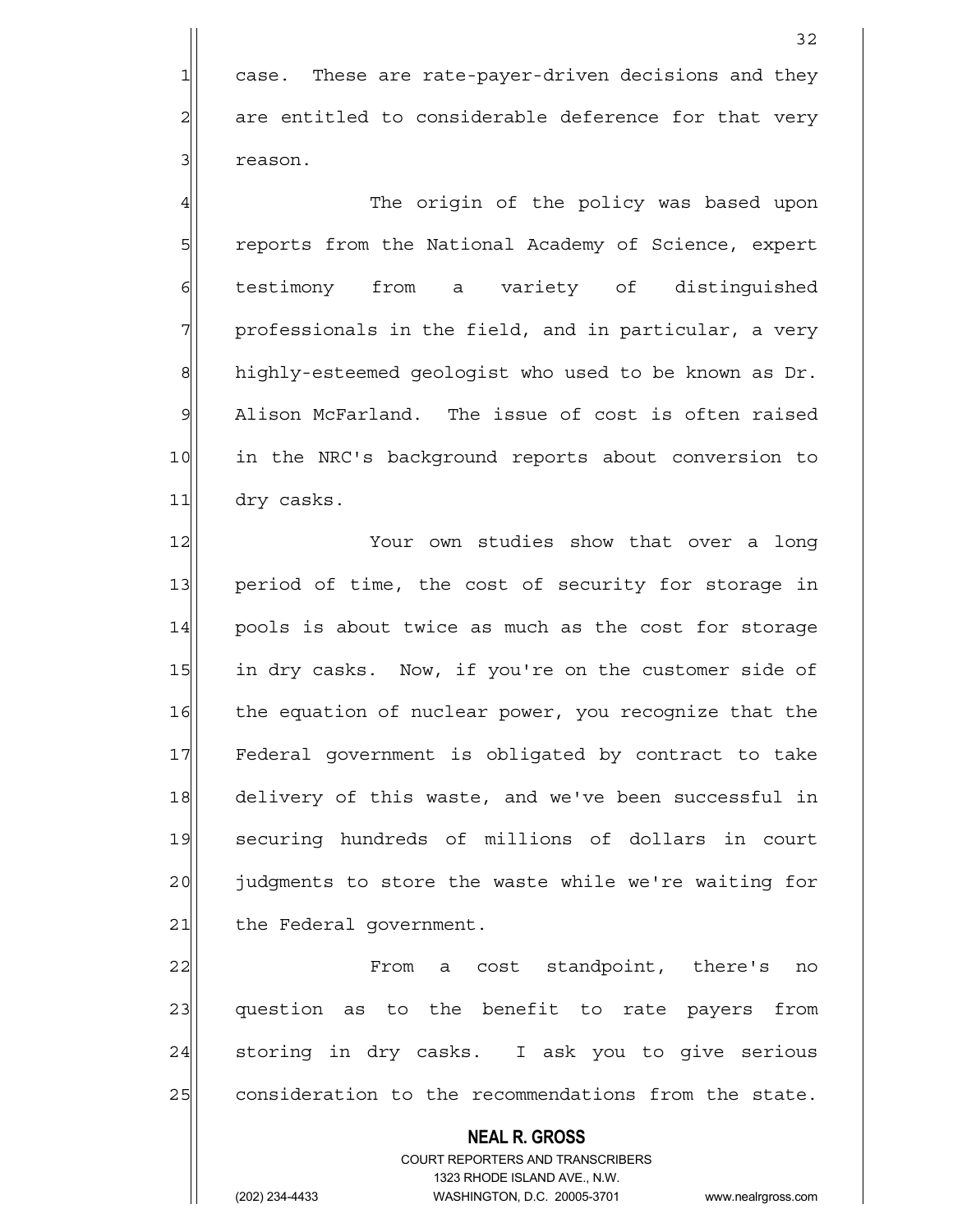1 The Southern California Edison Company, last month, 2 | told the Public Utilities Commission that now that 3| its plant is in decommissioning, it was going to 4 attempt to move waste from the pools to dry casks, 5 consistent with all NRC rules, as soon as 6 **practicable**.

7 The very words in the State of 8 California's policy. If you live here in Central 9 California, or Northern California, you're familiar 10 | with PG&E's latest advertising campaign. Every day 11| we're working to do the right thing. I have a 12 suggestion, starting tomorrow, why don't you step-up 13 the pace of moving this waste from the pools to dry 14 casks? Thank you.

15 MR. CAMERON: Okay. Thank you. Thank 16 you, John, and we have Jane Swanson coming, then 17 we're going to go to Linda Seeley, Jill Zamek, Judith 18 Bean, and Joe Racano.

19 MS. SWANSON: Jane Swanson. I'm a 20 | spokesperson for the San Luis Obispo Mothers for 21 Peace. Commercial nuclear reactors have been 22 regulated, "regulated", by the AEC and now the NRC 23 since 1954. Almost 60 years have passed and there is 24 still no solution to the fundamental problem of what  $25$  to do with the deadly radioactive waste.

> **NEAL R. GROSS** COURT REPORTERS AND TRANSCRIBERS

1323 RHODE ISLAND AVE., N.W.

(202) 234-4433 WASHINGTON, D.C. 20005-3701 www.nealrgross.com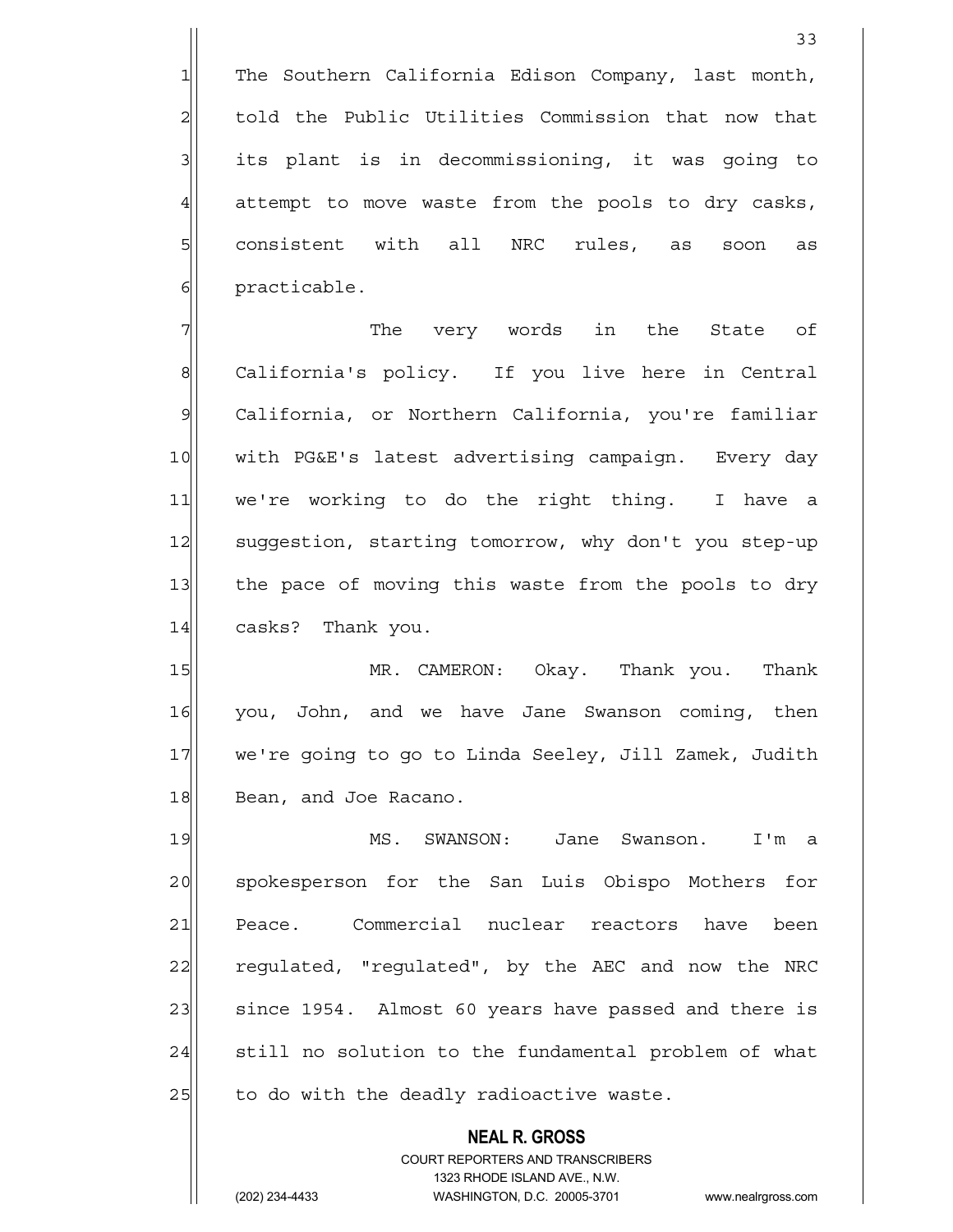1 The Draft Waste Confidence GEIS and Rule  $2$  being discussed at this meeting do not offer 3 3 solutions. They only perpetuate the unjustified 4 assumption that spent fuel can be stored for a 5 | quarter of a million years at reactor sites with no 6 serious impacts on the environment. The wording 7 incorporates this assumption into the licenses for 8 all reactors, thereby, fencing out any further public 9 discussion of individual reactor licensing actions.

10 No one will be allowed to raise the 11 question of whether the creation of additional 12 radioactive waste should be allowed at any given site 13 if this waste rule is adopted, so we object to it on 14 that ground. In the case of Diablo Canyon, the 15 stakes are far too high to allow these false 16 assumptions. Number one, Diablo's two reactors are 17 surrounded by 13 earthquake faults.

18 One of them is only 1 kilometer away, 19 the Shoreline Fault. It comes that close. And 20 | there's the Diablo Cove Fault, a little sub-fault 21 that goes directly under Unit 1 Reactor and connects  $22$  with the Shoreline Fault. The stakes are really 23 high. In determining the risks of a spent fuel pool 24 accident, the NRC is relying on a 1994 study of 25 | plants east of the Rocky Mountains.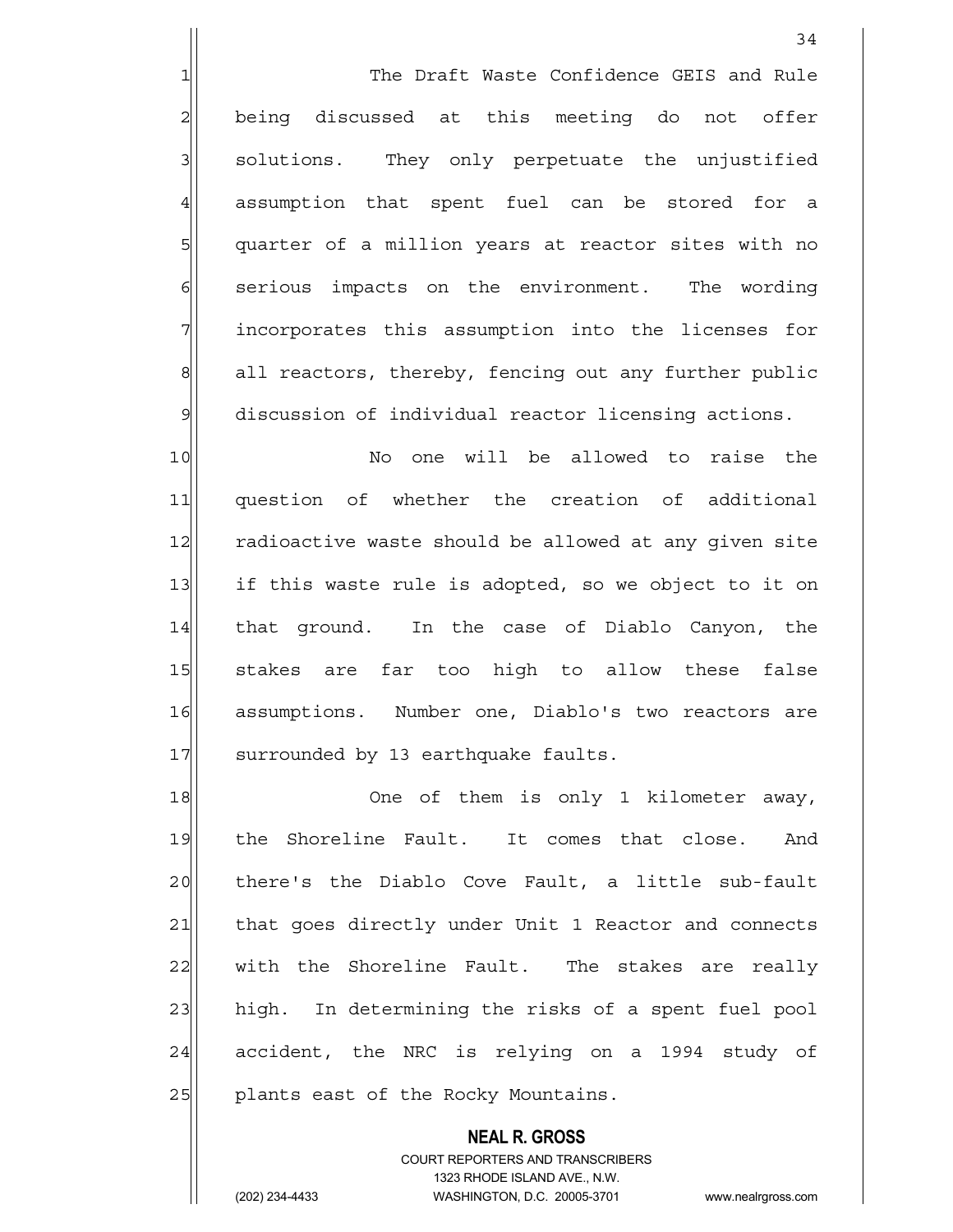$1$  and then, in a totally unsupported, 2 | unscientific leap of faith, the NRC concludes that 3 3 1 the assumptions they have about the plants east of 4 the Rockies will apply to the coastal plants on 5 SQL California's coast. I've attached to my written  $6$  statements, a direct quote from the DEIS to show  $7$  where this assumption is made.

8 8 Another statement in the Draft GEIS is  $9$  that the waste will be transferred to new storage 10 casks every 100 years. This would require that 11 government institutions function safely for the 12 quarter of the million years that these wastes will 13 remain lethal. No human institutions have been known  $14$  to last even 10,000 years, let alone 250,000 years.

15 Mothers for Peace asserts that the Waste 16 Confidence Drafts are not worth the paper they're 17 written on. Scrap them. Start over to find the 18 least dangerous ways to store the waste already 19 created and shutdown all operating nuclear power 20 plants in an orderly way so that no more of this 21 terrible stuff is created.

22 Lessons, the NRC is responsible for the 23 health and safety of future generations; it is not 24 responsible for the profit margin of Pacific Gas & 25 | Electric Company. Do the right thing.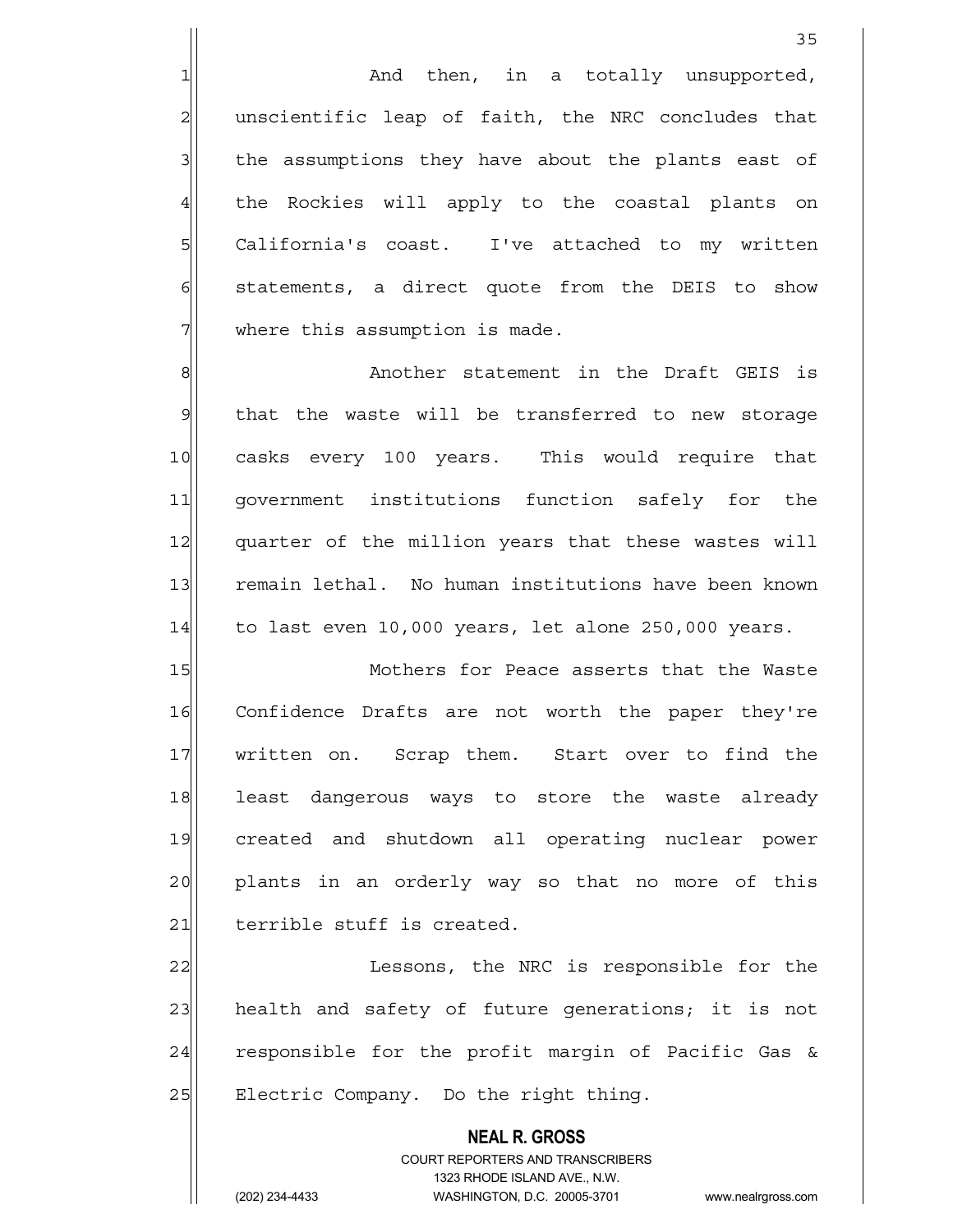$36$ 

3 MS. SEELEY: My name is Linda Seeley and 4 I'm a spokesperson for San Luis Obispo Mothers for 5 | Peace, and I'm also on the Nuclear Free Campaign of  $6$  the CRF Club. I love my home, my children, and my 7 || grandchildren, and the land where we live. That's  $8$  why I'm here tonight. I'm also here because I think 9 you, NRC, need to be reminded of what your job really 10 is. In this Draft GEIS, you hurriedly tried to 11 address the issues that are so significant to us.

12 What if there's never a permanent 13 repository for permanent waste? Oh, you say, it's 14 obviously safe and fine just where it is, right? 15 It's fine. For how long? A hundred years? Three-16 hundred years? Forever? But don't worry, you people 17 who live near nuclear reactors, we're sure that there 18 will be an underground final repository when it's 19 needed.

20 We say it's needed now, but we know that 21 that's ludicrous because there's nowhere to put it. 22 In your Draft GEIS, you say, "Storing highly 23 radioactive spent fuel out onsite at Diablo Canyon is  $24$  just the same as storing it at Prairie Island Nuclear 25 Power Plant in Minnesota." Except, Diablo Canyon is

> **NEAL R. GROSS** COURT REPORTERS AND TRANSCRIBERS 1323 RHODE ISLAND AVE., N.W.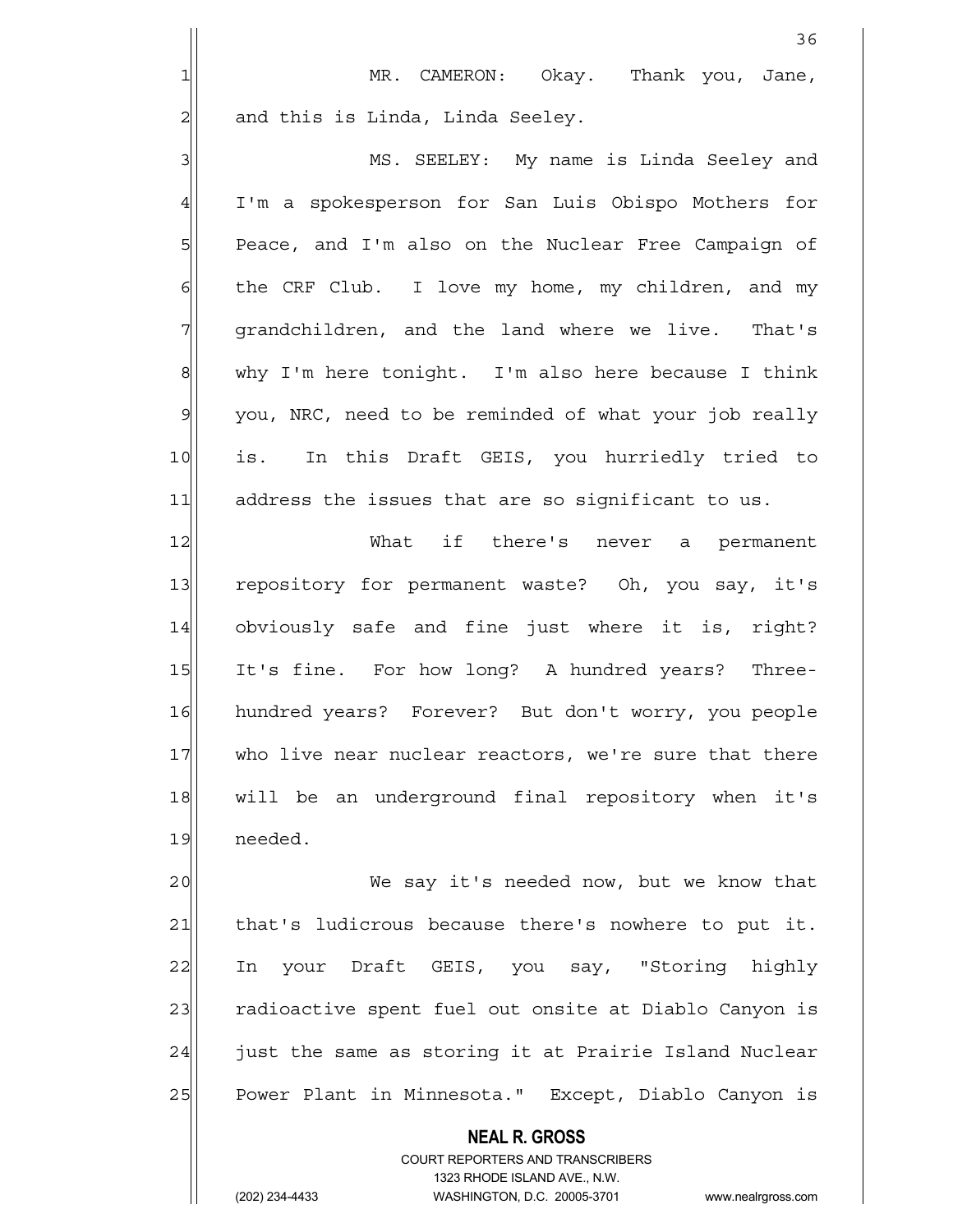1 built on the intersection of 13 earthquake faults on  $2$  a fragile coastline on the ocean. Prairie Island is 3 | built on an island in the middle of the Mississippi 4 River where there's been terrible flooding in the 5 | past few years.

6 6 You say it's safe to store it onsite 7 anywhere. It's actually insulting to the 8| intelligence of anyone who's concerned about the 9 dangers of nuclear power to make that kind of 10 assertion. Of course, your calculations do not take 11 into account the core meltdowns that have already 12 happened all around the world. I guess those are 13 Statistically inadmissible to your Draft GEIS.

14 There have been absolutely no studies on 15 the extended storage of nuclear waste, either in 16 spent fuel pools or in dry casks. You need to have 17 those data before you can write a Final EIS, but the 18 research hasn't been done. The dry casks are 19 guaranteed for 20 years. You assume they will last 20 | longer, but you don't know because they haven't been 21 tested, and you don't know how high-burnup fuel acts  $22$  in dry casks.

23 Does it embrittle the casing? I  $24$  understand that you've just started a study on the 25 characteristics of high-burnup fuel in casks, but it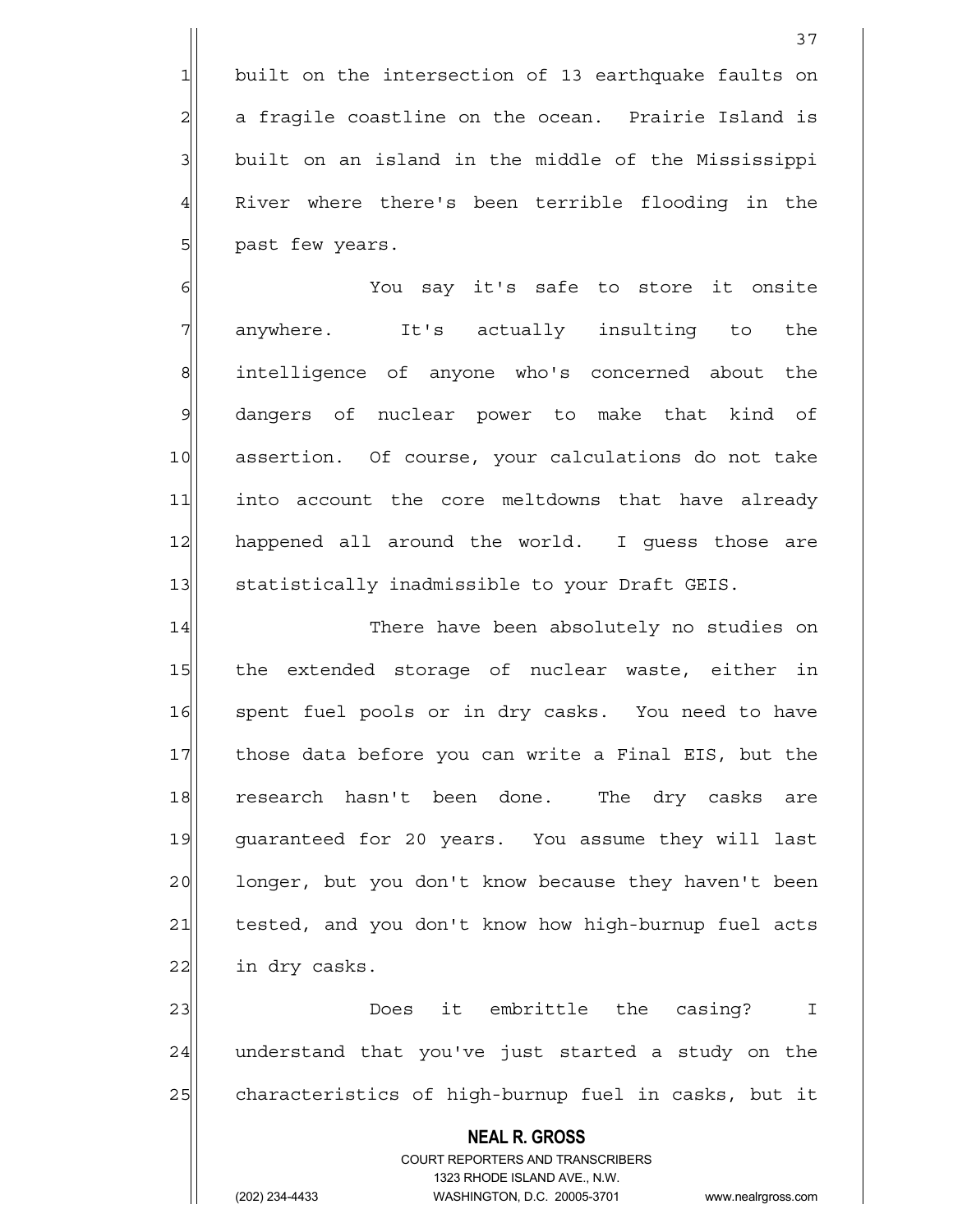**NEAL R. GROSS** COURT REPORTERS AND TRANSCRIBERS 1323 RHODE ISLAND AVE., N.W. (202) 234-4433 WASHINGTON, D.C. 20005-3701 www.nealrgross.com <u>38</u> 1 won't be finished until 2016. How can you issue a 2 | Final EIS before you know the results of that 3 3 investigation? It's like writing a cookbook before 4| you've even prepared any of the food before you 5 | publish the book, except you're dealing with the most 6 6 lethal substance on Earth, not bread dough. 7 MR. CAMERON: And, Linda, can I ask you 8 | to wrap-up? 9 MS. SEELEY: And one more thing. 10 MR. CAMERON: Go ahead. 11 MS. SEELEY: I will. If the NRC were 12 actually looking out for the welfare of the people 13 and the environment, the Commissioners would order 14 the immediate shutdown of Diablo Canyon. It's 15 seismically unsafe and it's America's potential 16 Fukushima, but your mandate is to protect the public 17 while facilitating the use of nuclear power. Those 18 two directives are inherently incompatible. I want 19 you to know that we will fight every step of the way 20 and we will use all of our resources to protect the 21 future generations from this intolerable legacy we 22 are leaving for them. It's a real David and Goliath 23 | battle, but we will never give up. 24 MR. CAMERON: Okay. Thank you, Linda. 25 And Jill. This is Jill ZamEk, and then we'll go to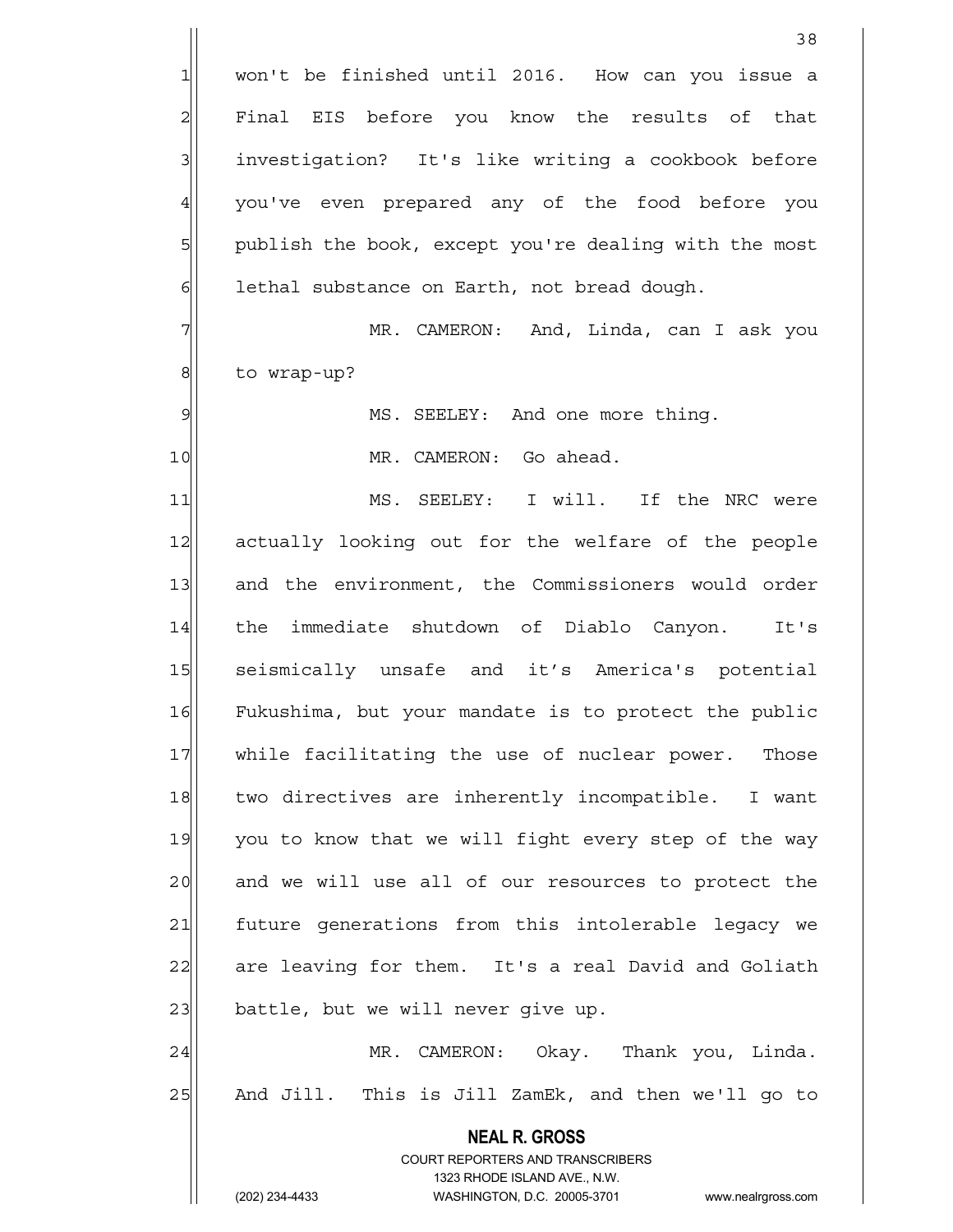1 Judith Bean, and then to Joey Racano.

2 MS. ZAMEK: Jill ZamEk with the San Luis 3 Obispo Mothers for Peace, and my messages are simple. 4 One, nuclear power is obsolete. It's expensive, it's 5 6 5 dirty, it's dangerous, and it's not sustainable, so 6 6 we must abandon this technology. Two, safe storage 7 of high-level radioactive waste is a myth, and 8 Fukushima is our proof. The proposal to store this 9 waste indefinitely on our seismically active 10 coastline dismisses the value of the health and 11 prosperity of all of us living in this community.

12 Nearly all of this waste is currently 13 being stored in overcrowded and unprotected pools 14 when a safer alternative exists. So my third message 15 is this, help protect us and future generations by, 16 one, requiring the accelerated transfer of the waste 17 | from the pools into the more secure concrete and 18 steel dry casks, and two, stop being the generation 19 of more of this dangerous material by closing all 20 | nuclear facilities. Thank you.

21 MR. CAMERON: Okay. Thank you, Jill. 22 Judith? Is Judith Bean here? Judith.

23 MS. BEAN: Good evening. I'm Judith 24 Bean. I live in Los Osos and I work in Arroyo 25 Grande, and I don't think anyone here is too keen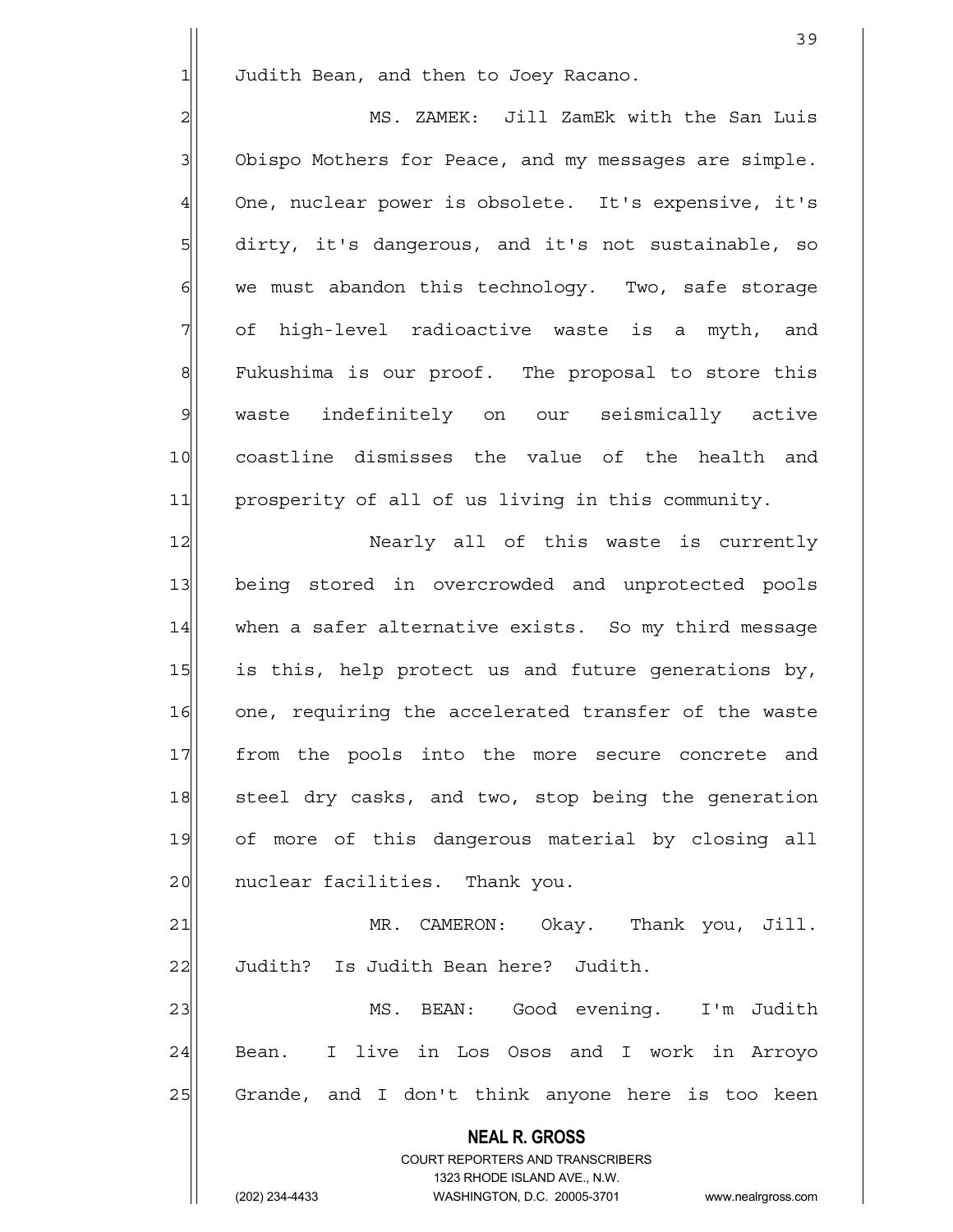1 about having spent fuel stored at Diablo Canyon.  $2$  That being said, the Department of Energy is the  $3$  agency that needs to take ownership of this issue. 4 Why aren't we recycling and reusing fuel as they are 5 | doing in France, Russia, and the United Kingdom?

6 6 So far, almost 90,000 tons of used fuel 7 | from commercial power reactors has been reprocessed.  $8$  Why aren't we doing that in the U.S.? This isn't 9 anything new. In fact, according to the World 10 Nuclear Association, over the last 50 years the 11 principle reason for reprocessing used fuel has been 12 to recover unused uranium and plutonium, gaining up 13 to 30 percent more energy, but the secondary reason 14 is because it reduces the volume of material to be 15 disposed of to about 1/5, and the level of 16 radioactivity in the waste from reprocessing is much 17 smaller, and falls much more rapidly than in used 18 fuel itself.

19 **PG&E** has a detailed and requlated spent 20 fuel management program in place. The wet storage 21 fuel pools, where the solid spent fuel is housed, are 22 robust concrete and steel structures designed to 23 withstand extreme events such as earthquakes, floods, 24 hurricanes, and tornados. The most likely of these 25 scenarios for here on the Central Coast is

> **NEAL R. GROSS** COURT REPORTERS AND TRANSCRIBERS 1323 RHODE ISLAND AVE., N.W. (202) 234-4433 WASHINGTON, D.C. 20005-3701 www.nealrgross.com

40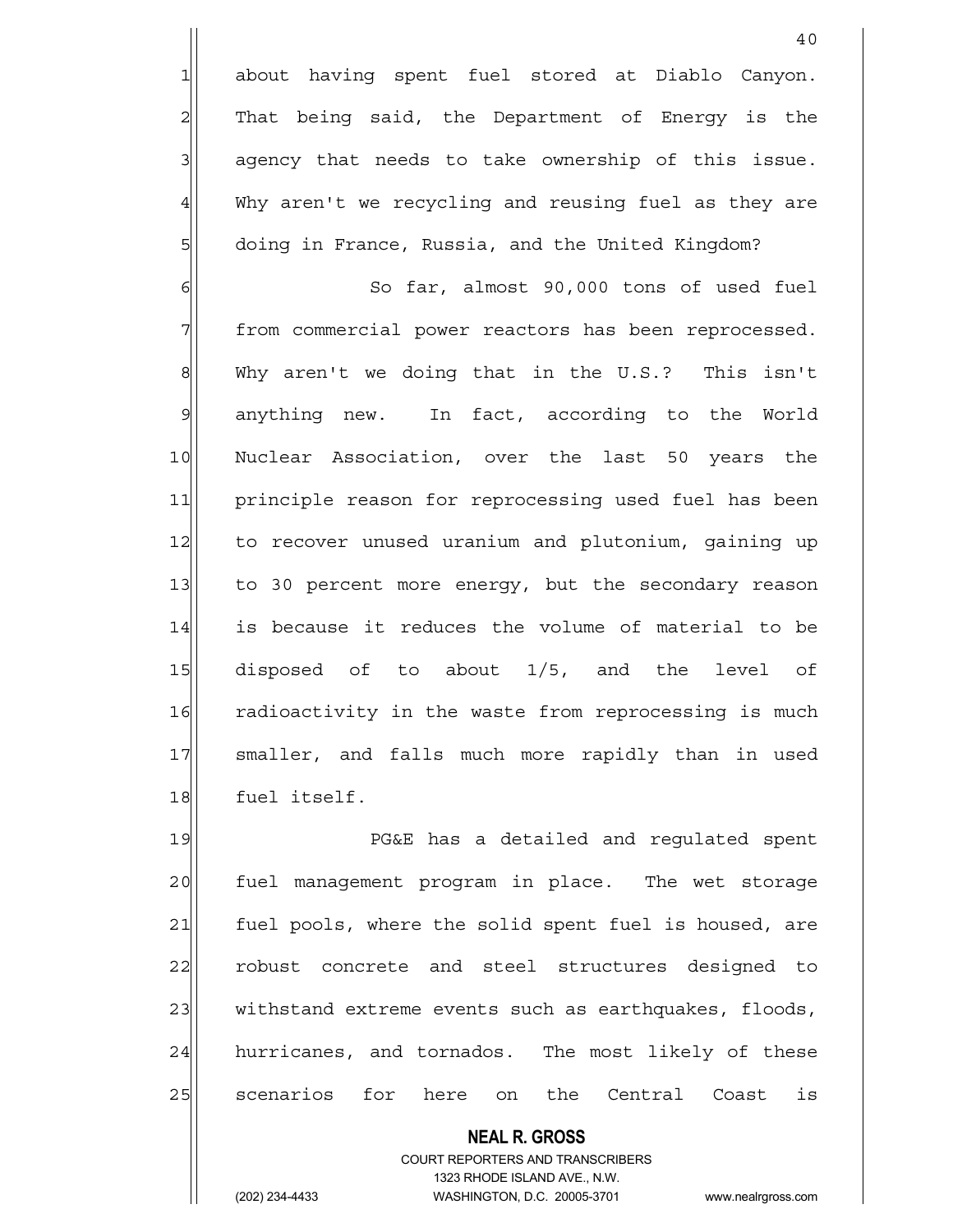1 earthquakes, but the NRC's analysis shows that even a 2 powerful earthquake is unlikely to damage a used fuel 3| storage pool to the extent that it would lose water.

4 Even in the case of Fukushima, where 5 5 5 5 there was a loss of all offsite electrical power for 6 weeks, and explosions resulting from hydrogen buildup 7 in containment structures, all seven fuel pools at 8 6 8 the Fukushima Power Plant in Japan remained intact 9 and the used fuels in the pools remained safely 10 covered with cooling water. PG&E has been and 11 continues to be a good neighbor in our community. 12 They have layer upon layer of safeguards in place to 13 manage and monitor spent fuel.

14 Like I said earlier, we're none too keen 15 on storing spent fuel at Diablo Canyon, but unless 16 the Federal government follows through on their 17 responsibility, it's my opinion that PG&E has done 18 everything possible to deal with the situation. 19 Thank you.

20 MR. CAMERON: Thank you, Judith. And 21 | now we have Joey Racano, and then we're going to go 22 to David Weisman. Go ahead Joey.

23 MR. RACANO: Honorable friends at home, 24 my name is Joey Racano. I am representing the Nukes 25 Templar. We're a religious order and our mandate is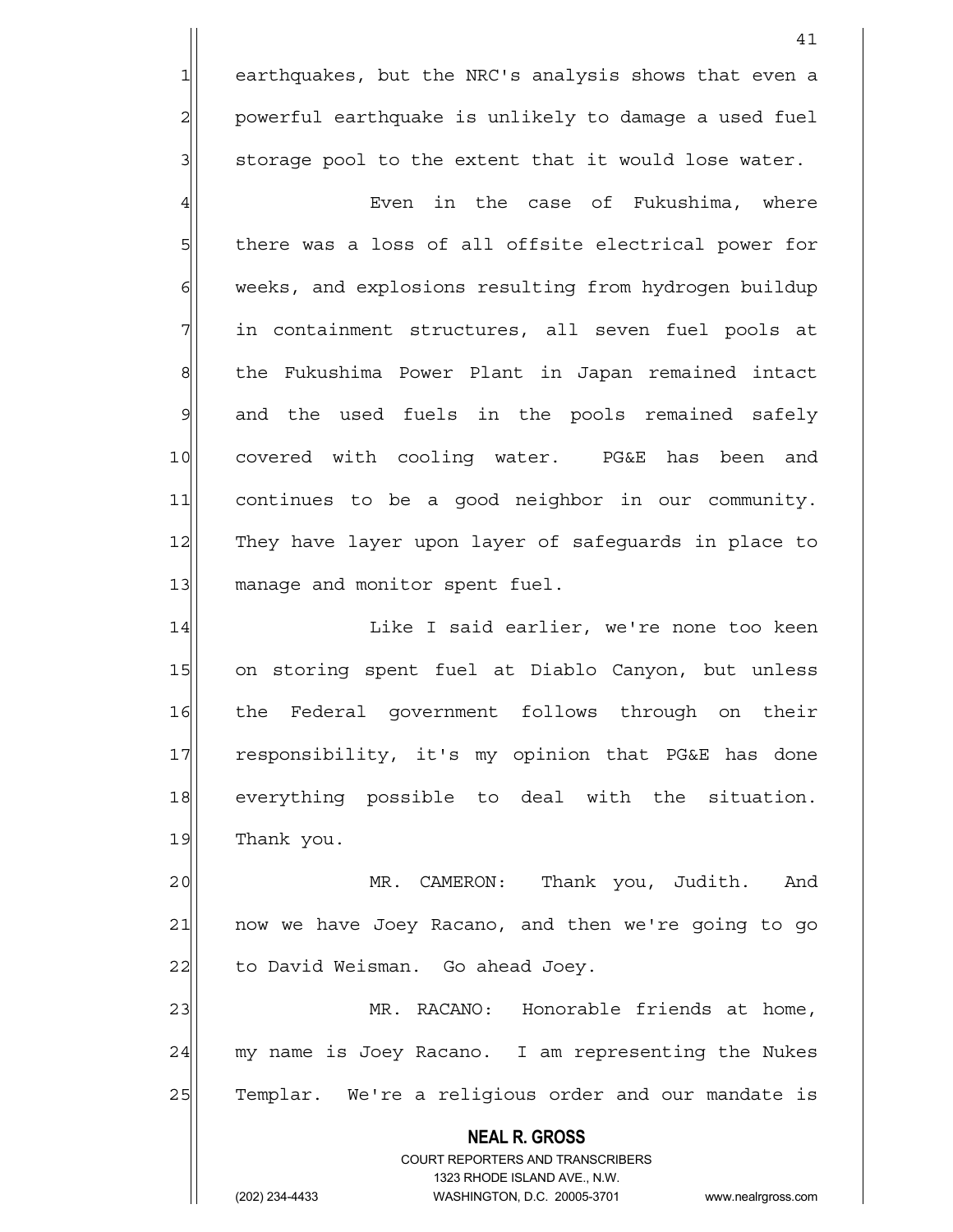1 to watch that people are safe from this nuclear spent  $2$  fuel for 250,000 years. And in doing so, we're not  $3$  saying we're against nukes, we believe in nukes;  $4$  93,000,000 miles away there's a great nuclear plant 5 out there called the sun.

6 6 Me are here to direct the Nuclear 7 Regulatory Commission to change their name to the 8 Nuclear Removal Commission, and we just want to say 9 that it's our feeling that no one has the right, or 10 ever had the right, to light matches that they 11 couldn't put out for 250,000 years.

12 Unfortunately, one of those little boys 13 now sits on the Supreme Court of the United States. 14 I would say, with Fukushima, no one can explain that, 15 so instead of buying your kid an iPod, now you have 16 to buy him a Geiger counter. So I've created this 17 five-point plan. The five-point plan would be, 18 | number one, stop production. Don't go find a place 19 to put nuclear fuel. That'll only let them keep 20 making it. First, stop production.

21 Second, move it all into dry cask 22 storage. Third, remove that dry cask storage spent 23 fuel from the Pacific Rim of fire. Then, number  $24$  four, weld shut the sea water cooling intake pipe and 25 Save our sea life. And then five, prosecute all

> **NEAL R. GROSS** COURT REPORTERS AND TRANSCRIBERS 1323 RHODE ISLAND AVE., N.W. (202) 234-4433 WASHINGTON, D.C. 20005-3701 www.nealrgross.com

42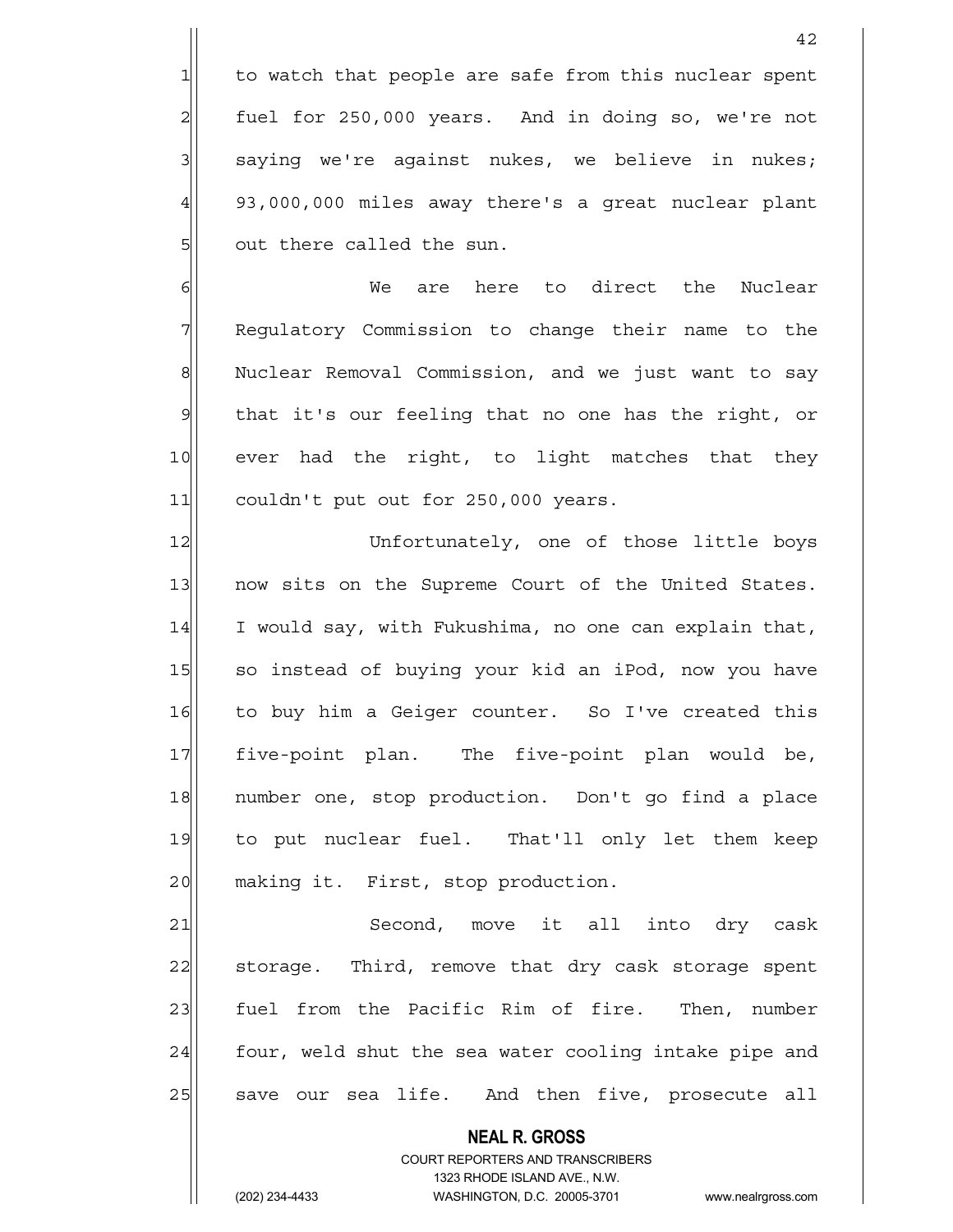43

4 MR. CAMERON: Okay. Thanks, Joey. 5 After David Weisman, we're going to go to Bob 6 | Armstrong and Jay Adams. This is David Weisman.

7 | MR. WEISMAN: Good evening. David 8 Weisman, the Alliance for Nuclear Responsibility, and 9 I will just put two points out to the folks from the 10 | NRC tonight to consider from these hundreds of pages. 11 Let's take one. Section 1-14, institutional 12 controls; we heard that alluded to briefly, earlier, 13 that is the concept that some form of governmental 14 control over this process could possibly exist to an 15 indefinite period in the future. I think we heard 16 mention of societies for 10,000 years, was Jane 17 Swanson, and so forth; I don't think we need to look 18 that far.

19 Institutional controls, the continued 20 requiation of spent nuclear fuel will continue. This 21 assumption avoids unreasonable speculation regarding 22 what might happen in the future regarding Federal 23 actions to provide for the safe storage of spent 24 fuel. For purpose of this analysis, the NRC assumes 25 regulatory control of radiation safety will remain at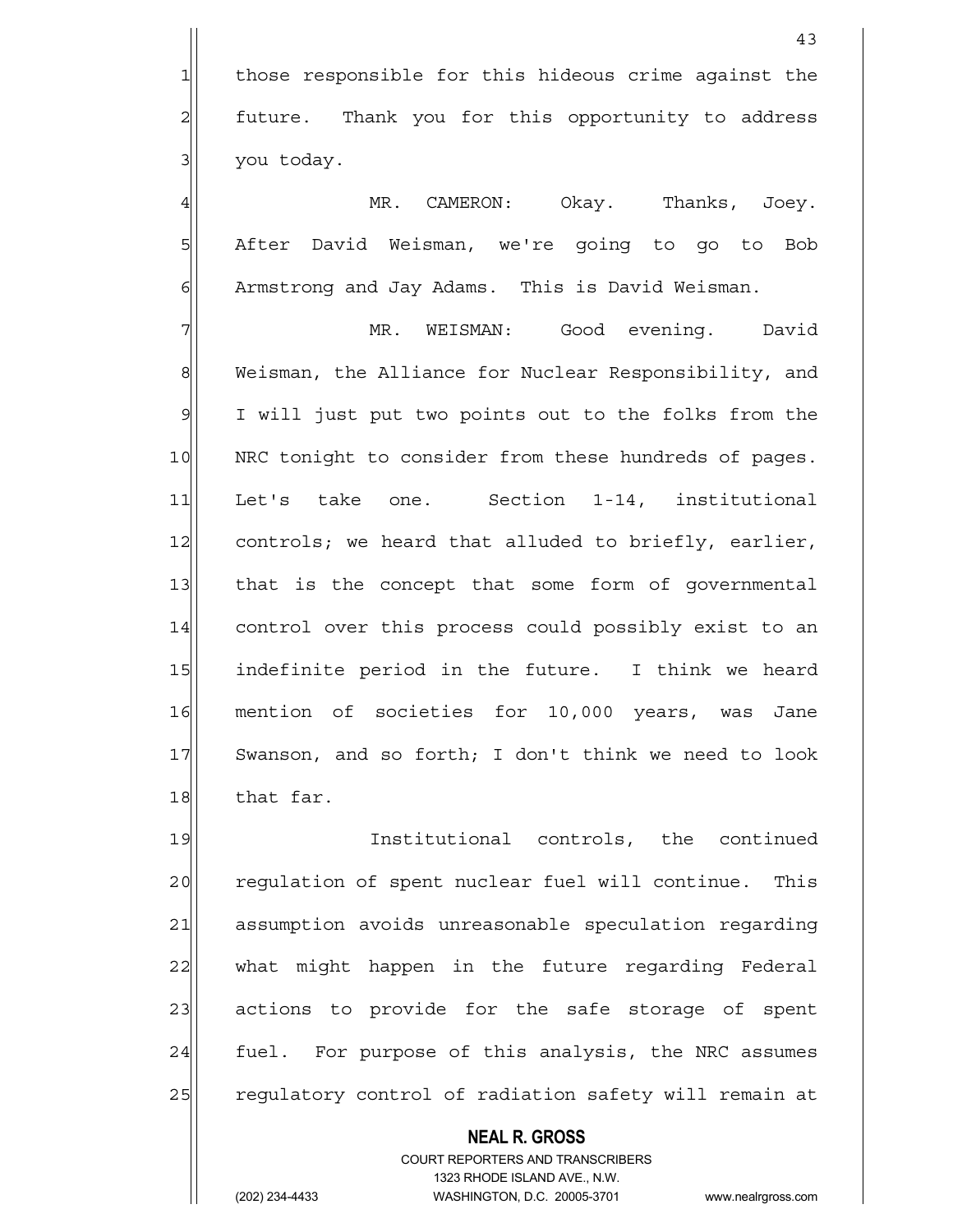$1$  the same level as currently exists today.

2 | Let me say, we don't need to look back  $3$  10,000 years. They are making a provision for 160  $4$  vears. So I did a little math and I went back 160 5 | years, arrived in the year 1853. There was Federal 6 6 6 6 regulation, or a Federal program in effect at that  $7$  time. We talk about institutional policies, this was 8 a peculiar institution, you may recognize that 9 phrase; it was called slavery, and it was assumed to 10 be unchanging, and in place, and going to continue.

11 Other metaphors aside for the way we 12 live today, it isn't. You can have a major change in 13 the policy and the Federal government approach to 14 requlation, like human cattle and property, for 15 example, actually changing in our Constitution. So 16 the idea that you can have any form of governmental 17 institution you can be secure about for that long of 18 period is, in our own, almost living memory, an 19 impossibility.

20 Secondly, I did a search on the 21 document. I searched the word fiscal. It only 22 brought up fiscal year. I searched the word 23 fiduciary. No results. Searched the word 24 responsibility, only in relation to the word 25 environmental responsibility. Searched the word rate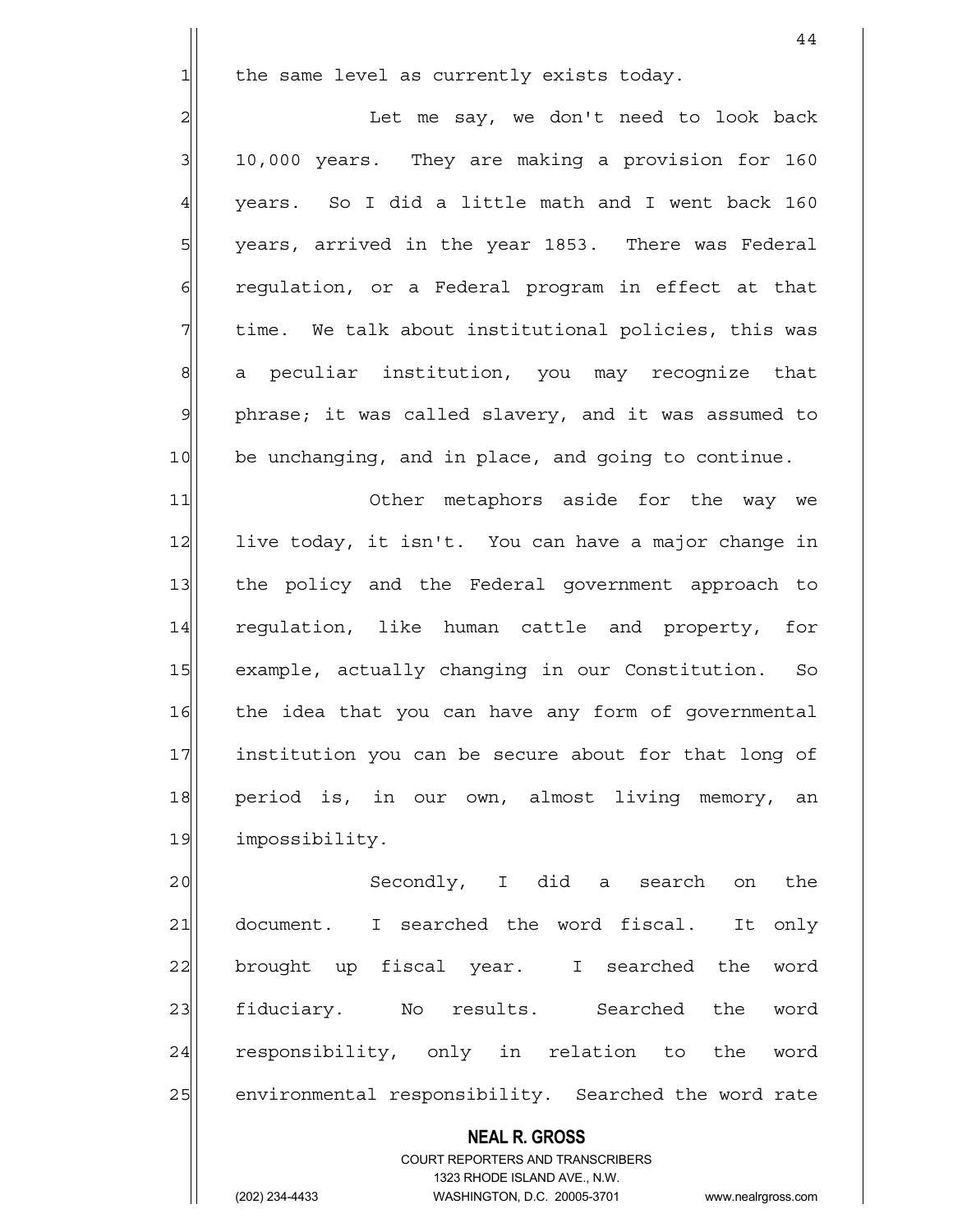1 payer. No results. Brings up the question, you 2 discussed costs, how much it'll cost; there is no 3 mechanism for paying it.

4 How can we assume the utility remains 5 | whole and fiscally solvent to maintain even the  $6$  security that is required, the training, the 7 | workforce, that is required? What rate payer 8 mechanism do they think the state will put in place 9 to charge us money to quard something 100 years after 10 the last kilowatt of revenue generating power left 11 the facility? Who is going to pay for this?

12 and I know there might be saying and 13 feeling that the public utilities commissions are 14 corrupt, for example, will pass on these charges, but 15 I think at a certain point in the future, the realism 16 will set in. You're creating what may be the largest 17 unfunded government mandate associated with our 18 energy program, and that needs to be addressed. 19 Thank you.

20 MR. CAMERON: Thank you, David. Thank 21 you. We're going to Bob Armstrong, Jay Adams, and 22 then Klaus Schumann. Okay. Bob must not be here. 23 Jay Adams. This is Jay.

24 | MS. ADAMS: My name is Jay Adams, and 25 I'm reading a statement tonight from Marti Brown, who

> **NEAL R. GROSS** COURT REPORTERS AND TRANSCRIBERS 1323 RHODE ISLAND AVE., N.W. (202) 234-4433 WASHINGTON, D.C. 20005-3701 www.nealrgross.com

45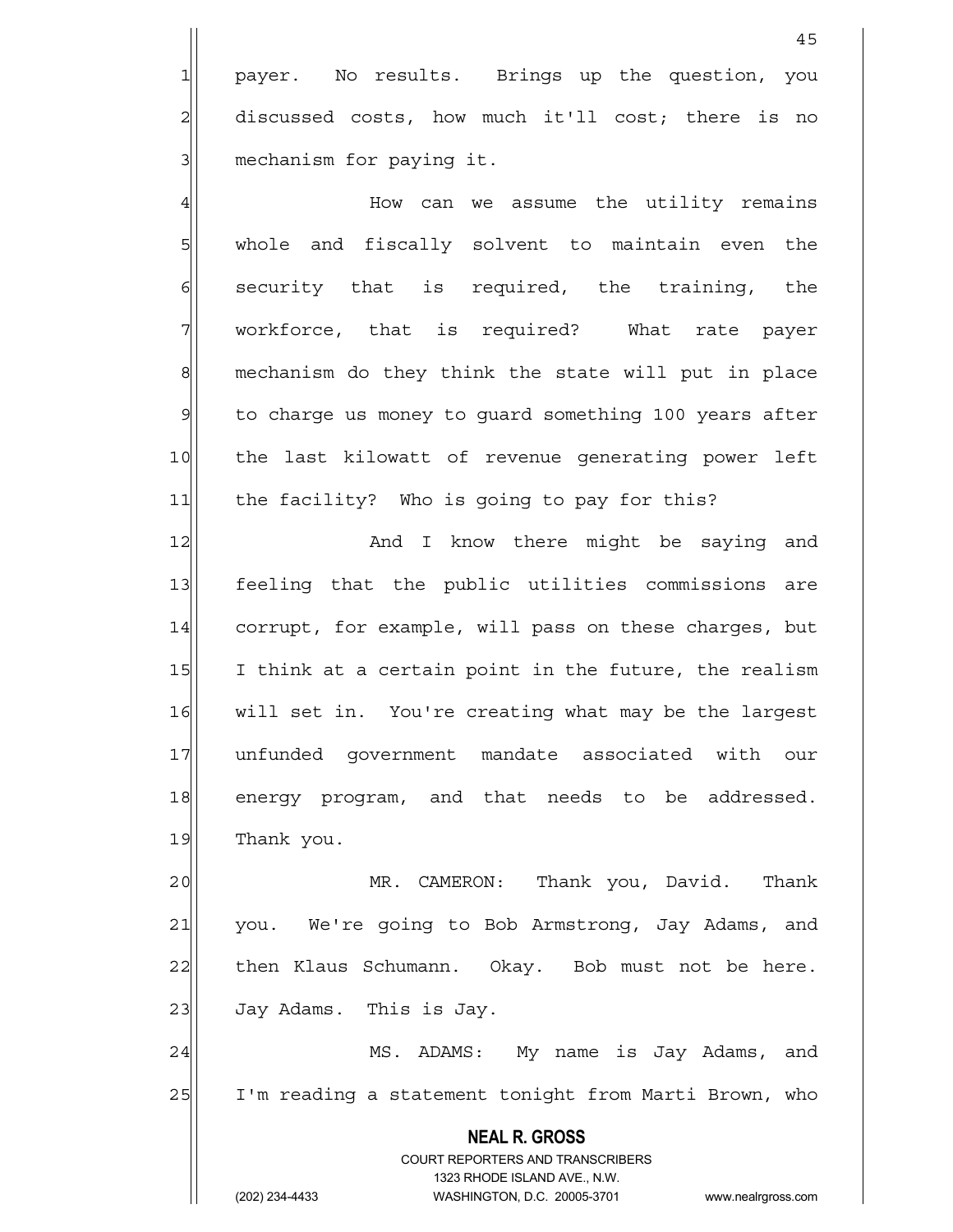1 is unable to be here due to her work schedule. Marti 2 lives in Atascadero. She has lived in the county for  $3$  41 years and raised her children here.  $"I$  am here 4 this evening to support the reasoning of many in this 5 5 5 5 county who have a great concern over the huge and 6 growing amount of nuclear waste accumulating at 7 | Diablo Canyon Plant."

8 8 Note the high-level waste of the cooling 9 pools is of critical importance. If and when a 10 repository is found, and accepted by the community 11 where it is located, the transport of high-level 12 radioactive waste across this country will be on a 13 terrorist to-do list. There are approximately 70,000 14 metric tons of commercial spent fuel across our 15 country; 78 percent of it in pools."

16 | Internal University of the largest 17 concentration of radioactivity on the planet. The 18 cooling pools literally sit on earthquake faults 19 here, are unprotected from air strikes, and are 20 overcrowded, even now, having four to five times the 21 amount of fuel rods than they were designed for. You 22 must demand that PG&E transfer the fuel rods from the 23 cooling pools to dry cask storage starting 24 immediately."

25 | Tetter yet, shut the plant down. Stop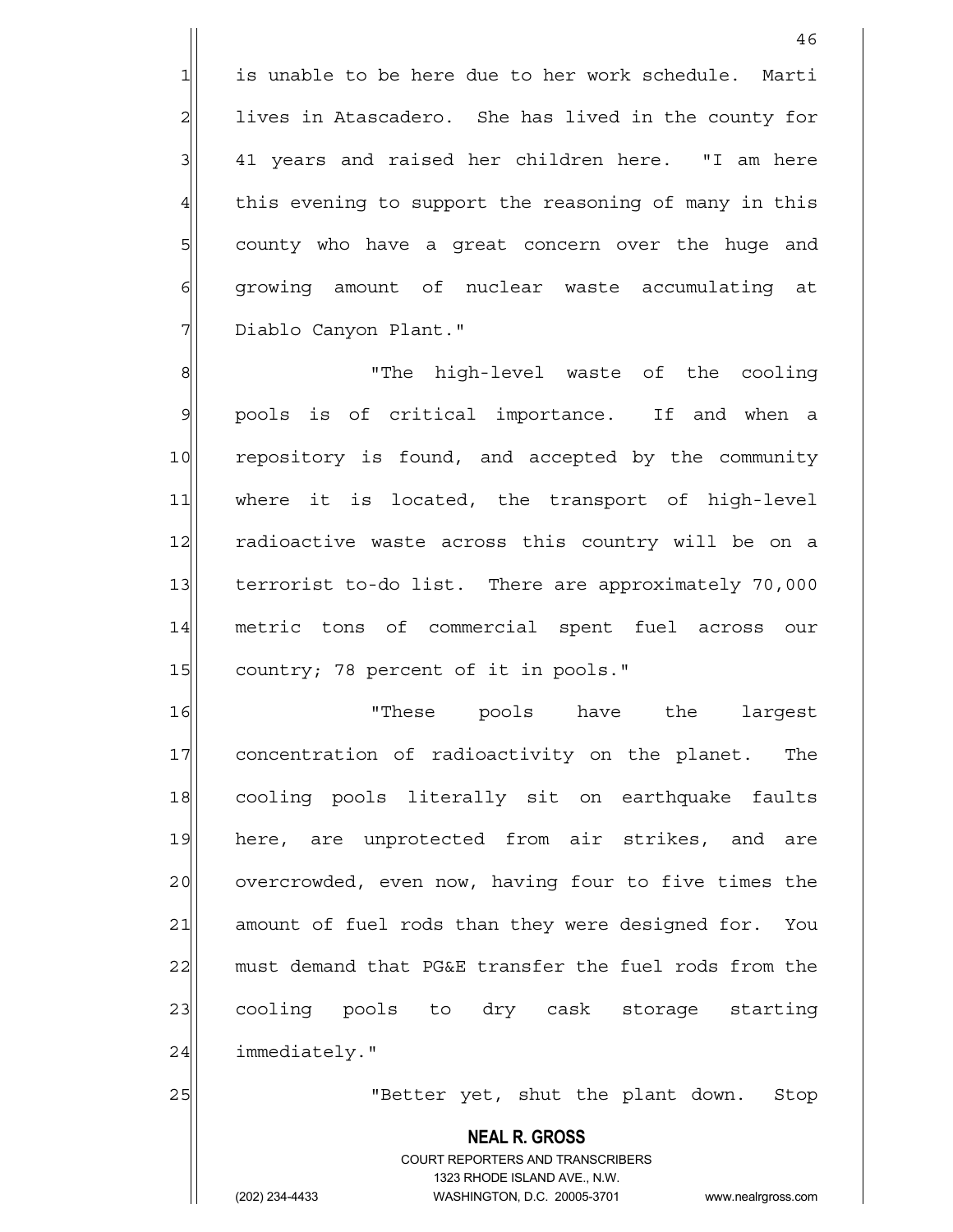1 producing nuclear waste and let PG&E stand behind  $2$  what they claim is their mission; to use sustainable, 3 3 clean energy, which nukes are not. Diablo is the 4 last nuclear energy active waste-producing plant in 5 | California. It's an old plant that will be over 60  $6$  at the end of licensing period."

7 "We don't miss Humboldt, which shutdown 8 in '76, or Rancho Seco, which shutdown in '89, or San 9 Onofre, which shutdown earlier this year. The lights 10 are still on. The nuclear waste left behind is a 11 | grim reminder that they were there. Your job and the 12 responsibilities that come with it are awesome. You 13 make decisions that not only affect us today, but 14 generations to follow."

15 | Not only human health and life, but 16 virtually every living organism will be affected if 17 there is an accident or a terrorist attack on any of 18 the 104 reactors in this country. According to your 19 NRC mission statement, your focus is on requlatory 20 actions that protect health and safety of the public 21 and the environment. Please prove to us that you 22 mean it; dry cask storage immediately." Thank you.

23 MR. CAMERON: Thank you, Jay. Thank 24 you. We're going to go to Klaus Schumann, Stratton 25 | Kirton, and Charlotte.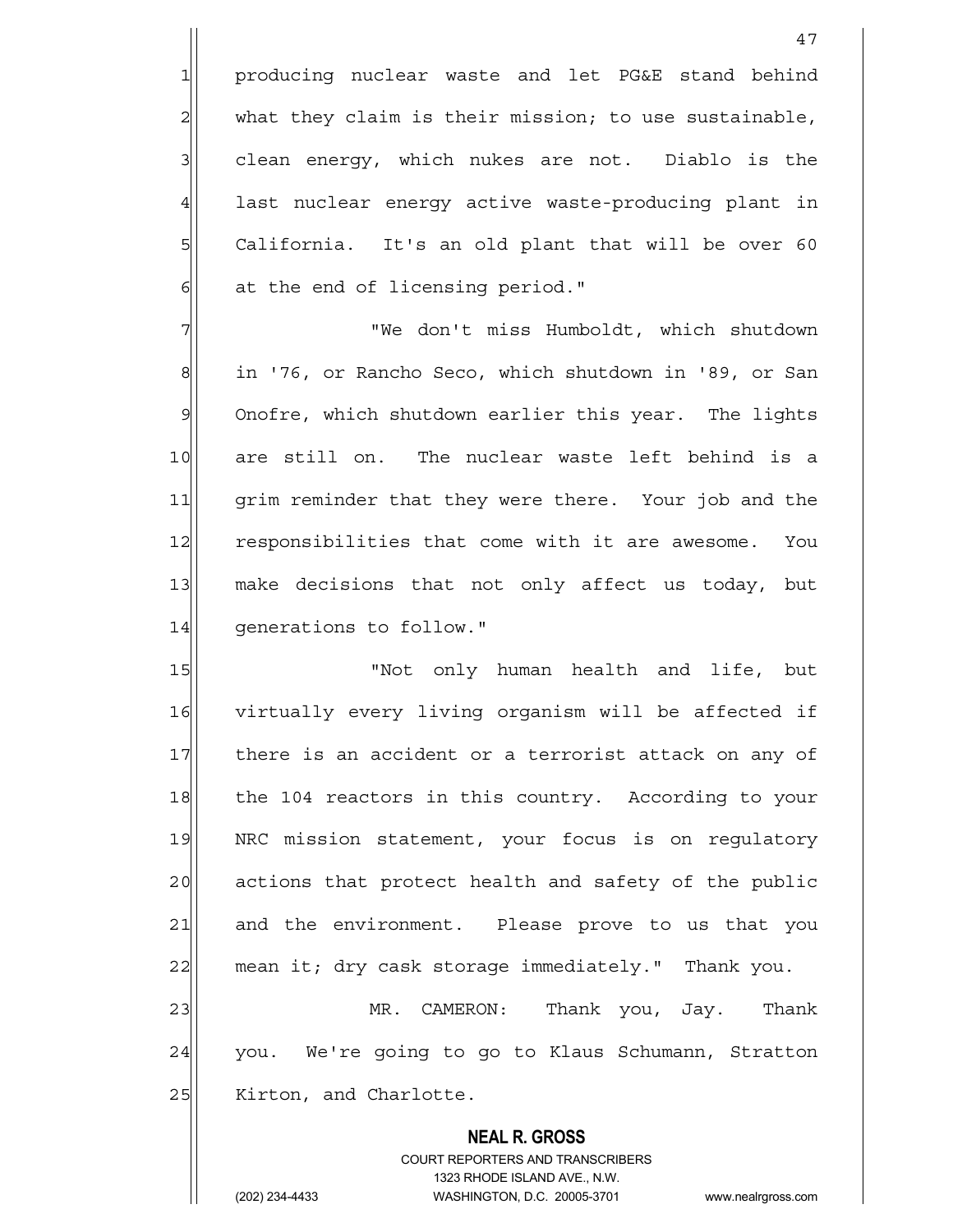1 MR. SCHUMANN: Good evening. My name is 2 | Klaus Schumann. Thank you to the NRC for being here 3 today and bringing some rain with you. It was badly 4 | needed here for the county, but something else that's 5 also very badly needed, and that's safer storage of 6 6 6 nuclear waste here at the Coast. The proposed -- $7$  well, I should say, I was actually a member of the 8 Nuclear Waste Management Committee of San Luis Obispo 9 County from 1996 to 2002, and already, some 12 years 10 ago, we came to the conclusion that the dry cask 11 storage would be a lot safer way to go.

12 The Proposed Waste Confidence Rule is 13 Severely flawed on many accounts. Many assumptions 14 are based on outdated studies, wishful thinking, and 15 declarations of confidence. I strongly agree with 16 organizations, such as Union of Concerned Scientists, 17 Nuclear Information Research Service, your own 18 Nuclear San Luis Obispo Mothers for Peace, Alliance 19 for Nuclear Responsibility, as well as with hundreds 20 of citizens, groups, scientists, and individuals, 21 locally and nationwide, which have correctly 22 identified the many problems with this Rule.

23|| T make their comments part of my own.  $24$  Personally, I believe it is time to scrap the entire 25 document and start all over. I was especially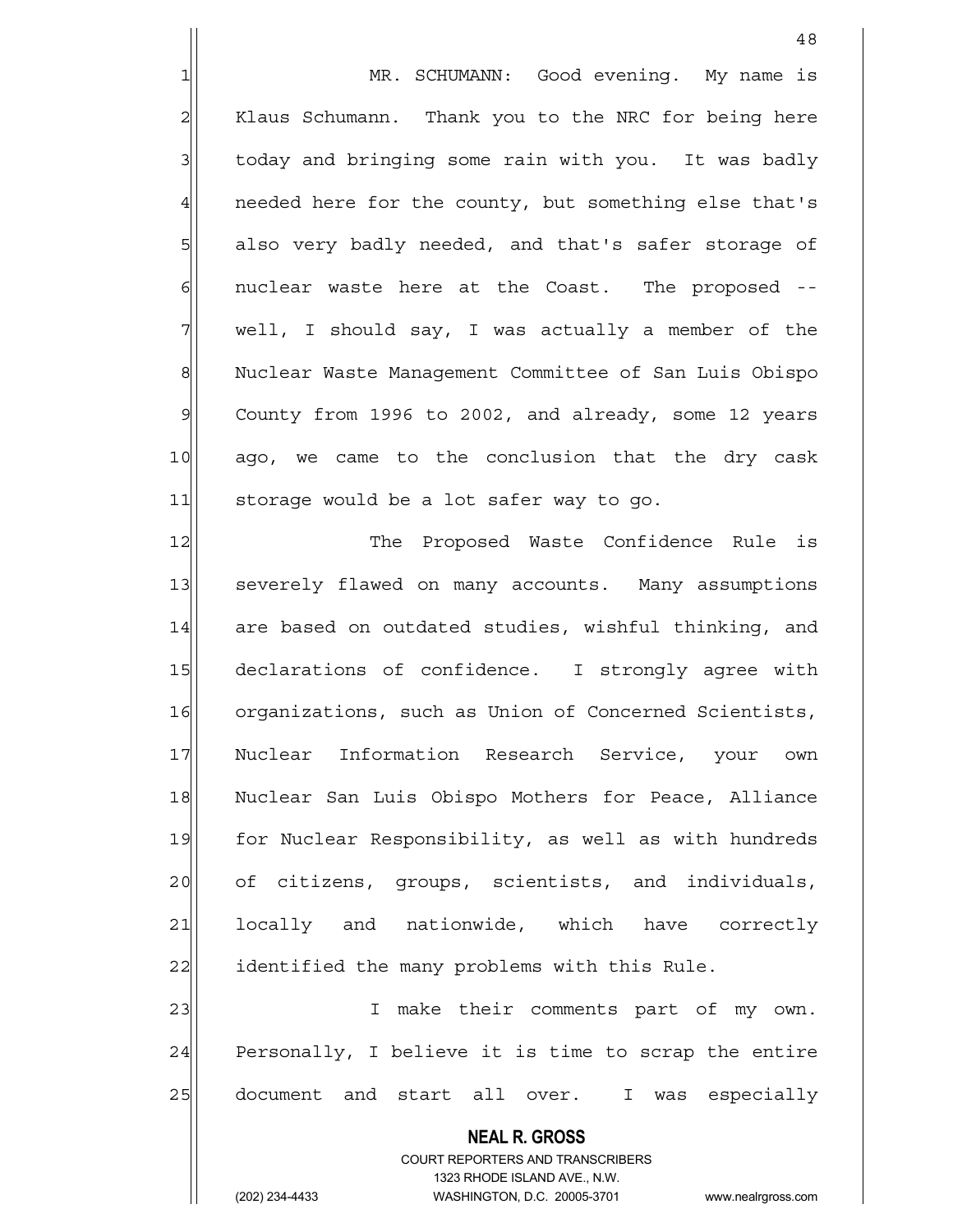1 appalled to learn that the conclusion in the draft 2 against accelerated transfer of spent fuel assemblies 3 from the pools to the dry casks is primarily based on  $4$  a cost/benefit analysis.

5 Given the catastrophic consequences of a  $6$  mishap in the pools, this conclusion seems to be  $7$  questionable at best. At the heart of this analysis  $8$  lies the use of probabilistic risk assessments. Yet, 9 such assessment suffers fundamentally from the fact 10 that the results don't reflect the remotest real-life 11 occurrences.

12 The reason it appears to be, that 13 classical probability risk assessments cannot 14 accurately predict nuclear catastrophe because of the 15 low base rate for events in the past, and that such 16 events usually have a multitude of causes and/or 17 causes based on human error, or contributables, which 18 are not calculable in mathematical equations.

19 Examples: Three-Mile Island occurred 20 after 500 reactor years, while the prediction was 21 once in 3 million. Chernobyl, after 300 reactor 22 years; the prediction was once in 10 million. And 23 the prediction for Fukushima would have been off the 24 Scale all together. For three reactor meltdowns and 25 | pool problems all at once, the series of unpredicted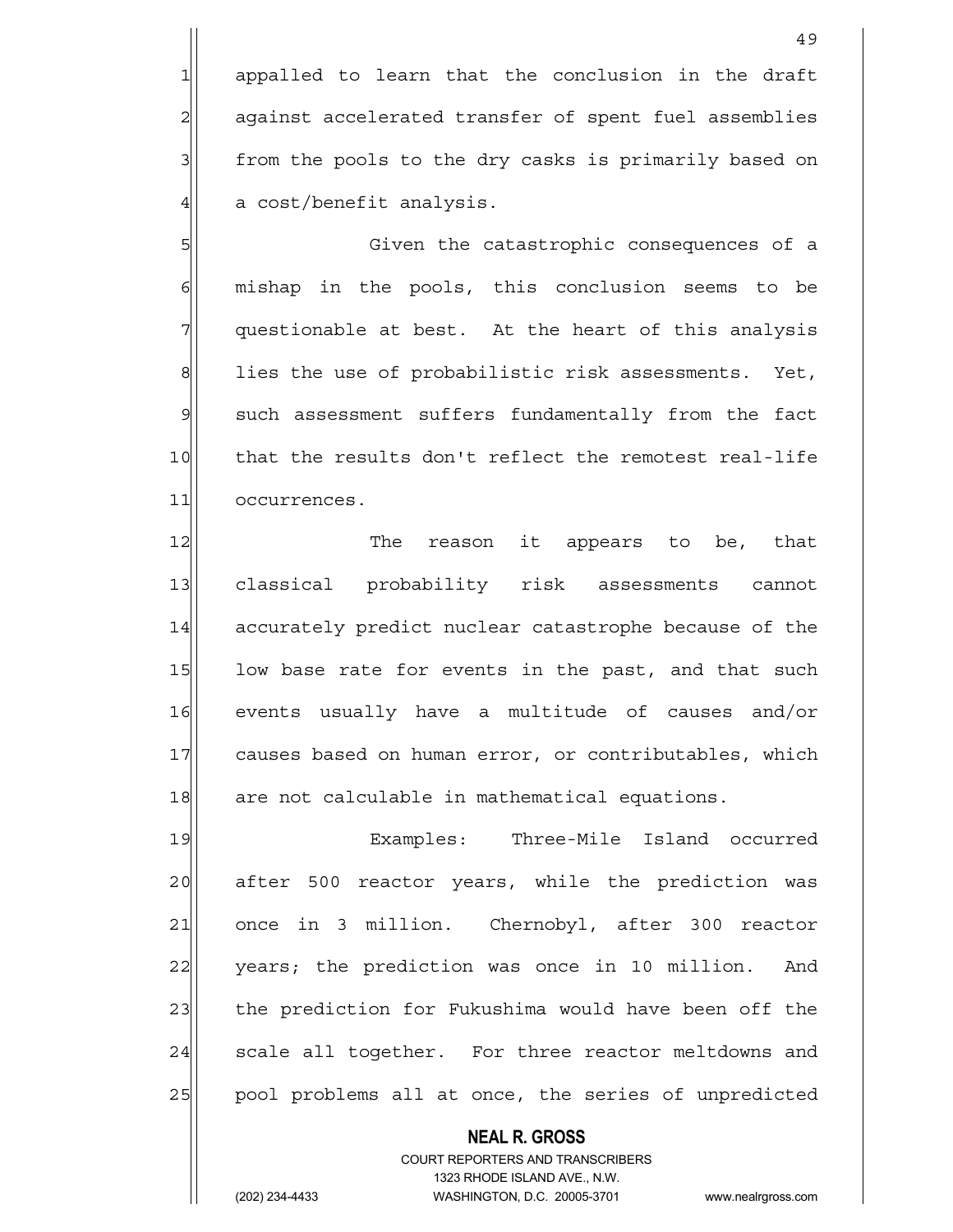**NEAL R. GROSS** COURT REPORTERS AND TRANSCRIBERS 1323 RHODE ISLAND AVE., N.W. 50 1 events, combined with unforeseen human errors: the 2 beyond design basis quake, the drop in the coal 3 slime, insufficient sea walls, emergency generators 4 in the basement, and battery backup power for just 5 eight hours. 6 | Kemarkably, at Fukushima, dry cask 7 Temained intact, while the pools still present 8 enormous problems two and a half years later. 9 Clearly, cessation of further production of spent 10 fuel is the safest way for the future. The less 11 highly-radioactive waste is produced, the less future 12 | qenerations will be burdened. 13 Common sense dictates, if you're in a 14 hole, stop digging. 15 MR. CAMERON: And could you wrap-up for 16 us, Klaus? 17 MR. SCHUMANN: I shall. 18 MR. CAMERON: Thank you. 19 MR. SCHUMANN: For the already existing 20 spent fuel, dry casks are far safer than crowded 21 pools, and in conclusion, I suggest that you use EISs 22 for each nuclear power plant individually; the 23 production of more spent fuel must cease; for the 24 already produced spent fuel, certified dry casks for 25 high-burnup fuel is ASAP; return storage fuels to low

(202) 234-4433 WASHINGTON, D.C. 20005-3701 www.nealrgross.com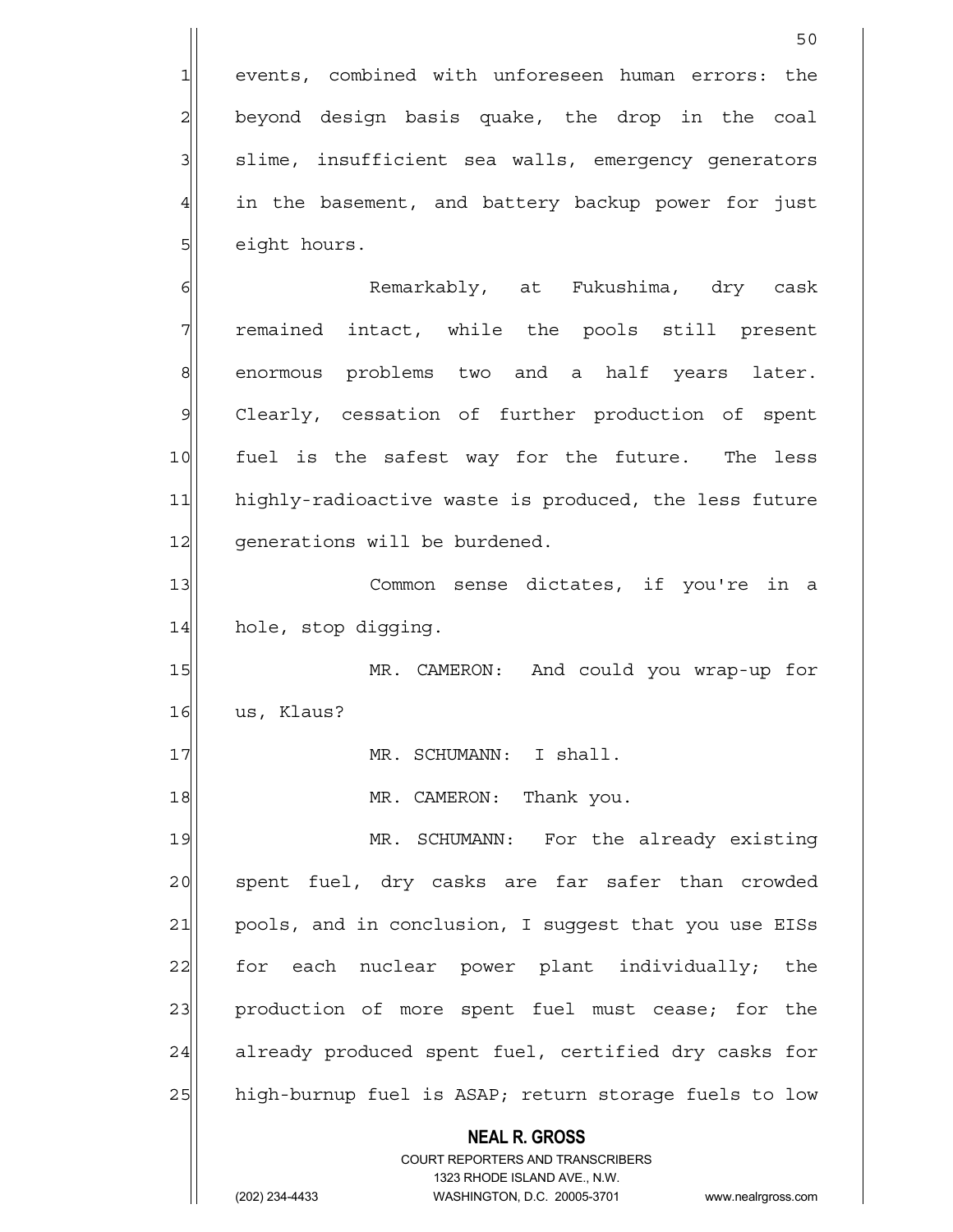4 A MR. CAMERON: Thank you, Klaus. How 5 5 5 about Stratton Kirton? Here's Stratton, and then  $6$  we're going to go to Charlotte.

7 | MR. KIRTON: Good evening. My name is 8 Stratton Kirton. I'm here on behalf of the CASEnergy 9 Coalition, also known as the Clean and Safe Energy 10 Coalition. We are a pro-nuclear group that supports 11 the use of nuclear power as a climate-friendly zero 12 carbon emission source of electricity. We represent 13 members all across the country in many of the states,  $14$  if not all 50 states, and from all walks of life.

15 So I'm here today on behalf of the 16 Coalition, and I'd like to start by thanking the NRC 17 for holding this meeting, and thank everybody for 18 coming out here tonight for a spirited discussion. 19 So we believe that it's important that the NRC make 20 sure that nuclear energy facilities keep doing what 21 they have done best, which is producing zero-carbon 22 emission clean-air energy.

23 and T'm here to express my support and my 24 confidence in the storage of spent nuclear fuel 25 onsite. The industry has shown, over the course of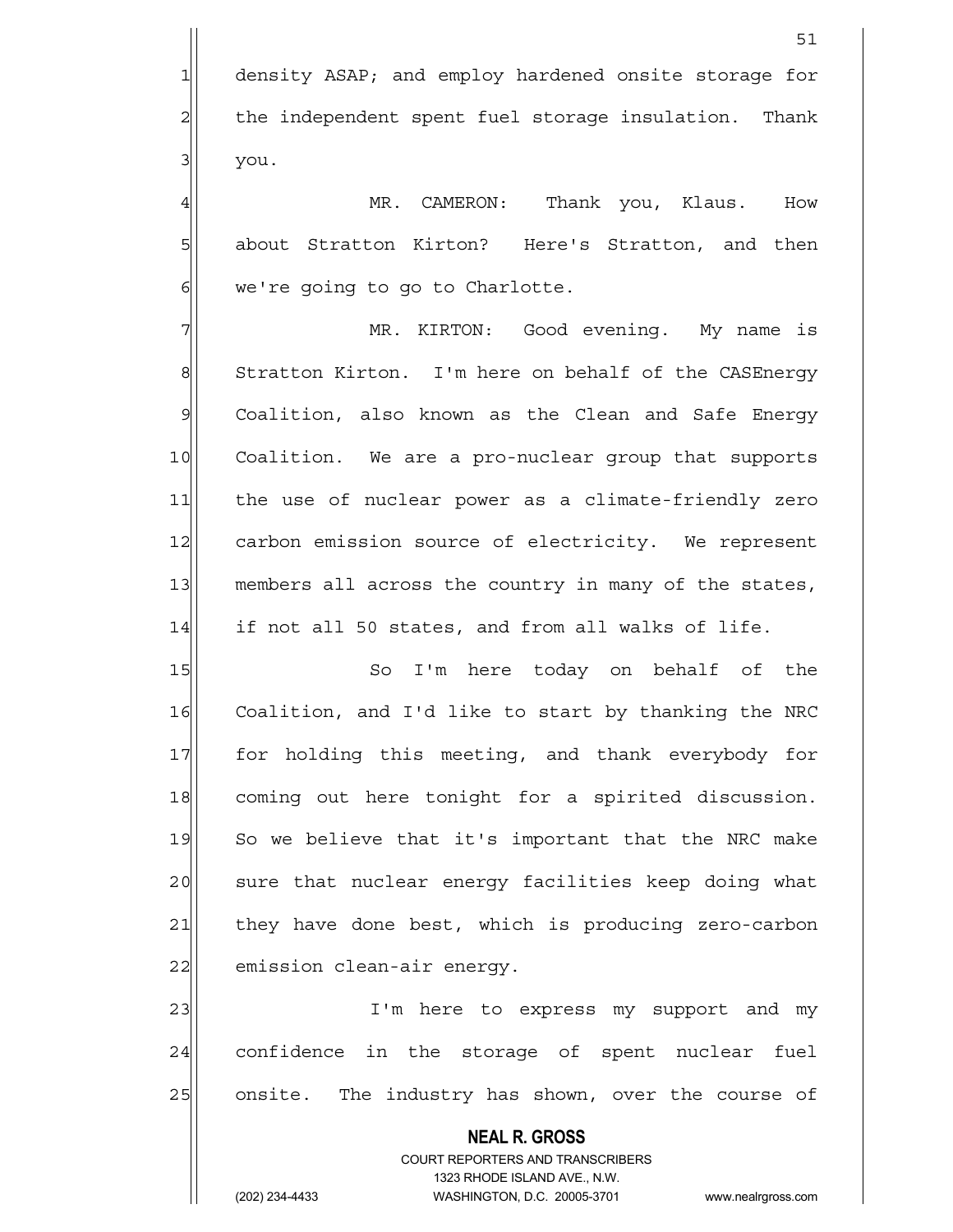$1$  decades, that it can store spent fuel onsite safely. 2 Now, I think many of us are in agreement that onsite 3 | storage was never meant to be a permanent solution  $4$  and we want a permanent solution, but we shouldn't 5 | punish our nation's number one source of greenhouse-6 gas-free electricity because of a political problem 7 in Washington.

8 8 Now, these structures meet rigorous 9 requirements that have been set by the NRC, and the 10 industry has invested, literally billions and 11 thousands of man hours over the last few decades, 12 upgrading both the physical structure and the 13 security of these facilities. Now, diverging a 14 moment from the specific rulemaking here, why this is 15 important to me is because of the issue of climate 16 change.

17 I grew up in a very small town on the 18 water, and my town has seen increasing storms and 19 increasing storm surges. Now, whether it's the IEA, 20 or the IECC, we all know that right now, the globe is 21 on path to reach almost 4 degrees Celsius by the end 22 of the century, far surpassing what is said is the 23 threshold in terms of safe rising temperatures, which 24 is 2 degrees Celsius.

25 Now, nuclear energy represents 19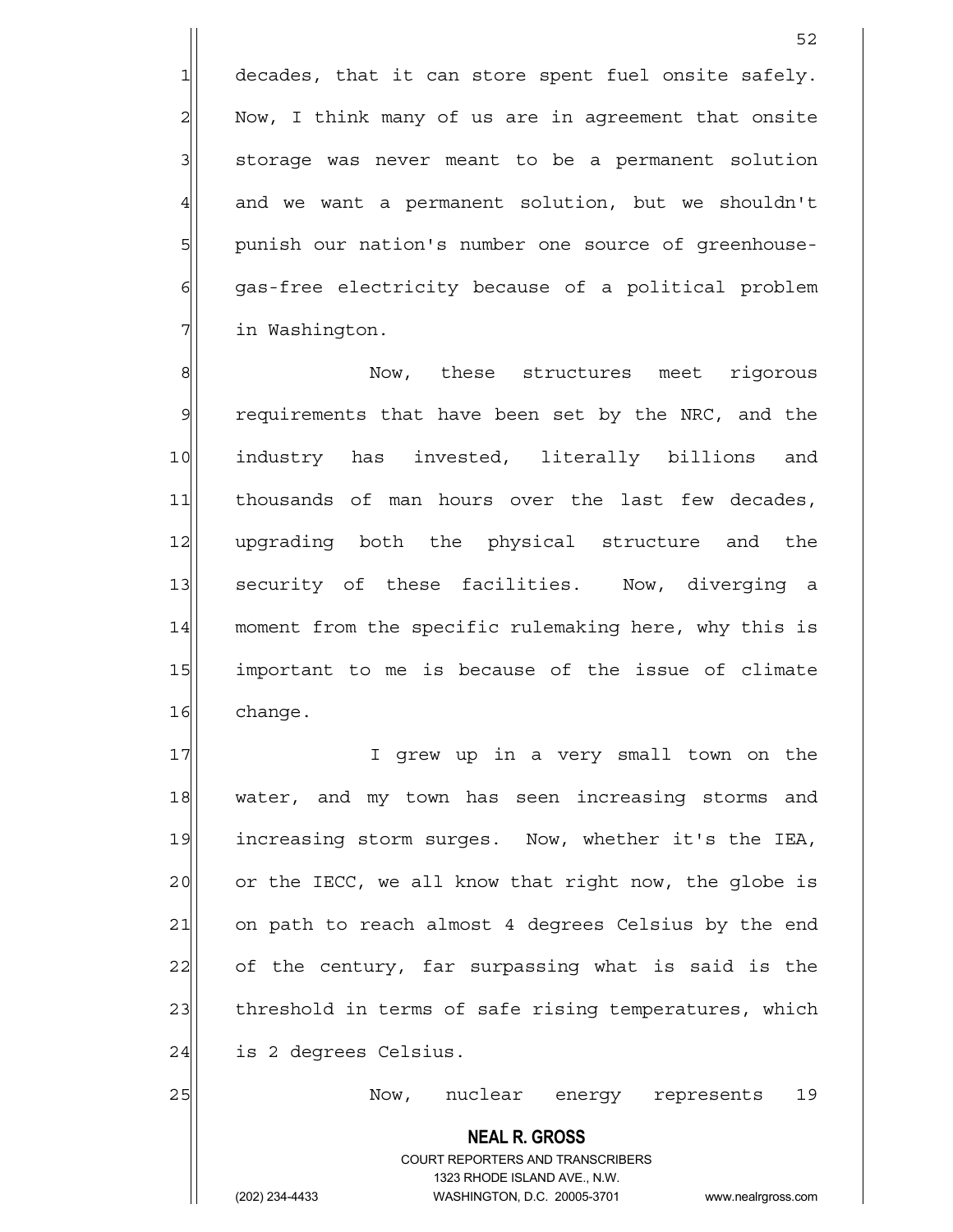1 percent of our country's electricity, but 64 percent  $2$  of our carbon-free electricity; that means it's the 3 number one source, by far, of carbon-free electricity  $4$  in our country. Now, I understand concerns --

5 MR. CAMERON: Okay. Could you just let 6 him finish, please?

7| MR. KIRTON: So we should continue to 8 8 invest in renewables like wind and solar, but if 9 we're serious about climate change, we shouldn't be 10 so eager to attack our country's number one source of 11 clear-air electricity. We shouldn't cutoff our nose 12 just to spite our face. So as the NRC continues 13 these series of public hearings, I would like to 14 reiterate my support for an industry that's shown it 15 can and has safely secured spent fuel onsite, and an 16 industry that's at the forefront of clean-air 17 electricity technology.

18 During the NRC's rulemaking process, I 19 would simply encourage it to support a process that 20 strengthens our nation's commitment to clean-air 21 | technologies, including nuclear energy. Thank you.

22 MR. CAMERON: Okay. Thank you, 23 Stratton. How about Daniel See? Hi, Daniel. And 24 then we'll go to Kenneth Schrader. And this is 25 Daniel See.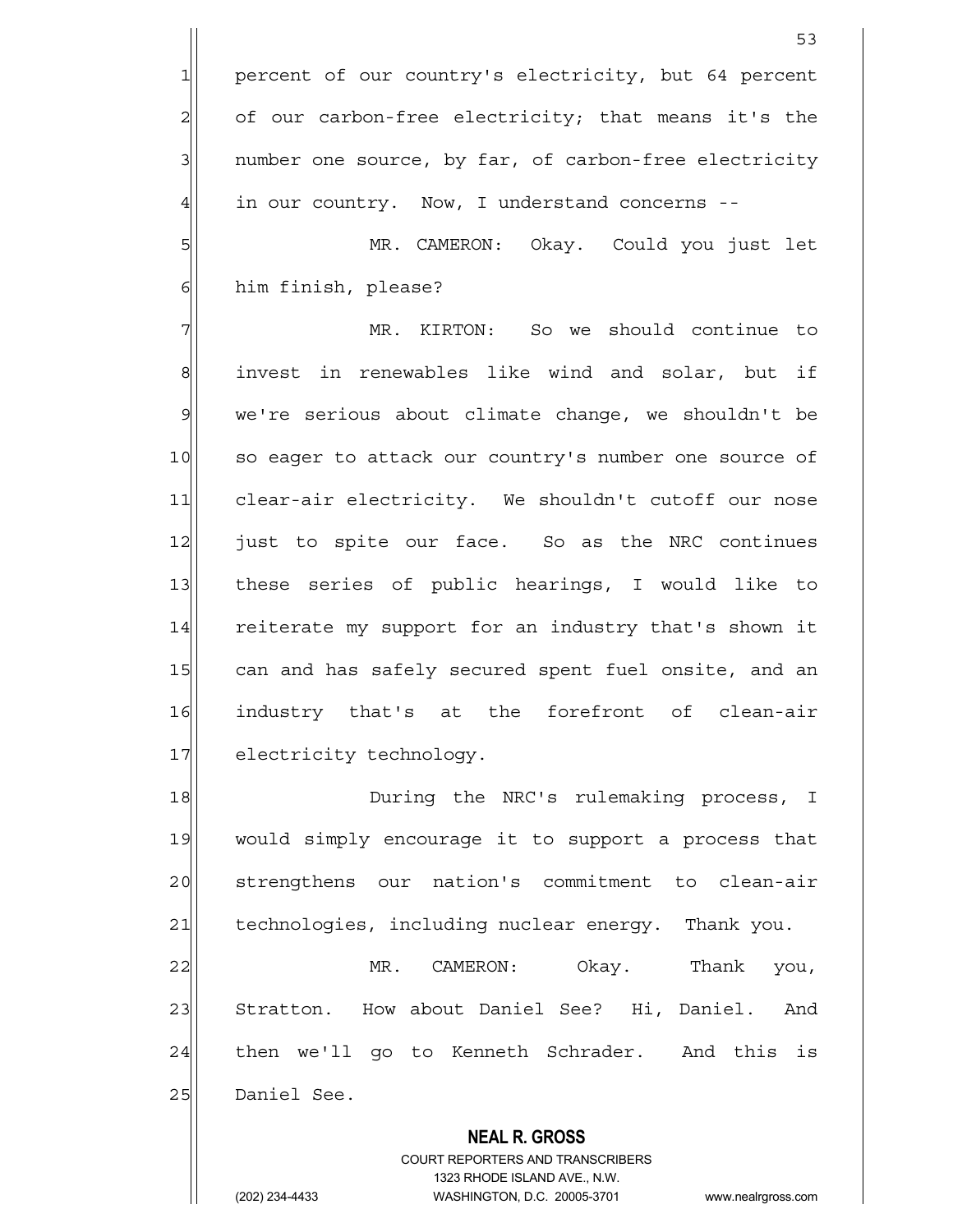1 MR. SEE: Thank you. The room looks a 2 | little bigger from up here. My name is Daniel See. 3 I've lived in San Luis Obispo for over 11 years, and 4 consider this area my home. I attended Cal Poly for 5 both my Bachelor's and Master's degrees in civil 6 6 engineering. I also taught at Cal Poly for 7 approximately five years, starting during my Master's  $8$  program, up until about two and a half years ago.

9 I have to point out that I am not an 10 official spokesperson for PG&E or Diablo Canyon. I'm 11 here as a resident of this community and because of 12 my personal experience through my position as a 13 contract engineer at Diablo Canyon. I believe in 14 | nuclear energy as a means for providing our nation 15 with clean, reliable-based load power, and in Diablo 16 Canyon specifically, as a safe source of that power.

17 For approximately the past two-and-a-18 half years, I have helped maintain Diablo Canyon as 19 one of the safest plants in the industry. In all the  $20$  work that I do, safety is at the forefront of my 21 mind, for myself, my co-workers, our friends and 22 families, and the entire community; all of you here.  $23$  I grew up as the son of a PG&E employee, my mother 24 worked as a meter technician in Stockton for PG&E for 25 37 years.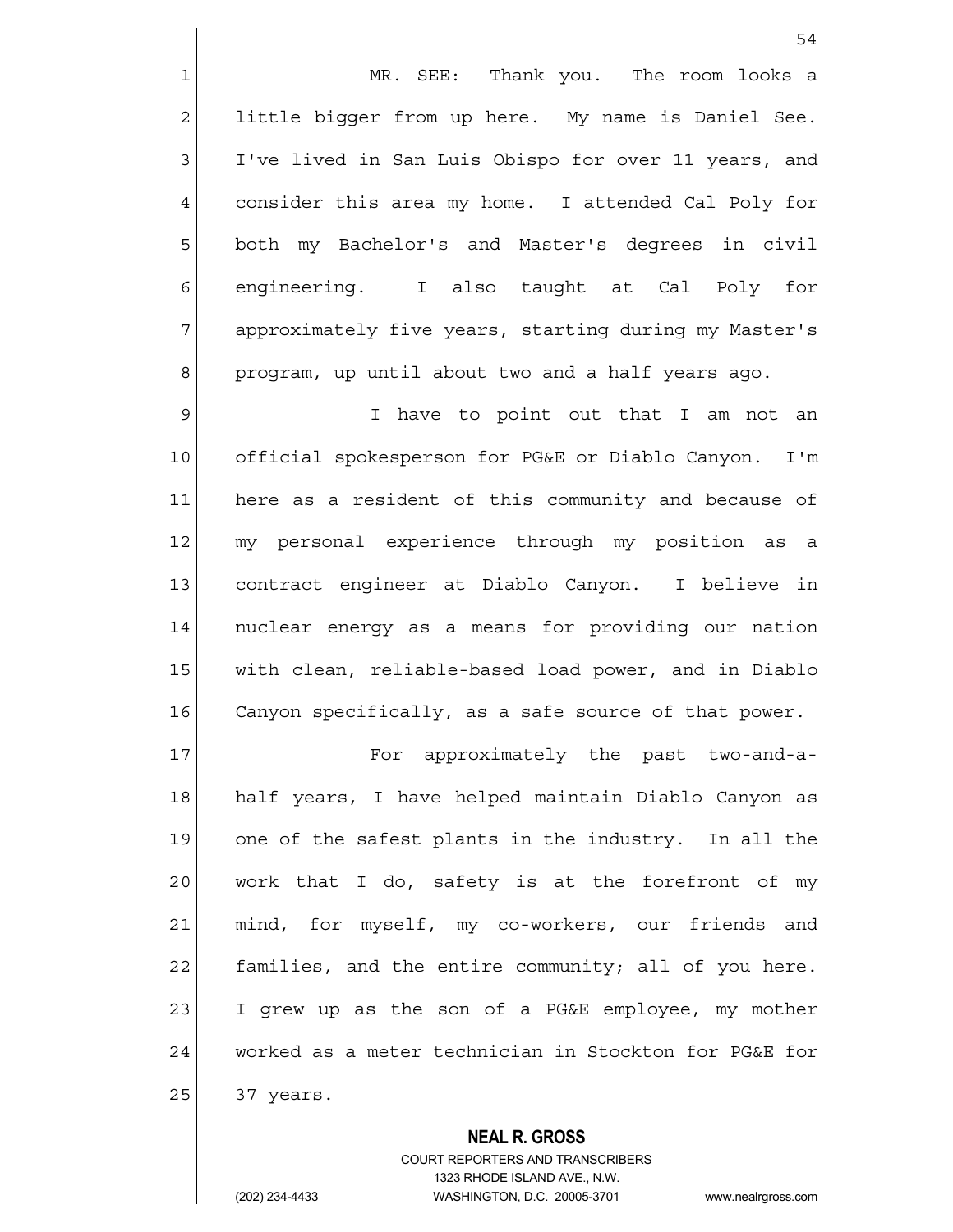1 I've witnessed the company's focus on 2 safety my entire life, throughout the countless 3 3 1 training sessions and meetings my mother had to  $4$  attend, often out of town. I continue to see that 5 same focus at a companywide level and as demonstrated  $6$  in my interactions with personnel at the plant. The 7 || safety of long-term onsite storage is a political 8 issue, not a technical one. I support all of you in 9 petitioning our government representatives for 10 finally accepting responsibility for the long-term 11 storage of the nuclear fuel that powers all of our 12 lives. Thank you. 13 MR. CAMERON: Okay. Thank you very 14 much, Daniel. And Ken Schrader and then we'll go to 15 | Lucas. This is Ken Schrader.

16 MR. SCHRADER: Thank you. My name is 17 | Ken Schrader. I live in San Luis Obispo. I'm not an 18 official spokesperson for PG&E; however, I do work at 19 Diablo Canyon and I have 30 years of experience with 20 | nuclear energy. I'm here to support the NRC Waste 21 Confidence Ruling. I appreciate the NRC holding this 22 meeting and allowing a very vigorous discussion on  $23$  this issue.

24 Used fuel has been stored safely at 25 nuclear plants for many years and with the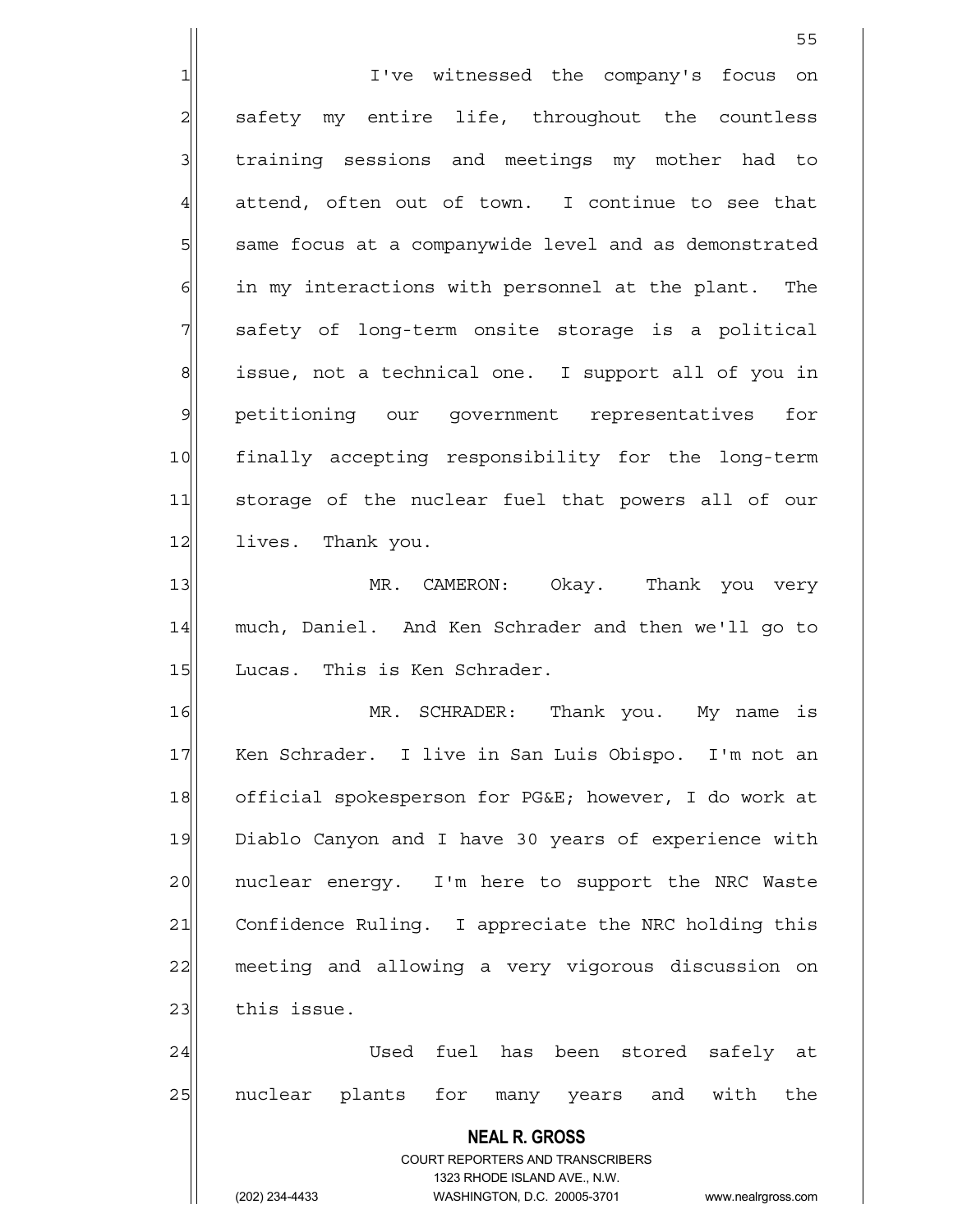1 engineering technologies we have nowadays, we can 2 continue that for many years in the future. Nuclear 3| energy is an important contributor to our nation's 4 grid, providing 24/7 power. Also, nuclear energy, as 5 | was previously stated, our largest zero-carbon 6 contributor to electricity right now, and it's key to 7 Teducing our greenhouse gas emissions in support of 8 our U.S. clean energy goals.

9 Metally Report in think we have a really good 10 example of the impact of nuclear plants with the 11 Shutdown of San Onofre. California's CO2 emissions 12 this year will go up above 35 percent. I'm 13 personally not very happy about that. Also, the 14 bills have went up about double for the people in 15 that community, and happy that I'm not living there. 16 Thank you.

17 MR. CAMERON: Okay. Thank you, Ken. 18 Lucas? Is Lucas here? How about Milton Carrigan, 19 and Lee Andrea Caulfield, and Diane Conn? And this 20 is Milton. Great. Come on, Milton. Milton's going  $21$  to go first, and then we're going to go to you. Oh, 22 | okay. It's Milton.

23 MR. CARRIGAN: I'm Milton Carrigan, as 24 you already know. I live in San Luis Obispo, within 25 15 miles of two aging nuclear reactors and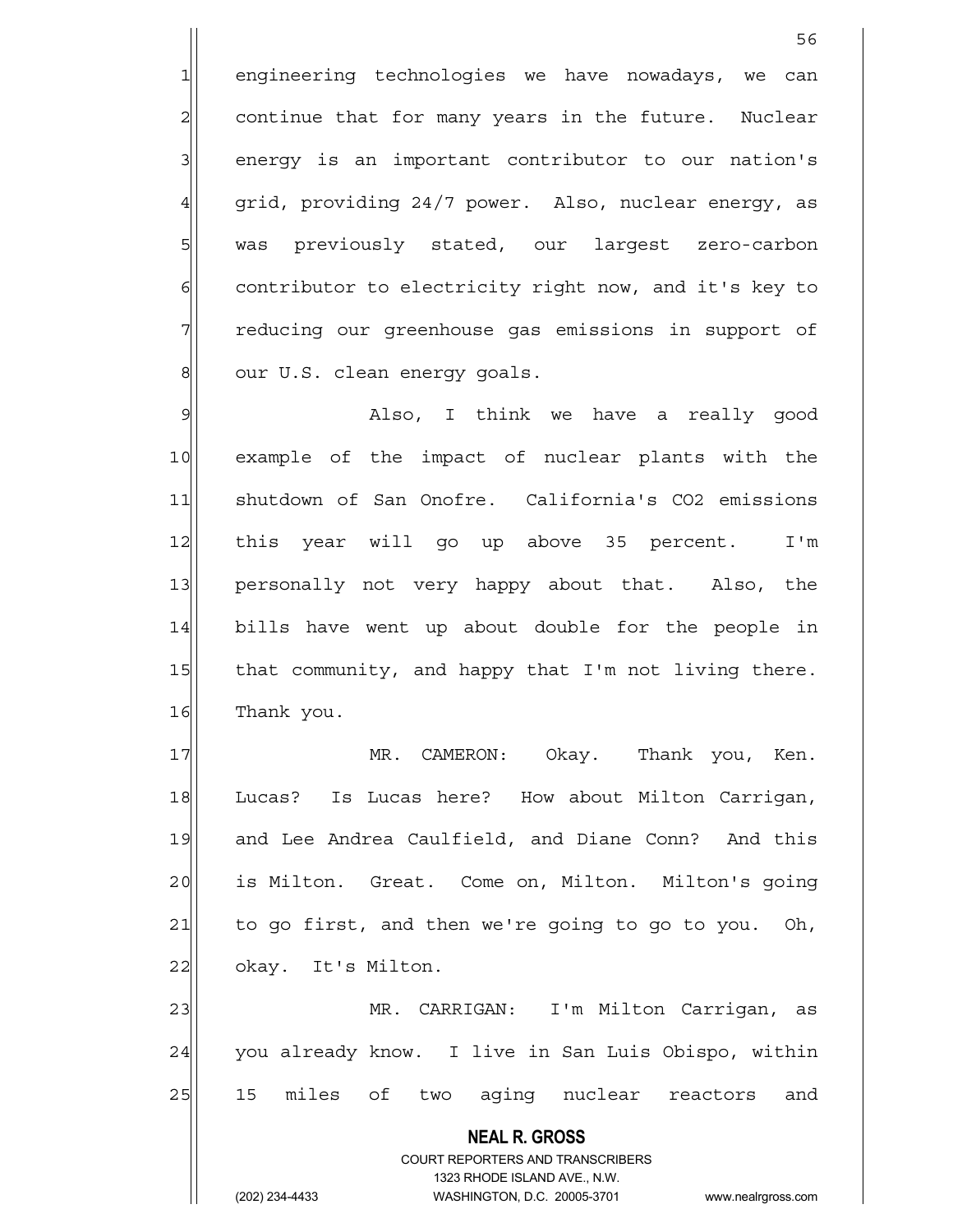1 radioactive waste from some 30 years in their 2 | operation at Diablo. I'd like to also, just off-the-3 3 cuff, say to claim that nuclear power does not 4 contribute to global warming and is carbon free is 5 | preposterous.

6 | If you look at mining uranium and 7 **1** following the whole process, there's tremendous 8 energy that's used and contributes to global warming. 9 Moving on. I'd also like to thank Representative 10 Diane Feinstein, who I'm relieved to know that she's 11 here. In 2011, after touring the power plants at 12 Diablo and San Onofre, Senator Feinstein commented 13 that what jumps out at you is that some spent nuclear 14 fuel rods are stored in pools, similar to the ones 15 leaking radiation at a crippled Japanese reactor.

16 a subsequent Senate Subcommittee 17 Meeting, chaired by Senator Feinstein, she was having 18 a hard time understanding why the NRC had not 19 mandated, not encouraged, but mandated more rapid 20 transfer of spent fuel to dry casks, as there were no 21 problems with dry cask storage at Daiichi. Senator 22 Feinstein is not alone in urging a speedier move to 23 dry cask storage.

24 and 24 The Union of Concerned Scientists has 25 described the pools as a weak link in plant safety.

> **NEAL R. GROSS** COURT REPORTERS AND TRANSCRIBERS

1323 RHODE ISLAND AVE., N.W.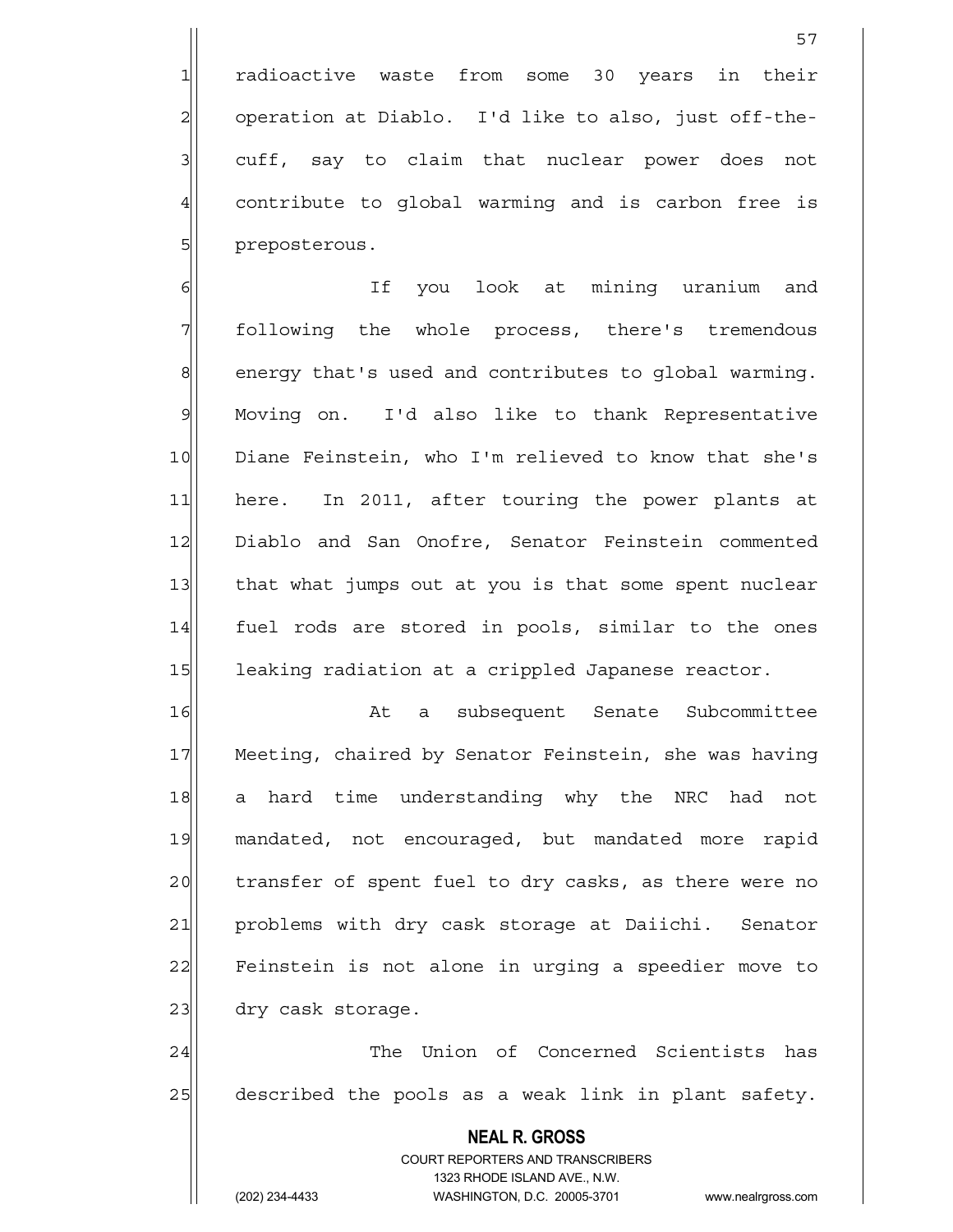1 It's of the opinion, that's their opinion, that the  $2$  worst dry cask storage is immeasurably safer than 3 3 vulnerable spent fuel pools. Astonishingly, the NRC, 4 in its post-Fukushima recommendation, did not call 5 for an acceleration of transfer of waste out of the 6 pools.

 $7$  Tet me just add that, in a tour of 8 Diablo Canyon, I had the privilege of sitting next to 9 a member of the Independent Safety Committee, with 10 over 20 years of experience in the States and with 11 the International Atomic Energy Agency, and he told 12 me, off-the-cuff, we have to stop building these 13 | nuclear reactors until we know what to do with the 14 waste.

15 My level of confidence in his assessment 16 is higher than that for any official comment from the 17 NRC and industry spokespersons during the last 18 decade. As for my level of confidence in the 19 environmental and public safety of permitting long-20 term storage of nuclear waste at Diablo Canyon, it 21 couldn't be lower.

22 MR. CAMERON: Okay. Thank you, Milton. 23 MS. CAULFIELD: My name is Lee Andrea 24 Caulfield and I live in Los Osos. I have no 25 confidence in the NRC's radioactive waste policy.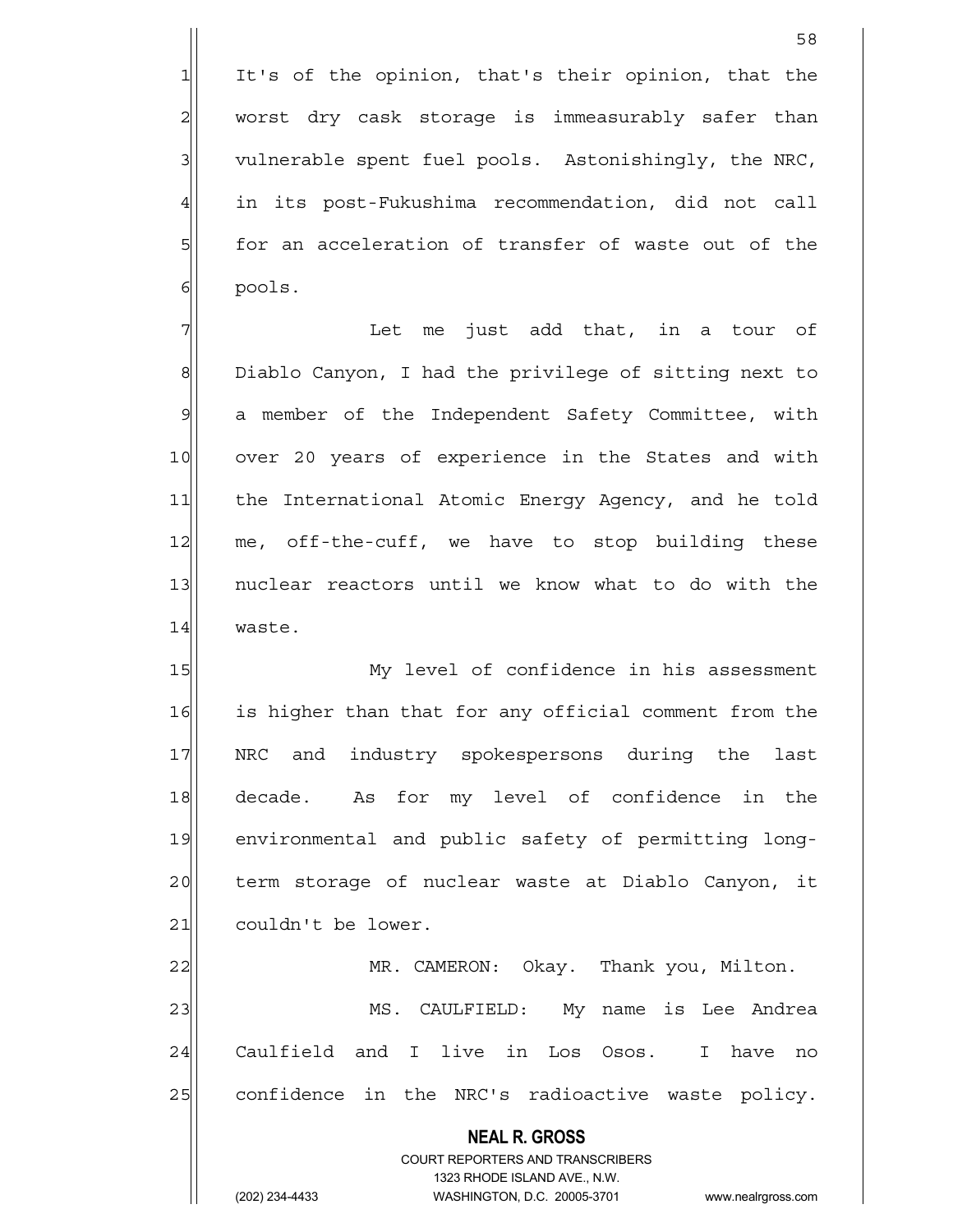1 Make the current licensing moratorium permanent. The 2 | NRC is exposing us all to the possibility of a 3 horrendous nuclear accident. The Union of Concerned  $4$  Scientists state, and I quote, "Tens of thousands of 5 5 5 5 tons of radioactive waste is being stored in unsafe, 6 6 insecure, overcrowded spent fuel pools, which puts 7 The American people at risk."

8 8 Mey call for the accelerated transfer 9 of spent fuel into safer dry casks. There is no 10 scientifically proven solution for safely disposing 11 of nuclear waste. The only solution is to stop 12 making the waste by shutting down Diablo and moving 13 the waste to dry casks as soon as possible. The NRC 14 is mandated by the Atomic Energy Act to put the 15 health and safety of people above the economic 16 interests of the nuclear power industry.

17 A major earthquake greater than Diablo 18 was built to withstand is possible according to the 19 U.S. Geological Survey. What will happen then? 20 Another Fukushima?

21 MR. CAMERON: Okay. Thank you, Lee. 22 I'm going to go to Diane Conn, and then Phyllis 23 Davies, and Simone Malboeuf. Hi.

24 MS. CONN: I'm not high enough. Good 25 evening, ladies and gentlemen. I'm used to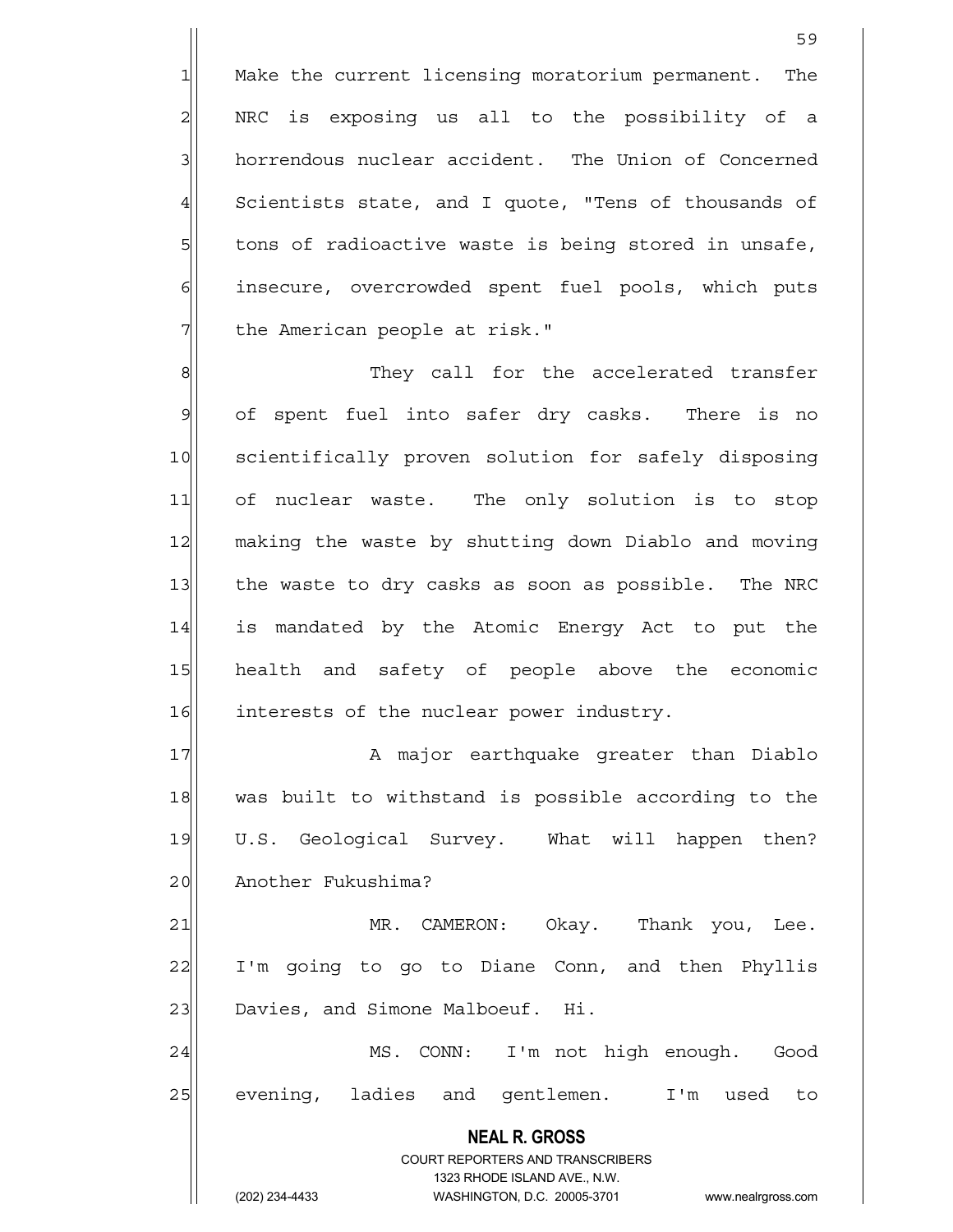1 addressing a Commission and seeing the President or 2 Chair of the Commission, so I don't know where the 3 | Commission is, but hi, welcome to San Luis Obispo  $4$  County and thanks to the staff for being here. Is it 5| as weird as it sounds?

60

6 6 Anyway, is there an echo? Is that good? 7 Okay. My name is Diane Conn and I now live in Los 8 Osos, but for many years, I lived in Santa Barbara,  $9$  actually, in Isla Vista, under the shadow of Diablo, 10 and it's been over me since 1980, which is long 11 enough. In 1981 and '82, I studied all aspects of 12 the nuclear industry, the economics, the waste, the 13 history, the mining, the accidents; I studied all the 14 aspects, and Diablo specifically, and I was there 15 when they put the reactor in backwards, and said, oh, 16 it's just a minor mistake. It's all right.

17 and from '81 to '82, I continued to 18 study the nuclear industry and Diablo, to defend the 19 arrest of 500 people who protested the licensing of 20 Diablo, and it's still here today. It's painful to 21 Study the nuclear industry. You know, I'm standing  $22$  here. I'm going, what can I say to the NRC, or to 23 PG&E, or to my friends and neighbors that can make 24 your heart or your mind, kind of really, honestly 25 grapple with this, because, you know, we're supposed

> COURT REPORTERS AND TRANSCRIBERS 1323 RHODE ISLAND AVE., N.W. (202) 234-4433 WASHINGTON, D.C. 20005-3701 www.nealrgross.com

 **NEAL R. GROSS**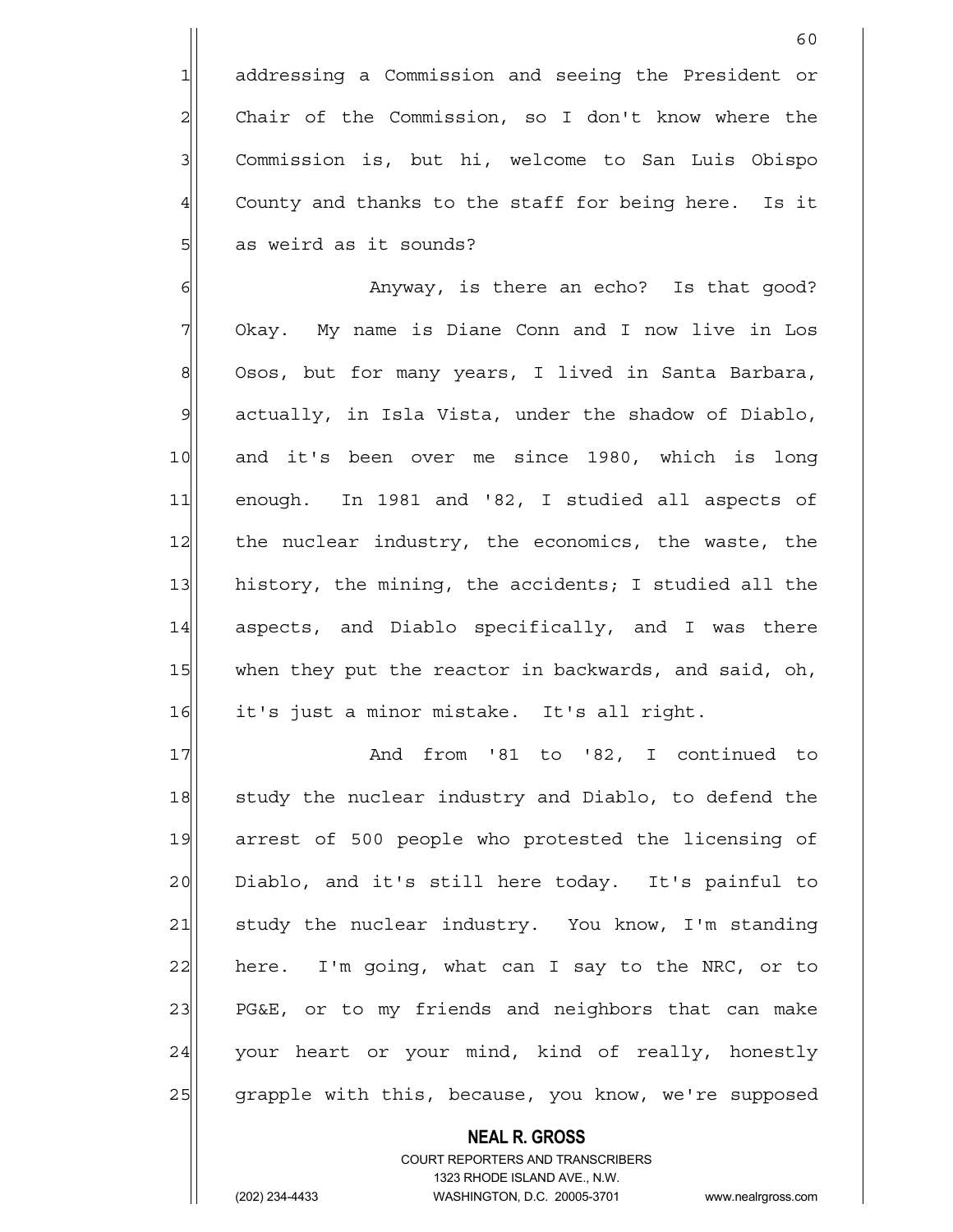1 to clean up our mess, and I know this is kind of a  $2$  sore subject in this areas, but we don't even know 3 how to keep the poop out of our groundwater and our  $4$   $\vert$  ocean, much less deal with radioactive waste.

5 We don't know what we're doing and we're 6 6 6 leaving a horrible legacy. Hanford's one example of  $7$  how we don't know what to do with nuclear waste. 8 Humboldt-- took them 20 years for PG&E to put the 9 radioactive waste into dry casks and now they're 10 supposedly decommissioning it, but some would say 11 it's just sinking into the wetlands, which it'll 12 continue to contaminate the area.

13 The NRC made us a promise that if we 14 allow the nuclear industry to move forward, they 15 would protect us and our interests, and our safety, 16 and you're not doing it. If you were, and if the 17 | nuclear industry had to adhere to the rules like I do 18 every day as an individual, there would be no 19 operating power plants. None.

20 So first, I would just like to say, or 21 perhaps, last, the DEIS is inadequate because it 22 fails to articulate a method to safely store waste 23 out west for 250,000 years. We think the future is  $24$  going to be better than we are. I'd like to think 25 so, but our pattern hasn't proven that point. Keep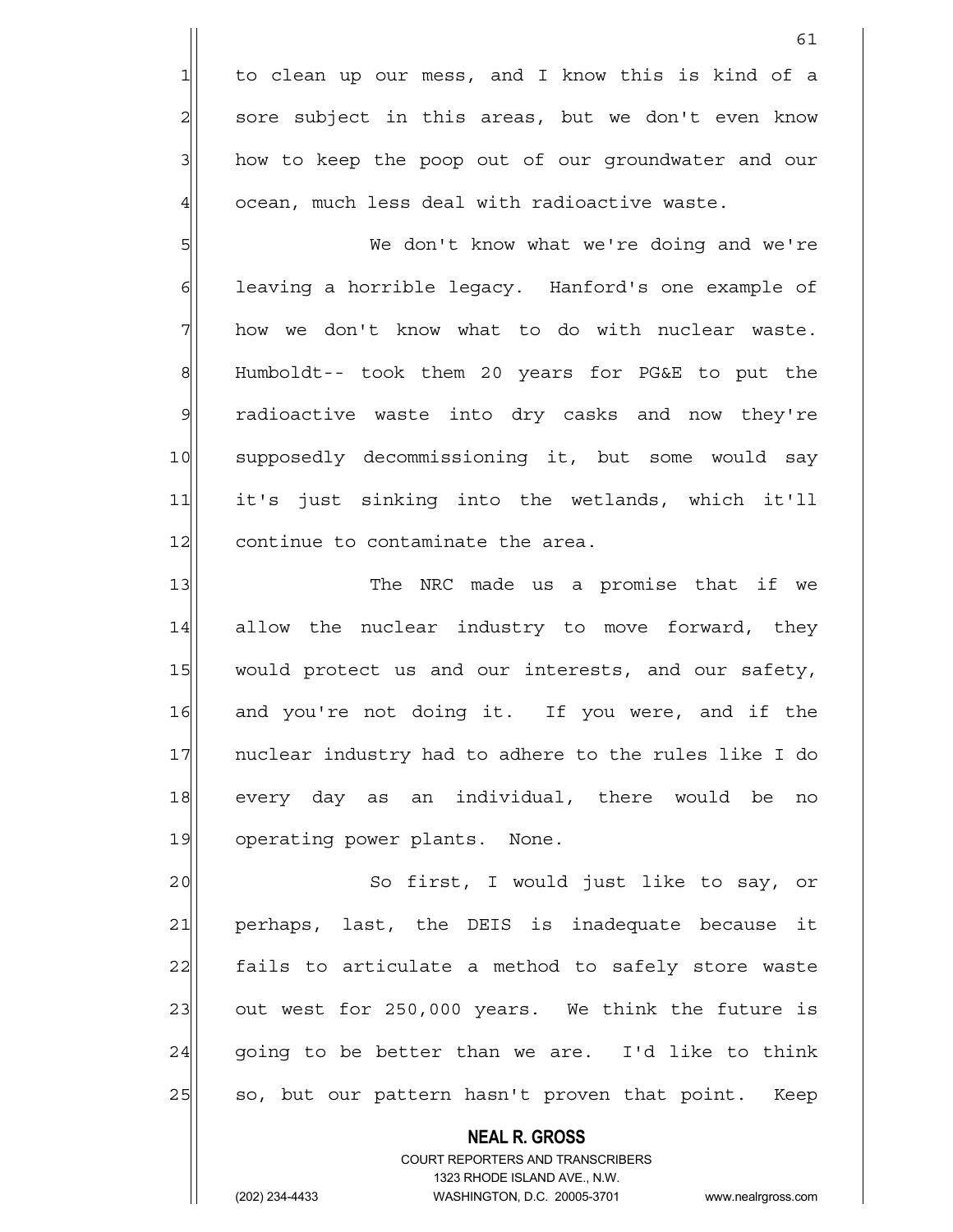1 the faith, keep standing up, and you're right, we're 2 going to fight you at every turn, because we have not 3 done what we're supposed to do to make nuclear power  $4$  safe. Thank you.

62

5 MR. CAMERON: Okay. Thank you, Diane. 6 And Phyllis Davies, and then we're going to go to 7 Simone Malboeuf, and then to William Blogie. This is 8 Phyllis.

9 MS. DAVIES: Yes.

10 MR. CAMERON: Okay, Phyllis.

11 MS. DAVIES: Thank you, all, for taking 12 your time this evening to join us in the opportunity 13 to speak out about something that is really not very 14 sensible. Waste needs to not be produced unless 15 there's a place for it to go, and there is not a safe 16 place for nuclear waste to be permanently stored. 17 That doesn't add up to me. And there's an 18 interesting echo on my voice, but you get the point. 19 Let's stop producing it and what we have, let's get 20 anto permanently safe storage that is not water-21 based. Thank you.

22 MR. CAMERON: Okay. Thank you. Simone? 23 MS. MALBOEUF: I am Simone Malboeuf from 24 Los Osos. Retired public school administrator. 25 | Member of the San Luis Obispo Ministerial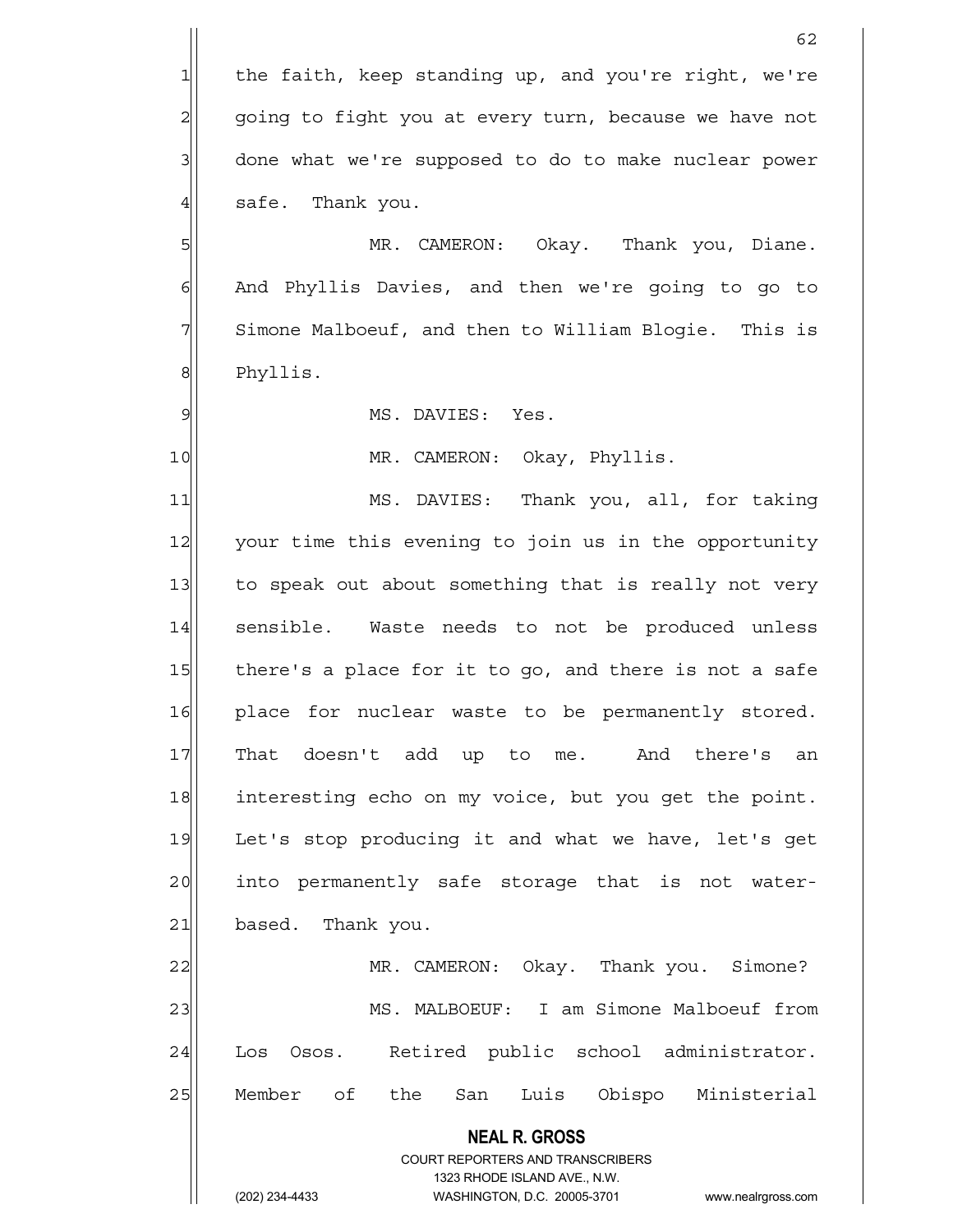1 Association. When we mine uranium, we deplete a non-2 renewable resource that eventually will be 3 3 unavailable for future generations. Spent fuel rods 4 create extremely toxic waste that cannot be safety 5 5 5 5 disposed of. From an inter-generational justice  $\left| \cdot \right|$  point of view, nuclear power plants are inherently 7 unethical.

8 8 Reference The total cost of electricity from 9| nuclear power plants cannot honestly be calculated. 10 It includes many unknowns left out of the equations, 11 including, but not limited to, the cost of storing 12 spent fuel rods for at least 1000 years, lifelong 13 medical care for people harmed by the nuclear 14 industry, irrevocable damage to the environment. 15 When all this is added together it is clear that the 16 real total cost of nuclear power is incalculable and 17 morally unacceptable.

18 This is not inter-generational justice. 19 Instead, we need to explore other technologies that 20 can provide needed power and allow us to meet our 21 obligations to future generations. Nuclear energy 22 has been imposed on the human race as an ongoing 23 social experiment for long enough. The jury is no 24 longer out. If Fukushima has not taught us that,  $25$  then what will?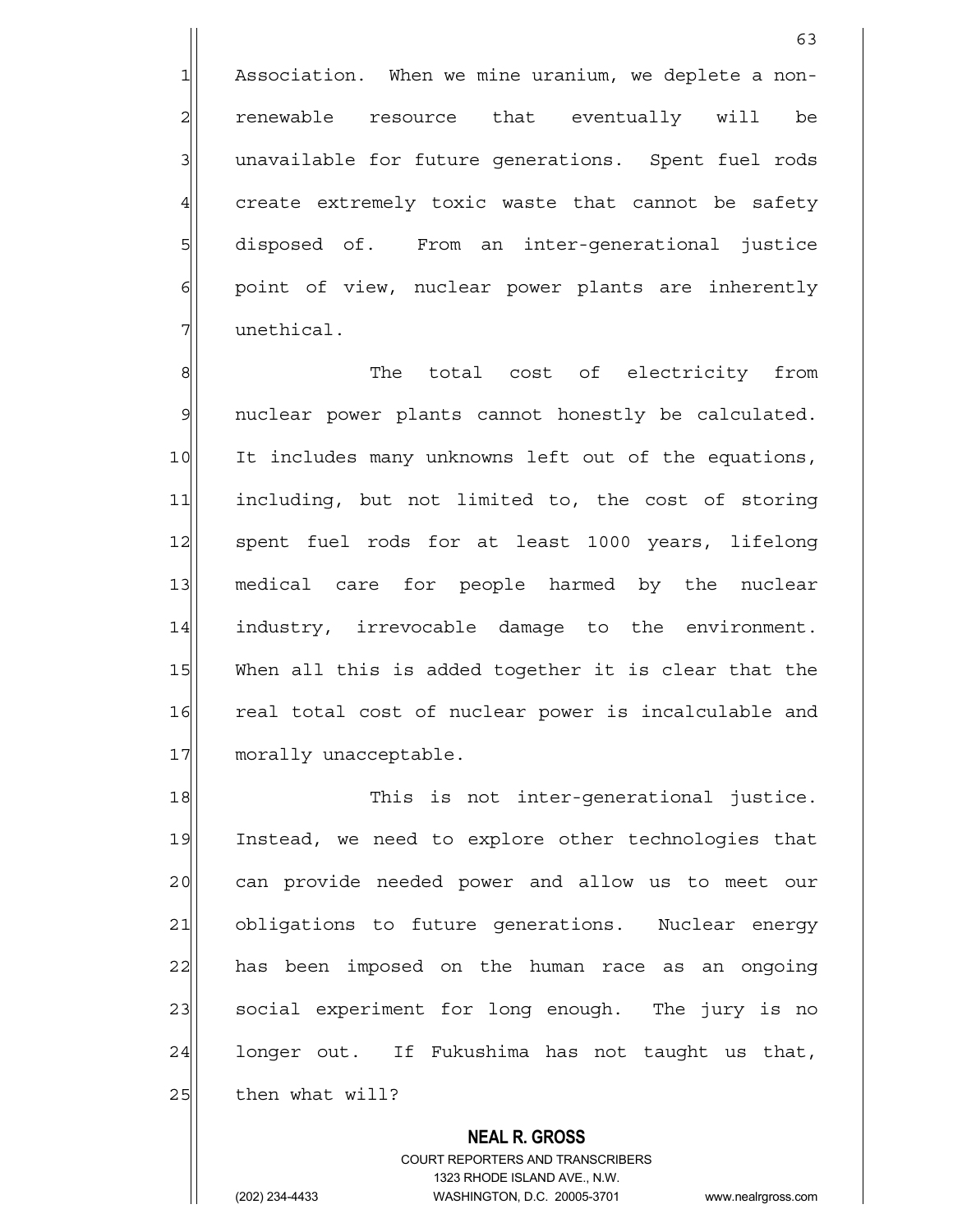1 Clearly, the truth about Fukushima has  $2$  not been told. Nuclear efforts say there's nothing  $3$  in the books on what we can do. They are making it  $4$  up as they go. Helen Caldecott warns that the ace in 5 5 5 5 the hole for the nuclear energy industry is the 6 6 6 incubation period of radiation exposure. Its damage 7 does not show up for a long time. You cannot prove  $8$  that it was caused by the nuclear power plant.

9 9 It's two to five years for lung cancer 10 to show up; 15 to 17 years for solid cancers. The 11 U.S. is still working on the plan for long-term 12 storage of nuclear power plant waste. Please raise 13 your hand now if you have confidence in the NRC's 14 radioactive waste storage and environmental impact 15 plan. The first and only storage repository in the 16 | world is under construction in Finland.

17 Onkalo should be completed around 2020. 18 The estimated price tag? About 818 million Euros, to 19 be paid for by the power consuming customers. Just 20 how stable is the world's political situation, and 21 for how long? Diablo Canyon sits near 13 fault lines 22 on an unprotected coast. It's fuel rods are in 23 overcrowded water pools. A temporary holding place,  $24$  we are told. They need, now, to be stored as safely 25 as possible in dry casks and moved to a permanent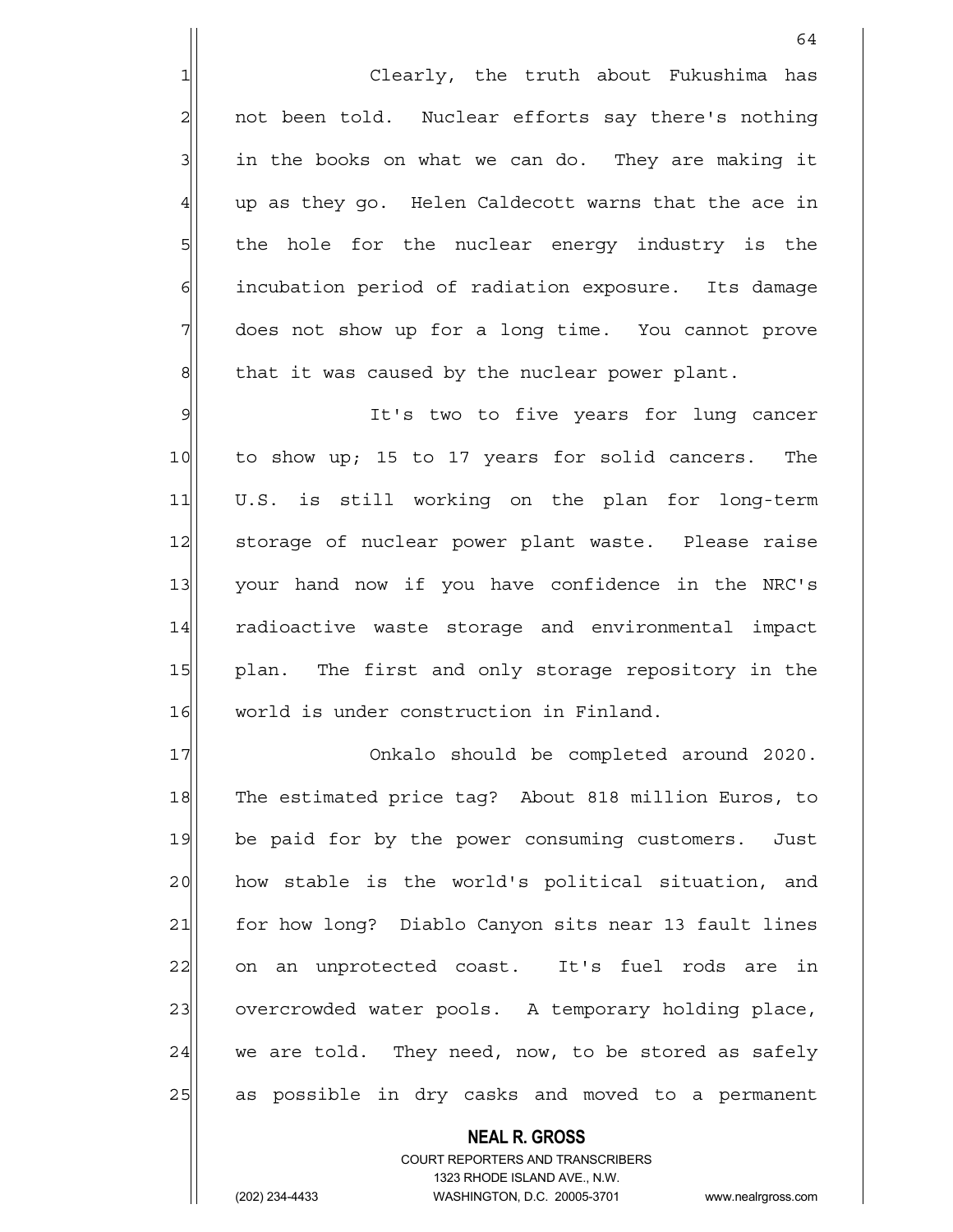**NEAL R. GROSS**  $65$  $1$  storage facility as soon as that is available by the 2 Federal government, away from San Luis Obispo County. 3 3 I believe it's time for the experiments 4 with nuclear power on the inhabitants of the Earth to 5 5 5 5 sease. We already know the answers. The costs are  $6$  too high; the risks are too great. 7 MR. CAMERON: Could you wrap-up for us, 8 Simone? 9 I MS. MALBOEUF: Yes. There are now 10 proven ways to create electrical power that are 11 different than this and don't leave the risk. Let's 12 now step up to the plate. Let's become the world 13 leader in developing safe electrical power. If not 14 now, then when? Thank you. 15 | MR. CAMERON: Thank you, Simone. 16 William? 17 MR. GLOEGE: Hello, everybody. My name 18 is William Gloege. I live in Santa Maria, 19 California, just down the road. Thank you, NRC. 20 Thank you very much for having us here. I respect 21 everybody's opinion. I don't think there's anybody 22 here who has ulterior motives. Everybody's sincere, 23 whether they're pro or con, so, you know, our media  $24$  kind of teaches us nowadays to distrust the next 25 person; the next race; the next gender. You know, I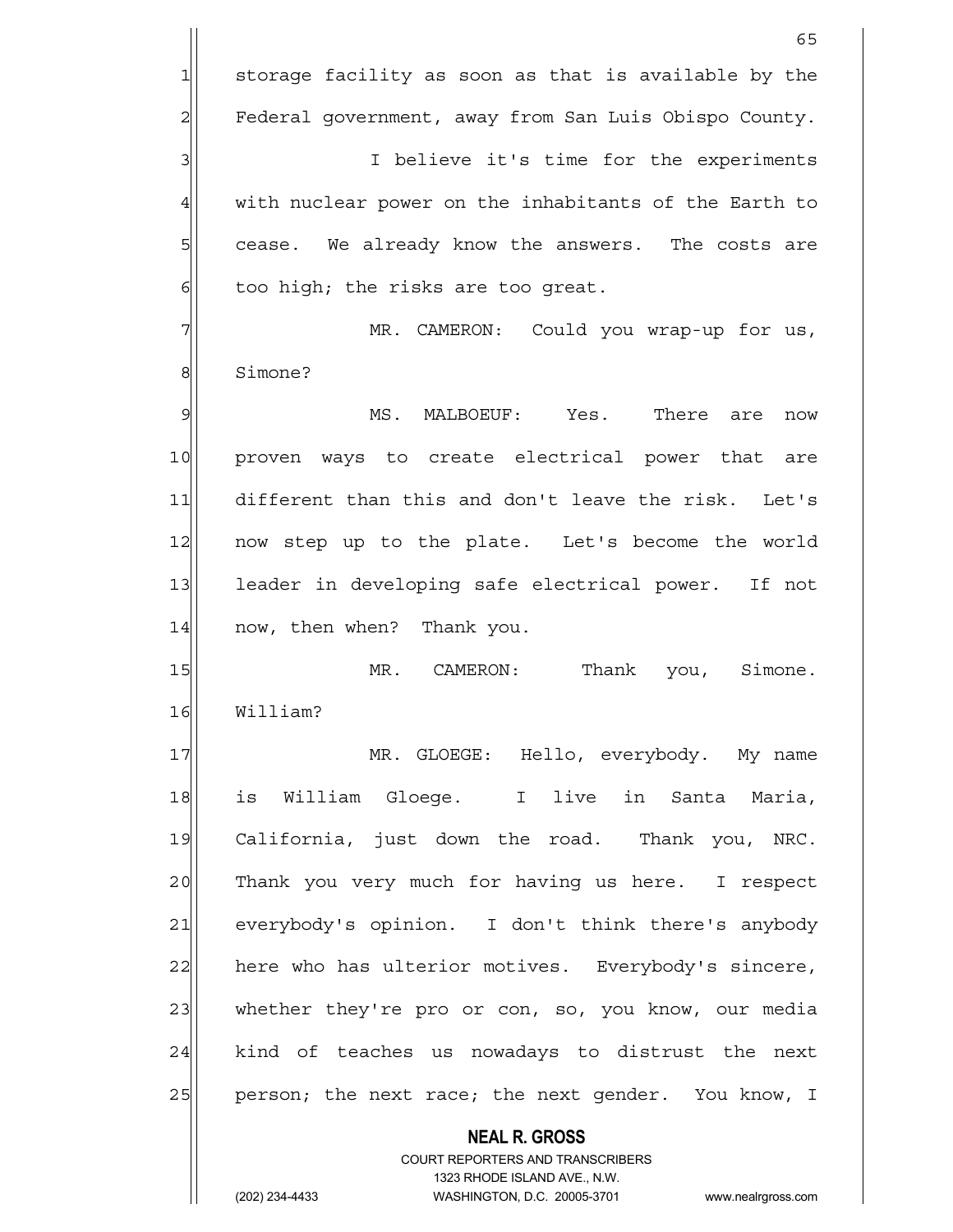1 trust everybody. I think everybody is very sincere.

2 and I'm sincere too, and I feel like 3 We're faced with global warming. This is what we  $4$  should keep our eye on; the big picture. I mean,  $5$  nuclear may have an accident, there may be leak,  $6$  there may be a terrorist thing; maybe so, maybe not. 7 We know for sure that global warming could kill a lot 8 of people. I mean, James Lovelock, one of the  $9$  leading scientists in earth science says, 4 to 5 10 billion people will be killed if emissions of CO2 are 11 not curbed.

12 I urge you to go ahead and read his 13 book. He's got a book called, "The Vanishing Face of 14 Gaia." By the way, he's the guy that came up with a 15 solution to the ozone hole. He's a wonderful man, 16 he's a U.K. scientist, and he invented something that 17 could figure out what was causing the ozone hole. 18 He's the same man that said global warming is going  $19$  to kill a lot of people eventually.

20 Read his book, "The Vanishing Face of 21 Gaia." So I'm just asking everybody -- oh, and one 22 other thing I want to be sure and get in, there's new 23 | nuclear technologies that are much safer, and I know 24 you're skeptical, but keep an open mind and do some 25 reading.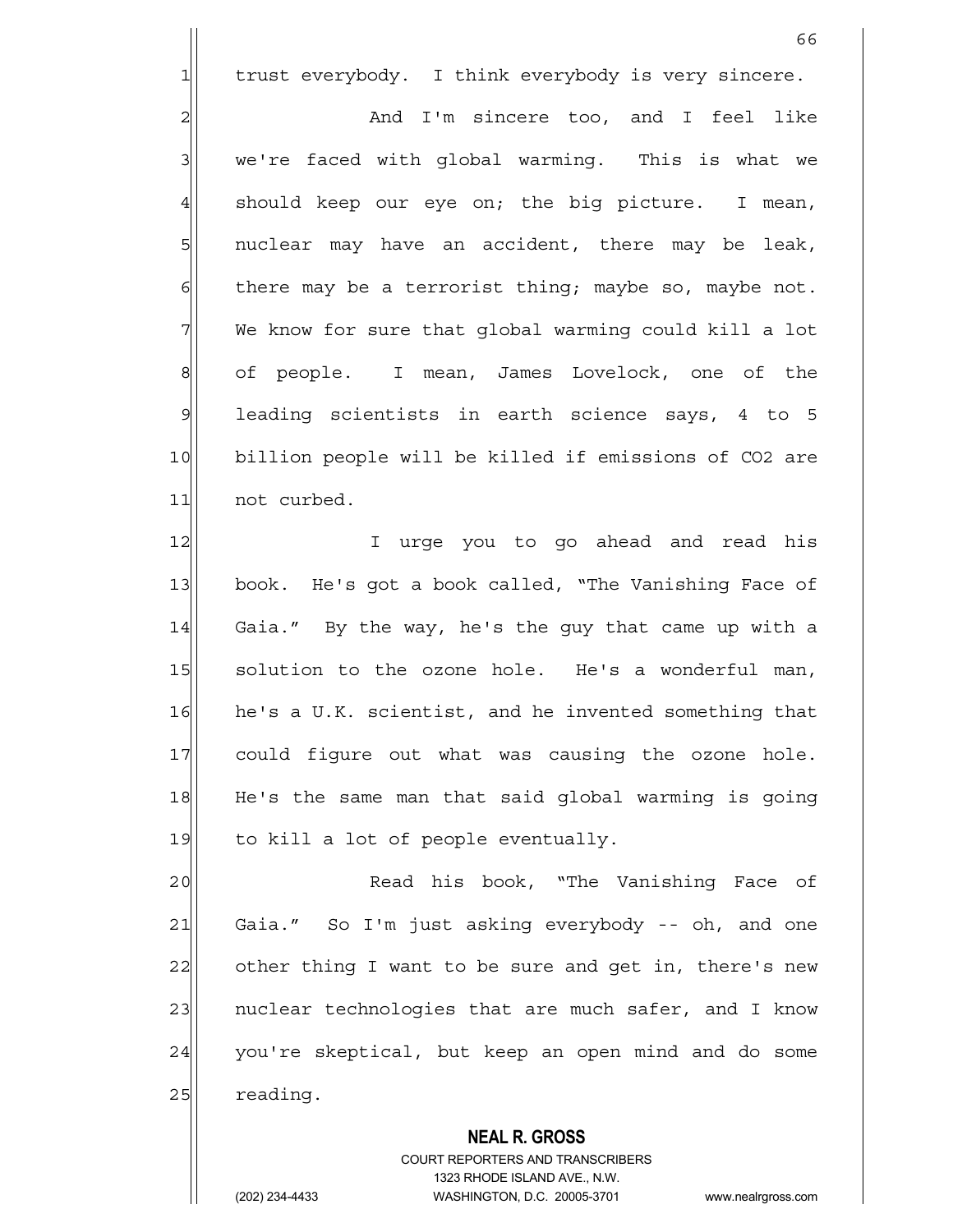1 Thorium, look up thorium nuclear power,  $2\vert$  it's a new kind of reactor, and there's a lot of 3 excitement about it. It's unpressurized; the vessel 4 is unpressurized. The operators have to work to keep 5 it going as opposed to our current nuclear 6 6 fechnology, where they have to be there to make sure 7 1 it doesn't go out of control. With thorium, they're 8 there to keep it going, so look up thorium nuclear 9 power.

10 I love solar cells. I've lived on them 11 on my sailboat for the last 18 years. They're just 12 not enough to power our world today.

13 So keep an open mind, read all you can, 14 read the other side, what they have to say, and make 15 sure you read stuff that is peer-reviewed good 16 scientific stuff. There's a lot of people talking 17 about these things that don't have the backing. 18 Anyway, thank you very much and we're going to fix 19 this problem. Thank you.

20 MR. CAMERON: Thank you very much. 21 Savannah, were you going to -- were you going to talk 22 tonight? Okay. Savannah, come on up, and then we'll 23 go to Bruce Severance, Bill Bean, and Andrea Devitt. 24 MS. BAILEY: Hello. My name is Savannah 25 Bailey and I am here on behalf of the Clean and Safe

> **NEAL R. GROSS** COURT REPORTERS AND TRANSCRIBERS 1323 RHODE ISLAND AVE., N.W.

(202) 234-4433 WASHINGTON, D.C. 20005-3701 www.nealrgross.com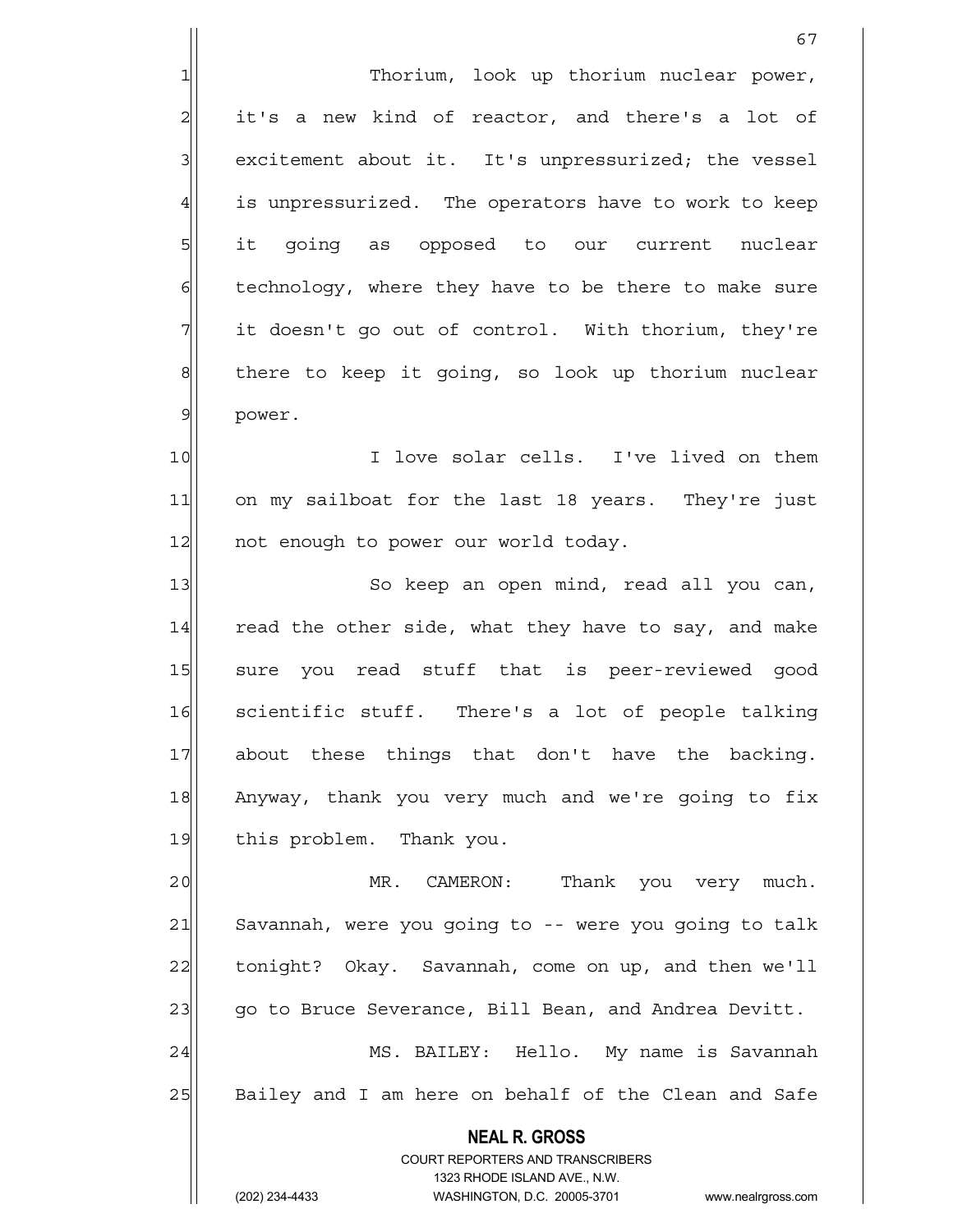1 Energy Coalition, or CASEnergy Coalition, 2 representing over 3300 individual and organization  $3$  members in the business, environmental, academic, 4 consumer, and labor communities across America. Our 5 members support the expanded use of clean-air nuclear 6 6 6 6 energy to ensure an affordable and reliable supply of 7 | electricity for America that also plays an active 8 role in our fight against climate change, which 9 stands as one of the most important issues faced by 10 my generation.

68

11 and the supplier of nearly 2/3 of our 12 country's carbon-free electricity, the use of nuclear 13 energy has and must continue to play a role in 14 reducing potentially dangerous emission levels across 15 the U.S. Now, moving to the topic of tonight's 16 discussion, spent nuclear fuel is currently stored 17 onsite at facilities across the country in well-18 designed, well-protected facilities and storage 19 casks.

20 Both facilities and storage casks are 21 robust structures made out of steel linings and 22 reinforced concrete walls that are several feet 23 thick. Spent fuel pools are often 40-feet deep and 24 steel-lined with reinforced concrete walls. Further, 25 the structures protecting these pools are built to

> **NEAL R. GROSS** COURT REPORTERS AND TRANSCRIBERS 1323 RHODE ISLAND AVE., N.W.

(202) 234-4433 WASHINGTON, D.C. 20005-3701 www.nealrgross.com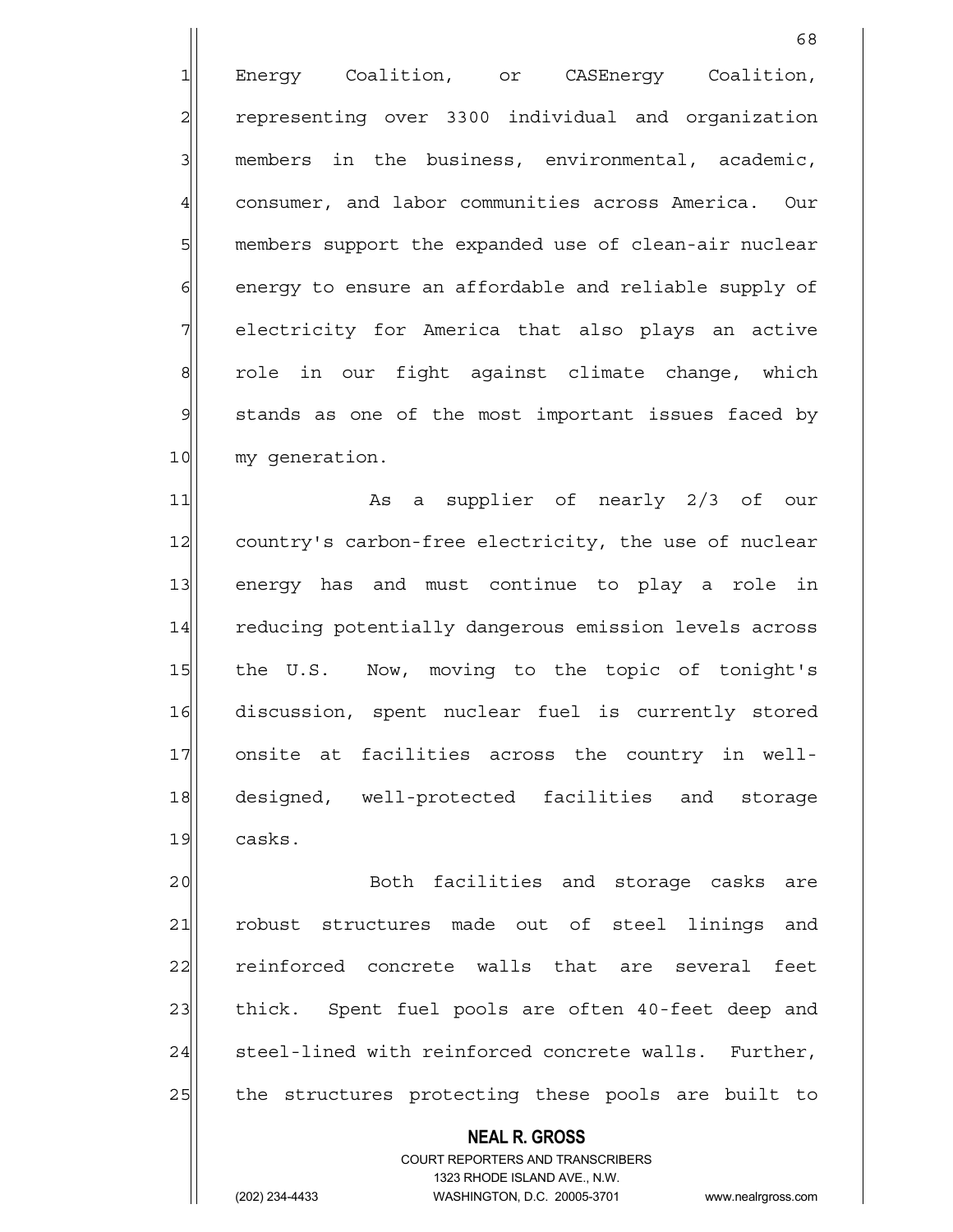1 seismic standards. The dry storage casks, where fuel 2 is moved, are also strong structures made of concrete 3 and steel.

4 and the spent fuel, the spent fuel, the spent fuel, the spent spent fuel, 5 facilities use 100 tons of concrete and steel to form 6 6 structure designed to the highest level of 7 | protection. While our coalition continues to support 8 a Federal long-term storage solution, over the past 9 30 years, nuclear energy facilities have proven that 10 they can safely and securely store spent fuel onsite 11 at facilities.

12 Beyond that, the NRC is committed to 13 ensuring American nuclear facilities adhere to the 14 strictest requlations and operate in the best 15 interests of the public. As such, operating 16 facilities are subject to onsite inspections by NRC 17 staff 24 hours a day, 7 days a week, and 365 days a 18 year. Nuclear energy has shown that it is a 19 responsible source of electricity and a valuable 20 community partner.

21 Safe, clean, and reliable nuclear energy 22 provides nearly 20 percent of our country's electric 23 power and supports more than 100,000 high-paying jobs  $24$  that contribute to our growing economy. The timely 25 resolution of this rulemaking is important for the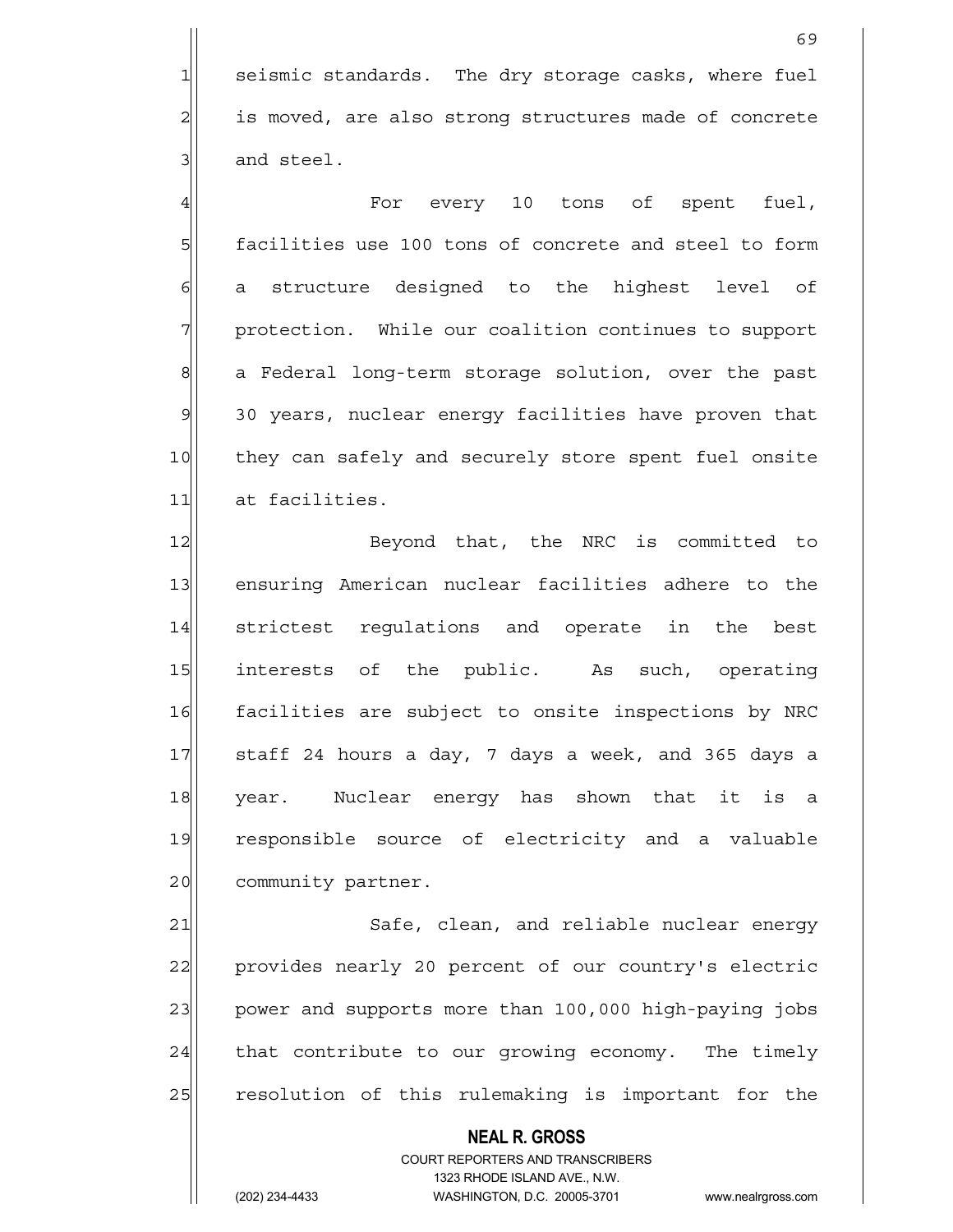1 long-term planning of our nation's electricity 2 21 infrastructure and meeting our country's ambitious 3 | goals for greenhouse gas reduction.

4 This issue directly impacts the re-5 | licensing of nuclear plants and approval of pending 6 construction applications, both of which are vital if 7 we are serious about our commitment to slowing 8 8 climate change and ensuring a reliable, affordable 9 source of electricity for all Americans.

10 In closing, I would like to thank the 11 Commission for holding these public hearings to 12 discuss such an important issue. Thank you, all.

13 | MR. CAMERON: Thank you, Savannah. 14 Bruce. This is Bruce Severance, and then we're going 15 to go to Bill Bean.

16 MR. SEVERANCE: So if that sounded like 17 an industry-written script, it was. Savannah, bless 18 her heart, and Stratton Kirton from CASEnergy 19 Coalition, represent themselves as a consumer 20 protection agency concerned about climate change 21 mitigation, but it is, in fact, 100 percent paid for  $22$  by the nuclear industry, and I think it was a moral 23 choice to neglect to mention that as they got up  $24$  here.

25 So if that pisses you off just a little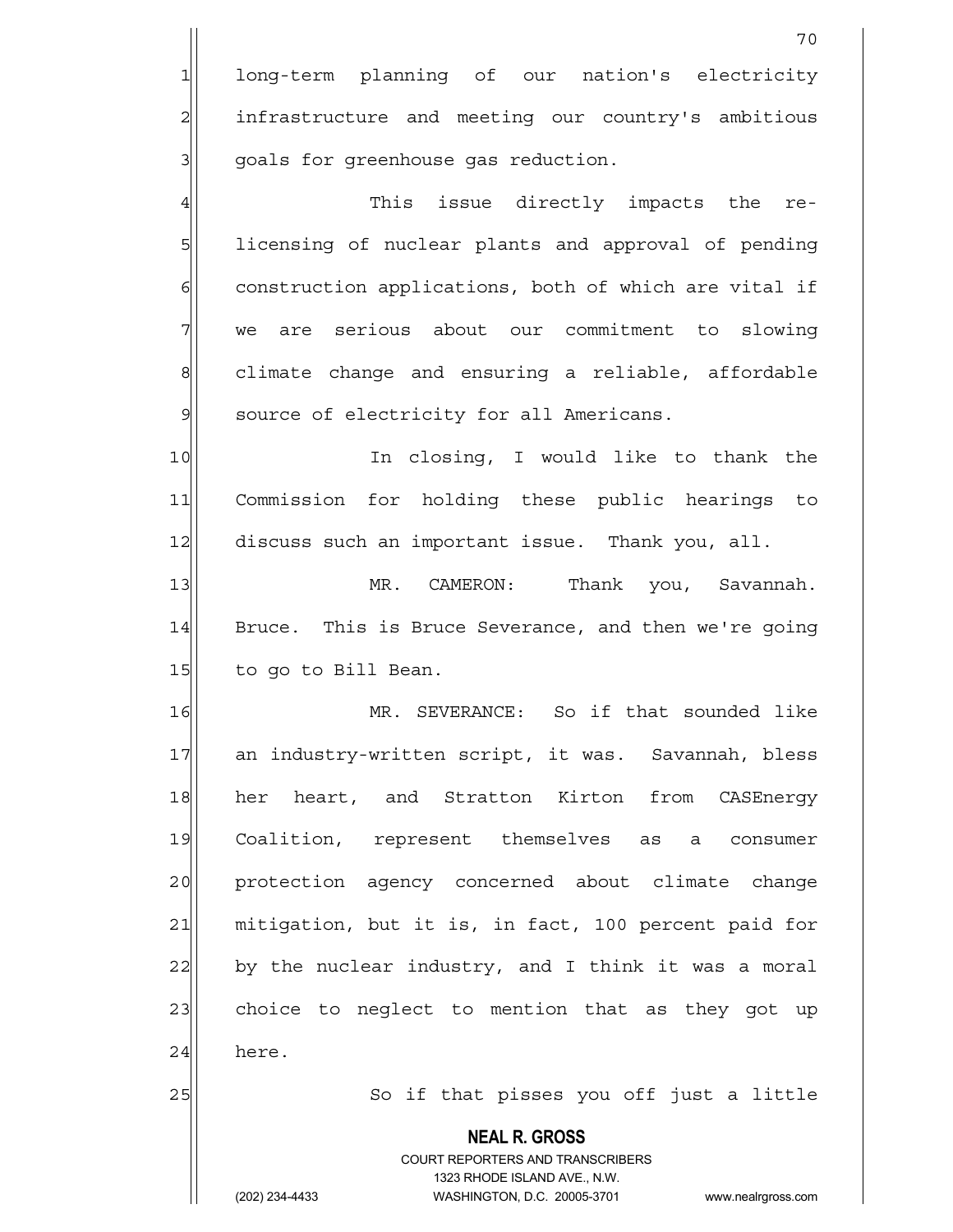1 bit, how many people would show up at an event at the 2 Diablo Plant and bring at least ten of their closest 3 3 friends sometime in the next month? Will you stand  $4$  up? Don't just raise your hand, stand up. Okay. 5| That's it. For what purpose? To object to the 6 ongoing use of nuclear energy in our community under  $7$  the illusion that it is somehow safe for us, our 8 children, and all future generations, under the 9 illusion that, somehow, it is less expensive than 10 clean alternative energies, which actually do 11 mitigate climate change.

71

12 What they've neglected to mention, what 13 CASE has neglected to mention, is that nuclear energy 14 does not have a zero-carbon footprint. It has a very 15 Significant carbon footprint. According to some of 16 the NRC spokespeople and physicists out here, there's 17 quite a bit of energy that goes into the embodied 18 energy of the materials, that go into the plant, the 19 construction of the plant, the management of the 20| plant, it is not a zero-carbon footprint energy by 21| any means.

22 So I'm in the cost tradeoff analysis, 23 and what that really means is, okay, how much does it  $24$  cost to do this versus that? What I'm interested in 25 also is, what would it take to decommission Diablo and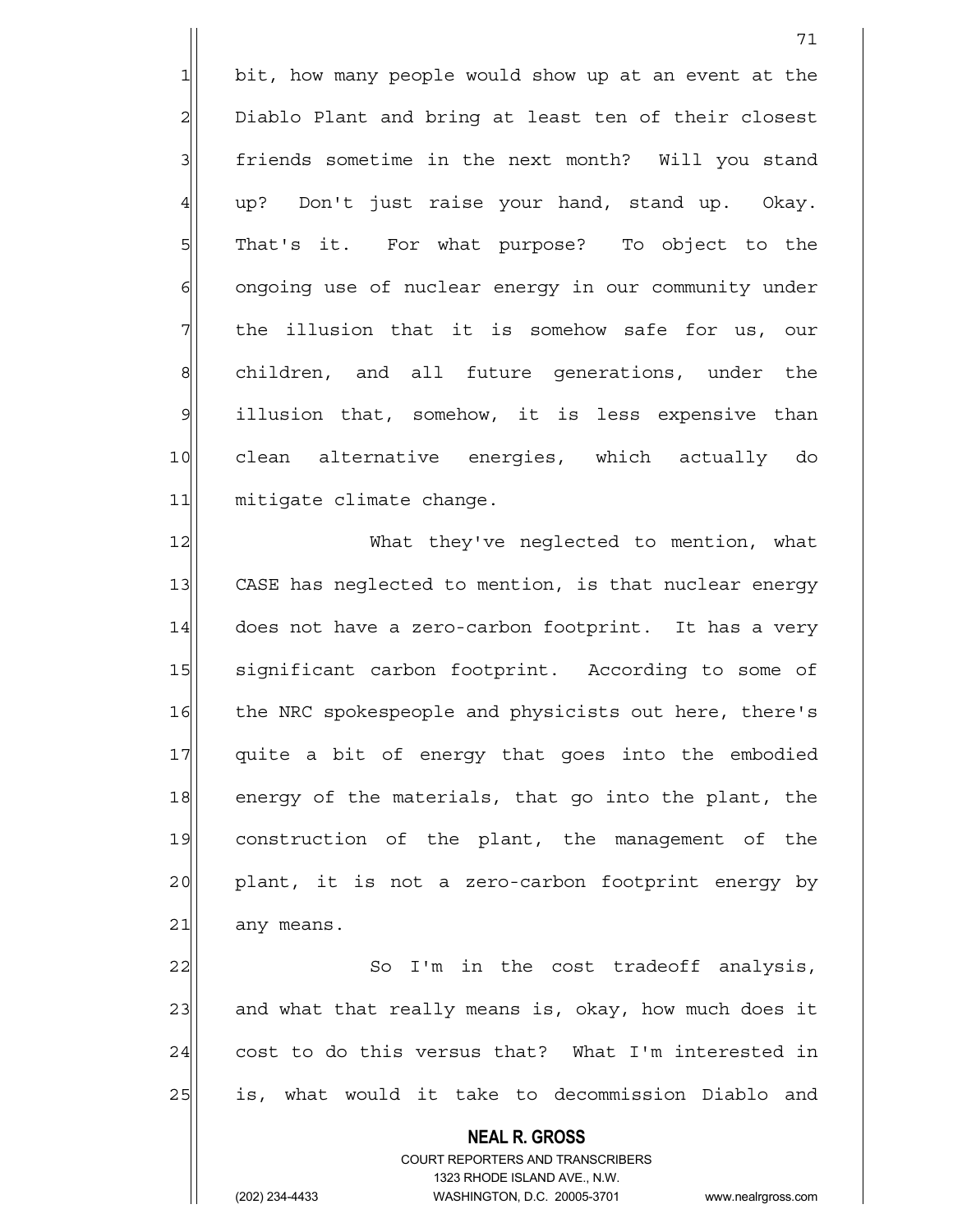1 offset that power in another way? If we did 50 2 percent reduction, I'm a PG&E authorized energy  $3$  upgrade contractor, I'm a general contractor, so I'm  $4$  all for some of the things that PG&E does, if they 5 5 5 focused the \$2 billion of upgrades that this plant 6 6 6 6 actually needs on offering expanded energy upgrade 7 grants to retrofit, increase the energy efficiency of 8 existing homes, 2.2 million homes would eliminate the 9 | power that's, you know, consumed by this power plant.

72

10 So why aren't we spending the money on 11 an alternative that makes sense? We don't have to 12 put up windmills, we don't have to put solar panels, 13 this is the cheapest way for us to move into the 14 future without energy, and it happens to also create 15 200,000 jobs in the State of California. If you 16 retrofit these homes, the return on investment to the 17 consumer is seven to ten years.

18 So after seven to ten years, the energy 19 savings alone have paid for the retrofits, and they 20 continue to pay for themselves for the next 100 21 years, at a time when energy rates are continuing to 22 climb. There's nothing that makes more sense than 23 this. It makes more sense than even solar power. I  $24$  greatly am a proponent of taking the Diablo facility, 25 only if the Native Americans present agree, and

> **NEAL R. GROSS** COURT REPORTERS AND TRANSCRIBERS

1323 RHODE ISLAND AVE., N.W.

(202) 234-4433 WASHINGTON, D.C. 20005-3701 www.nealrgross.com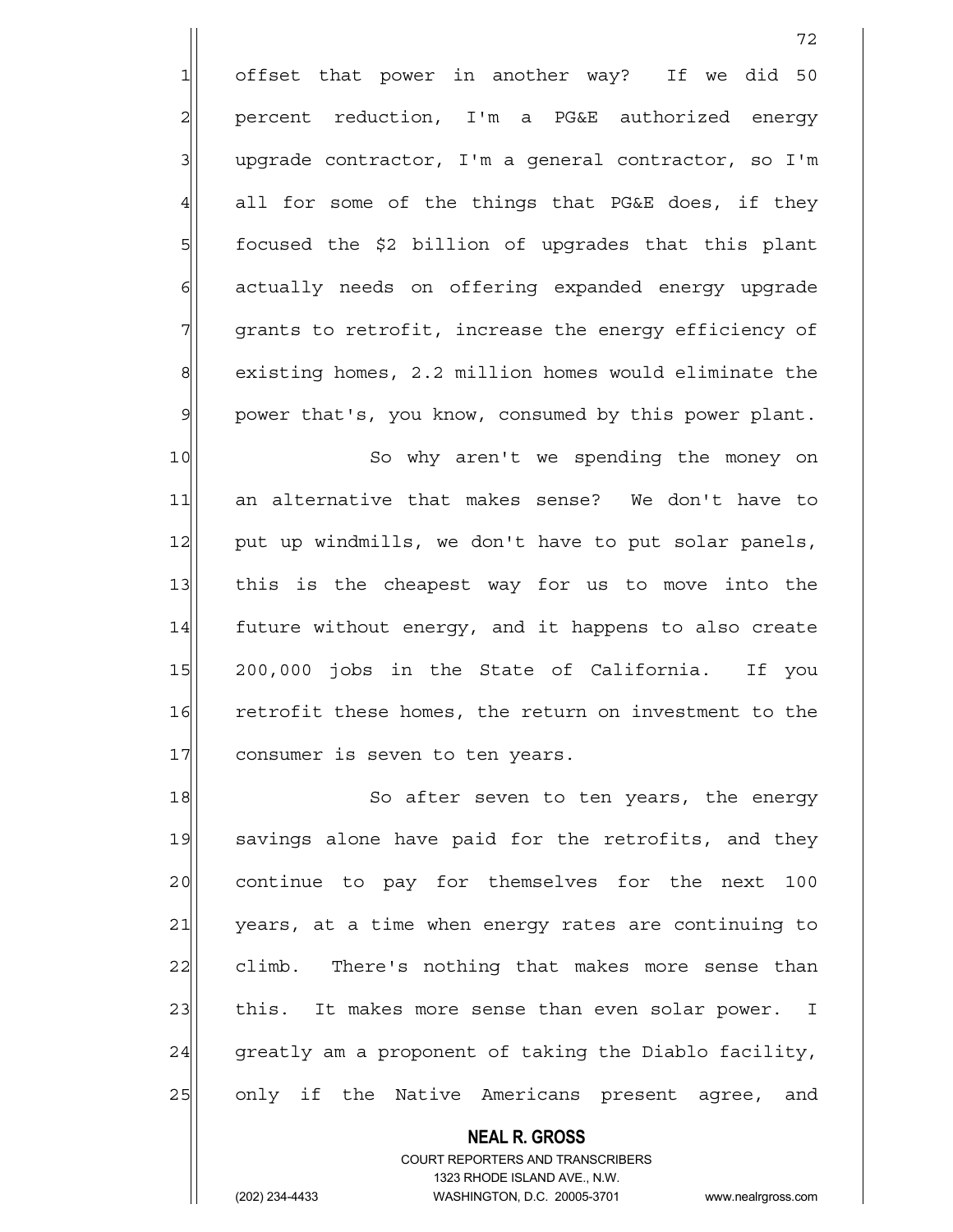**NEAL R. GROSS** COURT REPORTERS AND TRANSCRIBERS 73 1 taking that land, and making it a symbol of what wind 2 power, wave generation, and solar power could do in  $3$  this country. 4 MR. CAMERON: And, Bruce, I'm going to 5 5 have to ask you to wrap-up for us, okay? 6 MR. SEVERANCE: Okay. So I would say,  $7$  in wrapping up, that there is no waste confidence,  $8$  there is only waste incontinence. 9 MR. CAMERON: Okay. Thank you, Bruce. 10 MR. SEVERANCE: As exemplified by the 11 currents, which are projected to increase the 12 radioactivity of our waters off the California coast 13 tenfold over what they are off the coast of Japan 14 right now. 15 MR. CAMERON: Okay. Thank you. How 16 about Bill Bean or Andrea Devitt? This is Andrea. 17 MS. DEVITT: Hi. My name is Andrea 18 Devitt and I was born and raised in the City of San 19 Luis Obispo and chose to return to the City of San 20 Luis Obispo and raise my children here. I have 21 toured the plant and I believe in the work that PG&E 22 is doing there, and I support the work that PG&E is 23 doing there. I now believe it's time for the Federal  $24$  government to step up and promised --what they 25 promised all of us and provide a permanent storage

1323 RHODE ISLAND AVE., N.W.

(202) 234-4433 WASHINGTON, D.C. 20005-3701 www.nealrgross.com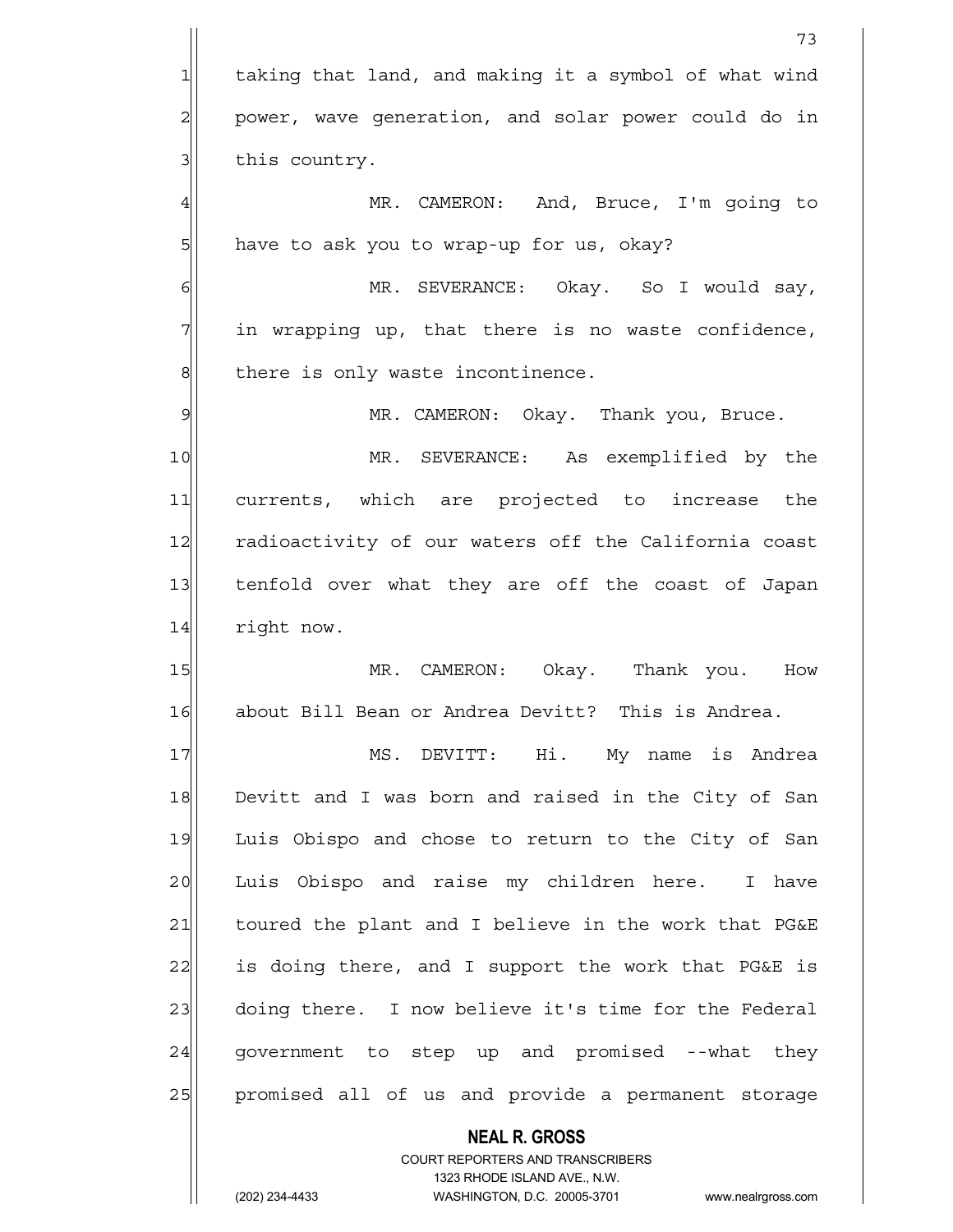1 facility for the used fuel. Under three minutes.  $2$  Thank you.

3 | MR. CAMERON: Thank you, Andrea. Carl 4 Dudley, Billy Tapiano, Fred Frank, and Henriette 5 Groot, but how about Carl Dudley? Is that you, Carl, 6 6 coming up? Billy Tapiano. And who are you, sir? 7 Oh, okay. Let's go with Fred Frank.

8 MR. FRANK: My name is Fred Frank. I 9 live in Atascadero, and I appreciate the NRC for 10 being here. Unfortunately, it took a court decision 11 to get them to wake up. I also served on the County 12 Waste Management and Nuclear Waste Management 13 Committee with Mr. Schumann, and I've been concerned 14 about nuclear waste for many years. The Draft Waste 15 Confidence Generic EIS is a troubling euphemism. We 16 here in San Luis Obispo County feel risk, not 17 confidence.

18 We feel this is an unacceptable risk for 19 several reasons. Number one, a generic rule is 20 inappropriate for Diablo because of unknown seismic 21 risk. The plant is located on a web of known, and 22 perhaps unknown, faults. The plant is now being 23 operated under questionable seismic assumptions. 24 Number two, the spent fuel pools now contain over 25 | 1900 assemblies, many times the original design.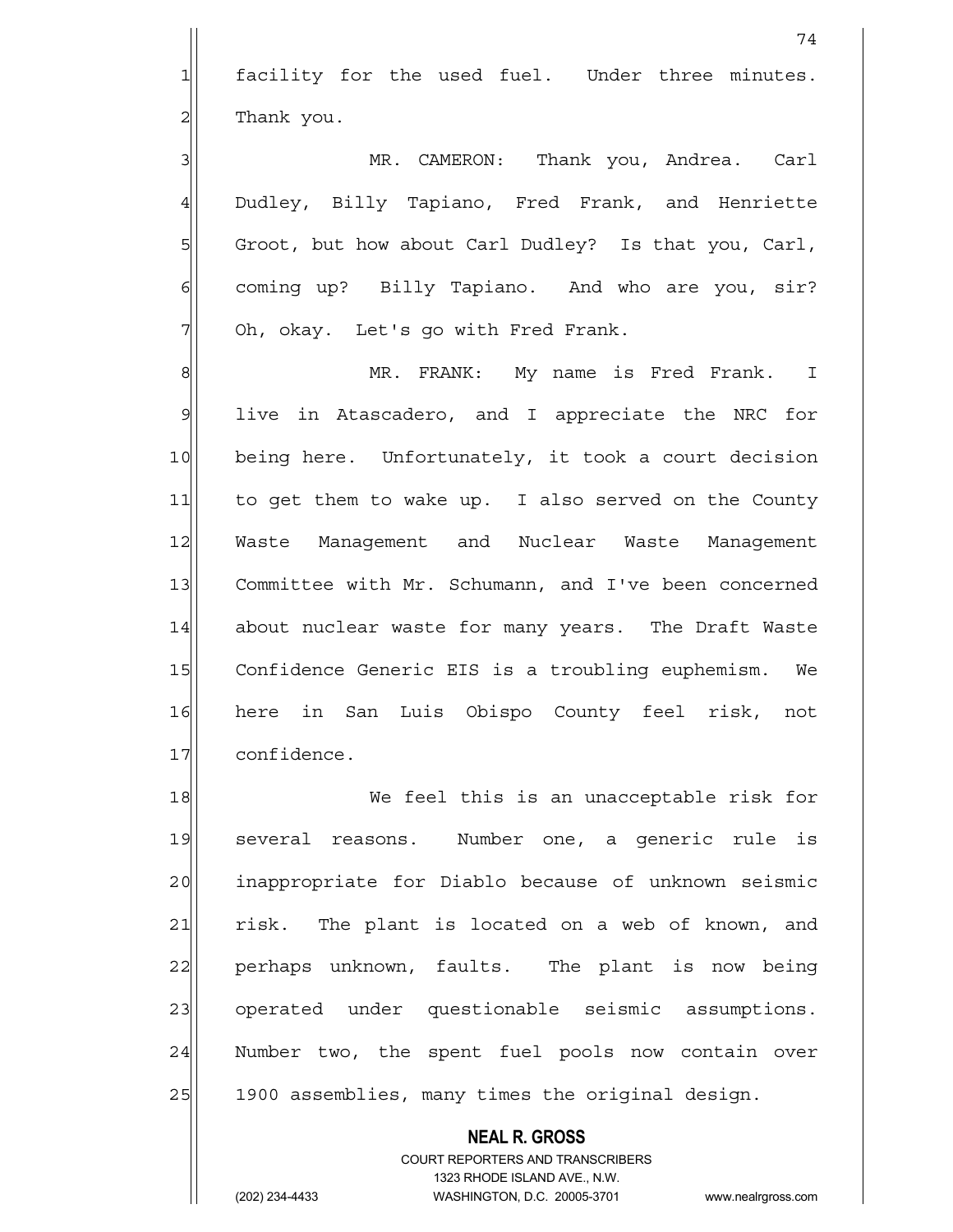1 The EIS stated that dry storage was an 2 optional choice for safe storage, but cost concerns 3 3 dictated pool storage. Three, about 80 percent of 4 the fuel stored in the pools are high-burnup 5 5 5 5 5 assemblies prone to cladding failure; they are much 6 6 6 higher temperature and higher radiation levels than 7 conventional fuels. Cladding failure could release 8 8 8 radioactive gases into the environment, since there 9 is no containment over the pools.

10 an accident beyond design basis 11| earthquake, a terrorist attack, could release orders 12 of magnitude more radiation than the pools -- from 13 the pools than from dry casks. Five, all spent fuel 14 pools will be needed to move to dry cask, so the cost 15 of early transfer would be substantially offset, even 16 if the high-burnup fuel dictates using more casks.

17 Considering the above, we feel that the 18 costs should not override safety and the NRC must 19 rule that spent fuel assemblies be transferred to the 20 pools to dry cask as soon as possible, regardless of  $21$  cost. Thank you.

22 MR. CAMERON: Thank you, Fred. And is 23 Henriette with us? Is she coming up? And then David 24 Hafemeister, Debbie Highfill, and Will Landreth.

25 MS. GROOT: My name is Henriette Groot.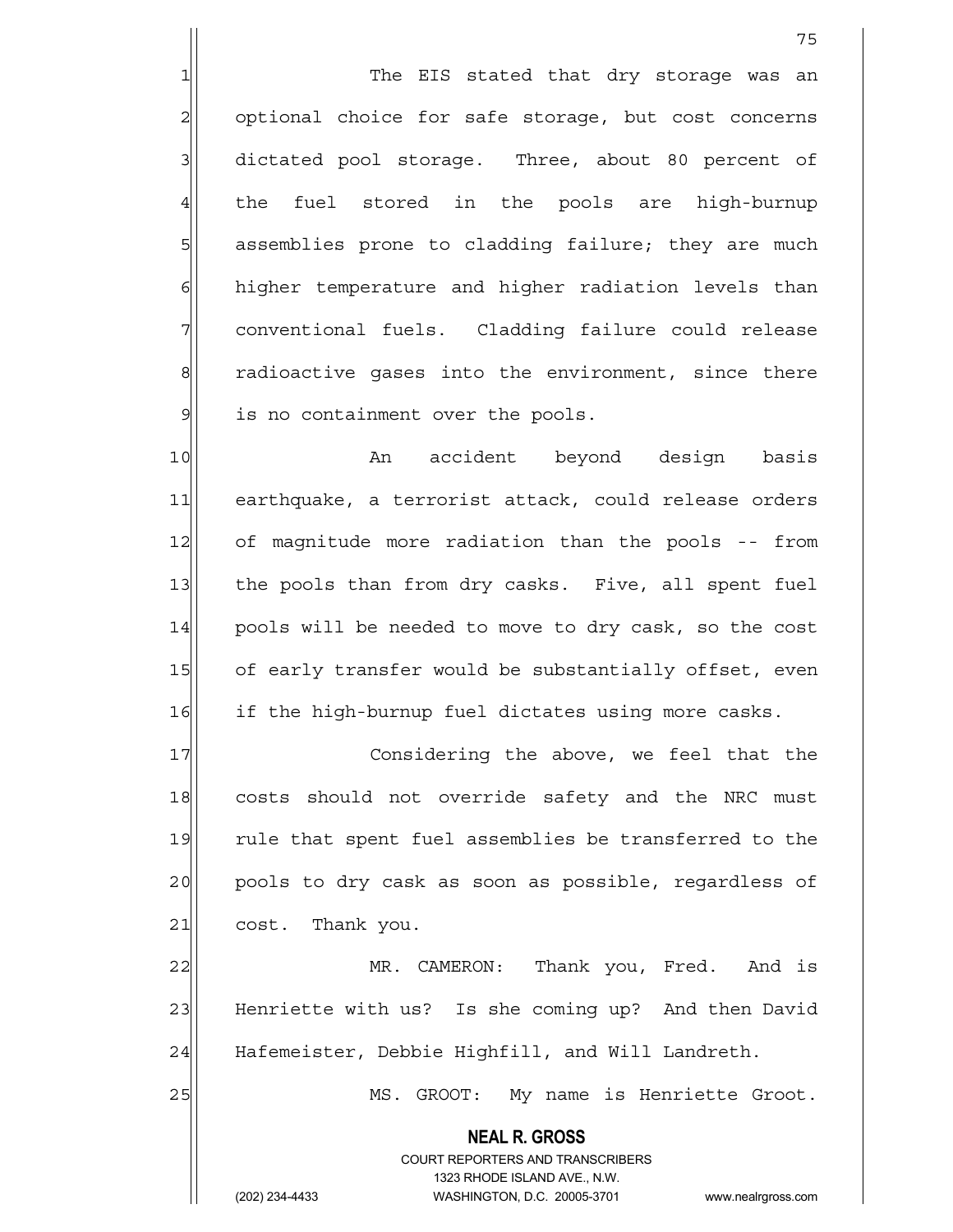1 I'm a member of the San Luis Obispo Mothers for 2 Peace. My major concern is with the long-lasting 3 3 nuclear waste. You can tell me anything tonight  $4$  about how fine the plant is working, and how safe it 5 | is for right now; what about the thousands of years  $6$  in the future? Can you look into the future and say  $7$  you could guarantee that that will be safe then?

8 8 I want to give you a quote from John 9 Adams. Remember him? The second President of the 10 United States. One of our founders. He liked to 11 say, "In everything, one must consider the end." In 12 everything, one must consider the end. Now, that has 13 13 not been done in the whole nuclear industry; that is 14 not being done by the NRC. I think we ought to 15 Shuttle that, as Klaus suggested, and maybe fire all 16 of you guys.

17 MR. CAMERON: All right. David? This 18 is David Hafemeister.

19 MR. HAFEMEISTER: Thank you very much. 20 It's good to be here tonight. I date back on this 21 particular issue a long time and I think it would be 22| worthwhile to revisit history, probably more than 23 anybody in the room here. In '75 to '79, I was, 24 first, with the Senate, and then the State 25 Department, and it was right after the Indian bomb of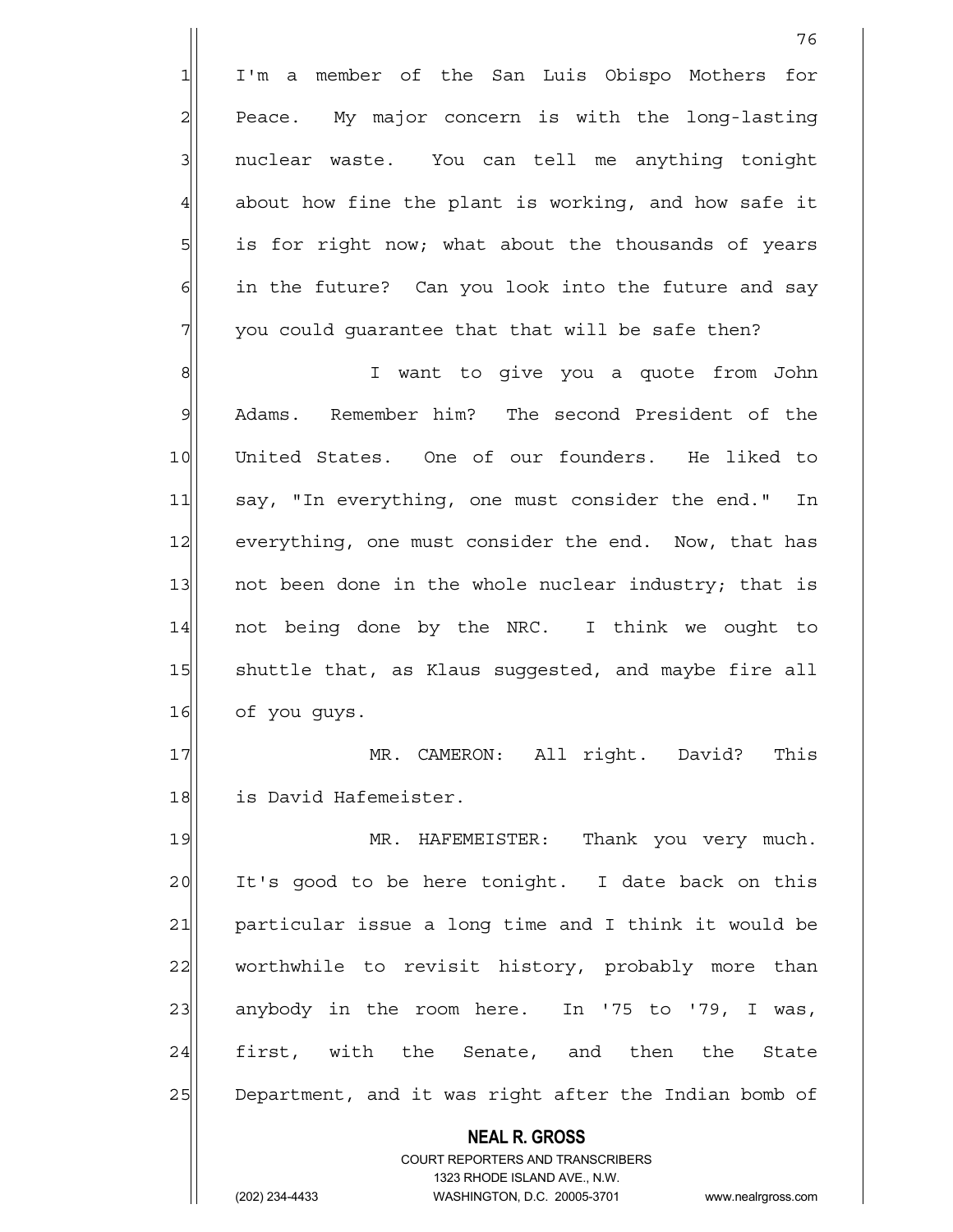1974, and at that point there were about six nations 2 | that were going to be building reprocessing plants, et cetera, and we were heading to build the breeder, and do reprocessing, and have a plutonium economy.

 $5$  And the end result is, the six 6 6 6 6 reprocessing plants did get shutdown, but along the  $7$  way an issue came up, and of course, if you're not 8 going to reprocess the fuel, what are you going to do 9 | with it? And of course, re-racking came in and I was 10 in the State Department, so I didn't do any 11 calculations, but of course, the government did 12 calculations about re-racking, but the one thing they 13 didn't know is-- it was 35 years since then, since 14 this took place-- and of course, you exceed what they 15 could have from a safety point of view.

16 Now, these things can be calculated in 17 terms of if you have too many watts per square meter, 18 and how much air circulation you lose if you have too 19 much racking, but it's clear there are, in some 20 cases, you can have uranium fires, so I support 21 moving them out, but I wouldn't say exactly at what  $22$  point you make that decision, because I don't know; 23 because I have studied it. It's been a long time.  $24$  But clearly, you should move them into dry cask  $25$  storage, which is pretty safe.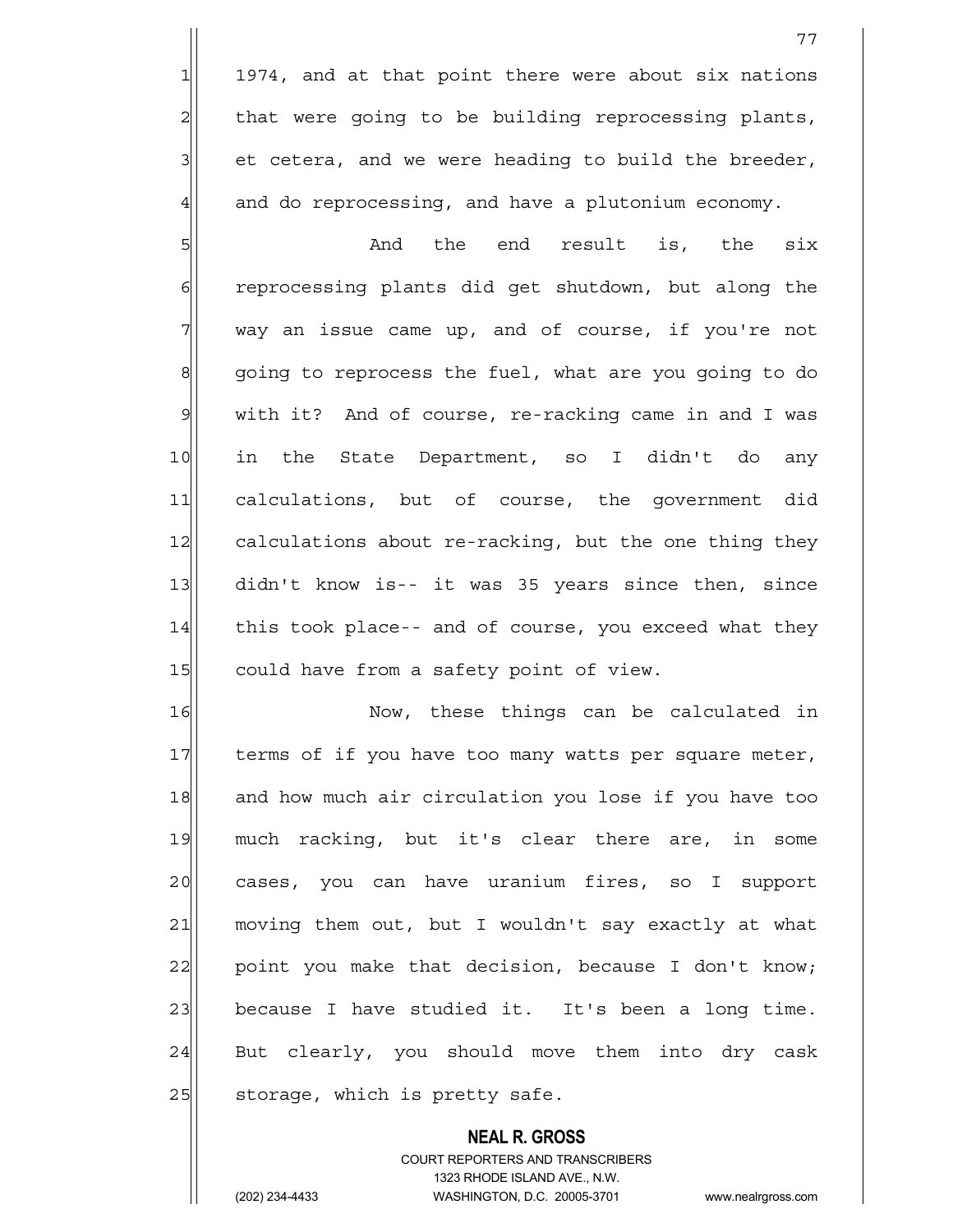1| Lastly, I want to end with a little 2 lecture for the group, and I won't be popular for 3 | this, but I don't care. I have more of an 4 international focus. I worked for the Senate Foreign 5 | Relations Committee, the State Department, the Arms 6 Control Agency, et cetera, and I've been to a lot of 7 embassies and so forth. And I see California is the 8 state we import about a quarter or so of our 9 electricity.

10 The County of San Luis said no to 11 natural gas at Morro Bay, even the Sierra Club 12 opposed topaz, coal is out of there, everybody knows 13 that, it's going to be replaced by fracking. So in 14 other words, somebody has to have some kind of big 15 think going on, and it's very easy to be against 16 something, but then finally, what are you really for 17 other than just saying solar? And I have a Leaf car. 18 I have PBs on my roof. I love it. I love it.

19 But, you know, the American Physical 20 Society says, until you get energy storage cracking, 21 you know, it's not going to go beyond 20 percent. So 22 I think you have to have some broader view than just 23 saving my life. You have to look at, well, what  $24$  about the other people? Thank you.

> **NEAL R. GROSS** COURT REPORTERS AND TRANSCRIBERS 1323 RHODE ISLAND AVE., N.W.

25 | MR. CAMERON: Thank you. And this is

(202) 234-4433 WASHINGTON, D.C. 20005-3701 www.nealrgross.com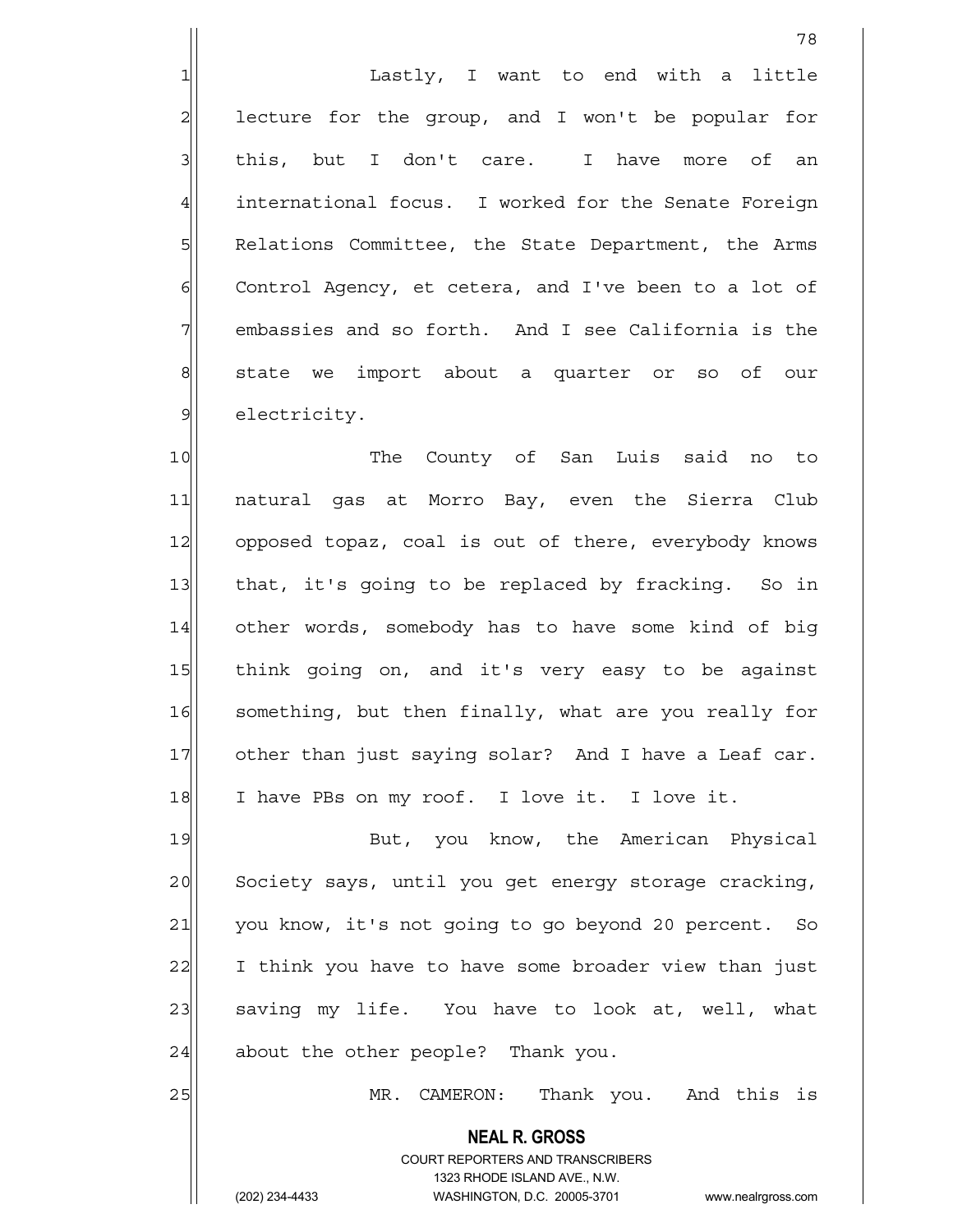1 Debbie Highfill.

2 MS. HIGHFILL: I'm Debbie Highfill. I'm 3 | 3 a retired teacher from Lucia Mar District. And I  $4$  wanted to speak to the staff of the NRC about 5| perspective. There's a world of difference between  $6$  theory and reality. We who live in the evacuation  $7$  zone, we live with the reality of the risk of an 8 accident. We're reminded day in and day out when we 9 drive on the highway, drive in our communities, the 10 speaker boxes on the tall poles, if that siren goes 11 off, we run.

12 and when we saw the Japanese people 13 running, we saw ourselves. That is us. And so it's 14 a real issue for us. The NRC perspective is one of 15 theory. They don't live here. They don't have to 16 worry about what the heck they would do if the siren 17 goes off. So it's not a real perspective. And my 18 message to the NRC Commissioners would be, you have a 19 lot of power, you have the authority to make 20 decisions that affect our lives.

21 and when you make those decisions, make 22 it from your higher consciousness. These are real 23 people that live here. We already receive more 24 contamination, as everyone does, who lives within 50 25 miles of a nuclear power plant. That's fact-checked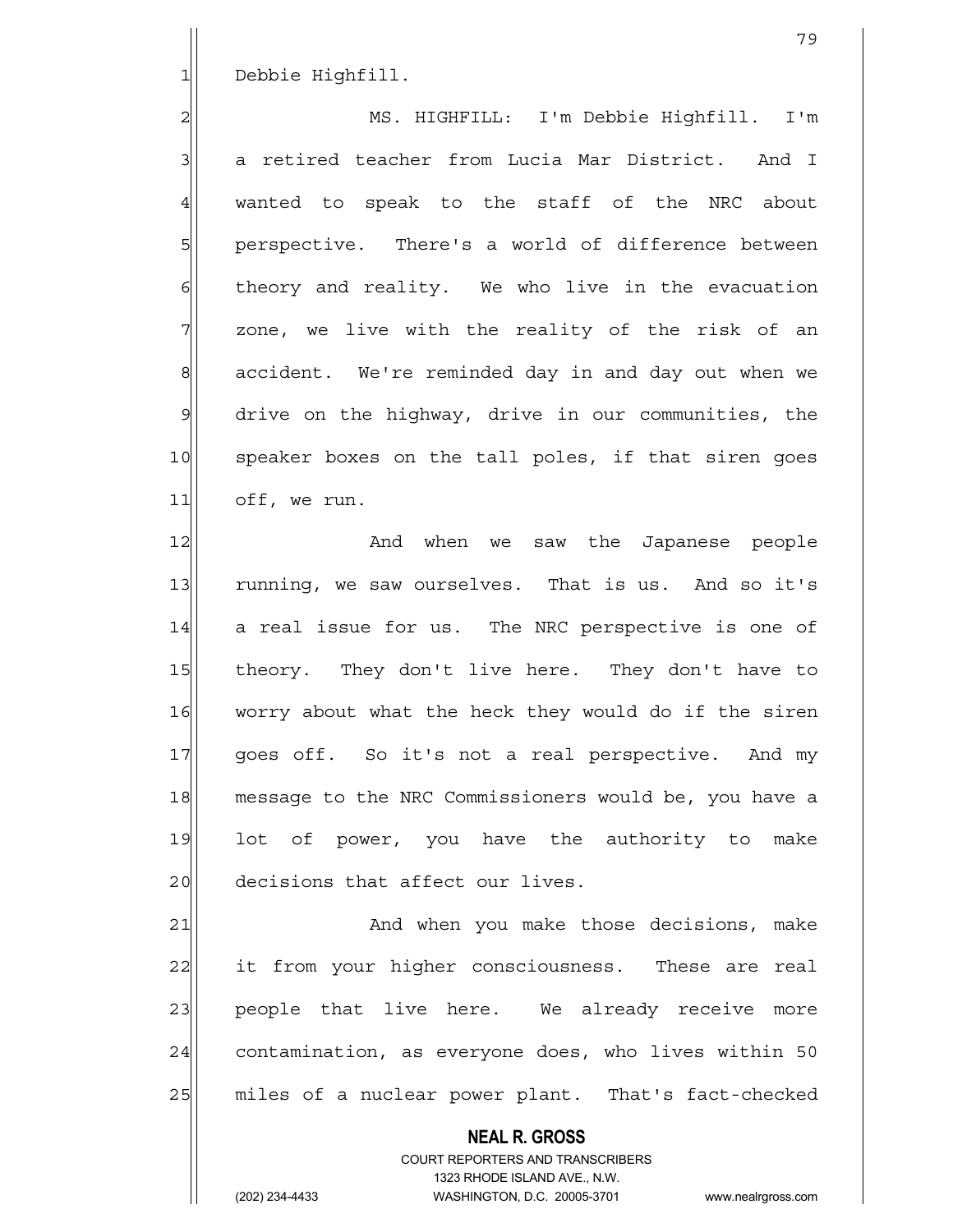1 online. So we're already more at risk. And as far  $2$  as the supposition that we have  $-$  we need nuclear  $3$  power to put a stop to global warming, I recently 4 came home from Germany on a rainy day, I was riding 5 5 5 5 through the country, I was blown away by all the 6| solar collectors on the roofs, far more than I see in 7 | California.

8 8 And then I remembered, after Fukushima, 9 the Germans were marching in mass and they got Merkel 10 to take a stand. All their nukes will be shut down 11 by 2024. Twenty-four percent of their energy comes 12 from nukes, so thank you.

13 MR. CAMERON: Thank you. We're going to 14 | qo to Will Landreth, Rick London, Mark Phillips, and 15 Linde Owen. And this is Will. Thank you.

16 MR. LANDRETH: Good evening. Everyone 17 hear me okay? My name is Will Landreth. I live here 18 in San Luis Obispo and work for Pacific Gas & 19 Electric Company at Diablo Canyon Power Plant. I'm 20 | not an official spokesperson for PG&E or Diablo  $21$  Canyon. I'm here as a resident of this county and 22 beautiful country. I'm a husband, an expecting 23 father, and someone who has personal nuclear 24 experience through my job at Diablo Canyon.

25 To start, I'd like to thank the Nuclear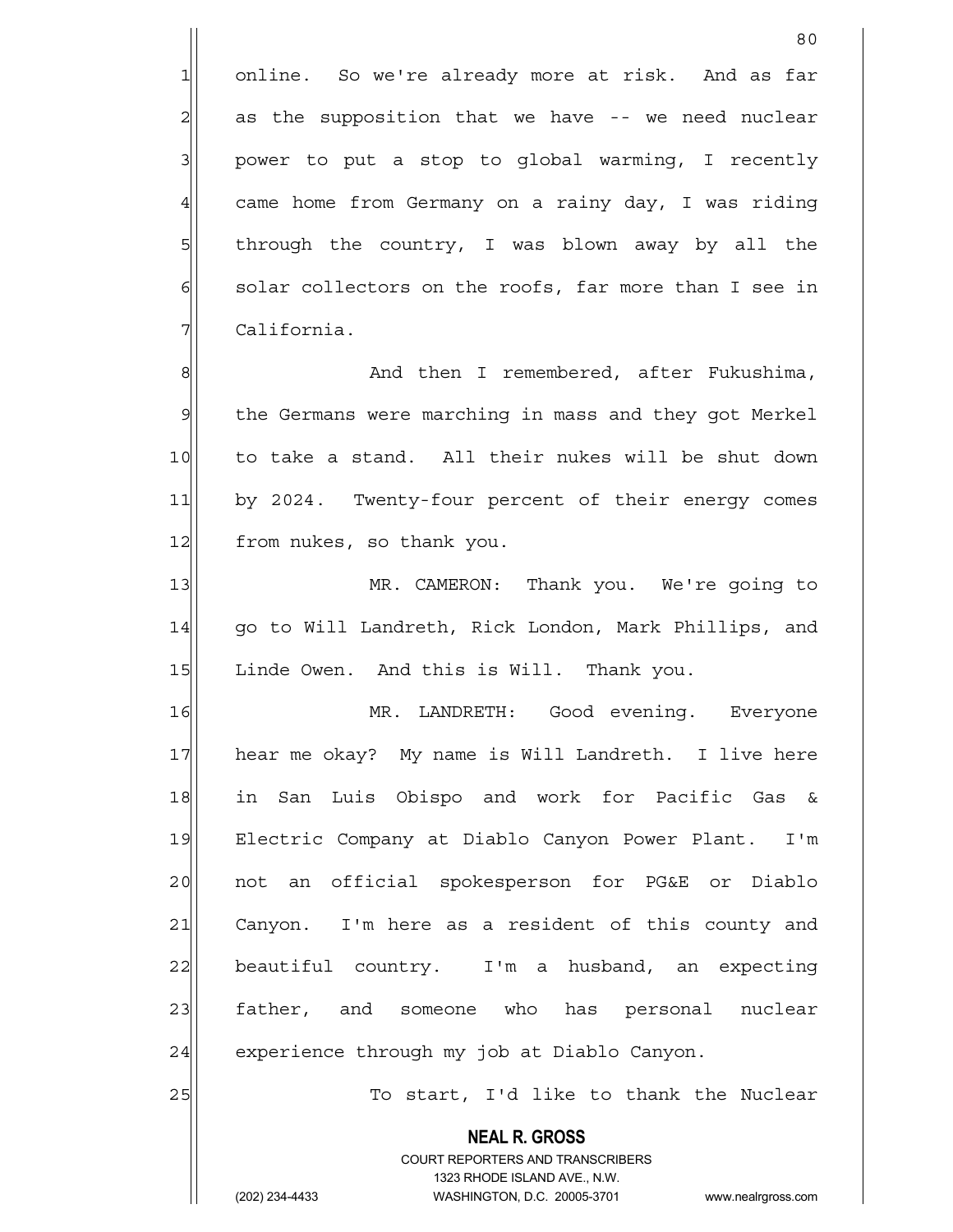1 Regulatory Commission for the opportunity for myself,  $2$  and so many others, to say a few words here tonight. 3 I started working at Diablo Canyon in February of 4 2009. My first impression of the facility was that 5 5 it was very safe and open. Everyone watching out for  $6$  one another. The culture of Diablo Canyon is one 7 The that is centered on safety and doing the right thing.

81

8 8 I've held various positions at Diablo 9 Canyon in design engineering, mechanical system 10 engineering, and regulatory services, exposing me to 11 a variety of technical and regulatory issues. 12 Throughout them, I've witnessed and participated in 13 some tough decisions. These tough decisions were 14 made to take the high road, the conservative road, 15 the safe road.

16 Rather than letting cost make the call, 17 or schedule pressure make the call, safety always 18 makes the call. With regard to spent nuclear fuel, 19 the NRC has been thorough in their evaluation and 20 then providing a comprehensive and reliable Generic 21 Environmental Impact Statement. This Impact 22 Statement concludes that it is feasible to safely 23 store spent fuel following the licensed operating 24 life of a nuclear facility without significant 25 environmental impact.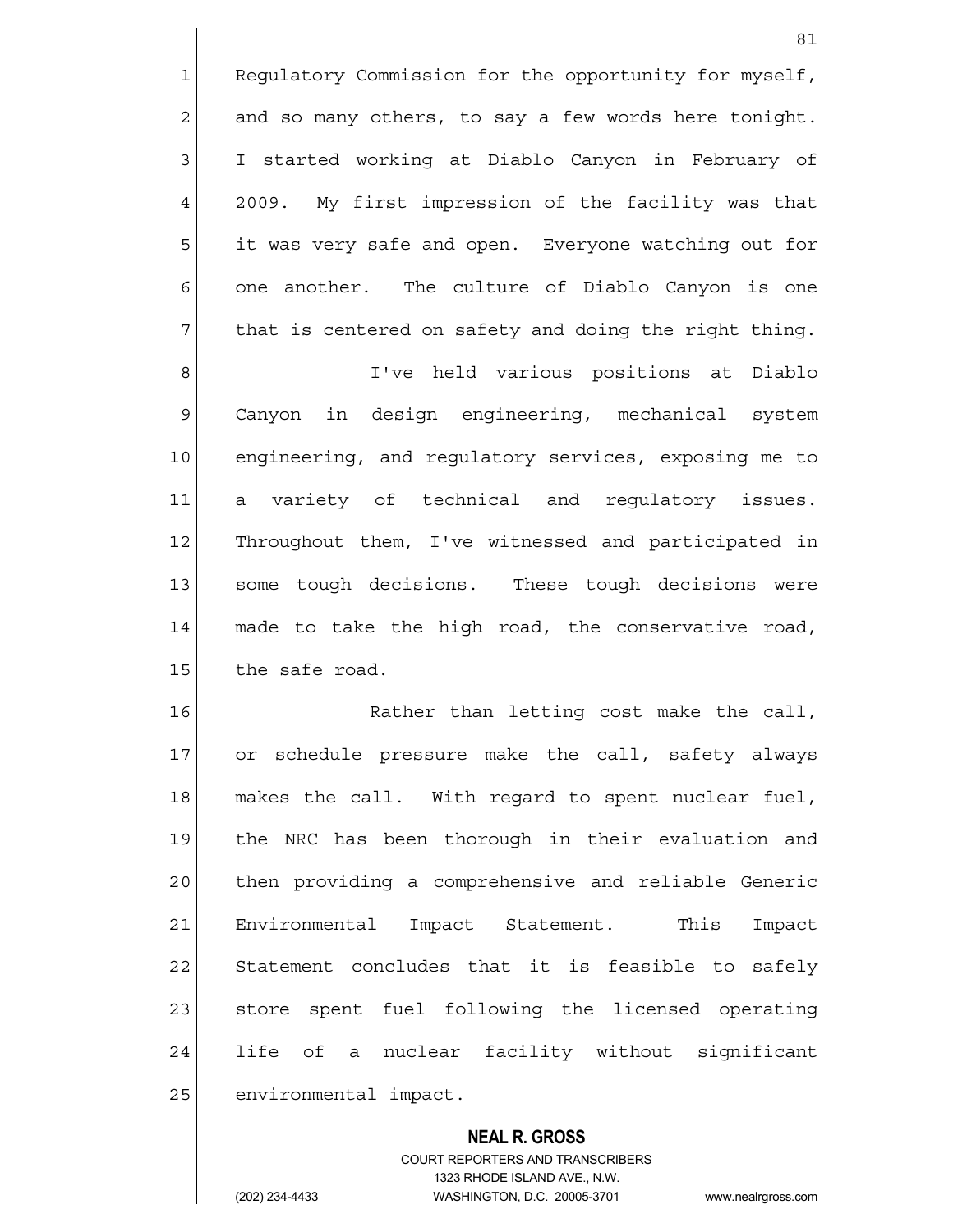**NEAL R. GROSS** COURT REPORTERS AND TRANSCRIBERS <u>82</u> 1 Having seen the dry cask storage at 2| Diablo Canyon, I believe that it is a safe and secure 3 | way to store our spent fuel until a long-awaited 4 permanent repository is available. Having seen the 5 | spent fuel pool and worked with reactor engineering  $6$  during fuel inspections, I believe that the pool is 7 safe and well-designed. I know and worked very  $8$  closely with the engineers, the operators, security, 9 and training personnel of Diablo Canyon. We work 10 very, very hard in everything we do to ensure the 11 health and safety of the public; of ourselves too. 12 I'm confident that the future of Diablo 13 Canyon is in good and skilled hands. And in closing, 14 I'd like to thank you, my neighbors, the NRC for your 15 time, and remember, please drive safely. It's the 16 first rain. Have a great evening. 17 MR. CAMERON: Thank you, Will. Is Rick 18 London? Okay. And then we'll go to Mark Phillips 19 and Linde Owen. 20| MR. LONDON: Good evening. I'm Rick 21 London, CEO of United Way of San Luis Obispo County. 22 First, I would like to acknowledge my respect, trust, 23 and confidence in PG&E and its employees. For 24 several decades now, PG&E and its employees have been 25 our caring and involved community partner. Over the

1323 RHODE ISLAND AVE., N.W.

(202) 234-4433 WASHINGTON, D.C. 20005-3701 www.nealrgross.com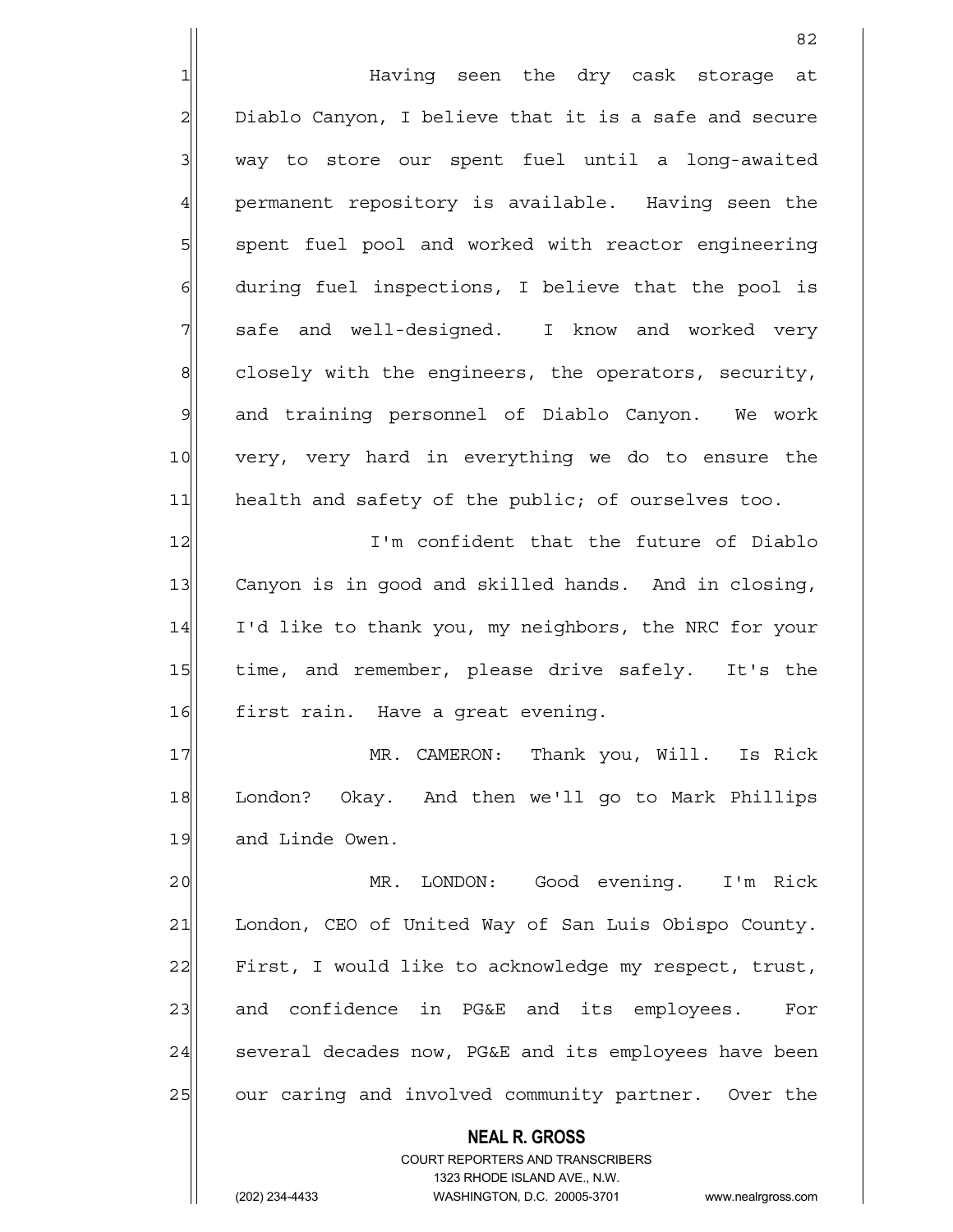1 years, they have supported our mission by generously 2| sharing their resources through volunteer time and 3 3 donations. They continue to sit on our Board and are  $4$  the parents of some of our youth board members.

5 | Solomaally, I have always been pleased 6 with the way they operate the Diablo Power Plant from 7 The several opportunities I have had to visit and  $8$  tour the plant. On a personal note, I grew up with 9 an acceptance of nuclear power. My father was an 10 electronic engineer with a small manufacturing 11 company, Time-Trol, Inc., located in Van Nuys, 12 California, where he developed some of the first 13 temperature control devices utilized in reactors 14 early on as we were harnessing the force of nuclear 15 energy.

16 So for me, my trust in my dad and his 17 understanding of the sciences nourished my level of 18 comfort with the source of energy that brings us here 19 this evening. Continuing on my journey through life, 20 I ended up having a couple of not-so-comfortable 21 experiences with nuclear reactors. In a previous 22 career, I was part of a touring entourage where we 23 were scheduled to appear on March 29, 1979 in 24 Harrisburg, Pennsylvania, the day after the Three-25 Mile Island accident, and then I made several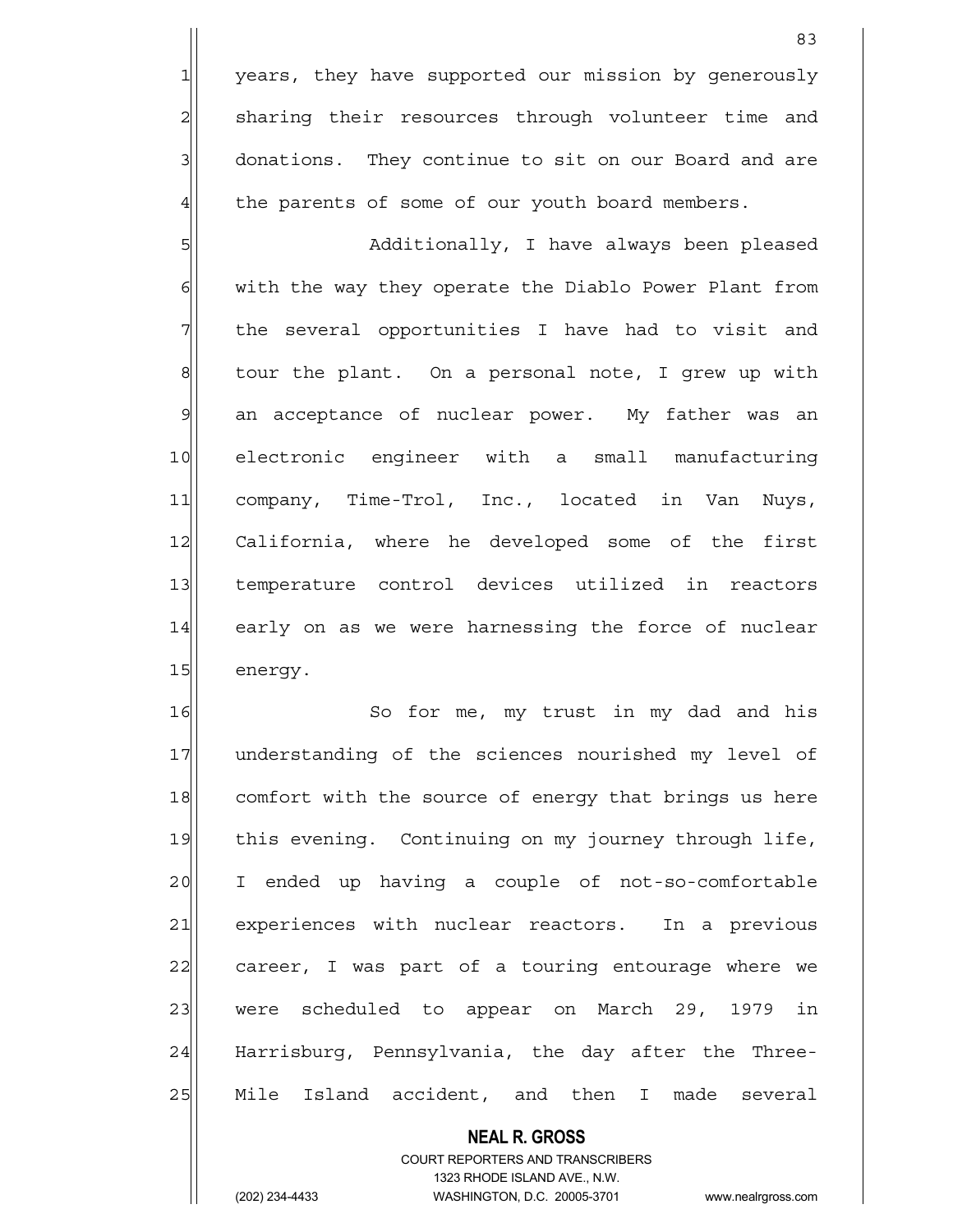1 business trips to the Soviet Union shortly after the 2 Chernobyl disaster. Those stories are for another  $3$  time.

4 Where my concern lies, which is relevant 5 to this evening's public meeting on Waste Confidence, 6 6 comes from my 14 years living on Long Island, New 7 York. My concern comes from the fact that during the 8 11 years it took to build the Shoreham Nuclear Power 9 Plant, Suffolk County residents were promised an 10 evacuation plan that ended up not being possible. 11 The plant was never approved for operation and most 12 of the \$6 billion cost was passed on to the Long 13 Island residents.

14 To this day, I wonder why the Long 15 Island Lighting Company was ever allowed to break 16 ground. Of course, it was because we were promised 17 the certainty of a safe and sound evacuation plan. 18 In that same regard, I fear the possibility that we 19 may not be able to come up with a viable solution for 20 the long-term storage and disposable of spent fuel, 21 even if we give ourselves 60 years to figure it out. 22 What cost might that prove to be to our children's 23 children? 24 | I respectfully submit that the U.S. NRC

25 reconsider Proposal Rule 10 in that we have a mined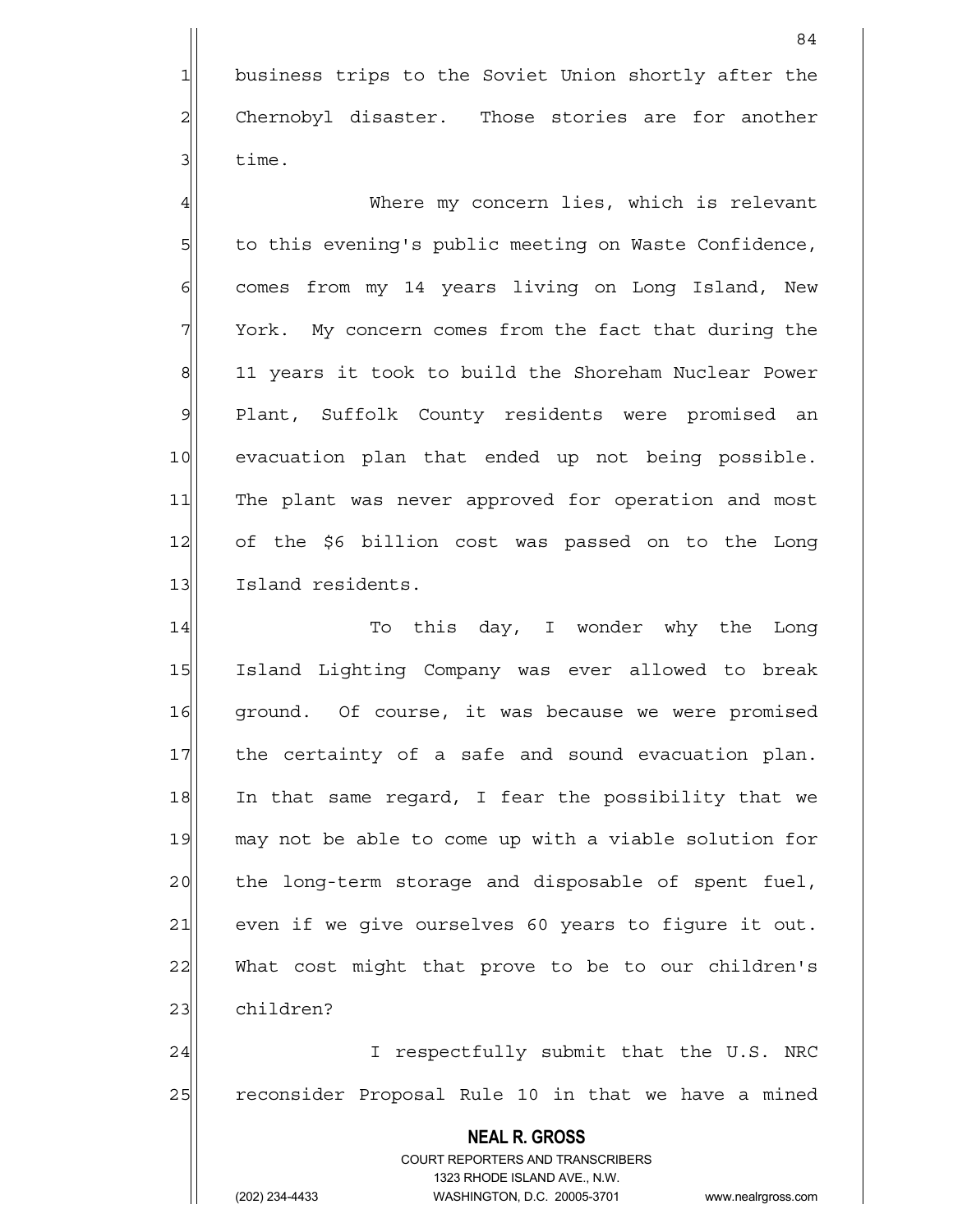1 geologic repository before the end of the licensed  $2$  life for operation of any reactor. Thank you.

3 MR. CAMERON: Thank you very much. And 4 it says Mark Phillips. And we're going to go through 5 a few more cards, and then we're going to take a  $6$  short break, and then we're going to come back and go 7 to all of you who've signed up tonight. So we're not 8 adjourning at 10 o'clock, if any of you are worried 9 about that, because we want to hear from you. Go 10 ahead.

11 MR. PHILLIPS: Hi. And I want to start 12 by acknowledging some of the people who have spoken 13 for all the great people that work at PG&E and their 14 ethic of safety and everything. I'm sure they're 15 very, very dedicated and intelligent people, and 16 they're doing their very best to make that a safe 17 plant. And I just don't want to discourage any of 18 them, but unfortunately, there's just so many 19 different things that can go wrong in a complex 20 system.

21 And Charles Perrow, in his award-winning 22 book, "The Normal Accidents: Living with High-Risk 23 Technologies," talks about this phenomenon. And he 24 describes what happened at Three-Mile Island. I'd  $25$  like to read you this story. I think it's revealing.

> **NEAL R. GROSS** COURT REPORTERS AND TRANSCRIBERS 1323 RHODE ISLAND AVE., N.W. (202) 234-4433 WASHINGTON, D.C. 20005-3701 www.nealrgross.com

<u>85 and 2001 and 2001 and 2001 and 2001 and 2001 and 2001 and 2001 and 2001 and 2001 and 2001 and 2001 and 200</u>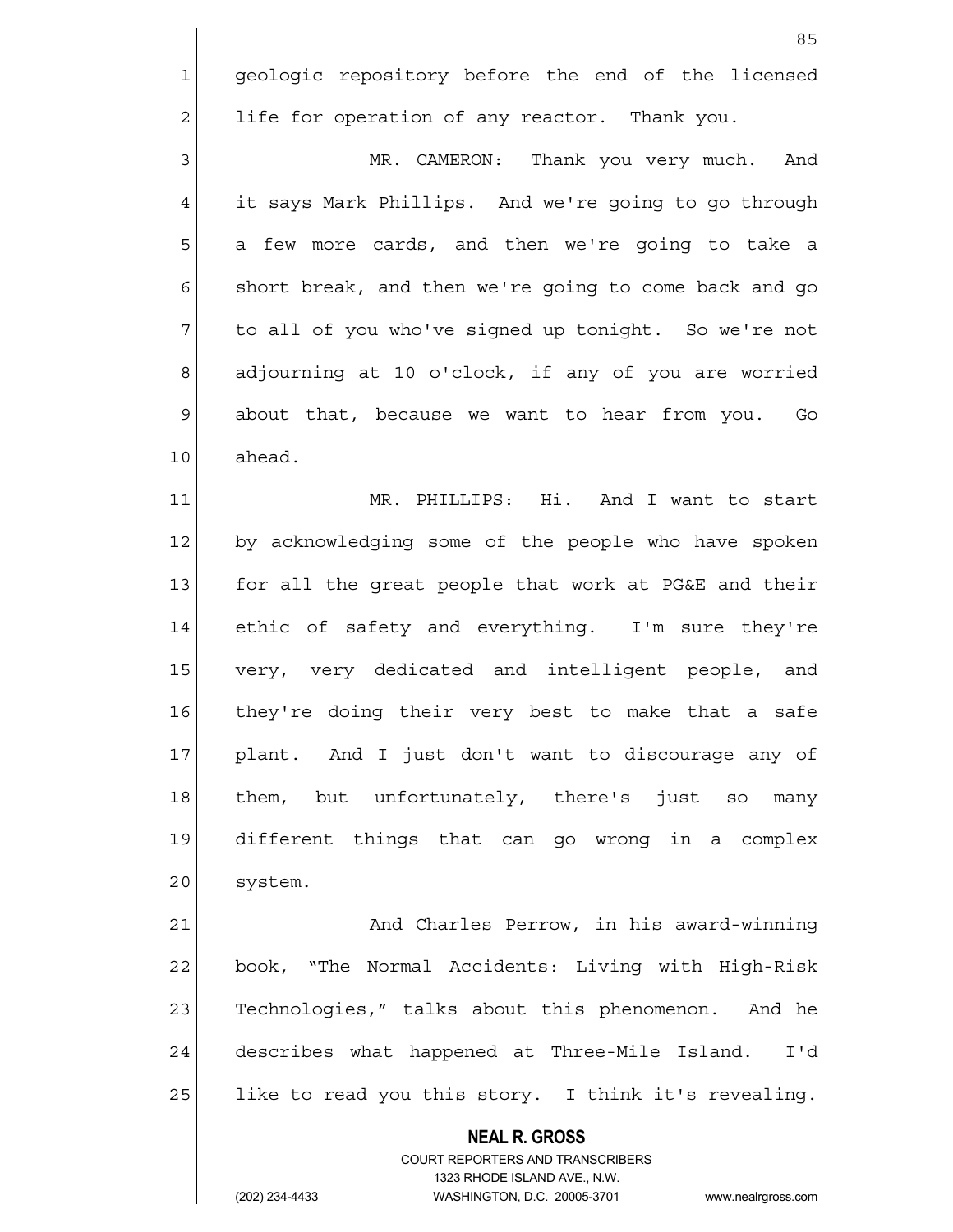1 "The incident began when leaking moisture from a 2 blocked filter inadvertently tripped valves 3 3 3 controlling the flow of cold water into the plant's 4 cooling system. Redundant backup valves should have 5 | intervened, but were inexplicably closed, which would  $6$  have been clear from an indicator light, but the 7 light was obscured by a tag hanging from a switch 8 above."

9 | Manuel The of technological was the monomed with the monomed variable was vertical to the monomed variable 10 defense, the relief valve, should have opened, but 11 did not, while a malfunctioning indicator light 12 erroneously indicated that it had. This led to a 13 partial meltdown at Three-Mile Island." Now, if 14 anybody had been smart enough and creative enough to 15 think of this particular sequence of events, they 16 would have calculated it to be one in a million, I 17 don't know, one in a billion, but there are a million 18 or a billion of these things out there that we don't 19 even know about, that we can't calculate, so in the 20 end, it becomes inevitable.

21 This is particularly true with complex 22 systems, and it's particularly true with long 23 timespans. The nuclear waste that's generated by  $24$  these power plants, according to the EPA, I know I've 25 heard numbers like 250,000 years, but the EPA thinks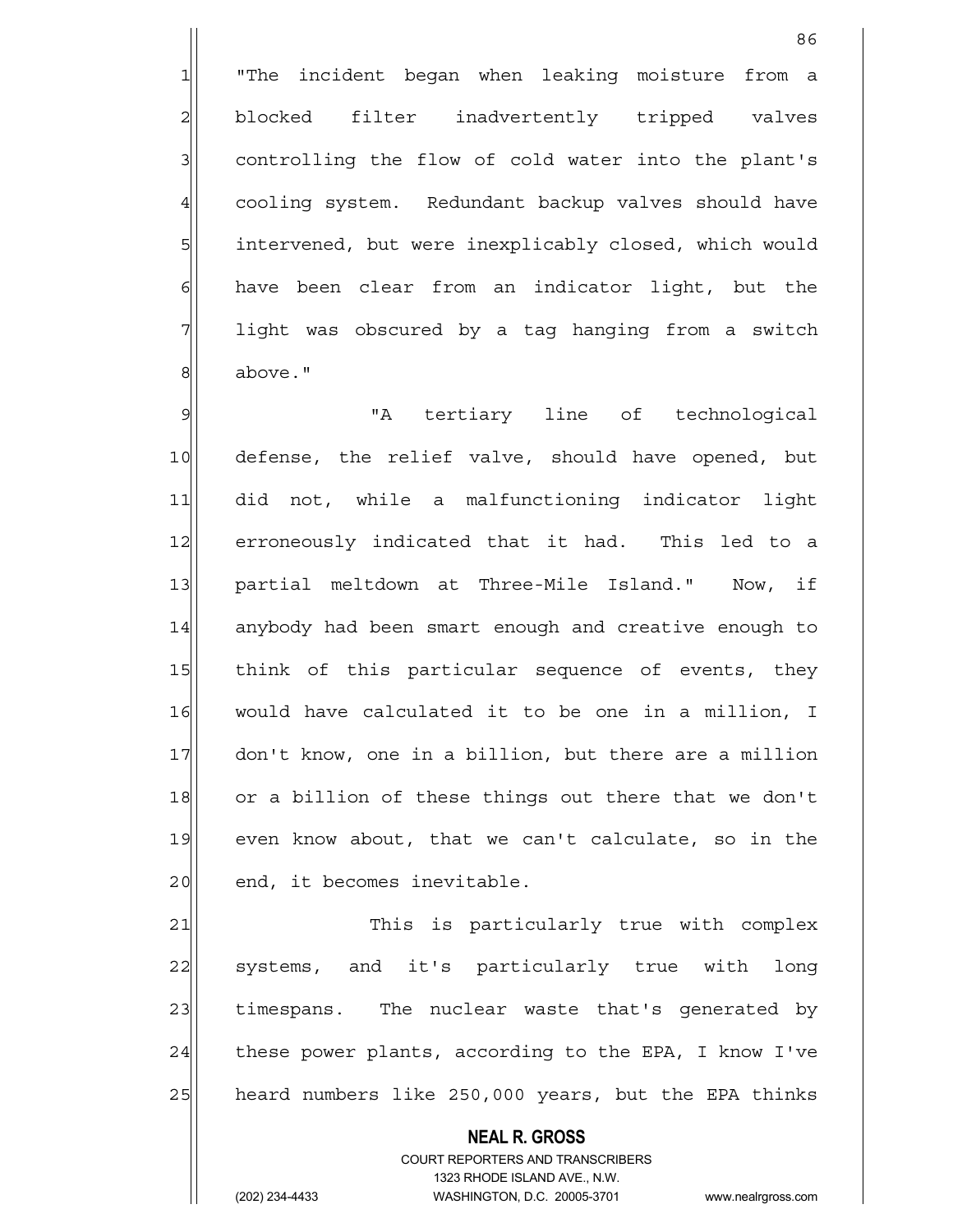1 it's a million years. That's 50,000 generations of 2 our descendants who are going to have to take care of  $3$  this waste so we can boil water for 50 years.

4 and the offic my deep concerns is that 5 somewhere in those 50,000 generations they're going  $6$  to learn time travel and they're going to come back 7 and kick our ass for doing this to them. And the 8 | people who support the continued operation of these 9 plants, I just want to know what they're response is 10 to these 50,000 generations. What do you say to them 11 to justify your boiling water for 50 years?

12 There's a lot I'd like to comment on, 13 I'm not going to have time, just real quickly here. 14 We talk about -- somebody mentioned that, Carrie 15 Safford, I believe, said that rulemaking is one of 16 the most important things we do at the NRC, that's 17 what we're talking about, this Rule on waste; well, 18 that's all good and well, but if you don't obey your 19 rules, if you don't follow them, then it doesn't mean 20 anything, and we're currently not following them 21 regarding the license at Diablo Canyon.

22 They are exceeding -- well, we don't 23 know the seismic risk of the Hosgri and Shoreline 24 faults; it may very well exceed the design basis of  $25$  the plant. We don't know because the calculations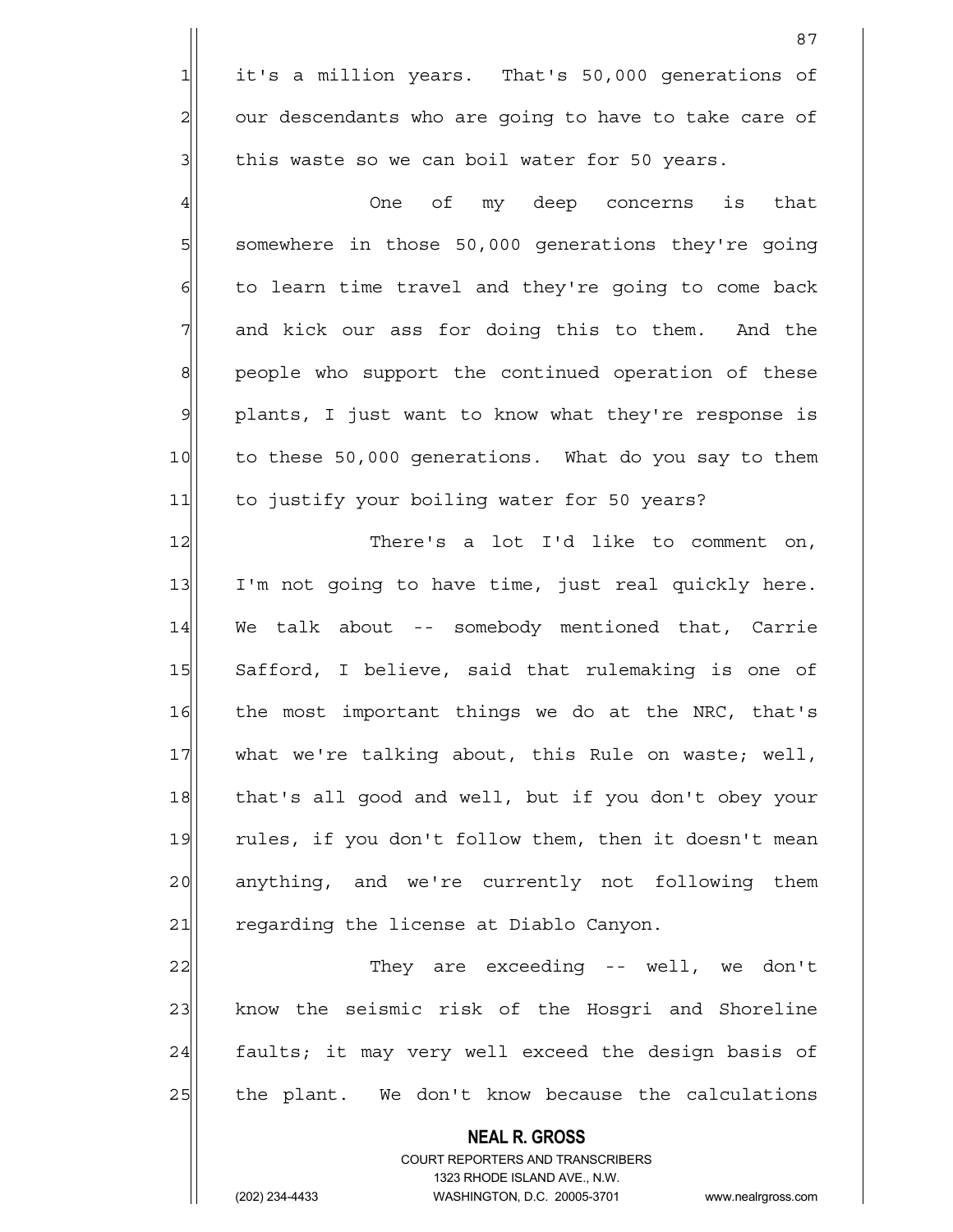1 haven't been properly done. If the rules were being 2 followed, Diablo would be shut down right now, and 3 | they're not doing it. So in some sense, this meeting  $4$  is kind of a farce because, if you don't follow the 5 5 5 5 5 rules, what's the point of talking a whole lot about  $6$  what they're going to be? Thank you.

7 MR. CAMERON: Thank you. And this is 8 Linde Owen, and go ahead, Linde; then we're going to 9 go to Nikohl Vandel and Blain Rethmeier. This Linde.

10 MS. OWEN: Good evening. Linde Owen 11 | from Los Osos. Thank you, NRC, for coming this 12 evening and spending some time here with us that live 13 with this nuclear plant. I agree that I believe most 14 of the employees at PG&E are good, responsible 15 employees, and they love their jobs, and that's all 16 fine and dandy, but they are dealing with the most 17 toxic item on the planet. And we could have an 18 environmental disaster, we could have a terrorist 19 event, or we could have human error, and all three of 20 those are very possible in this world.

21 | I just wonder if everybody remembers 22 that great old phrase: safe, clean, and too cheap to 23 meter. I don't think that. I think it's proven  $24$  incorrect. We were also told that we could put the 25 | waste someplace safe. That's also incorrect. So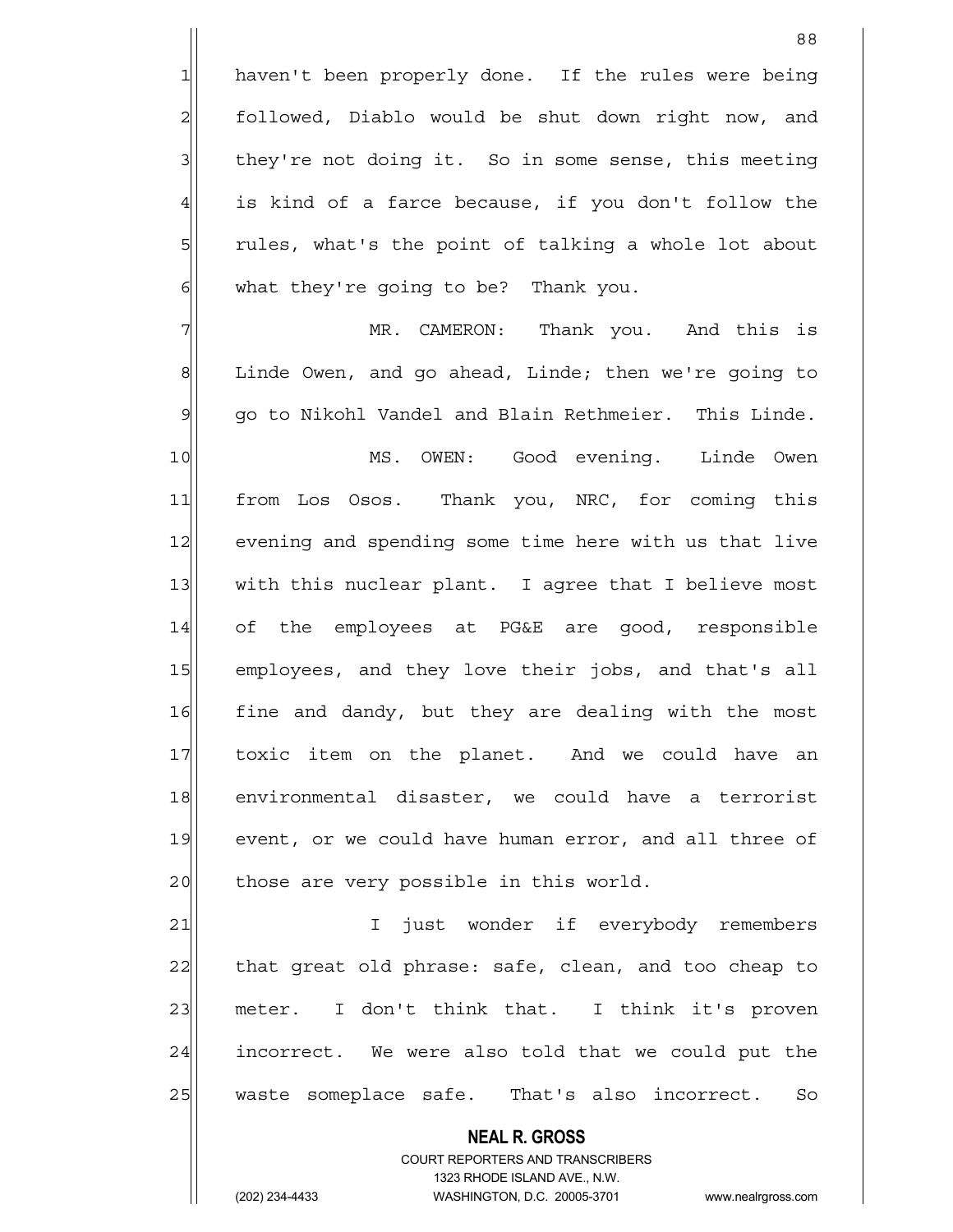1 there really isn't a whole lot to look forward to 2 with nuclear energy production, except for potentials 3 | like the Fukushima even.

4 and the state of that we're all wishing for 5 something safer and I agree that it's a difficult 6 6 6 6 task to figure out how we will produce enough energy  $7$  to take nuclear energy out of our lives and store 8 that stuff for eternity someplace. But I've spent 16  $\mathcal{Y}$  years of my life in third-world countries, and they 10 have the challenge of having energy production that 11 is not as well-funded as ours is, and it's a 12 lifestyle that I think I would be more than willing 13 to go back to if I could feel that I wasn't going to 14 be in the midst of a radiation event that could 15 | possibly happen just ten miles from my home.

16 And then, I want to also say that I took 17 the tour at Diablo earlier this year, and I asked how 18 many solar panels they had installed. Well, they 19 have about 15 of them on some light poles. They have 20 no solar production. It's embarrassing. So I 21 challenge them to continue shutting this plant down. 22 It is too old to be safe. And I would ask that you 23 begin tomorrow designing wind, safe solar that does 24 | not kill birds, wave generation, and then get us on 25 to a good rooftop program, and give us a chance to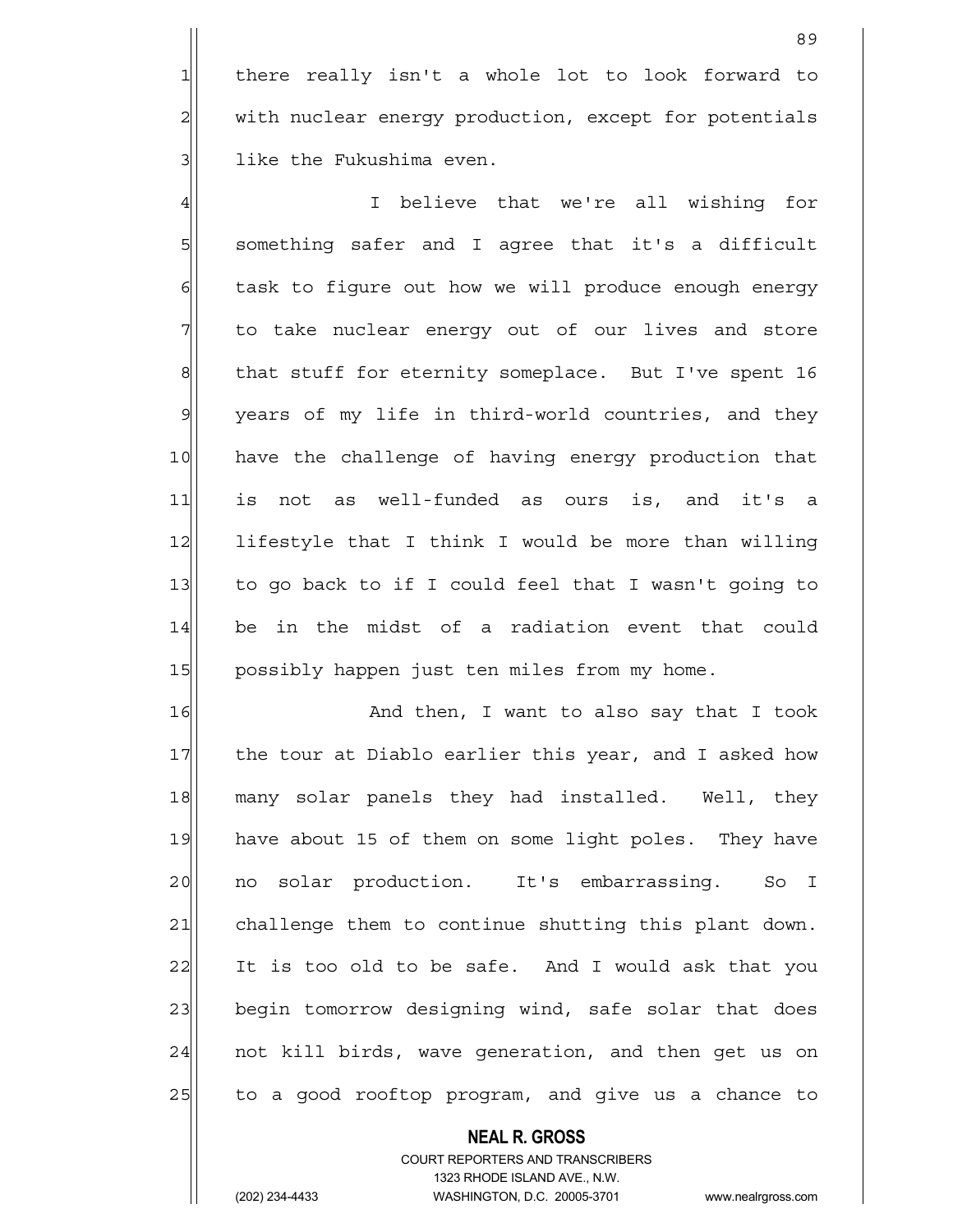90

 $1$  shut that thing down and have enough energy.

2 and then, you need to put that waste  $3$  into dry cask storage. Give us some confidence.

4 MR. CAMERON: Thank you. And this is 5 | Nikohl.

6 MS. VANDEL: So the issues, number one, 7 I'll send a memo. Number two, I'll send a memo. 8 Number three, the Commission seeks public comment on 9 whether the discussion portion, Section 3 of the 10 *Federal Register* Notice of the Statement of 11 Considerations, should be streamlined by removing 12 content that is repeated from the DGEIS, in order to 13 improve clarity of the discussion, now that the NRC 14 has prepared an Environmental Impact Statement to 15 Support the Rule. I agree, because all of this 16 should have been streamlined. I think we had about 17 17 people say the same thing.

18 Number four, the Commission seeks public 19 comment on whether the title of the Rule should be 20 changed in light of a GEIS being issued instead of a 21 Separate Waste Confidence decision. Absolutely. How  $22$  the hell is the NRC going to make any kind of 23 Statement on Waste Confidence with Fukushima still 24 uncontained, and why haven't our entrepreneurs, who 25 want to go out into space, put some money where their

## COURT REPORTERS AND TRANSCRIBERS 1323 RHODE ISLAND AVE., N.W. (202) 234-4433 WASHINGTON, D.C. 20005-3701 www.nealrgross.com

 **NEAL R. GROSS**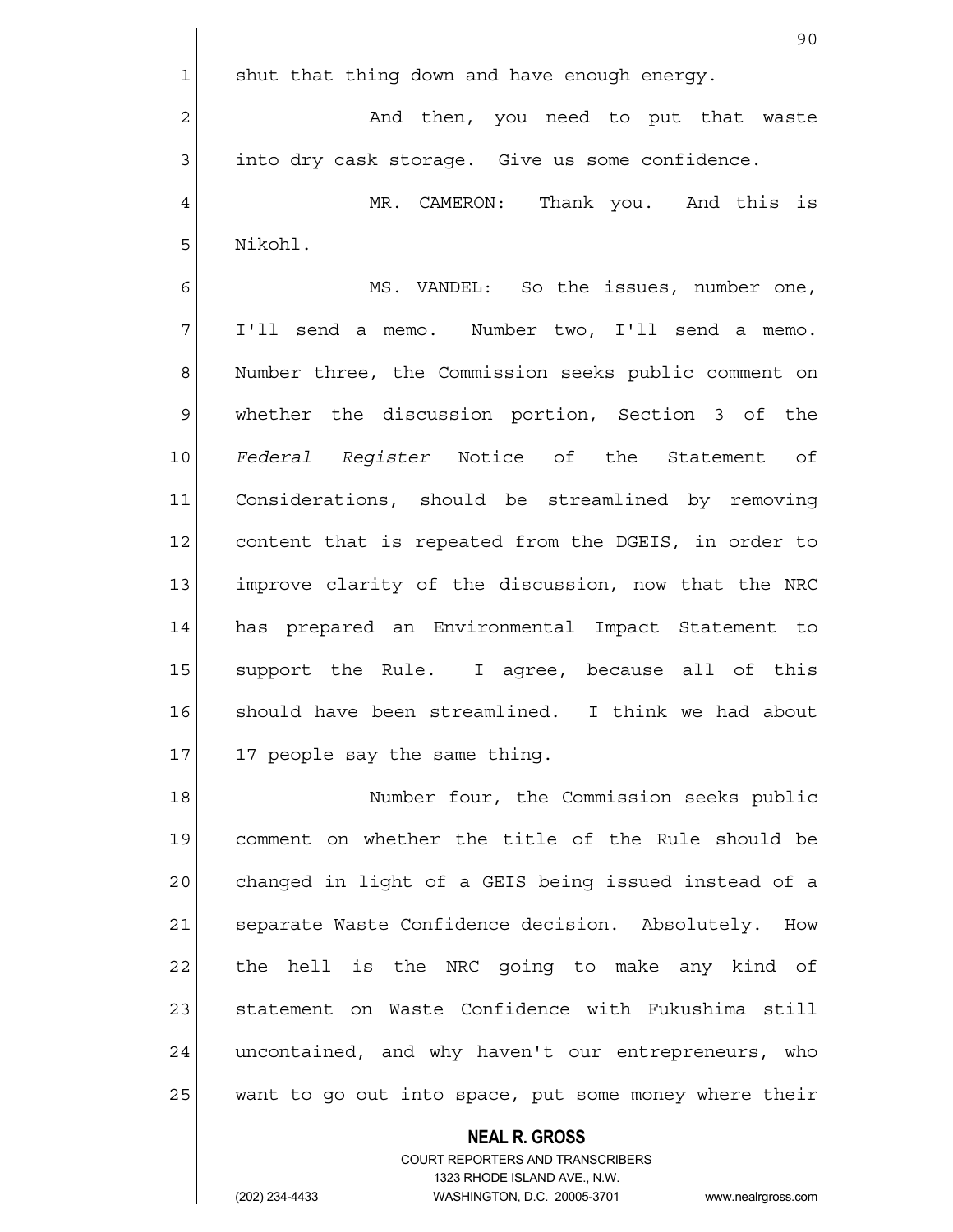1 mouths are and turn that PG&E rocket fuel from our 2 | nuclear poop?

3 MR. CAMERON: Okay. Blain, and then 4 we're going to go to Duane Waddell, Theresa 5 Weissglass.

6| MR. RETHMEIER: Hello. My name is Blain 7 Rethmeier. I am an Avila resident, where I live with 8 my three children in Avila Valley. My children go to 9 the Bellevue Charter School right about five miles 10 from the plant. And I first wanted to thank the NRC 11 staff. I know the rulemaking process is a lot like 12 sausage making, and, you know, really respect you 13 coming out and hearing everybody's point of view 14 tonight.

15 I'll be brief. I want to focus my 16 comments on three important areas. The first is 17 that, you know, as citizens we are all reliant upon 18 energy, and I certainly believe that nuclear energy 19 and its benefit should continue to be part of those 20 different sources of energy that we utilize on a 21 daily basis. The second is that, as a resident 22 living not far from the plant, I certainly have the 23 confidence in PG&E and their ability to continue to  $24$  store the spent fuel and operate the plant in a safe 25 and secure manner.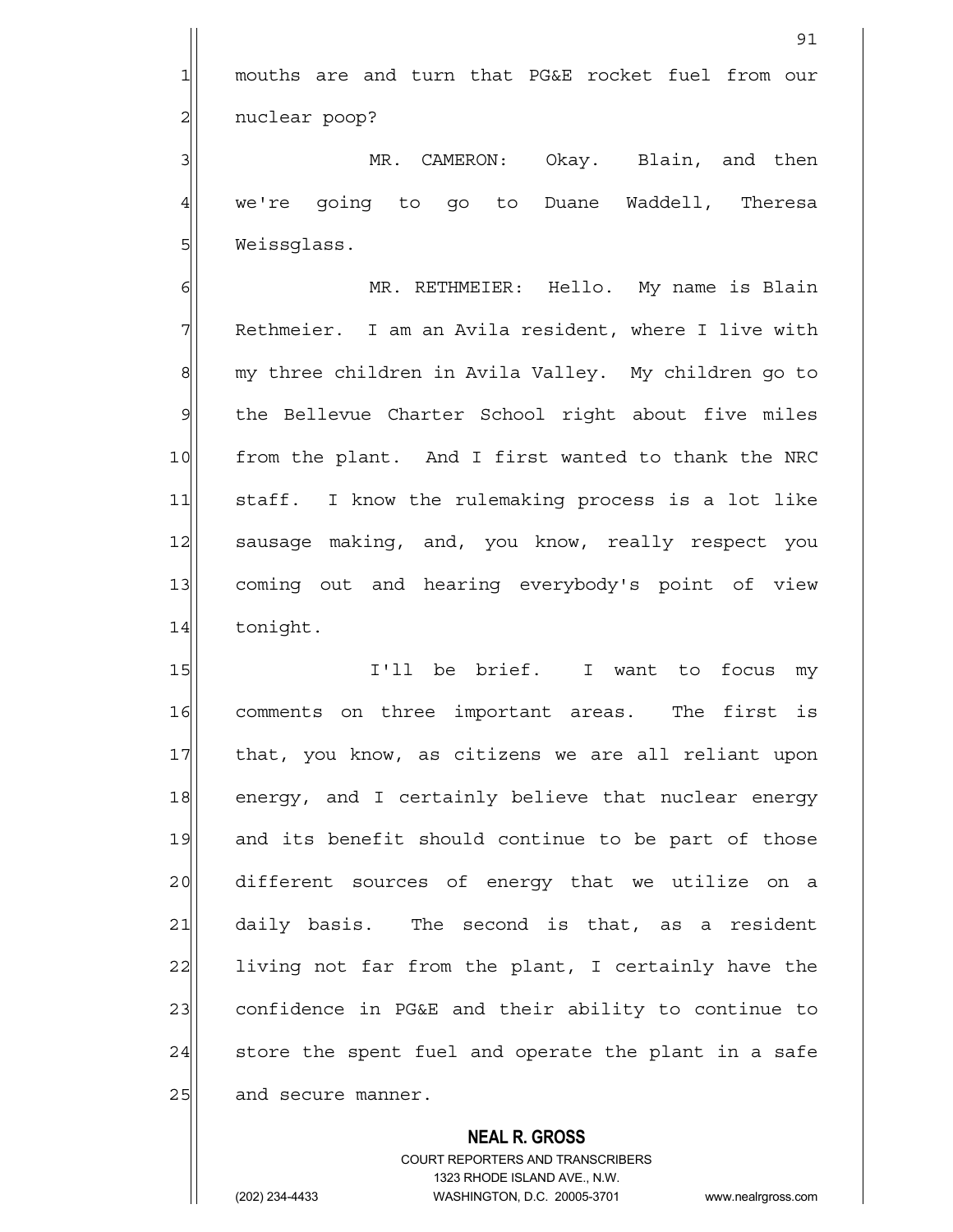1 It's informative to hear everybody's  $2$  views tonight, and I'm glad that I came, and as we 3| look about addressing this challenge; you know, I  $4$  think we can either choose to live in the problem or 5 5 5 5 choose to live in the solution, and I think the  $6$  solution in this situation is abundantly clear, and 7 The that's that the Federal government needs to establish  $8$  a permanent disposal facility, and that is it. 9 Period. 10 Once that decision has been made, I 11 think we can go on and continue to live our daily

12 lives. And that is all. Thank you very much.

13 MR. CAMERON: Thank you. Duane Waddell? 14 Here's Duane, and then we'll go to Theresa, Rosemary 15 Wilvert, and Kristin Zaitz.

16 MR. WADDELL: I'm baffled by the fact 17 | that we're still coming to these meetings. I don't 18 know how many I've attended and all the wise, 19 articulate people that have spoken about the harmful 20 effects of nuclear power, and the waste that goes 21 | with it. This is why I'm here. And I hope that a 22 picture is as strong as a thousand, a million, words. 23 These are my grandchildren. They live with their 24 parents in Morro Bay.

25 This is Odin Skywalker. Their mother is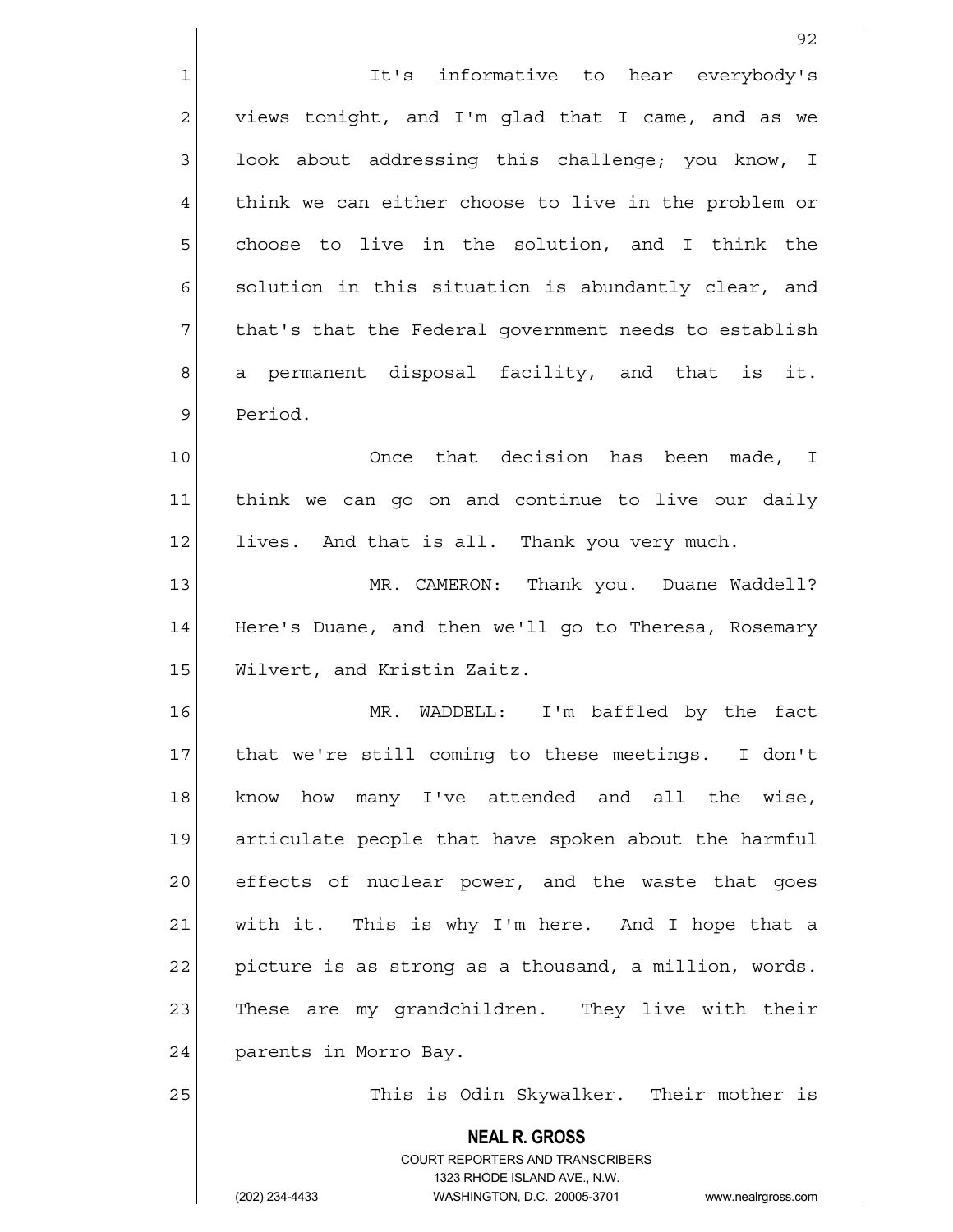1 a teacher. She's a stay-at-home mom now. She's 2 2 involved in the school system. Their dad works right  $3$  over the hill from the nuclear power plant. He's a 4 teacher at the outdoor school there. He's a 5 | naturalist. A couple hundred kids come over from 6 Kern County every week and spend a week there  $7$  learning about the ocean and the land surrounding it; 8 | the tide pools.

<u>93 and 200 minutes and 200 minutes and 200 minutes and 200 minutes and 200 minutes and 200 minutes and 200 minutes and 200 minutes and 200 minutes and 200 minutes and 200 minutes and 200 minutes and 200 minutes and 200 mi</u>

9 I don't know what else I can say. Well, 10 PG&E, and the CEOs, and the stockholders, they get --11 I mean, they get the profits and we get the power, 12 even though the rates have gone up; continue. And 13 they get to deal with the waste and everything that 14 qoes with it for who knows how long. How many 15 generations? How can we morally justify passing this 16 on to them because of power that we're using in such 17 a short period of time? Doesn't make sense.

18 MR. CAMERON: Okay. Thank you. Thank 19 you, sir. Theresa Weissglass. How about Rosemary? 20|| Rosemary, or are you Theresa? Okay.

21 MS. WEISSGLASS: Thank you. I very much 22 appreciated hearing everyone's thinking. This is one 23 of the most exciting things about living in our  $24$  country, that we still can voice our strong thinking 25 and our passionate thinking about any side of an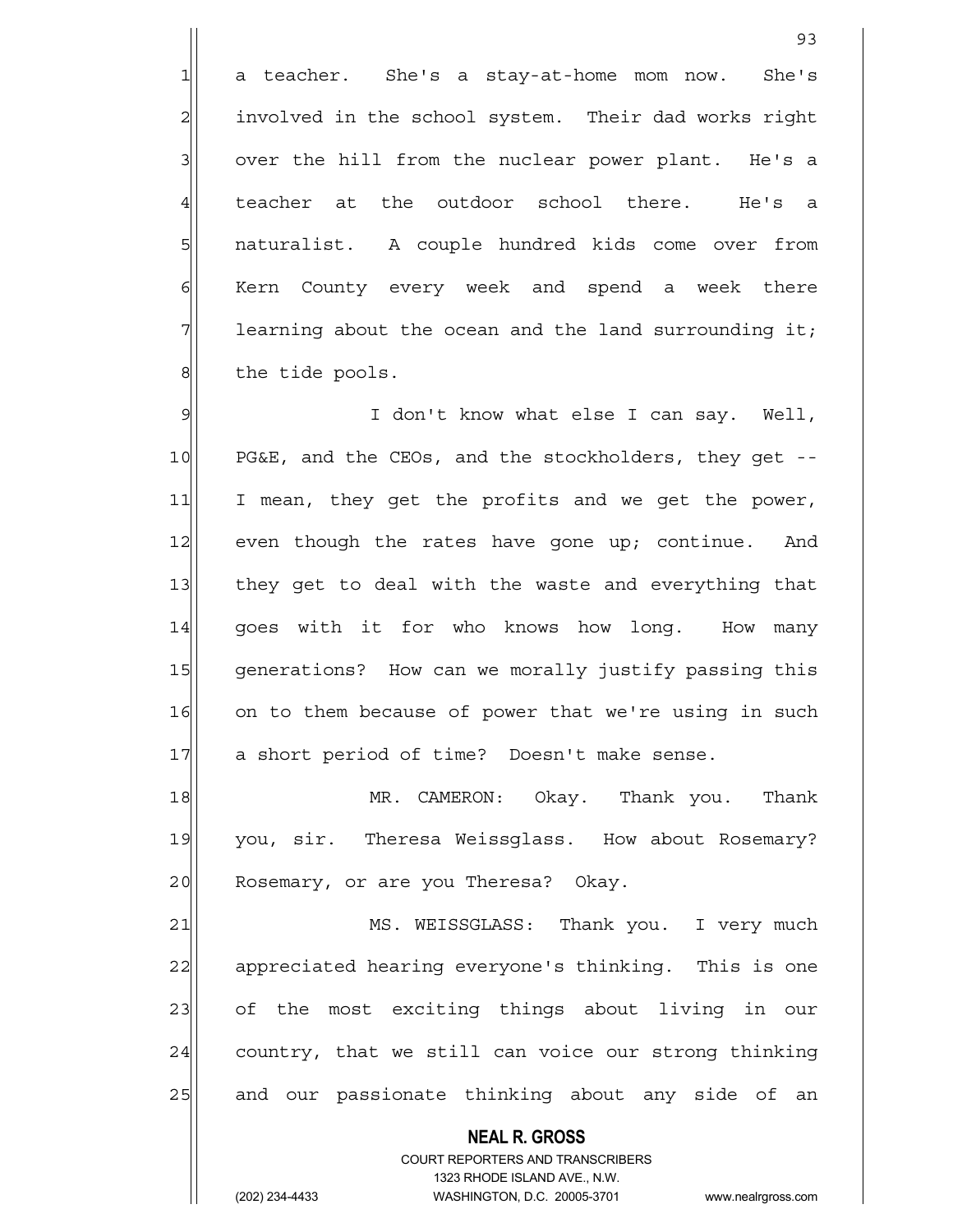1 argument. I'm speaking tonight as a concerned  $2$  citizen, a parent, a grandparent, a retired educator,  $3$  and a taxpayer.

4 I live near Santa Barbara, down the 5| coast, and since before the inception of Diablo 6 Ganyon, I've paid a lot of attention to nuclear 7 | energy issues and risks. I've read many, many 8 reports, so my comments, probably, they'll reflect 9 what a lot of people have said, but I'm thinking not 10 only about Diablo Canyon, but about all the other 11 sites across the United States, places like Vermont 12 Yankee and Brown's Ferry come to mind, as well as 13 reports about all the near misses that are reported, 14 and the problems that happen, despite everybody's 15 efforts not to have them happen over and over again.

16 You can read those in the Union of 17 Concerned Scientists reports. I have serious 18 concerns about the long-term, and potentially, 19 indefinite onsite storage of spent nuclear fuels, and 20 the DGEIS did not lessen those concerns at all. I 21 disagree with it when it determines that 22 environmental impacts of continued onsite storage of 23 spent fuel will be small. In almost every category  $24$  that they assessed, small, in big capital letters, 25 SMALL, not just over the short-term, up to 140 years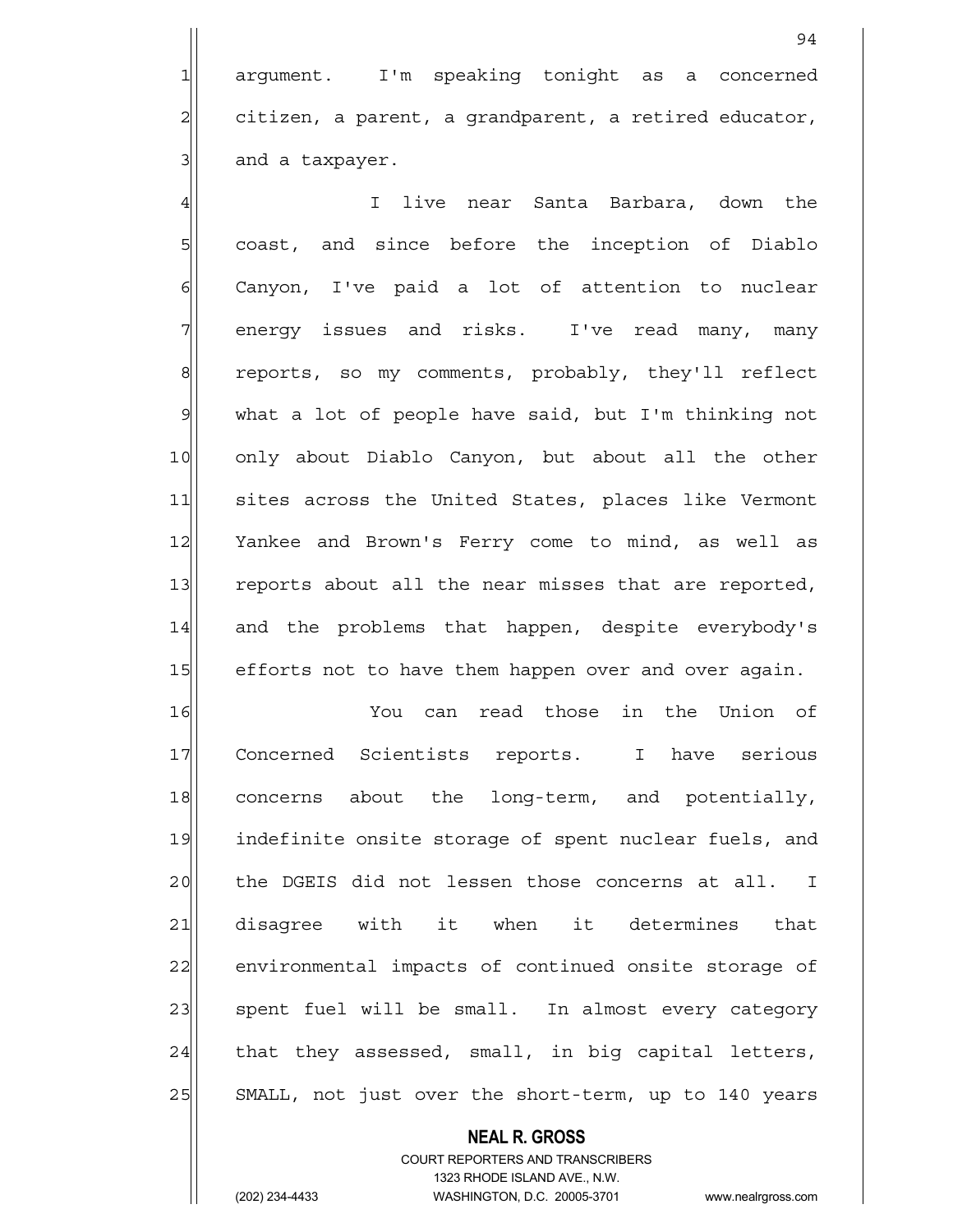$1$  old spent fuel, not for the next 100, but of course, 2 al indefinitely.

3 And that small means, not detectable, so 4 minor that they won't destabilize or noticeably alter 5 | the resources. No one has certain knowledge about  $6$  the future. We can assess risks, but then we can 7 only conjecture. We don't know what the economic, 8 social, political, geologic, or climactic constraints 9 will be facing future communities and states with the 10 power plants.

11| We don't know how much funding will be 12 available for the personnel, for the maintenance, for 13 the security, that continues to quarantee safety in  $14$  the storage, no matter what the term, short or long. 15 We don't know, for example, what future emergency 16 response, or evacuation, or relocation capacity would 17 exist, for example, in the area surrounding Diablo 18 Canyon in the event of a catastrophe. No one knows 19 the future water demands of communities across the 20 United States in the future and how that will be 21 | impacted by the need for water use or continued 22 storage of spent fuel.

23 We don't know if the licensees will  $24$  still be in business decades from now, or if funding 25 | will be sufficient for the NRC to be adequately

 **NEAL R. GROSS**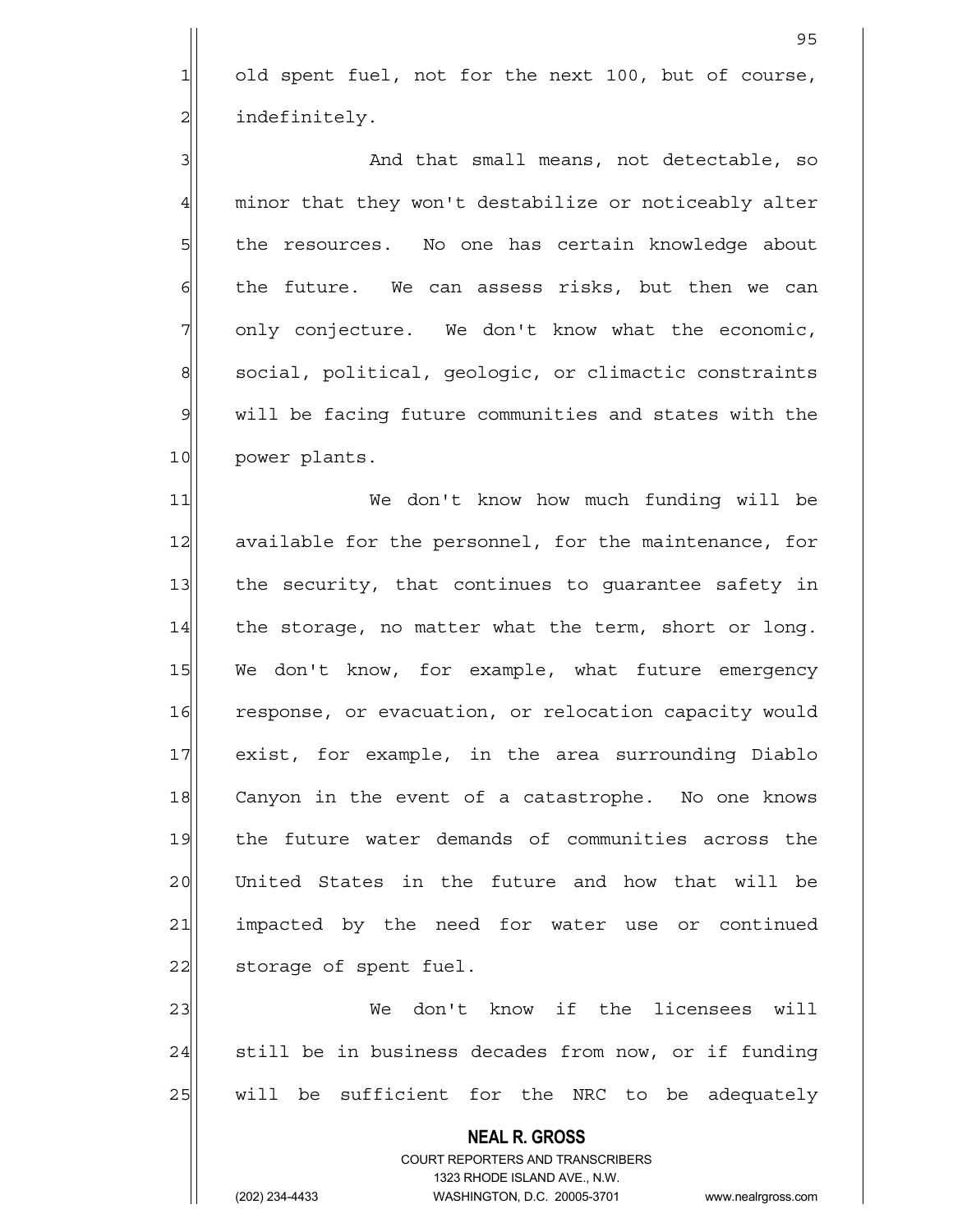1 monitoring the more and more accumulated fuel that's  $2$  in storage. 3 | MR. CAMERON: And, Theresa, can you  $4$  wrap-up?

5 MS. WEISSGLASS: I will wrap-up. Yes.  $6$  I believe that a fundamental flaw, then, in this 7 DGEIS statement are these conclusions as to knowing  $8$  what is going to happen, and I am deeply concerned 9 that this overconfidence can promote government, 10 industry, and public complacency instead of the 11 vigilance that's needed, instead of the allocation of 12 resources that is needed.

13 Yes, they are very good at making 14 requlations, but I rarely hear about the word 15 enforcement, and without that, we are all in great 16 danger.

17 MR. CAMERON: Thank you, Theresa. Is 18 Rosemary here? This is Rosemary, and then Kristin. 19 Rosemary.

20 | MS. WILVERT: Rosemary Wilvert. I live 21 in San Luis Obispo. My granddaughter helped me make 22| this poster. It says, "The safest distance from a 23 | nuclear reactor is 93,000,000 miles." And that's  $24$  because the spent fuel that comes out is a million 25 times more radioactive than when it went into

> COURT REPORTERS AND TRANSCRIBERS 1323 RHODE ISLAND AVE., N.W. (202) 234-4433 WASHINGTON, D.C. 20005-3701 www.nealrgross.com

 **NEAL R. GROSS**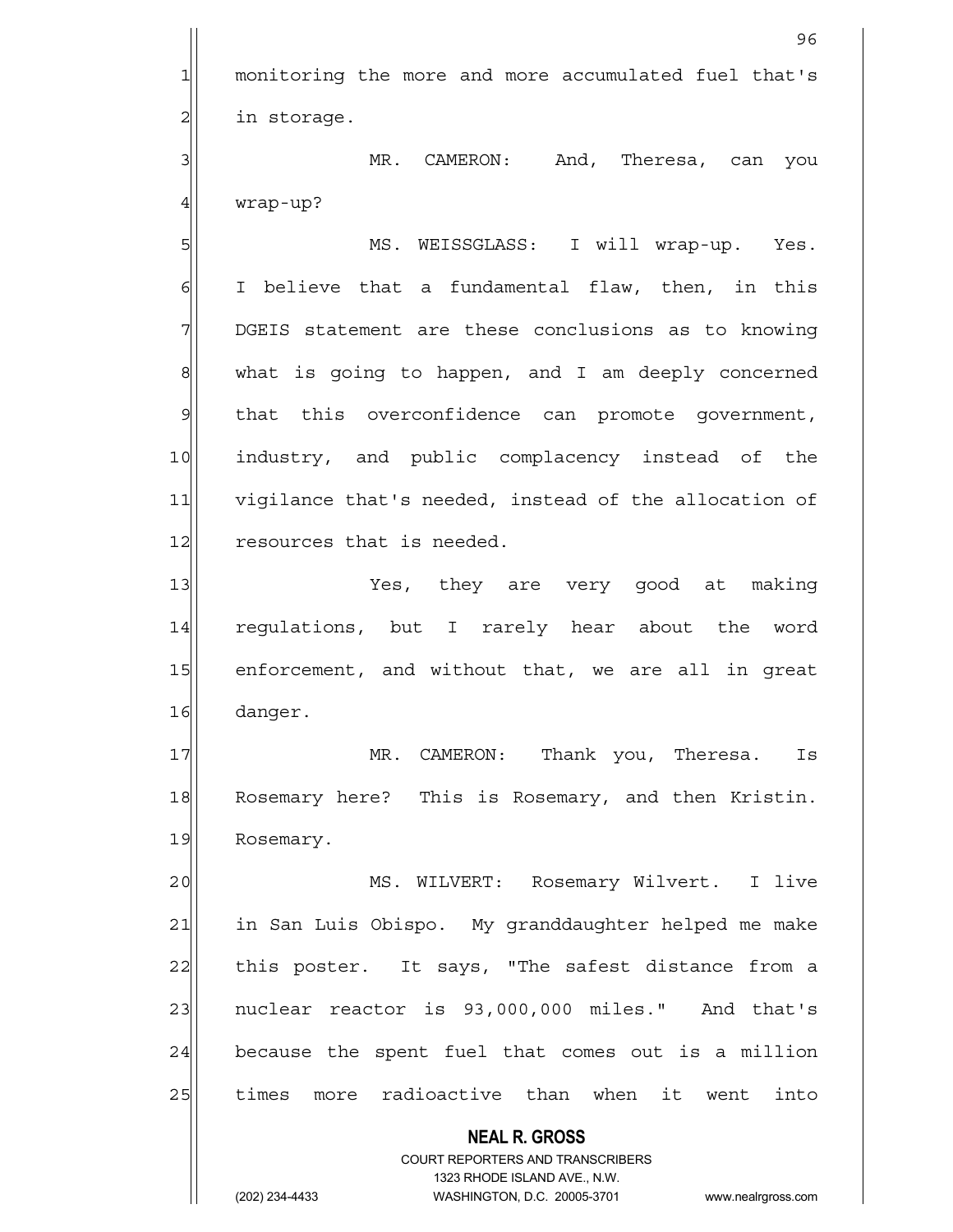5 Now, instead of government subsidizing  $6$  the nuclear industry or the fossil fuel industry, if 7 They subsidized clean energy like solar, and wind,  $8$  and wave, plus the job training, our whole economy 9 would be a lot healthier, as we would be as 10 individuals.

11 MR. CAMERON: Thank you very much. 12 Kristin.

13 | MS. ZAITZ: Hi, everybody. My name is 14 | Kristin Zaitz. I'm a PG&E employee. I'm not here on 15 behalf of the company. I'm not a company 16 spokesperson. I'm definitely speaking for myself. 17 I've been a resident of this area for many years. I 18 was born here in San Luis Obispo and I also attended 19 Cal Poly. I'm the past president of an organization 20 in the United States, Canada, and Mexico called the 21 North American Young Generation in Nuclear. We're 22 10,000 members who believe in nuclear science and 23 technology and the benefits that it brings to all of 24 our lives.

25 | I firmly believe in the benefits of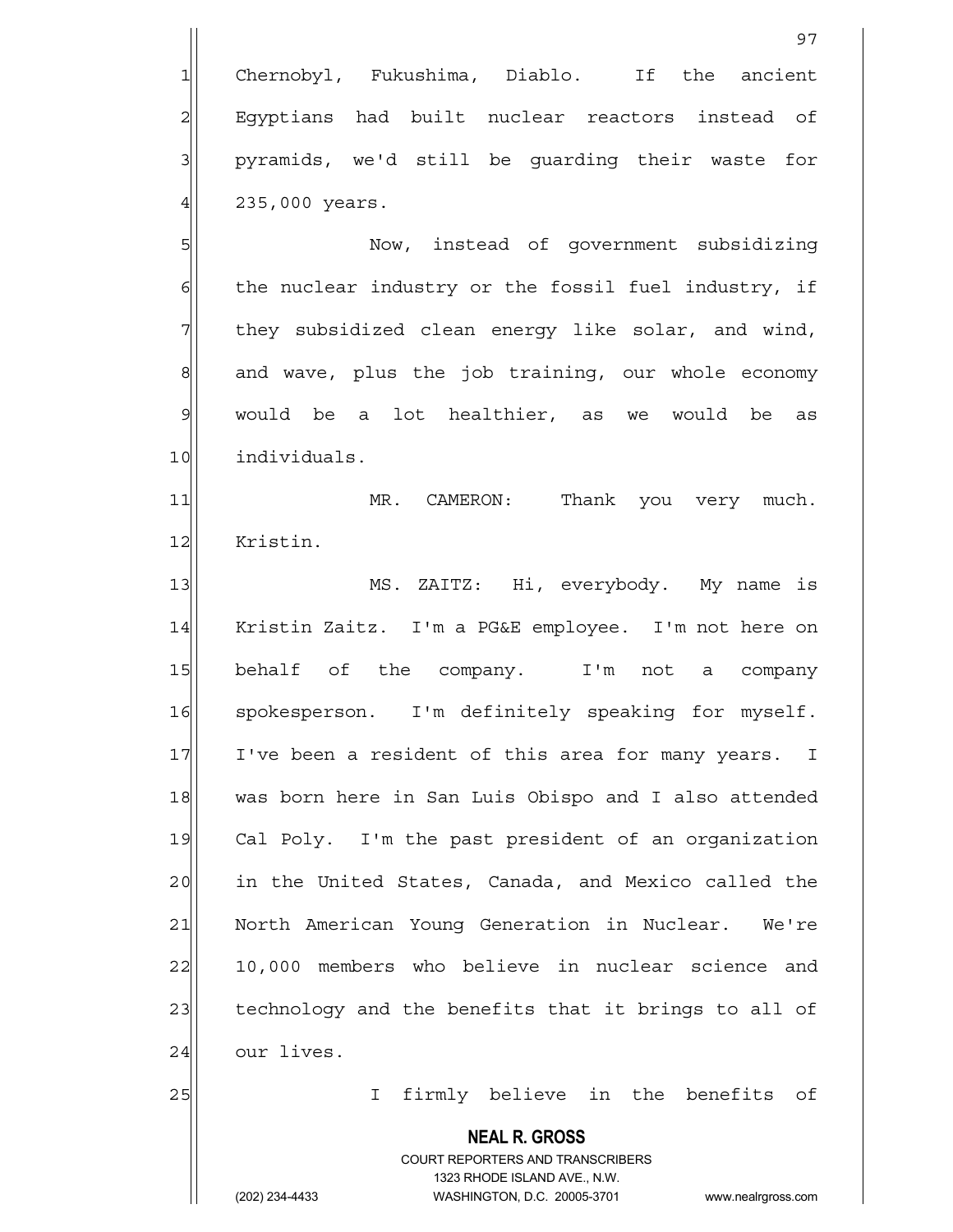1 nuclear science and technology, and specifically, in 2 | nuclear energy. I believe that nuclear energy in the 3 United States is safe. And so on to the topic of 4 Waste Confidence.

5 As I was preparing, you know, reading 6 6 6 6 through the documents for this meeting, and looking 7 at the history of Waste Confidence issues, it's 8 | pretty obvious that the United States has been 9 dealing with this issue since before I was born, and 10 I have two children now, and they're going to be 11 dealing with it if we don't do something about it 12 now, and that's why we're all here.

13 My oldest son is now four. When he gets 14 into a challenging situation, he closes his eyes, and 15 I don't blame him, he's four years old, right? 16 Sometimes I want to do that, too. But when you look 17 at all of the misinformation and the political 18 agendas that have hindered a long-term solution for 19 the storage of nuclear fuel through the years, it 20 seems that we, the people, and we, the government, 21 have been closing our eyes at this difficult issue.

 $22$   $\vert$  and in doing so, we're really 23 handicapping our future generations and leaving our 24 issues for them to deal with later. And as I read  $25$  more about the history, I see that a lot of these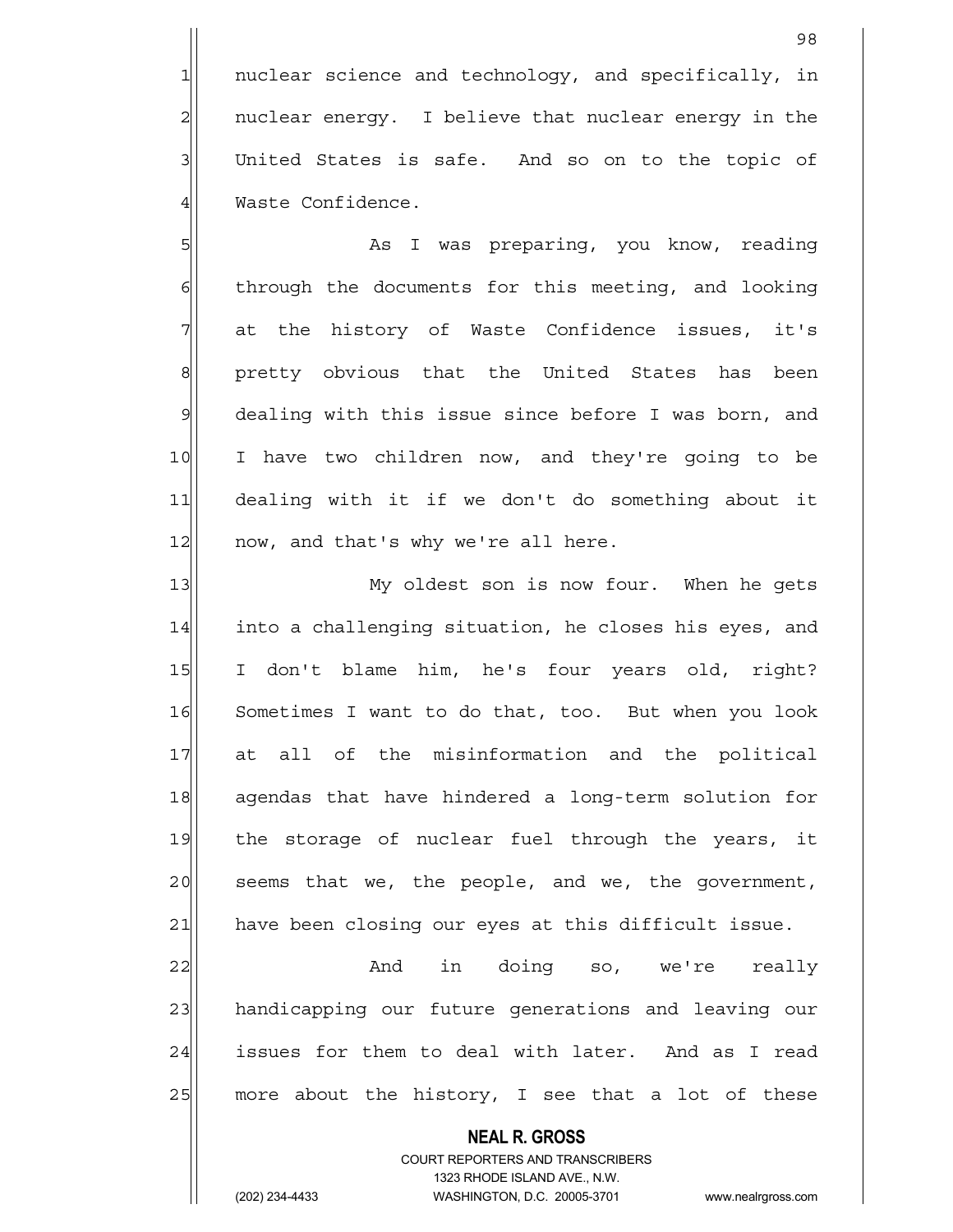1 issues are really political and not technical, and 2| that's frustrating. I have a vision for my children,  $3$  you know, I want them to grow up in a society where 4 we deal with our problems instead of leaving them for  $5$  the next guy.

6 | So that being said, I definitely support 7 a spent fuel storage policy, and specifically, long-8 term storage solutions, and encourage that to move 9 forward. A rulemaking that generically addresses 10 Waste Confidence issues is absolutely a step in the 11 right direction. Thank you.

12 MR. CAMERON: Okay. Thanks, Kristin. 13 Okay. We're going to take a break now for -- why 14 don't we do ten minutes, but we're going to start --15 in ten minutes from now, we're going to start calling 16 people to come up and talk, okay? And if anybody 17 pre-registered, but you didn't hear my call your 18 | name, please see me during the break. Thank you.

19 (Whereupon, the foregoing matter went  $20$  off the record at  $9:42$  p.m. and went back on the  $21$  record at 9:53 p.m.)

22 MR. HOLLINGSWORTH: Hi. My name is 23 Timothy Hollingsworth. I've got a company, Green 24 Gold Naturals, kind of an environmental, ecological 25 approach to agriculture, and my background's in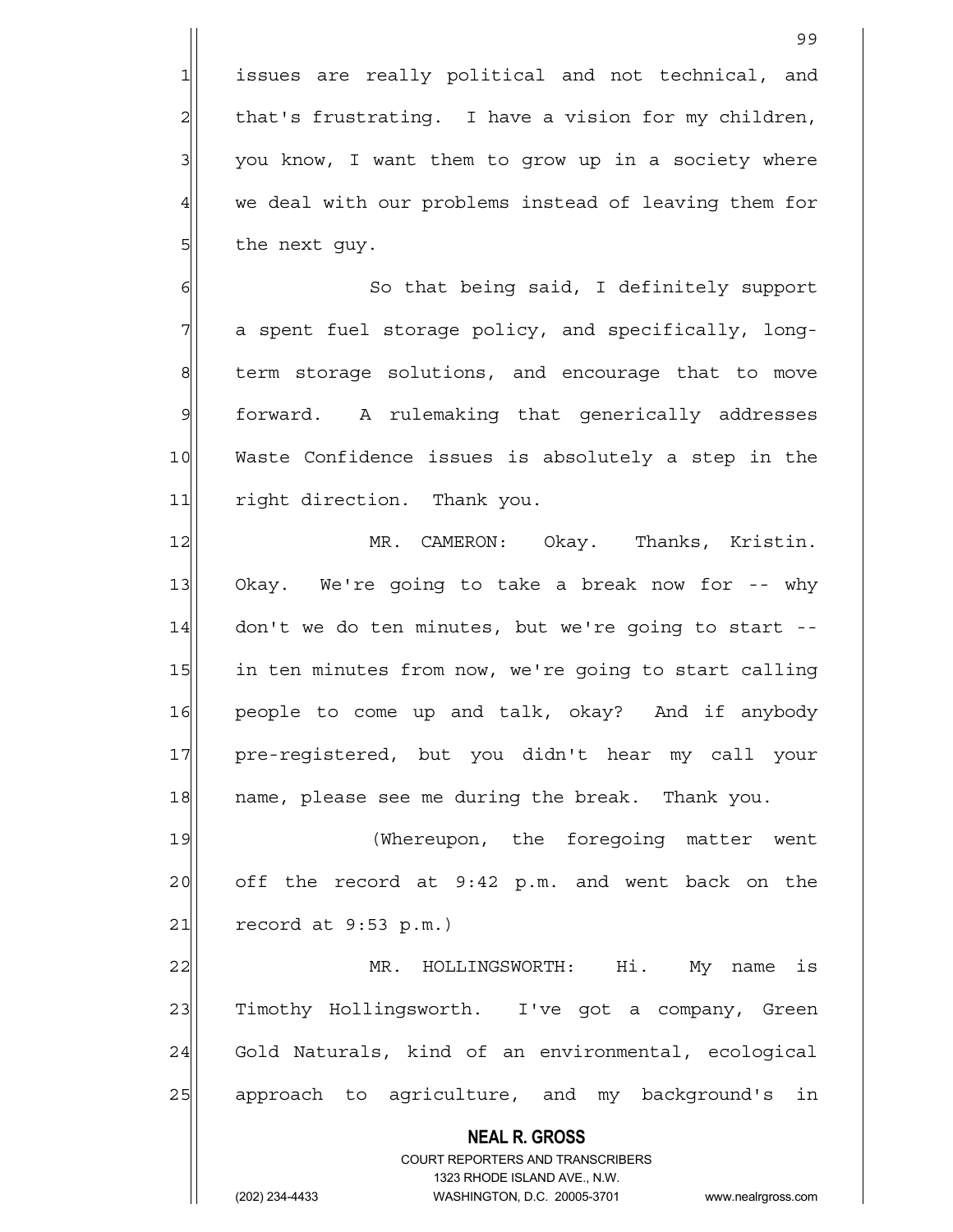1 engineering. My education and work has been in 2 engineering, and then applied to the work I do, and  $3$  then also with a background in particle physics.

4 When I graduated college, at that point, 5 | 5| I had considered going into the field of high-energy  $6$  plasma fusion, and at that point, it was projected by  $7$  the year 2000 or 2005 that this would be a technology 8 in place. Unfortunately, under the Reagan 9 administration, all the funding was pulled for that 10 program, and if it had not been, probably, nuclear 11 fission and the wastes that go with it wouldn't even 12 be an issue at this point.

13 | Anyway, there were just a few points, 14 three or four maybe, I just wanted to mention. 15 Somebody had mentioned nuclear regeneration. I did 16 read, at one point, that President Putin from Russia, 17 had made an offer to this country to purchase any 18 kind of nuclear waste for regeneration, that they 19 would take any that we would give them, so that does 20 exist. Also, for nuclear waste, there is the, what 21 some call, isotope economy that these nuclear wastes 22| can be used for medical purposes, et cetera.

23 There is a technology that exists for 24 | nuclear remediation. It's called Brown's gas. It 25 was developed by a Dr. Yule Brown, who was on the,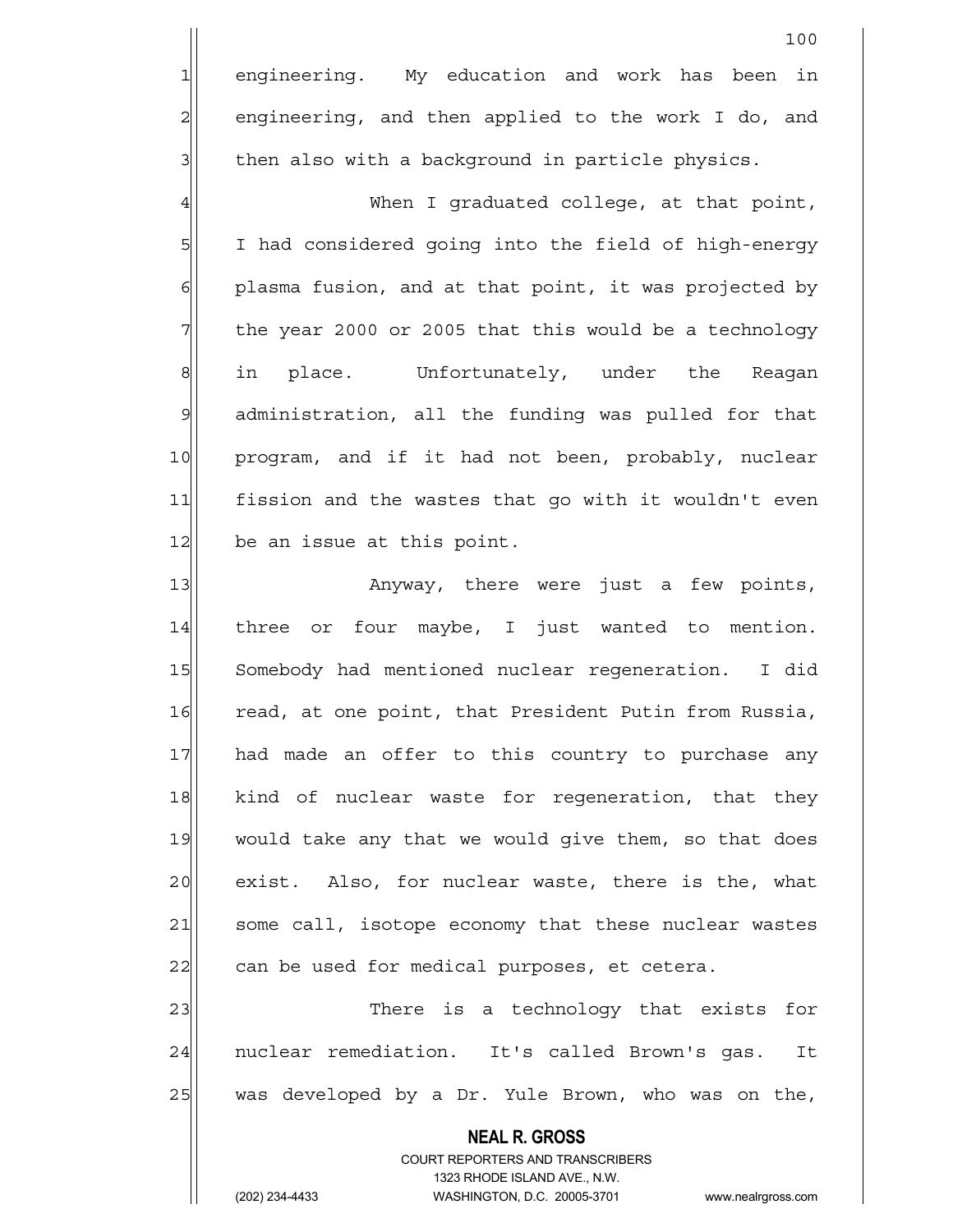$1$  what was it?-- Tesla Board, and also was a speaker 2 for the Tesla Convention until he died in the late-3 1990s, but he does have a technology called Brown's  $4$  qas for remediation of nuclear waste, that I 5 | understand is totally effective.

6 6 The other thing that I have been pushing  $7$  recently that is kind of -- oh, and also, I wrote 8 down a website. That one's called -- that's 9 associated with Dr. Brown's work. It's called 10 zapnuclearwaste.com. So if anybody's interested in 11 Dr. Brown's work, or the possibility there.

12 I also see that, in this country right 13 now, we're in kind of a production collapse, and 14 really, to restore the high-productive forces in our 15 country, we are going to need energy that is high-16 flux density per capita and per square area.

17 MR. CAMERON: And I'm going to have to 18 ask you to wrap-up.

19 MR. HOLLINGSWORTH: And there is a 20 technology called ICF fusion. It actually can use 21 | the nuclear wastes that are available now to produce 22 fusion energy. It can actually use those to 23 eliminate them as a transition into full nuclear 24 fusion and no nuclear waste.

25 MR. CAMERON: Thank you very much,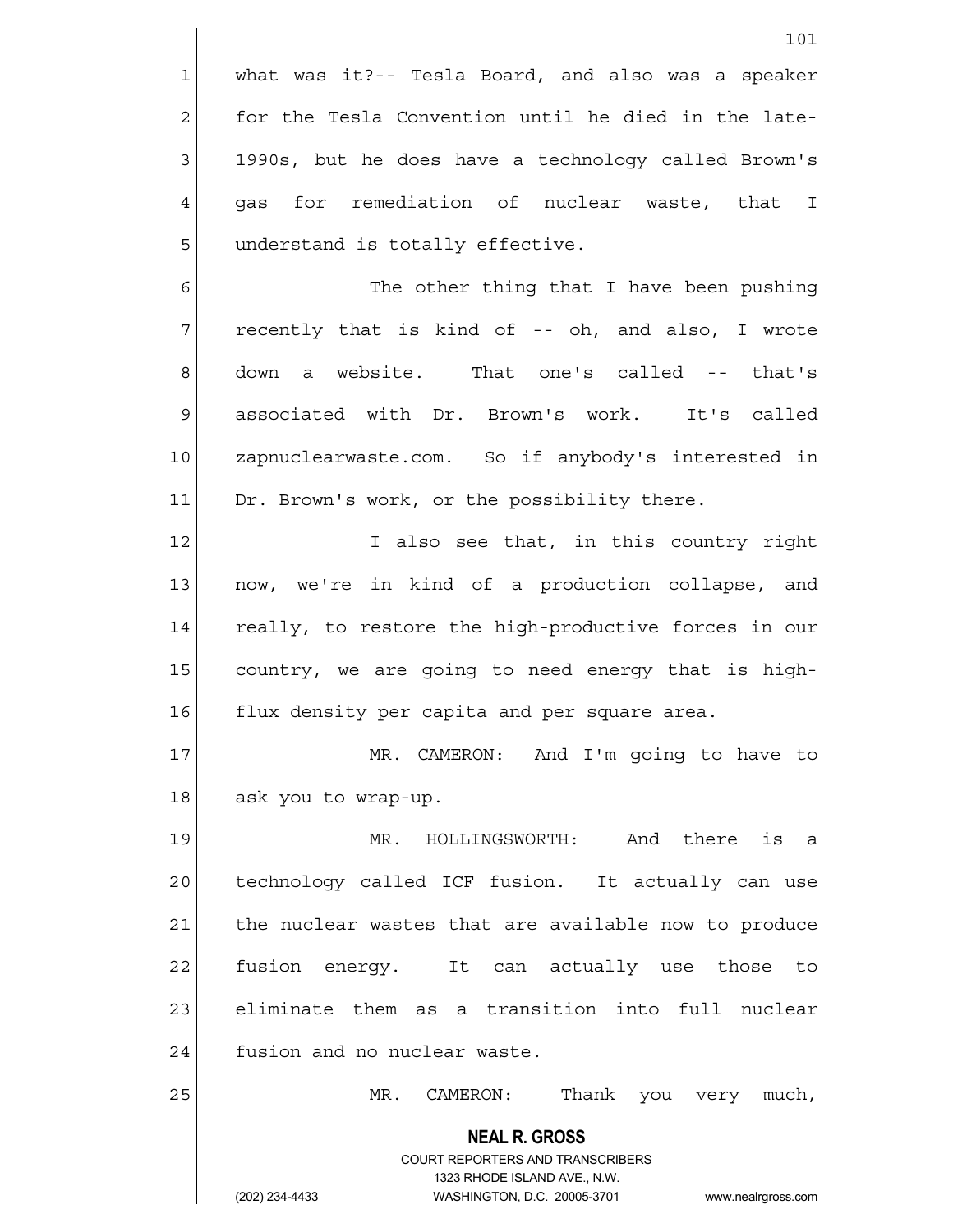1 Timothy. Sharon Rippner and Sherry Lewis, and then  $2 \parallel$  we're going to go to Crystal Baker. This is Sharon.

3 MS. RIPPNER: Thank you. My name is 4 Sharon Rippner and I live in Squire Canyon. Thanks, 5 | everybody, for your attention. I know it's getting  $6$  late. When I first read over your proposal tonight, 7 or the Rule proposal, given that my long-term 8 planning at this point is about 30 years, you lost me  $9$  on short-term planning that would make my, as yet, 10 unconceived grandchild, the father of a very old man 11 or woman before we get into your long-term planning.

12 So I'd like to have a much shorter range 13 solution to Diablo Canyon, and that would be to have 14 it be converted to solar, wind production, wave 15 production, and for decommission. Most people agree 16 that the outcome of possible future events is best 17 predicted by the outcome of similar past events. I'm 18 sure that on March 10, 2011, TEPCO, Japan's nuclear 19 power company, would have assured their public that 20 its power plants and waste storage systems were safe 21 and able to withstand natural disasters. We all know 22 what happened the next day on March 11th.

23 Fukushima, Japan is still very much in  $24$  the news. Two days ago, however, PG&E's senior vice 25 president and chief nuclear officer, Mr. Halpin,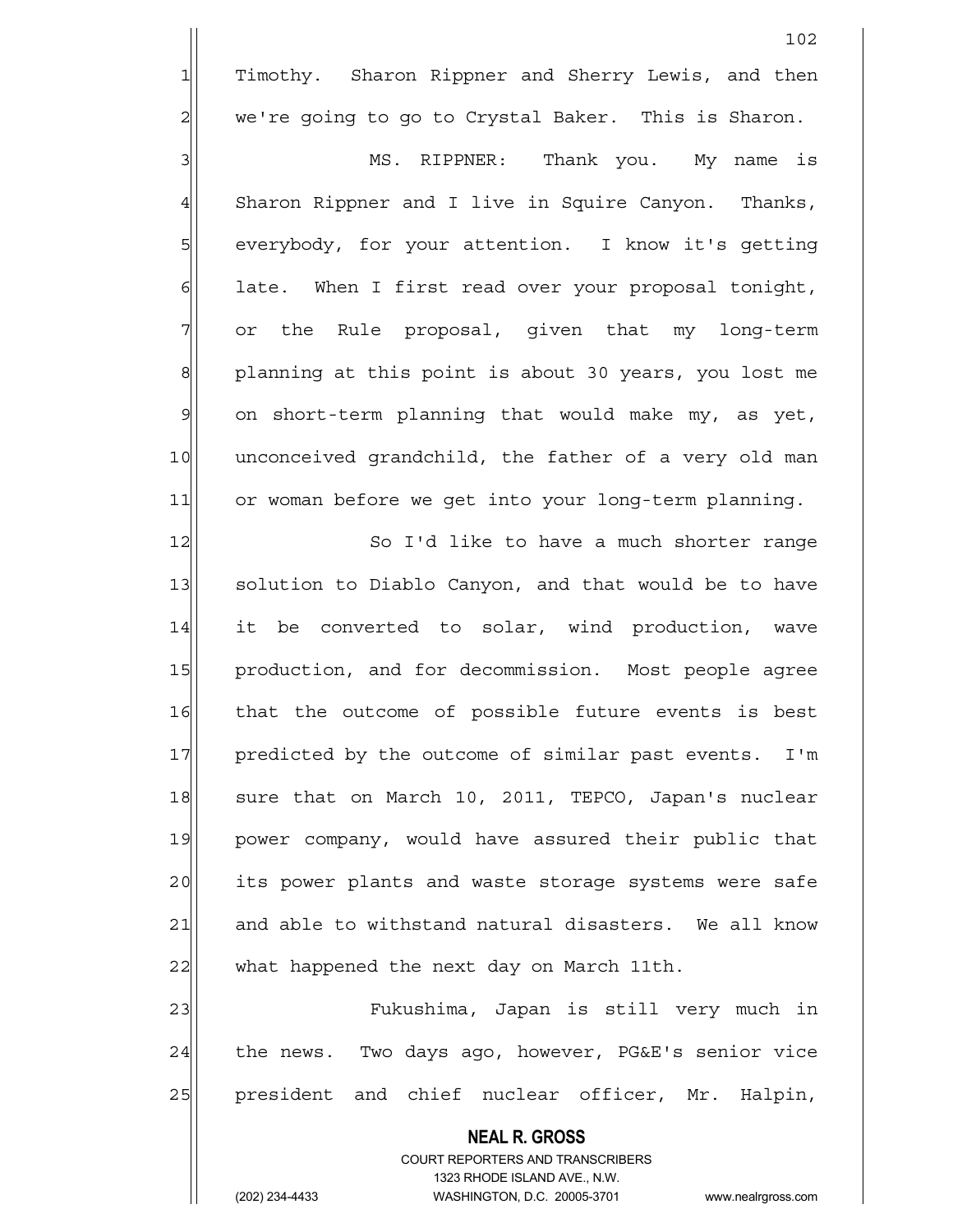1 attempted to convince readers of the Santa Maria 2| Times that there has been no damage to Fukushima's 3 3 open storage pools. We all know that recent pictures 4 and articles appearing in numerous respected U.S. and 5 | foreign news outlets provide a very different 6 description.

7 What makes the situation at Fukushima 8 8 right now, with the dangerous transitions from their 9 open pools to their dry casks is that, this all was 10 very unnecessary. All of Fukushima's dry casks 11 containing spent fuel assemblies that were stored 12 prior to the earthquake tsunami have survived without 13 damage or release into the environment. The 14 Similarities between Fukushima and Diablo Canyon are 15 chilling in the type of plant, the manner of storage, 16 the proximity to earthquake faults, and the lack of 17 government insistence that storage regulations be 18 followed.

19 Events that are similar to Fukushima 20 could happen here. We are not immune to disasters. 21 Currently, the NRC is allowing Diablo Canyon to 22 exceed -- or to continue to store, the spent fuel 23 assemblies in open storage. This must stop. The 24 stark lessons of Fukushima should prompt you, the 25 | Nuclear Regulatory Commission, to require PG&E to

## **NEAL R. GROSS**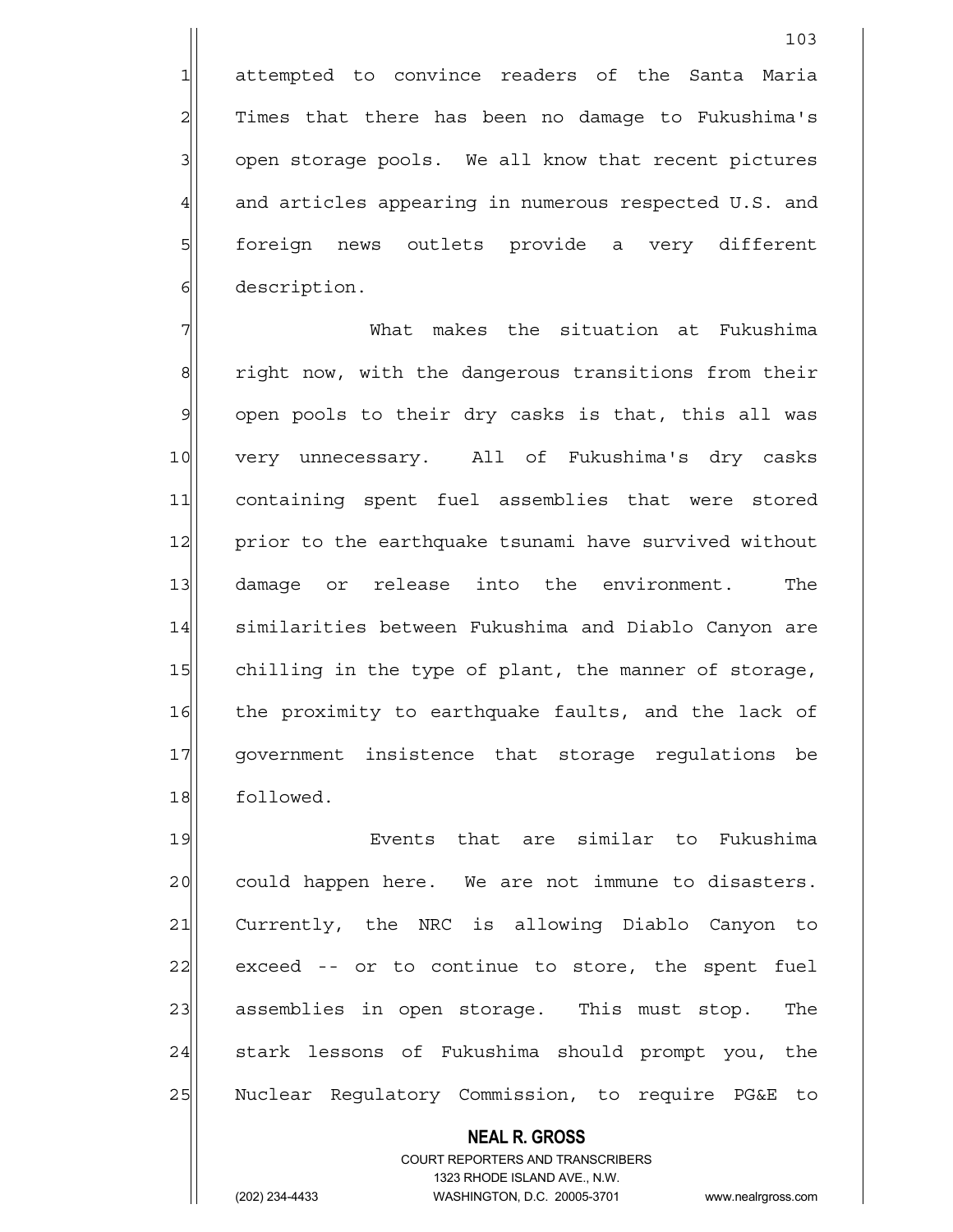**NEAL R. GROSS** COURT REPORTERS AND TRANSCRIBERS 104 1 move its spent fuel into dry cask storage in a 2 | meaningfully accelerated rate. Thank you. 3 MR. CAMERON: Okay. Thank you, Sharon. 4 And this is Sherry Lewis, and then we're going to go 5 5 5 5 to Crystal Baker, and then to Quinn. 6 MS. LEWIS: I am Sherry Lewis from San 7 Luis Obispo Mothers for Peace. Boy, it sounds funny. 8 | Does it work right? 9 We are in an impossible situation. When 10 the spent fuel pools were first licensed, there were 11 fewer assemblies placed in open racks where water 12 could circulate freely to help cool down the very hot 13 and very radioactive spent fuel rods. Circulating 14 water is the best way to absorb the heat and also to 15 shield against radiation. 16 But early on, a more highly-enriched 17 uranium fuel, we now call high-burnup fuel, was 18 developed. Unfortunately, the waste created from 19 high-burnup fuel is even hotter and also more 20 radioactive than before. At the same time, the 21 capacity for storing all this waste was becoming a 22 problem. Nuclear waste is not simply spent fuel or 23| energy used up. It has served its purpose, as the 24 present chief nuclear officer at PG&E called it a 25 couple weeks ago at the County Board of Supervisors

1323 RHODE ISLAND AVE., N.W.

(202) 234-4433 WASHINGTON, D.C. 20005-3701 www.nealrgross.com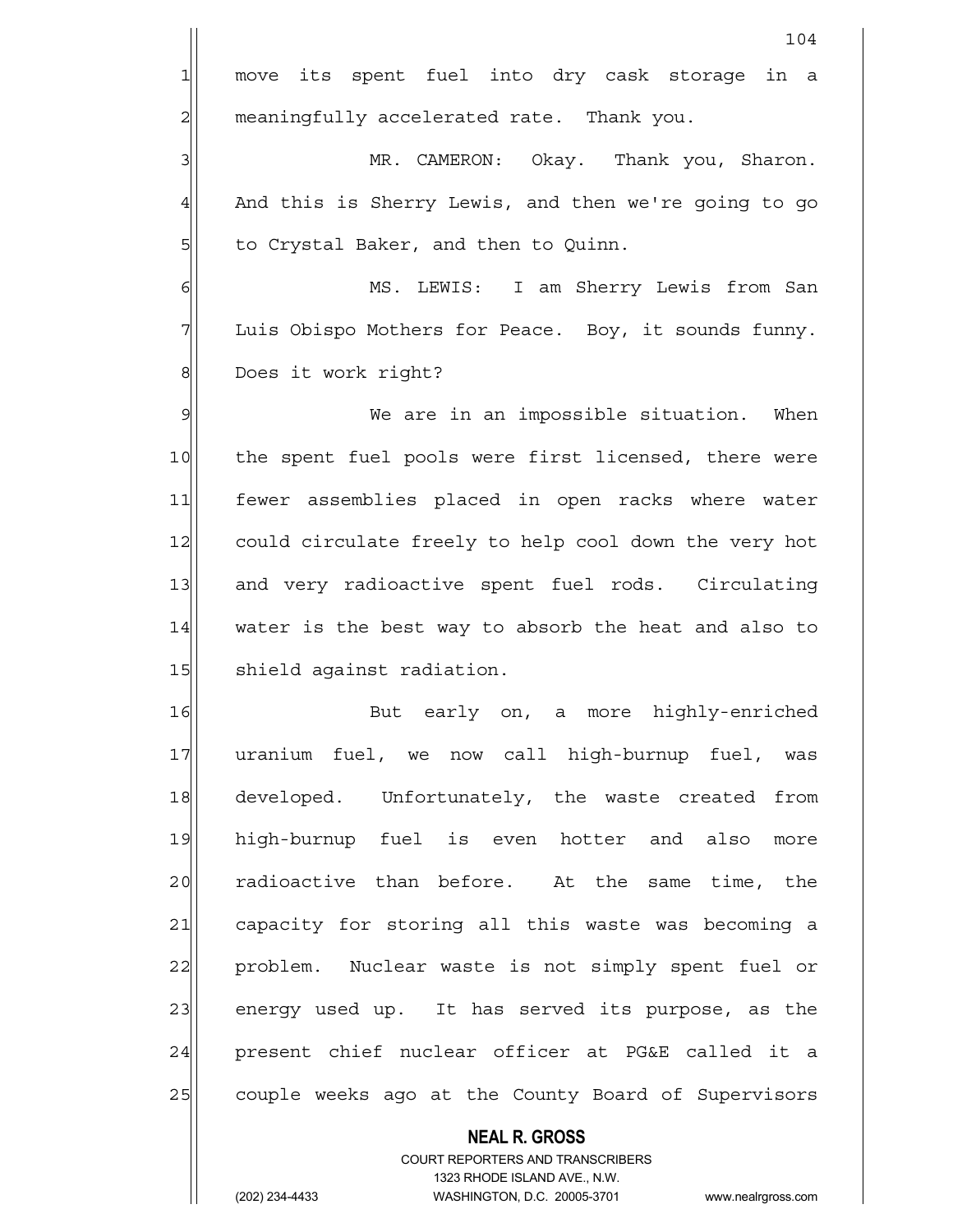1 meeting.

2 He referred to spent fuel as energy used  $3$  up. It has served its purpose. It drove me nuts. 4 Nuclear fission is not a chemical reaction like 5 burning a log in a fireplace, where the leftover is  $6$  charcoal and ashes. No, nuclear fission is taking 7 one heavy element, uranium, bombarding it with a 8 | particle, a neutron, which creates a little heavier 9 form of uranium that is so unstable that it 10 immediately breaks into lighter daughter elements.

11 These new creations are things like 12 cesium, and strontium, and plutonium. These are not 13 charcoal and ashes. These are not spent elements. 14 They are new completely different elements with their 15 own horrible, highly-radioactive, extremely dangerous 16 characteristics. The reason this process works so 17 well to generate electricity is because when the 18 unstable uranium atom breaks apart into its lighter 19 daughter elements, a piece of energy is released, 20 free to heat up the water in the reactor.

21 and that is why fission, this breaking 22 apart, is considered clean. No smoke, or charcoal, 23 or carbon dioxide is created; just heat. Well, just  $24$  heat and the daughter elements of things like cesium, 25 strontium, plutonium, all of which are very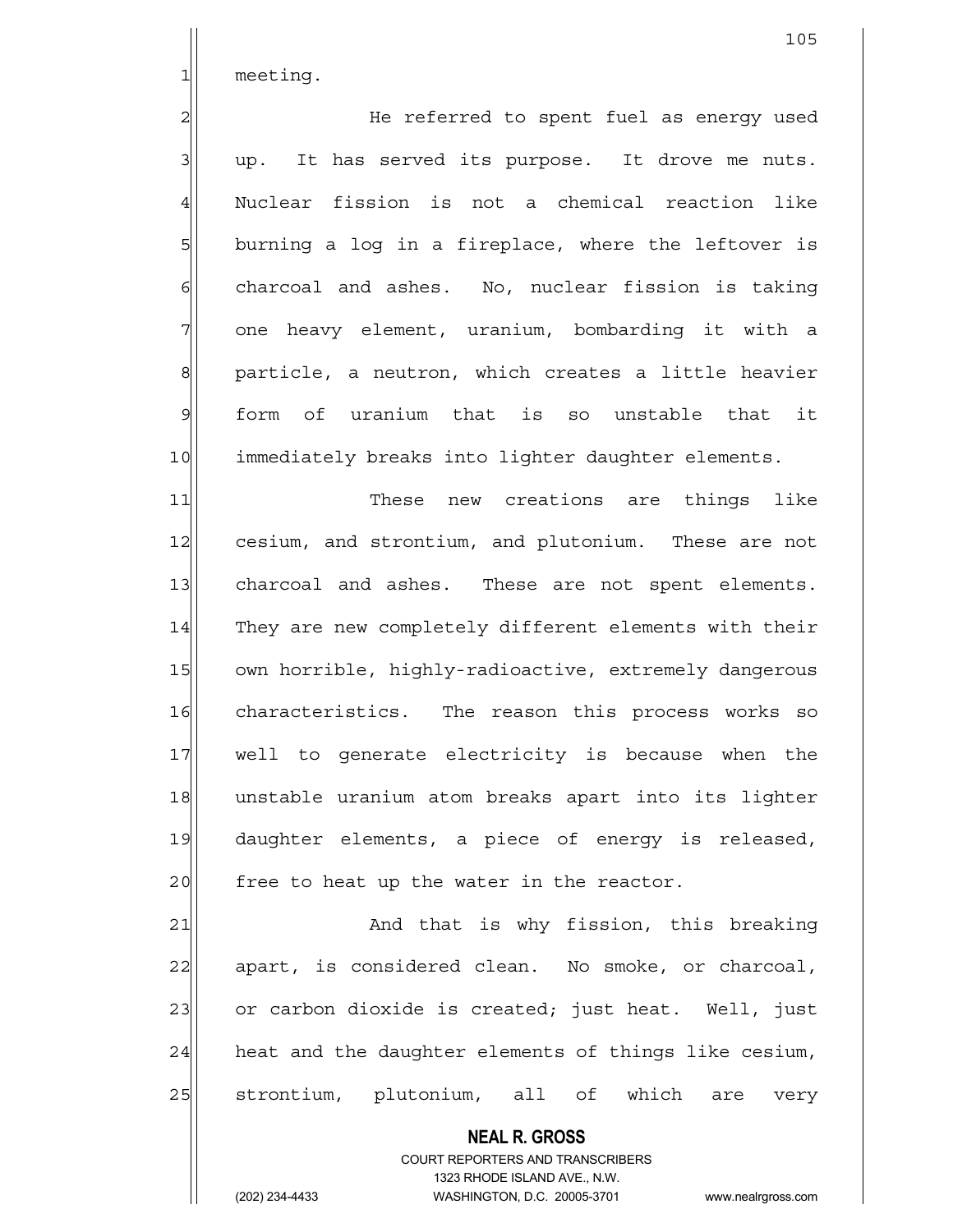1 1 radioactive and very dangerous for a long time.

2 2 The problem now is that we are running  $3$  out of room to store this awful stuff. The U.S. 4| government has promised to find a permanent 5 5 5 5 repository by 1998 and tried to get Yucca Mountain,  $6$  but that didn't work out; also, it is not as safe a  $7$  location as people first thought it was. In fact, it  $8$  may be that there is no such thing as a safe, 9 permanent repository for all this nuclear waste, and 10 that's because it is radioactive for so long.

11 Some of it, like cesium and strontium, 12 take 300 years to become safe, and that's the short 13 end. Other elements, and there are many kinds 14 created in the fission process, not just the three I 15 mentioned, take hundreds of thousands of years to 16 decay into safety, and some, even a million years. 17 So we create these new elements now in the nuclear 18 fission of uranium in order to use the extra release 19 of energy to heat up the water to power the 20 qenerators with steam.

21 and the result of all this is centuries 22 and millennia of dangerous toxic elements that must 23 be kept out of the environment. When you take all of 24 that into account, it doesn't sound very cost 25 effective to me.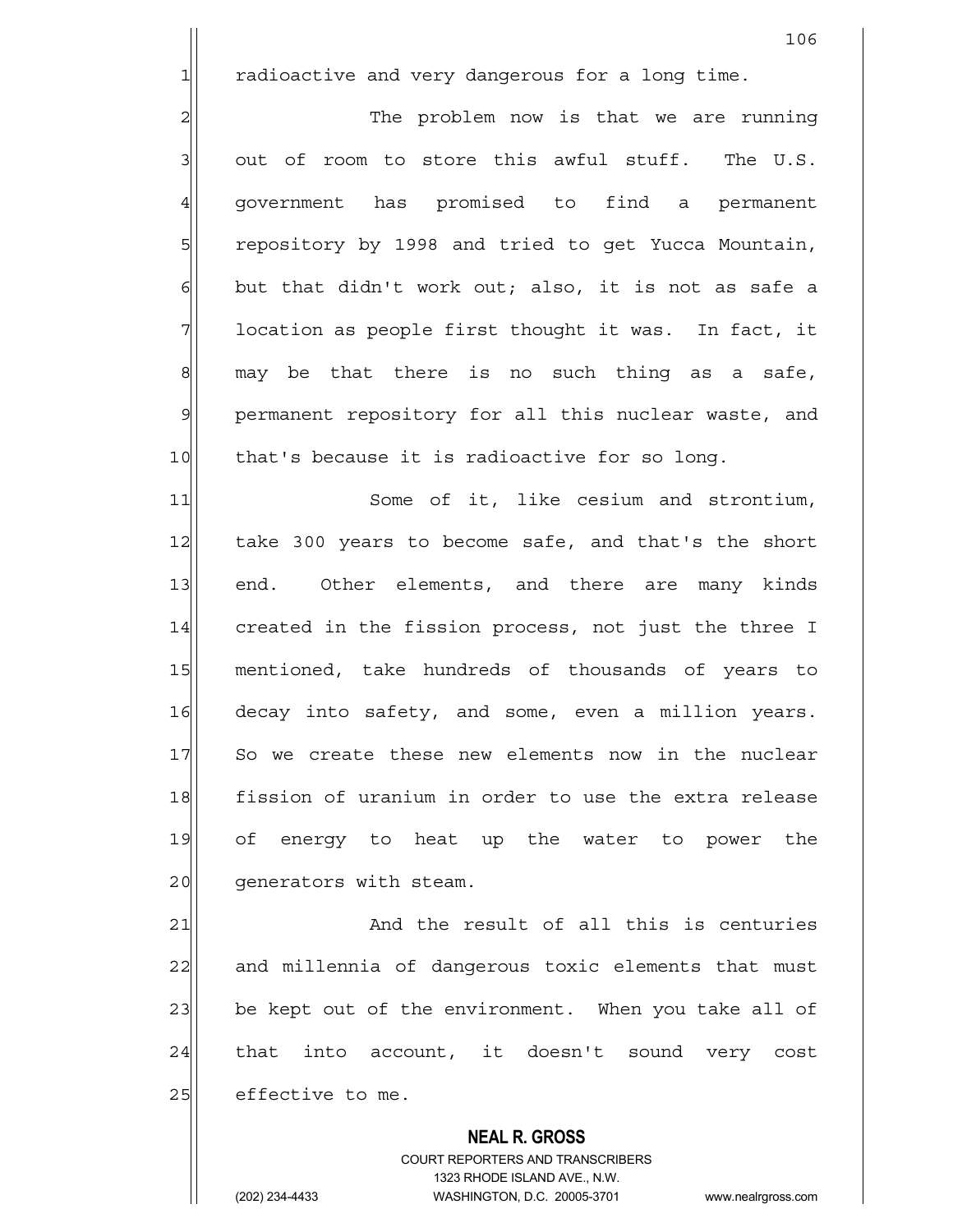1| MR. CAMERON: Thank you, Sherry. And 2 here's Crystal Baker, and then we'll go to Roberto 3 | Monge, Peter Byrne, and Steve Zawalick, and this is 4 Crystal.

5 MS. BAKER: Yes. Hello. My name is 6 6 Crystal Baker and I am a representative of the North 7 American Indigenous Peoples Caucus. I am one of the 8 8 indigenous peoples that meet down in San Diego and we 9 come together. It's indigenous peoples of Canada and 10 the United States. We had a very long discussion on 11 | nuclear waste, so I'm coming to you as a messenger of 12 them.

13 || Today we are speaking on behalf of all 14 life. We recommend that Diablo Canyon Nuclear Power 15 Plant be decommissioned immediately and halt any 16 further production of spent fuel. Since time and 17 memorial, there are stories that have been handed 18 down from generation to generation of dangers of 19 Diablo Canyon. There is also documentation in the 20 mission records, even more in recent history, as well 21 as current studies, which is enough proof that Diablo 22 Canyon Nuclear Power Plant is in a catastrophic 23 | location without projecting potential dangers of  $24$  climate change.

25 || As stated before, Diablo Cove faults run

## **NEAL R. GROSS**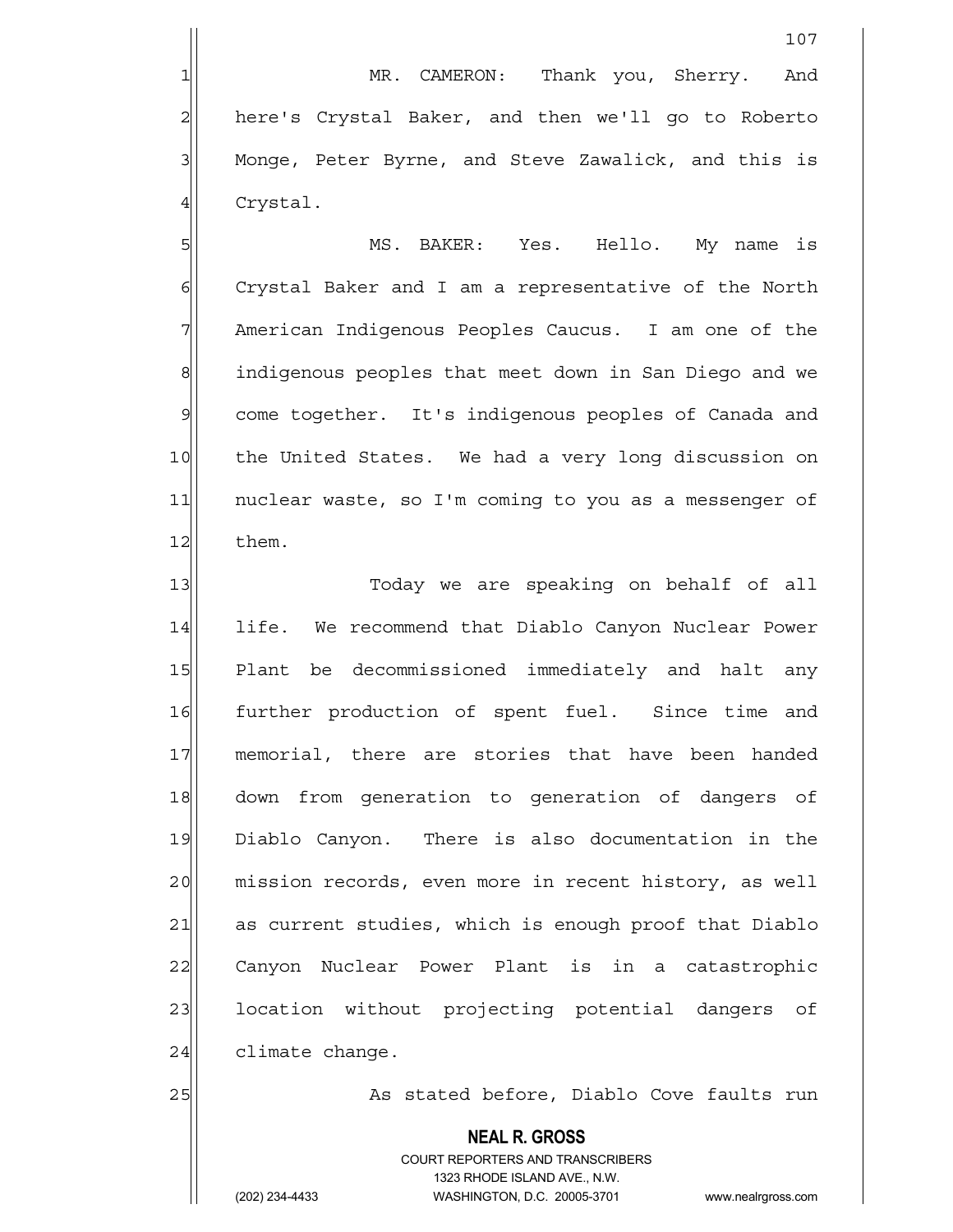1 directly under Unit 1 Reactor. Seismologist Jim 2 Brune proved the faults around Diablo Canyon Nuclear 3 | Power Plant would give vertical acceleration. With 4 evidence that uranium mining contaminates waterways 5 and water tables, and with the fact that dry casks at 6 several storage facilities around the world, 7 | including the United States, have been leaking into 8 these water tables by trillions of tons of nuclear 9 waste.

10 The idea that storing nuclear waste at 11 Yucca Mountain, or Diablo Canyon, or anywhere, is not 12 a resolution. We suggest PG&E and the Federal 13 government go back to the drawing board. These ideas 14 are unacceptable. There is no safe storage for toxic 15 waste. And in the words of the Russian Prime 16 Minister, after the asteroid landed five miles away 17 | from a nuclear power plant, he had stated, "Nothing 18 nuclear is safe for the human race." Thank you.

19 MR. CAMERON: Thank you, Crystal. Is 20 Quinn here? Okay. How about Roberto? Okay. We'll 21 call him when he gets back. Peter Byrne. Okay. And 22 then Steve Zawalick, and we'll come back to Roberto. 23 MR. BYRNE: My name is Peter Byrne.  $24$  I'll just make a few quick comments here.

25 | Last August, there was ruling by the

 **NEAL R. GROSS** COURT REPORTERS AND TRANSCRIBERS 1323 RHODE ISLAND AVE., N.W.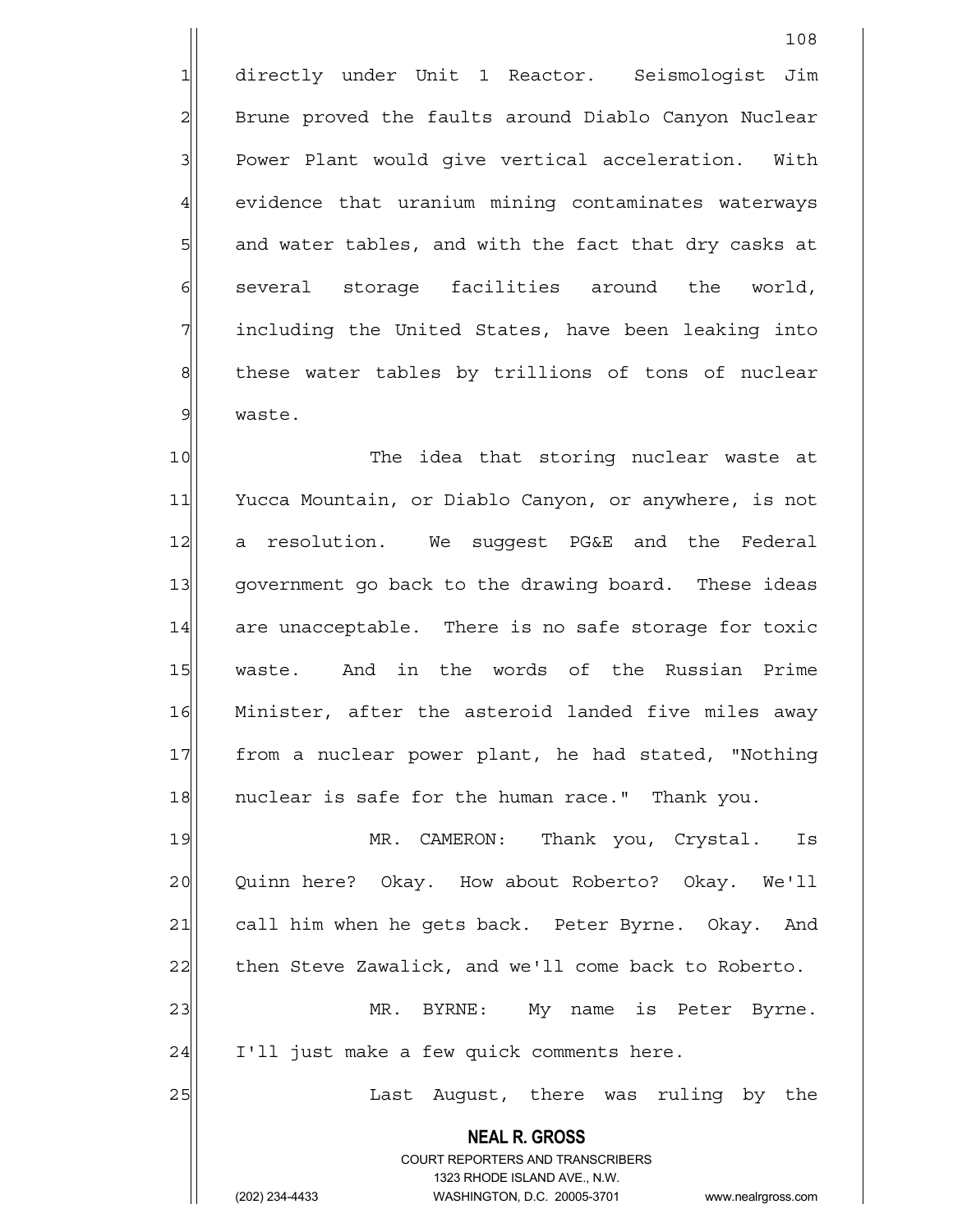1 U.S. Court of Appeals for the District of Columbia, 2 the NRC acted illegally when it suspended its work in 3 2011 on the Yucca Mountain Nuclear Waste Repository, 4 and the Court ordered the NRC to continue its 5 | staluation of the nuclear waste site.

6 **6** The NRC then ordered staff to finish and 7 release safety evaluations that were shelved two 8 years ago when the current administration in 9 Washington withdrew support for the project. This 10 was done without regard to the consequences of 11 storing nuclear waste above ground in dry caskets or 12 in water pools. The NRC claimed that there was 13 limited funding to continue work on the project.

14 Although dry cask storage is relatively 15 safe, removing the waste to the Yucca Mountain 16 Repository would be far better than storing it above 17 | qround as it is now. At Yucca Mountain, the used 18 nuclear fuel will be isolated 1000 feet below dry 19 rock and 1000 below the water table, and within 1000 20 years, I've read, 99 percent of the radioactivity in 21 the used fuel would be eliminated through the natural 22 process of radioactive decay.

23 A good solution? No, but we do have the 24 waste fuel now that needs to be taken care of, and we 25 have a perfectly safe solution at Yucca Mountain,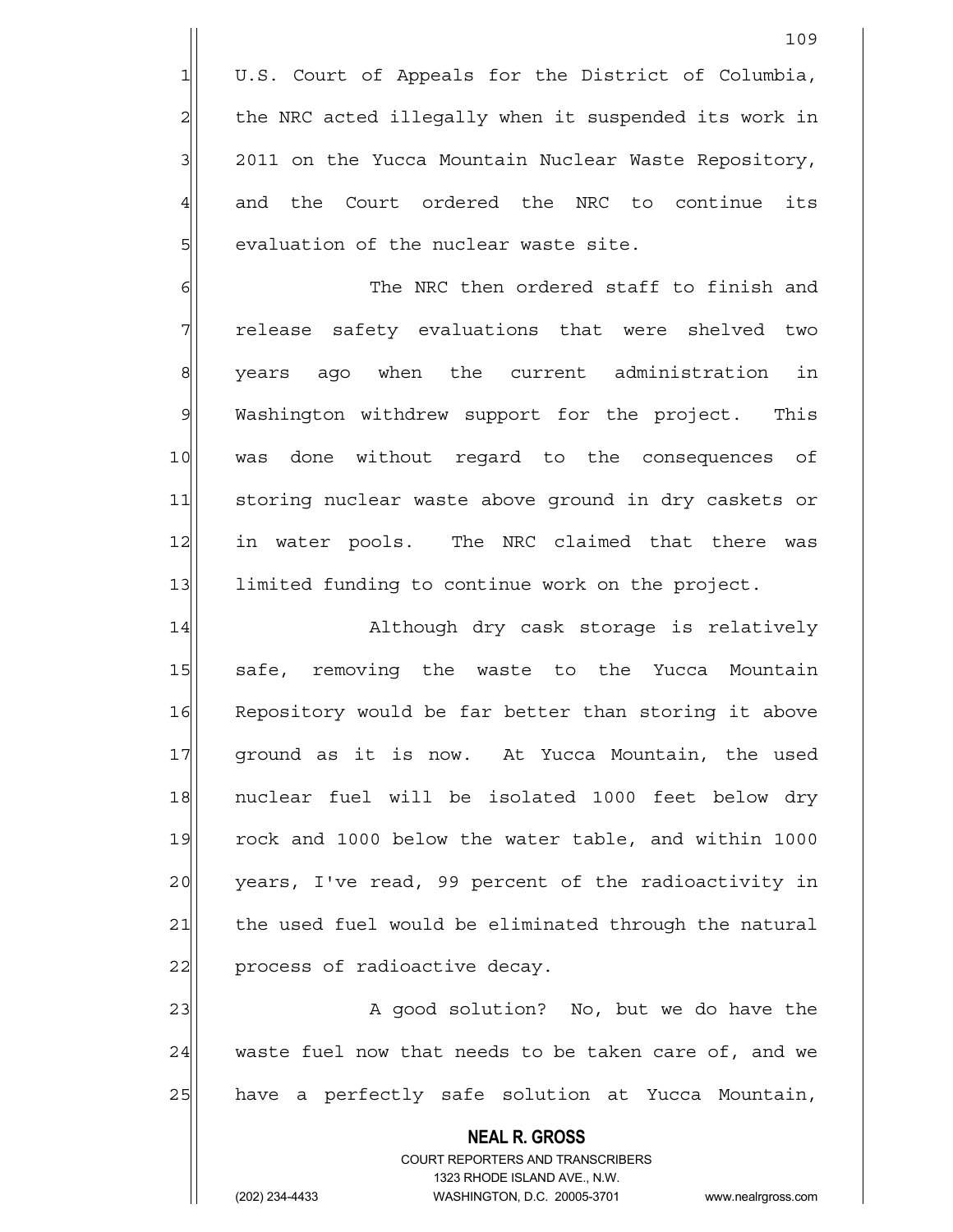1 which including taking the risk of transporting the 2 fuel to the repository. Speeding up the removal of  $3$  the waste from the water pools into dry casks, as 4 recommended, does not solve the problem. Ironically, 5| a problem that was created in the first place by 6 opposition of environmental groups, such as the 7 Mothers for Peace, and others, to the Yucca Mountain 8 Project.

9 Meter 60 public hearings and completed 10 studies recommended by the National Academy of 11 Science, the Department of Energy, and the U.S. 12 Geological Survey, among others, the Department of 13 Energy, in 2002, certified that Yucca Mountain meets 14 site selection requirements. I'm asking that local 15 and state leaders put aside politics and provide 16 political support for fully-funding and reopening the 17 Yucca Mountain Repository.

18 MR. CAMERON: Okay. Thank you, Peter. 19 Roberto, and then we're going to go to Steve Zawalick 20 and Bill Walter. This is Roberto.

21 MR. MONGE: Hello. My name is Roberto 22 Monge. I'd like to take a little show of hands, how 23 many people have had to move from their homeland 24 because of power environmental destruction? Four? 25 Can I get a hand? Okay. We got one person over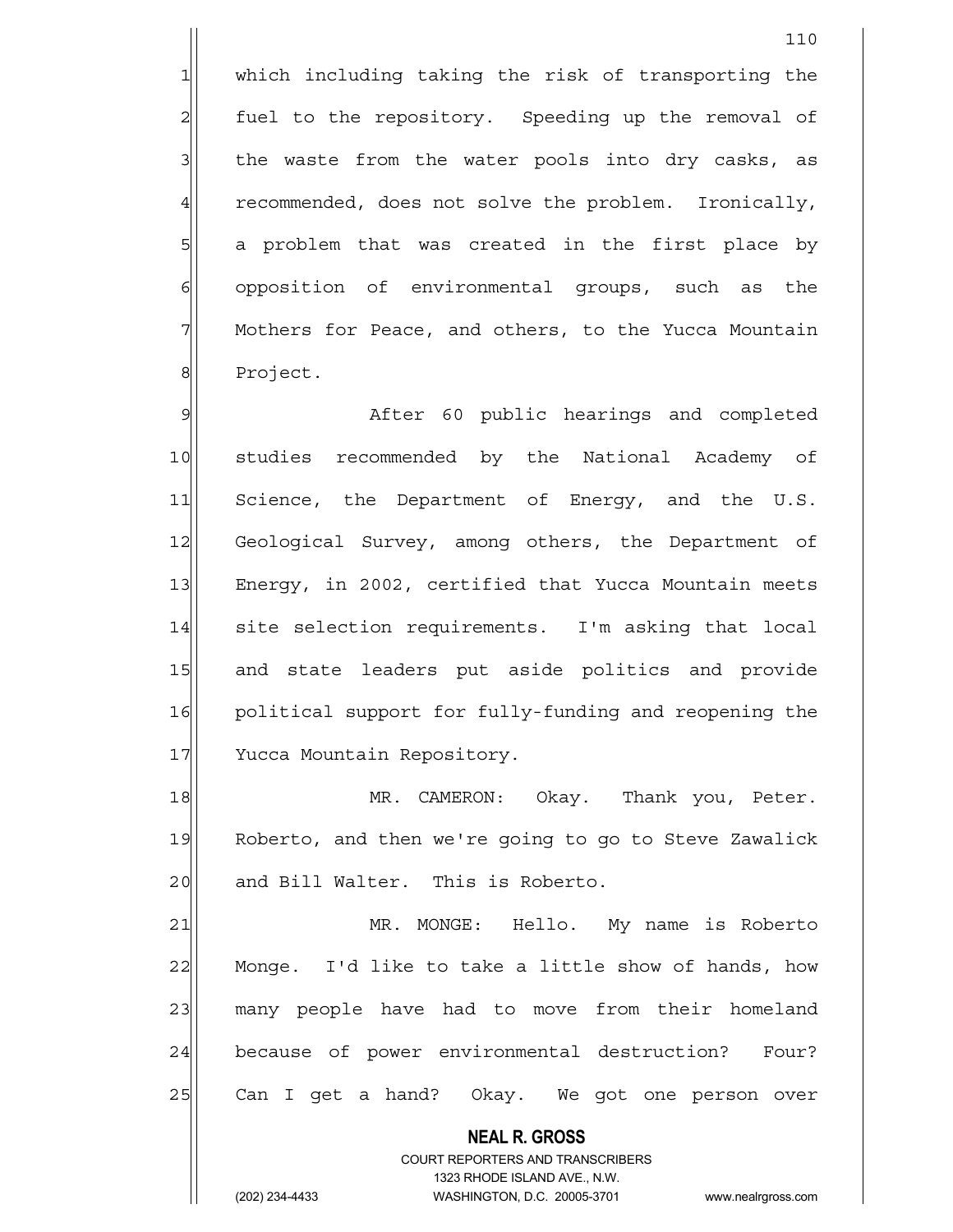1 there. I'm going to raise my hand too. My family  $2$  lived along the river valley in El Salvador. We got, 3 basically, flooded out due to the damming of Rio  $4$  Lempa, which is the biqqest river in El Salvador.

5 SM and my family and generations forward 6 6 have not recovered from this. Imagine if tomorrow  $7$  you heard the sirens and you had to leave. That's 8 what 160,000 near Fukushima, within 12 miles, were 9 standing, probably around 9 miles from Diablo as the 10 crow flies, as radiation clouds fly. I loved 11 surfing, so I watch the weather; I watch wind 12 patterns. The prevailing winds tend to be 8 to 10 13 miles an hour from Diablo. That means you have an 14 hour to leave as soon as the sirens go.

15 And that means -- so we're right here is 16 Los Osos Valley Road. It's the only place in the 17 county that probably has consistent traffic, and my 18 children go to school between Los Osos Valley Road 19 and Higuera. I would not be able to pick them up  $20$  within an hour if the sirens went off. How many 21 people have had family, or themselves, had cancer? 22 Raise the hands.

23 | Chay. What would you have done to 24 prevent that? Would you give up, you know, some 25 | financial gain, some benefit, maybe possibly, a job?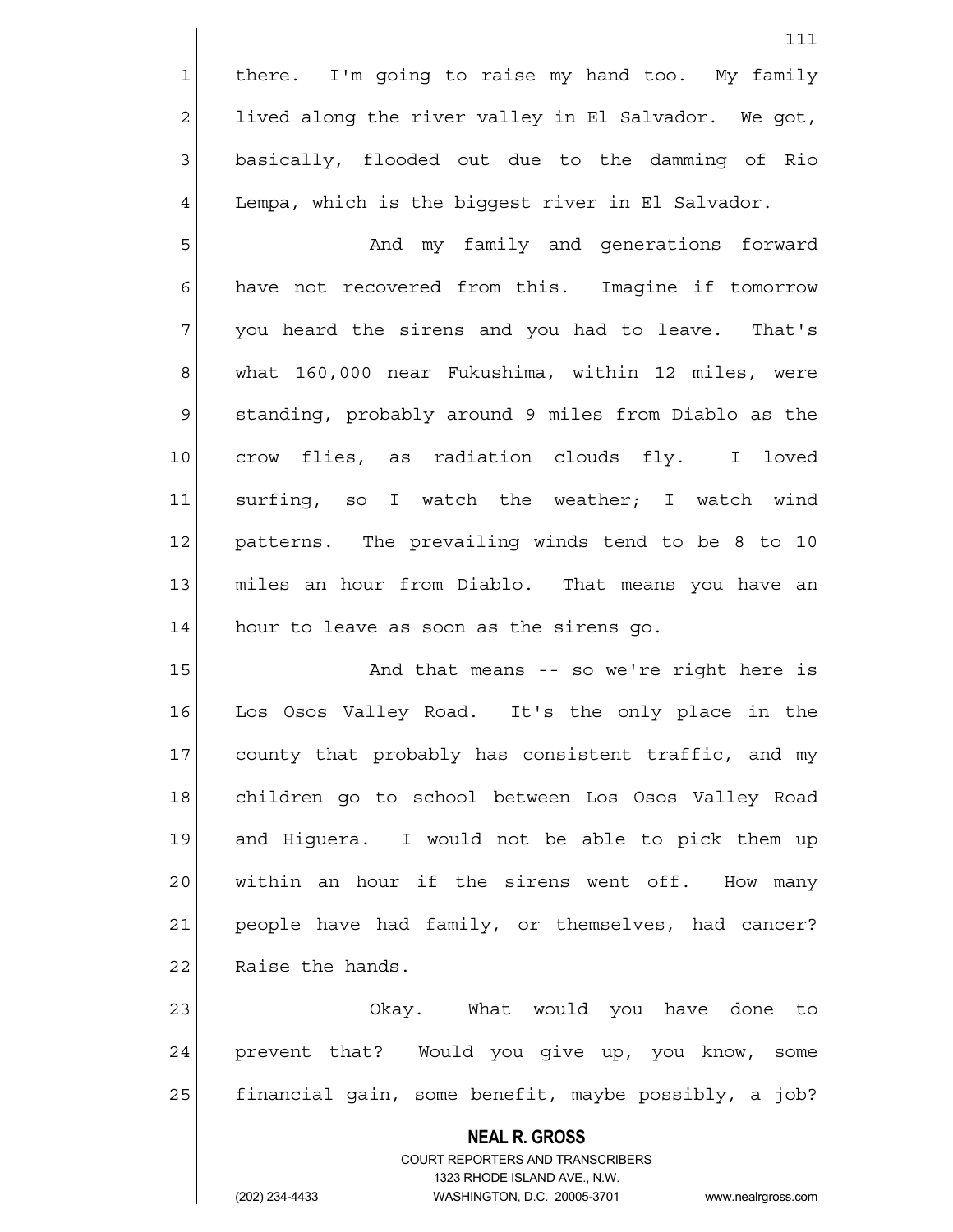1 My father died of stomach cancer. I don't wish that 2 on anybody. I would have done anything to prevent 3 | that. Within an hour, all of us would probably have  $4$  some kind of cancer. My children, I have a little 5 picture of them here, right there, and one thing that  $6$  haunts me is the question; when you knew Diablo was 7 | not safe, what did you do?

8| I hope we can, one day, say that we shut 9 it down. You can't see it very well, but this is a 10 map of Fukushima, the 12-mile radius is there; this 11 is pretty much us, which is about 8-1/2 miles. I'm 12 not just speaking as a parent and as a, you know, 13 crazy liberal, if you will. I am a mechanical 14 engineer, a software engineer; I have never had a 15 design fail where I thought it would fail.

16 I appreciate all of the Diablo engineers 17 | talking about how safe they think it is. I actually 18 worked at PG&E at one point, and I understand how 19 things fail, and it's not how you expect it. I'm 20 also Maya Lenca. My civilization peaked about 1000 21 years ago. Our pyramids are still standing. There's 22 | no one manning them in terms of dry casking, which 23 requires about, every 100 years, that you swap them  $24$  out. That is the design.

25 MR. CAMERON: And, Roberto, could you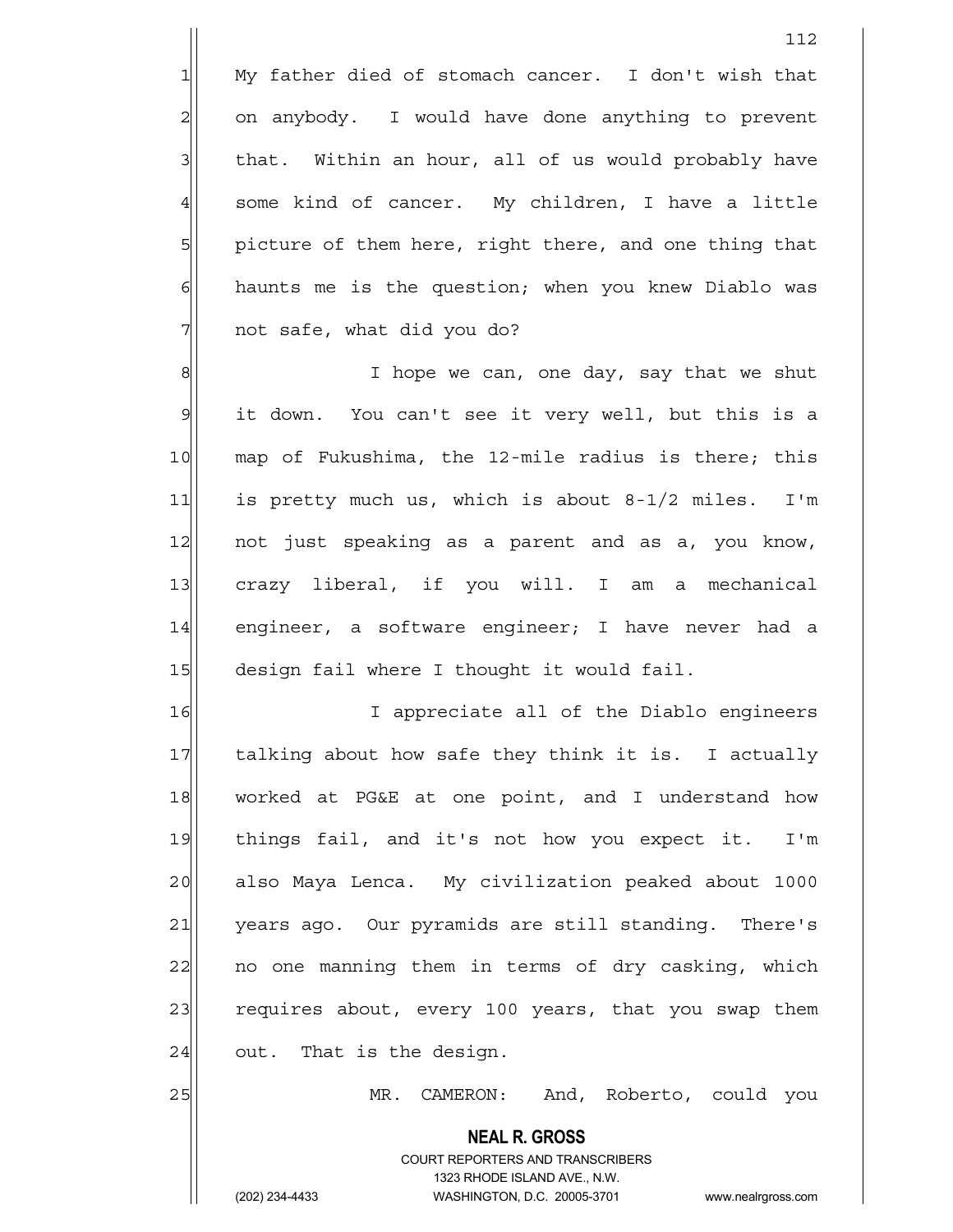1 finish up, please? Thank you.

2 MR. MONGE: Okay. Sure. What is the 3 | ROI of indefinite cask replacement every 100 years?  $4$  Indefinite. I understand infinity, and that usually 5 doesn't play very well into ROI calculations. I'm 6 6 6 going to leave you with a little haiku just because 7 of Fukushima, and this goes, Diablo, you are inside 8 of us, Diablo means devil in Spanish, by the way, the  $9$  chief convenience we love, my core melts.

10 One last thing, we have an ordinance 11 here in San Luis Obispo. It's called the 12 Neighborhood Preservation Ordinance. You have to 13 bring in your garbage cans within 12 hours of putting 14 it out.

15 MR. CAMERON: Okay.

16 MR. MONGE: So I would like Diablo to 17 take in their garbage.

18 MR. CAMERON: Thank you, Roberto. 19 Seventeen syllables. Thank you very much, Roberto. 20 Is Steve Zawalick here? Oh, here's Steve.

21 MR. ZAWALICK: Okay, hi everyone. My 22 | name is Steven Zawalick. I want to thank everyone 23 for being here. I know there's a lot of passion in  $24$  the room, and I think there's been some really 25 graceful consideration of all these different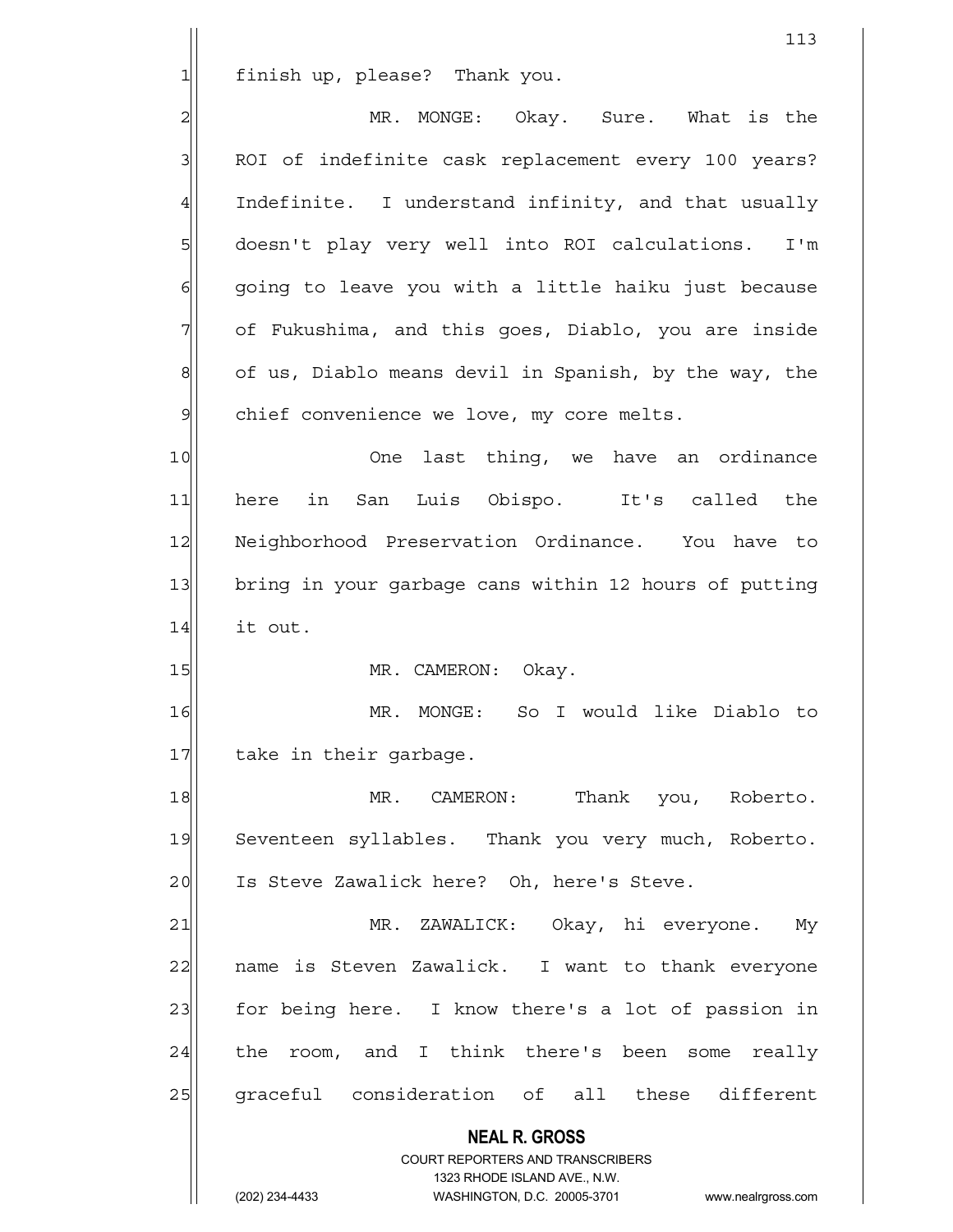114 1 opinions. And I know that's not always easy. It's  $2$  not always easy for either side, to be honest. 3 | I live in Pismo Beach. I have two 4 daughters that I've raised here. And I'm an 5 | environmentalist. I grew up in Wisconsin actually.

 $7$  almost all my time, almost all of it, sailing.

6 I've been here since 1995. But as a child I spent

8 8 I had a sticker on my car that said, 9 | "Split wood, not atoms" and in the end I became a 10 | nuclear engineer. And I work at the plant. I'm not 11 a spokesperson. I guess I'm supposed to say that. 12 But I do work there and I wanted to share some 13 things.

14 In college I studied all methods of 15 creating power. I thought that getting into the 16 energy industry would be a good, safe career. I 17 Studied everything. And really there are no perfect 18 answers. We all have to live with the fact that 19 nothing's perfect.

20 You burn coal you're going to be dumping 21 tons of radioactive crap in the air. You're going to  $22$  be dumping tons of radioactive ash into the soil. 23 You damn up rivers you're going to make people move,  $24$  as the previous speaker said. You have wind turbines 25 that are incredibly expensive. Solar, you're killing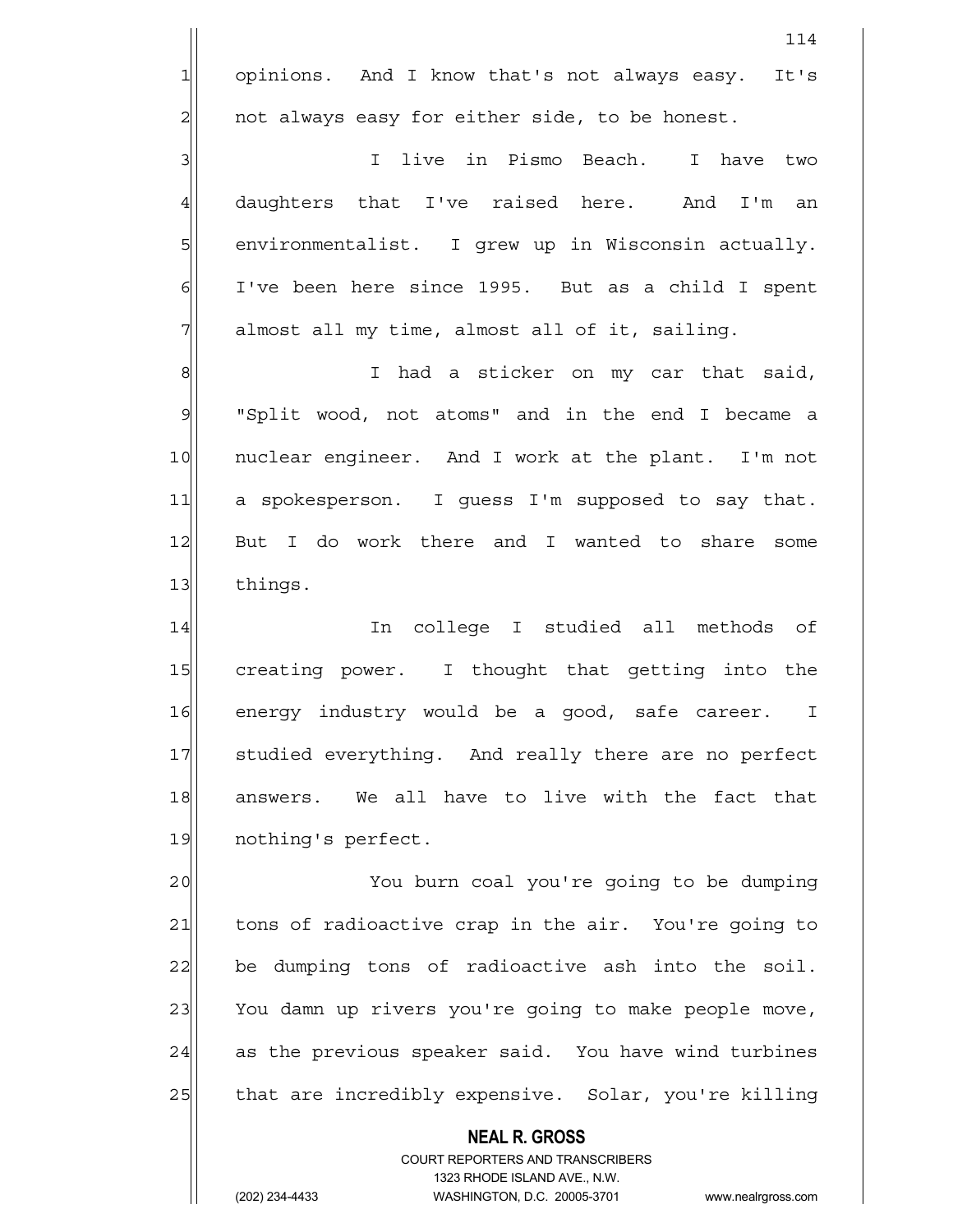**NEAL R. GROSS** COURT REPORTERS AND TRANSCRIBERS 1323 RHODE ISLAND AVE., N.W. (202) 234-4433 WASHINGTON, D.C. 20005-3701 www.nealrgross.com 115 1 birds, you're wasting the land. There's nothing 2 | that's perfect, okay? 3 all I can say is that I do trust the 4 people I work with and I trust the company I work 5 for. I think they're good people. I think they mean  $6$  to do the right thing. I think we're all in a very, 7 very difficult situation because of the government 8 | that we are all in. 9 9 The nuclear industry paid for, ahead of 10 time, the Waste Repository and the U.S. Department of 11 Energy never came through, and that's a shame. I 12 stood on Yucca Mountain. I went out and toured it. 13 It's a perfect spot. I say let's put it there for  $14$  now. Let's go get it, when we can use it, later. 15 Thanks for your time. 16 MR. CAMERON: Thanks very much. Thanks, 17 Steve. Bill Walther? Diane Duenow? Susan Atlee? 18 Vicki Connor? 19 MS. CONNOR: I'm here. 20 MR. CAMERON: Okay, thank you very much. 21 Vicki and then Jeffrey, and then Cameron. This is 22 Vicki. 23 MS. CONNOR: Thank you. Vicki Connor.  $24$  I think that this evening we've had a great deal of 25 good articulation about some of the risks of nuclear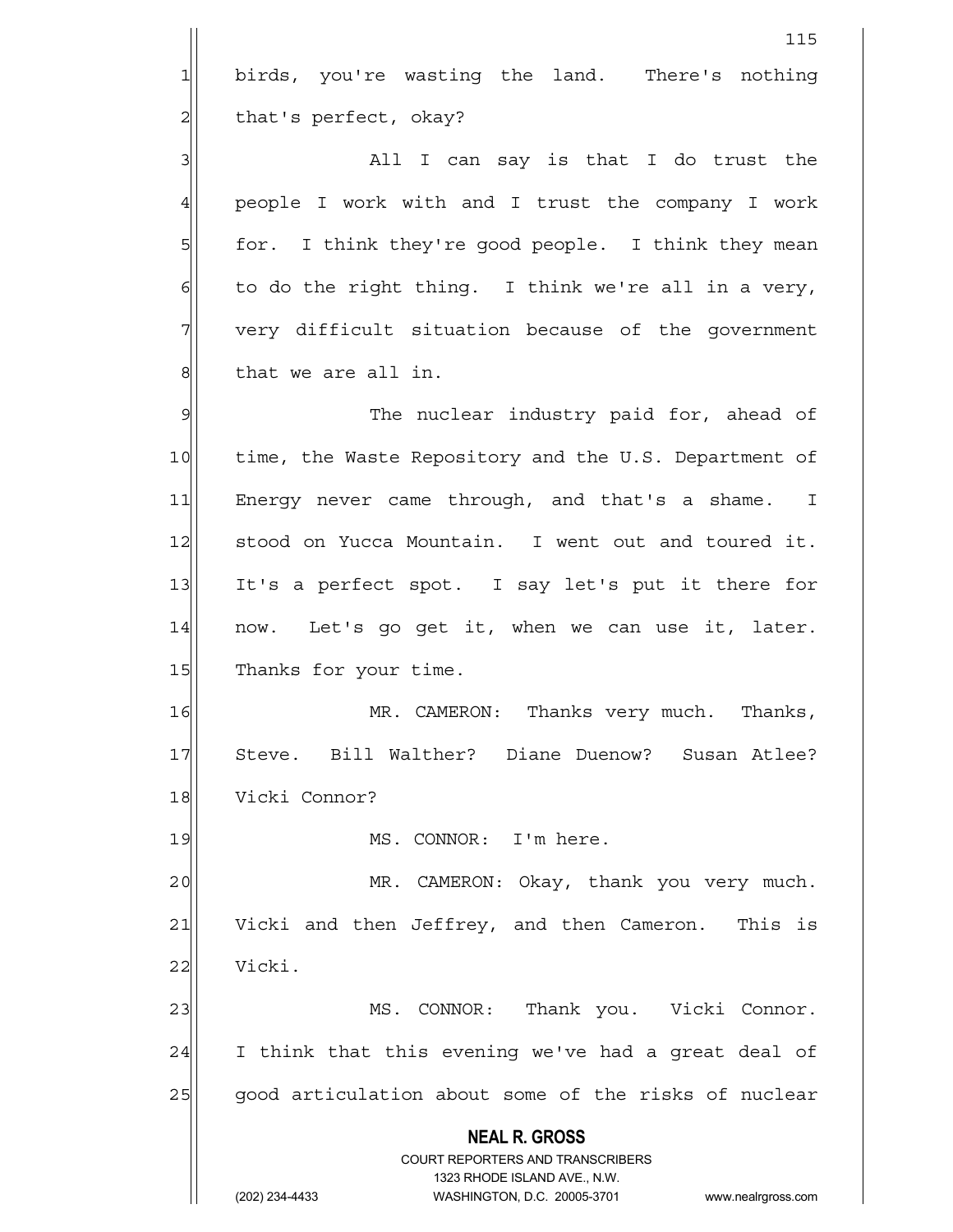1 energy in Diablo Canyon.

2 | I quess I'm in the minority though  $3$  tonight in believing a little bit in the ability of 4 the human spirit and human ingenuity to perhaps find 5 some solutions in the next 250,000 years for some of  $6$  the problems we've been discussing. Meantime, I  $7$  think that there is some, at least in my view, a 8 reason for some level of confidence in PG&E's ability 9 to do the right thing or to safely manage the problem 10 in the short term.

11 1 I think where we would all agree is in 12 the fact that the long-term storage needs to be 13 addressed and that the government, Federal 14 government, has a real responsibility to accept the 15 obligation to provide long-term storage and a long-16 term strategy that can take advantage of the 17 economies of scale of a national initiative. Thank 18 you.

19 MR. CAMERON: Thank you. Thanks, Vicki. 20 How about Jeffrey, Jeffrey Stahl? Or Cameron? 21 Cameron Clapp? Mary, Mary Silberstein? Mark 22 Skinner? Molly Johnson? Penelope Rothe? Penelope? 23 Thanks, Jerry. Nancy? Nancy Foley? How about Pete 24 Evans? Pete?

25 MR. EVANS: Well I've found so many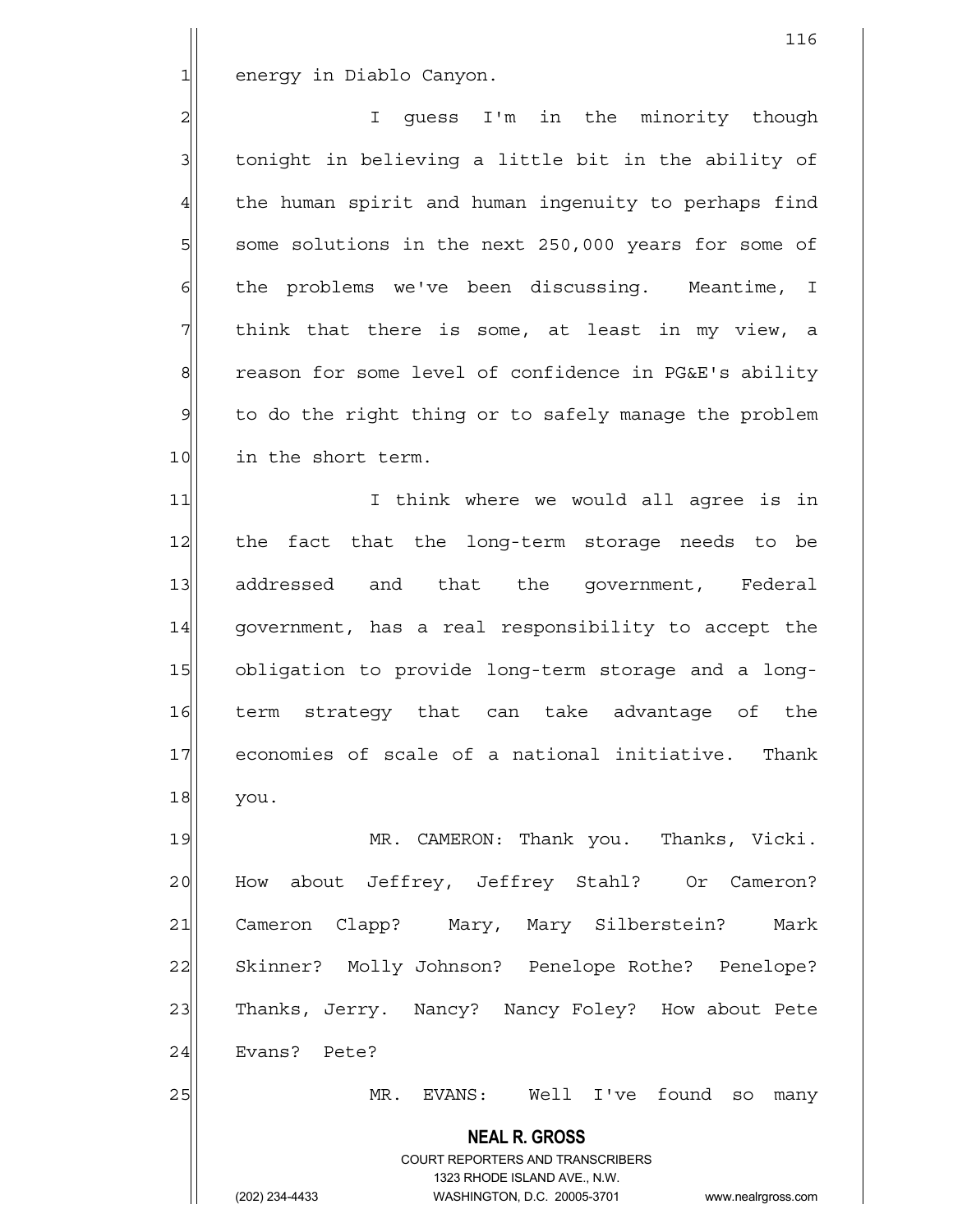|                | 117                                                                                                 |
|----------------|-----------------------------------------------------------------------------------------------------|
| $\mathbf{1}$   | people left. My name is Pete Evans. I live in San                                                   |
| $\overline{a}$ | Luis and I'd like to say I'm a recent immigrant to                                                  |
| 3              | this area. I've only been here for 44 years.                                                        |
| $\overline{4}$ | But I'm proud to share this room with                                                               |
| 5              | two Americans since all the rest of us are either                                                   |
| $\epsilon$     | immigrants or descendants of immigrants. And our                                                    |
| 7              | first speaker, Brad, and the lady about five speakers                                               |
| $\mathbf{8}$   | back are actually the only Americans in this room.                                                  |
| $\mathcal{Q}$  | So, with that, I'd like to say that when                                                            |
| 10             | this room was full I would have said that many of                                                   |
| 11             | you, 35 years ago, went to jail protesting the                                                      |
| 12             | building and the licensing of this plant with the                                                   |
| 13             | very fear that we are addressing tonight. Didn't we                                                 |
| 14             | all say back then, what are you going to do with the                                                |
| 15             | waste?                                                                                              |
| 16             | were told that something would be<br>We                                                             |
| 17             | figured out. Thirty-five years, energy too cheap to                                                 |
| 18             | meter. What, do we have the most expensive                                                          |
| 19             | electricity in the nation now? There's a lot of                                                     |
| 20             | suits here taking our testimony because they have to.                                               |
| 21             | They're very well paid by us. The fleet of PG&E                                                     |
| 22             | lawyers that come to every NRSE meeting are                                                         |
| 23             | ultimately paid for by us against our couple of                                                     |
| 24             | attorneys.                                                                                          |
| 25             | And I just mainly want to say tonight                                                               |
|                | <b>NEAL R. GROSS</b>                                                                                |
|                | COURT REPORTERS AND TRANSCRIBERS                                                                    |
|                | 1323 RHODE ISLAND AVE., N.W.<br>(202) 234-4433<br>WASHINGTON, D.C. 20005-3701<br>www.nealrgross.com |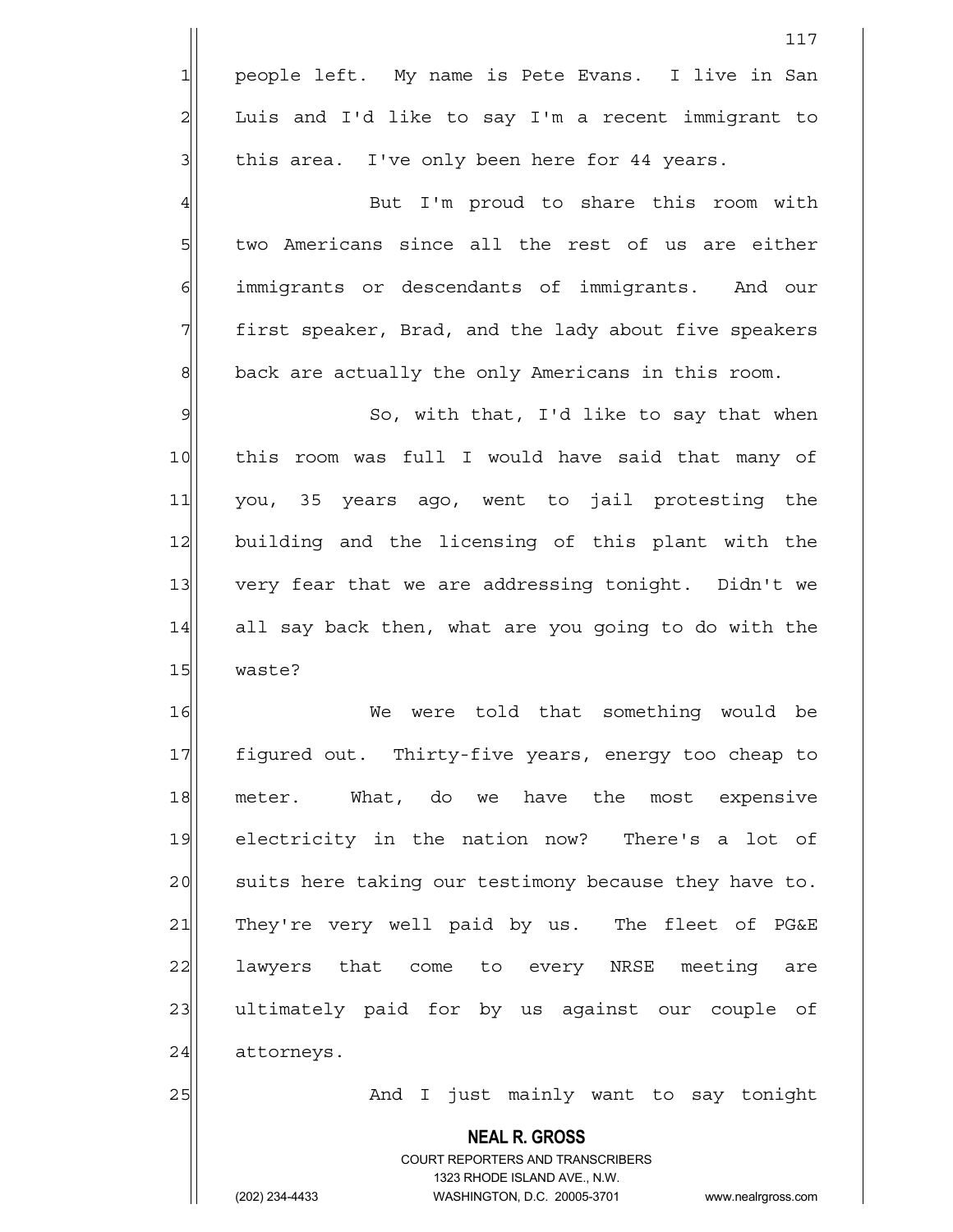$1$  that I am in full support of our legal interveners, 2 | the Mothers for Peace, who have for over 40 years, 3 3 represented us in trying to protect our best 4 interests, the people of this state, and not private 5 | commercial interests.

6 6 And I hope that you folks that are here 7 The listen to us will put that foremost in your mind 8 and heed the words of the two Americans who spoke 9 | tonight and many of the immigrants who spoke, raising 10 the alarm of the legitimacy, validity and safety of 11 this plant and especially our atrocious treatment of 12 | the waste storage problem. Thank you.

13 MR. CAMERON: Thank you. Thank you, 14 Pete. Steve Silberstein? Or Carmela Vignocchi? 15 Ingrid Gutierrez?

16 MS. GUTIERREZ: Good evening everybody. 17 Thank you to everyone who has stayed tonight. I know 18 it's late, we want to go home. But we're here 19 because we care. My name is Ingrid Guttierez. I am 20 from Los Angeles but I have been living in San Luis 21 Obispo for the past two years while studying 22 Environmental Management and Protection at Cal Poly. 23 | I stand here today as an act of 24 resistance. I will not allow other young people who

COURT REPORTERS AND TRANSCRIBERS

 **NEAL R. GROSS**

25 | work for Clean and Safe Energy Coalition and are

1323 RHODE ISLAND AVE., N.W.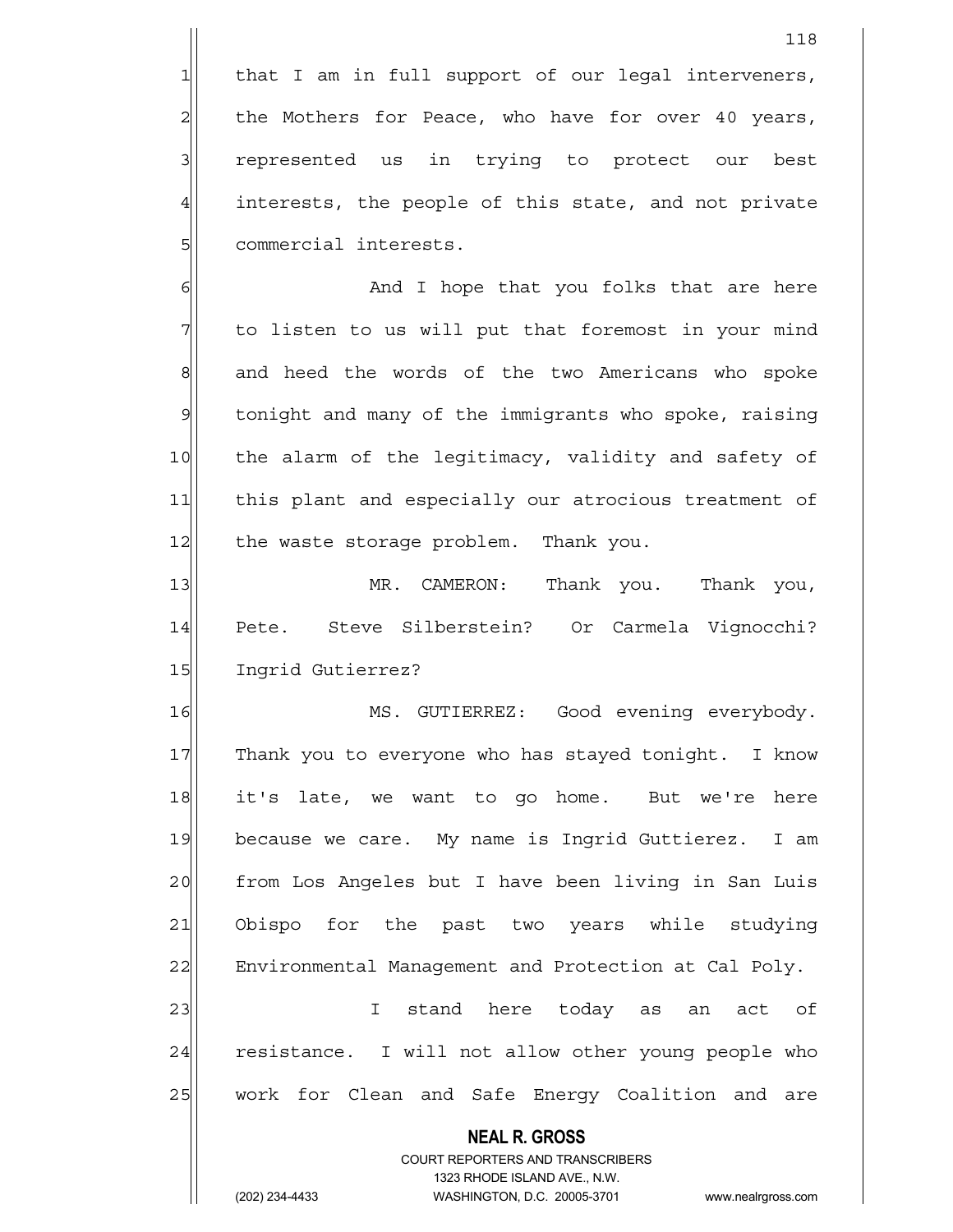1 funded by the nuclear industry to speak for my 2 generation. I especially won't let them speak for me 3 3 because these people were so shameless that they  $4$  failed to disclose that they are funded by the 5 5 5 5 nuclear industry and live nowhere near a nuclear 6 | power plant or disposal site.

7 T am here because I care for all the 8 || life of, for the life of all creatures on this 9 planet. Most of my activism work has revolved around 10 environmental racism that affects my community in Los 11 Angeles. It is through being on the front line of 12 environmental injustice that I have learned to be 13 analytical of state sanctioned programs.

14 I I believe that nuclear power is not only 15 inherently unsafe but also the entire process, 16 including the extraction of uranium, has 17 disproportionately affected indigenous and 18 communities of color. This is why I stand here 19 today, to demand that there is no new nuclear power 20 licenses granted, that all existing power plants are 21 decommissioned and that the spent fuel is transferred 22 from the pools to the dry casks. Thank you.

23 MR. CAMERON: Thank you. Thank you, 24 Ingrid. Is Vaughn, Vaughn Fosmo here? Vaughn? And 25 | then we're going to go to Patrick McGibney. This is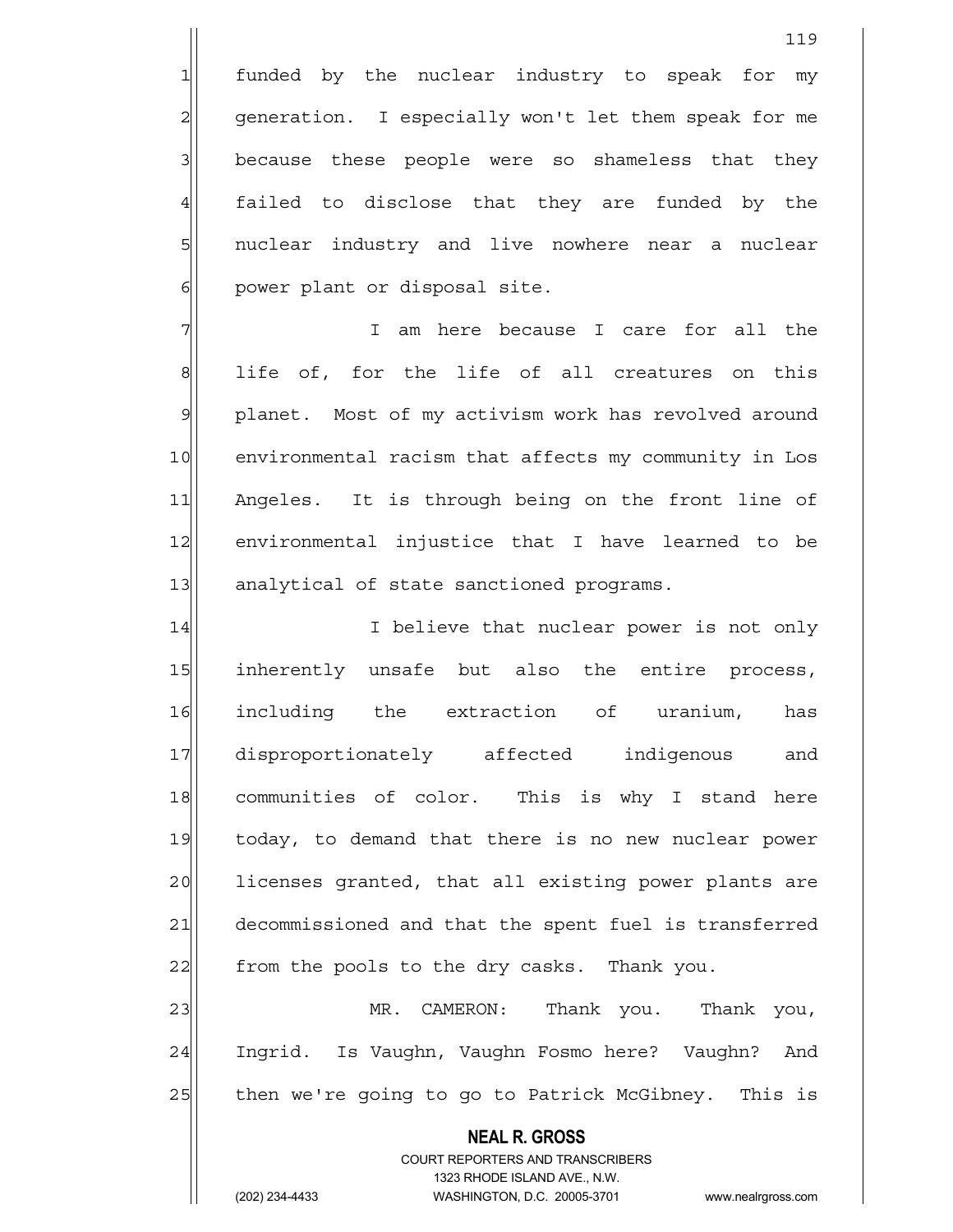1 Vaughn.

2 MR. FOSMO: I certainly have agreed with  $3$  very much that has been shared. Primarily I'm going  $4$  to speak of getting it into the dry casks as soon as 5 | possible. Spend the money. Money spent now, it may 6 seem like a bunch. Later on it will seem to you, I 7 believe it will seem to us to have been money well 8 spent.

9 I lived in Nevada a lot and I'm not an 10 authority on storing this material there. But when 11 the man spoke of removing it and dealing with it 12 later, after storing it in Nevada, perhaps that's 13 best.

14 and the mark of reality, when the three forms of reality, 15 physical, mental, and spiritual reality. On an 16 immature planet such as this we need to tune into the 17 fact that we're all brothers and sisters. In my 18 mind, I can't prove it, I could spend all day long 19| arguing about it, in my mind I believe that God is 20 our parent. We are all brothers and sisters and we  $21$  need to learn how to act upon that.

22 I believe we're all eternal and as we 23 are fusing with that fragment of God that dwells 24 within each one of us we become a mature, eternal 25 personality. Primarily I want to speak to putting

> COURT REPORTERS AND TRANSCRIBERS 1323 RHODE ISLAND AVE., N.W. (202) 234-4433 WASHINGTON, D.C. 20005-3701 www.nealrgross.com

 **NEAL R. GROSS**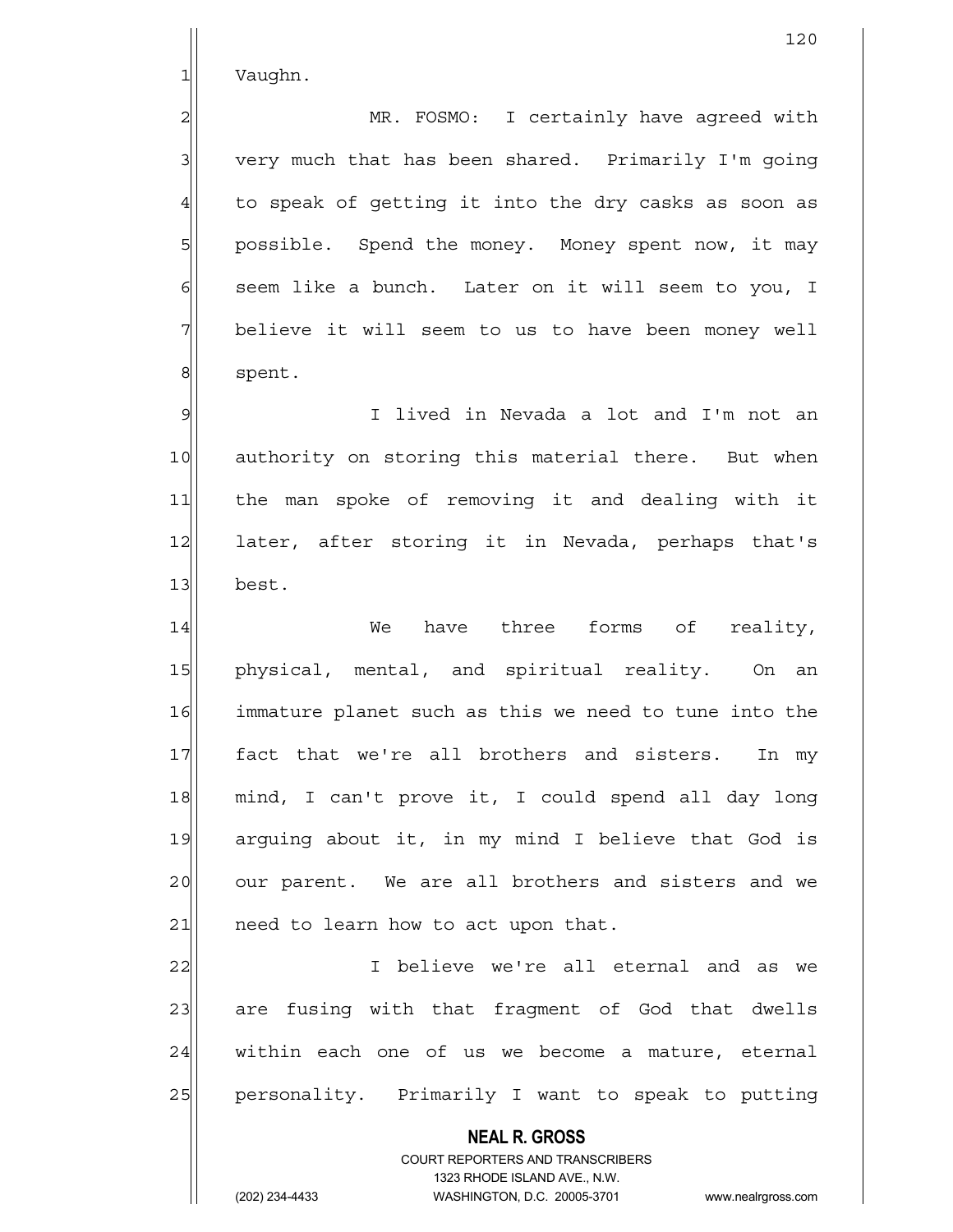**NEAL R. GROSS** COURT REPORTERS AND TRANSCRIBERS 1323 RHODE ISLAND AVE., N.W. 121  $1$  the material in the dry casks. I'm not an authority  $2$  on it but it seems to me that's valid. Thank you. 3 || Southeast I want to speak of the  $4$  underwater landslides that exist off of the coast of 5 Isla Vista in Santa Barbara. It would take 12  $6$  minutes for a tsunami, rumor has it, to go from that 7 1 location to San Pedro. How long and what would be  $8$  the size of that tsunami from that location? 9 You look on the map, you will go under 10 the sea. There are three landslides there. I quess 11 I'd better stop. 12 MR. CAMERON: Thanks, Vaughn. Thank 13 you. And Patrick? 14 MR. MCGIBNEY: I am Patrick McGibney. 15 I'm sorry to be redundant but this is going to be 16 recorded and I'd like it to be in the record. 17 I have a rhetorical question to ask, and 18 please just humor me, but how many people have heard 19 of Fukushima Daiichi? Would you please raise your 20 | hand? Okay, for those that haven't raised your 21 hands, I'm just kind of wondering where your head had  $22$  been in the last couple of years. 23 But, so now could you raise your hand if 24 you've heard of Fukushima Daiichi three years ago? 25 Okay, not too many people. And why would that be?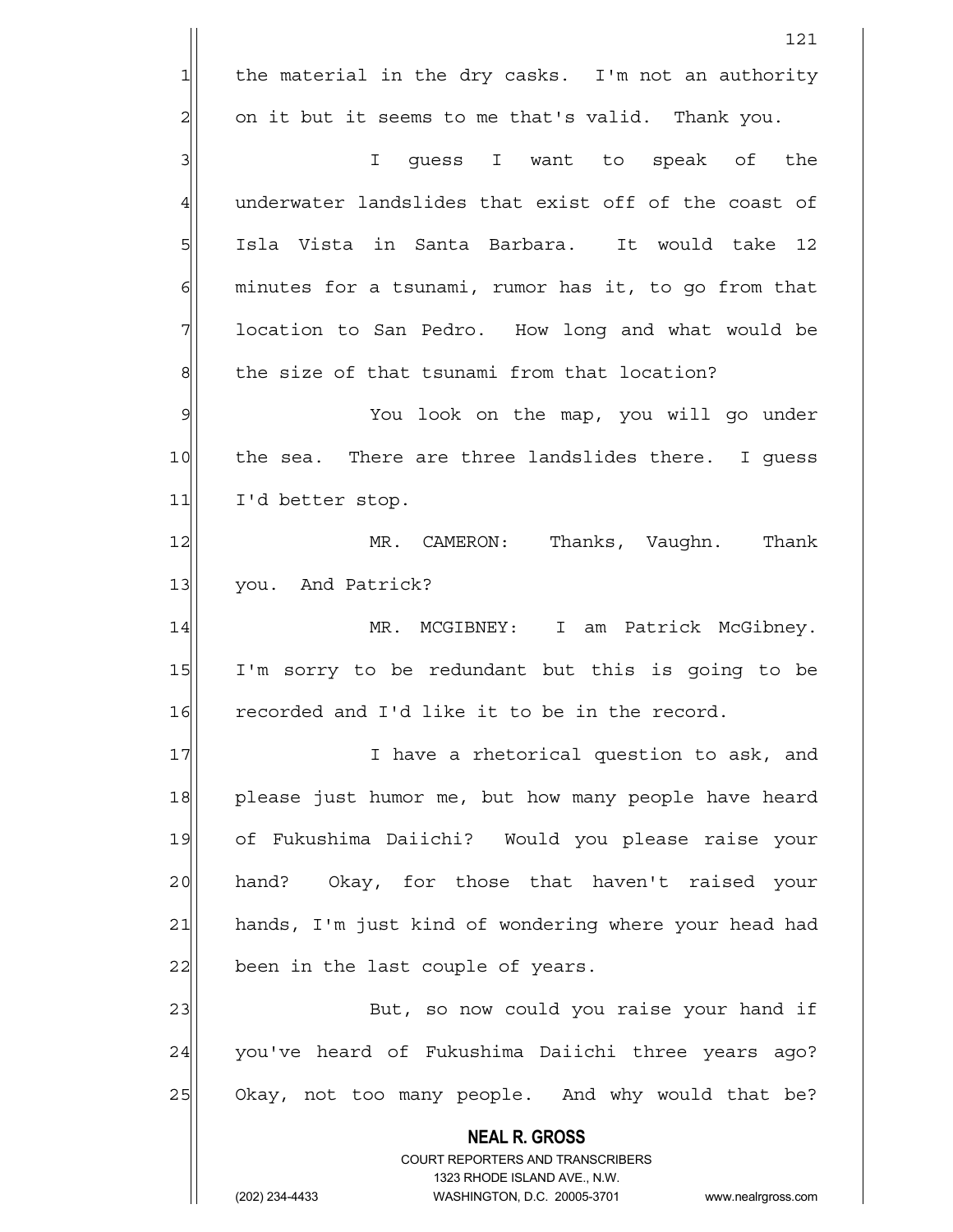3 3 3 Diablo will be safe until something 4 happens. And it will happen. The USGS says that we 5 are over 50 years due for a major earthquake. And we  $6$  have 14 earthquake faults just sitting off of Diablo.

7 People talk about what are we going to 8 do without nuclear power. Well I think most of us 9 here remember the oil embargo in the early 70s. 10 Jimmy Carter had a national conservation plan going. 11 We saved 15 percent of our energy needs at that time. 12 That was more than nuclear power was putting out.

13 We don't talk about conservation. We 14 can do this. Nuclear power is only putting out 19 15 | percent right now. If we had a national conservation 16 plan we could save more than that. We do not need 17 nuclear power. We do not need Diablo Canyon.

18 I have lived 7 miles, for the last four 19 years, from the Diablo site. And you ask about 20 confidence. How much confidence do we have in the 21 NRC judgment? We were lied to when we were told that 22 | nuclear power would be so cheap that it would cost a 23 penny per kilowatt. We were lied to when we were 24 told plutonium was safe enough to sprinkle on your 25 breakfast cereal, you know, how like putting Brewer's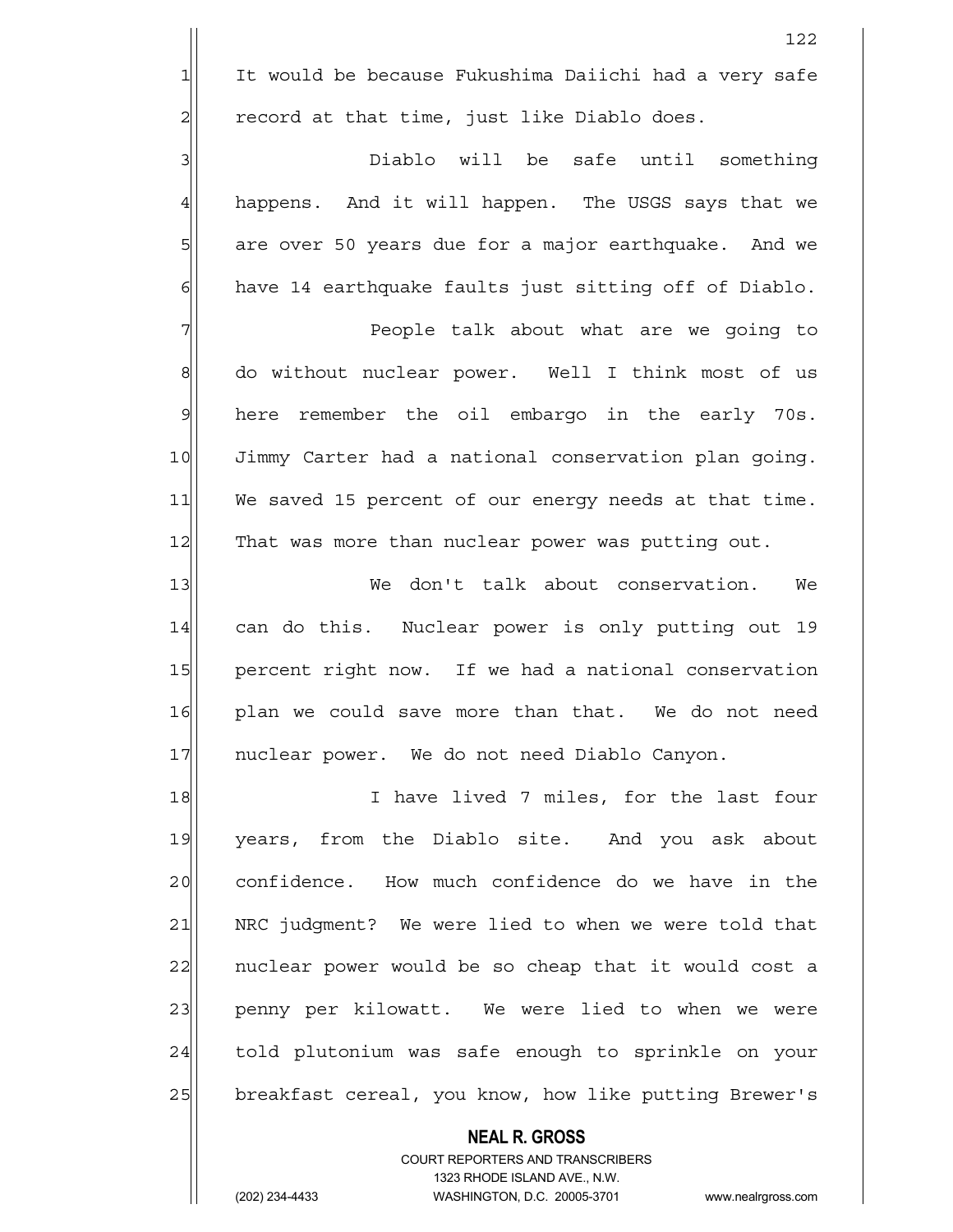1 yeast or a handful of almonds over your Cream of 2 Wheat or something.

123

3 | We were lied to when we were told that  $4$  the toxic nuclear waste storage would be offsite, 5 5 5 5 that there would be a safe permanent storage in the 6 6 very near future. That was over 30 years ago, as  $7$  stated in the Nuclear Waste Policy Act of 1982. We 8 were lied to and we still have no confidence in the  $9$  NRC judgment.

10 A question I ask is why is there no 11 permanent safe storage? And the answer is because 12 | that's an oxymoron. There is no permanent safe 13 storage. This toxic waste will be a liability for 14 millions of years, with the half-life of plutonium-15 239 at 250,000 years.

16 These are time spans that really have no 17 meaning. What are we talking about? 250,000 years? 18 A million years? And when we talk about infinity, I 19 mean, do we understand what infinity is? Do we 20 understand what a trillion dollars is? These are all 21 words that are just thrown out there. We have no 22 idea what we're talking about. Civilized man hasn't 23 even been around for 250,000 years, let alone a 24 million years. How can you possibly project that far  $25$  ahead in time with any confidence at all? You can't.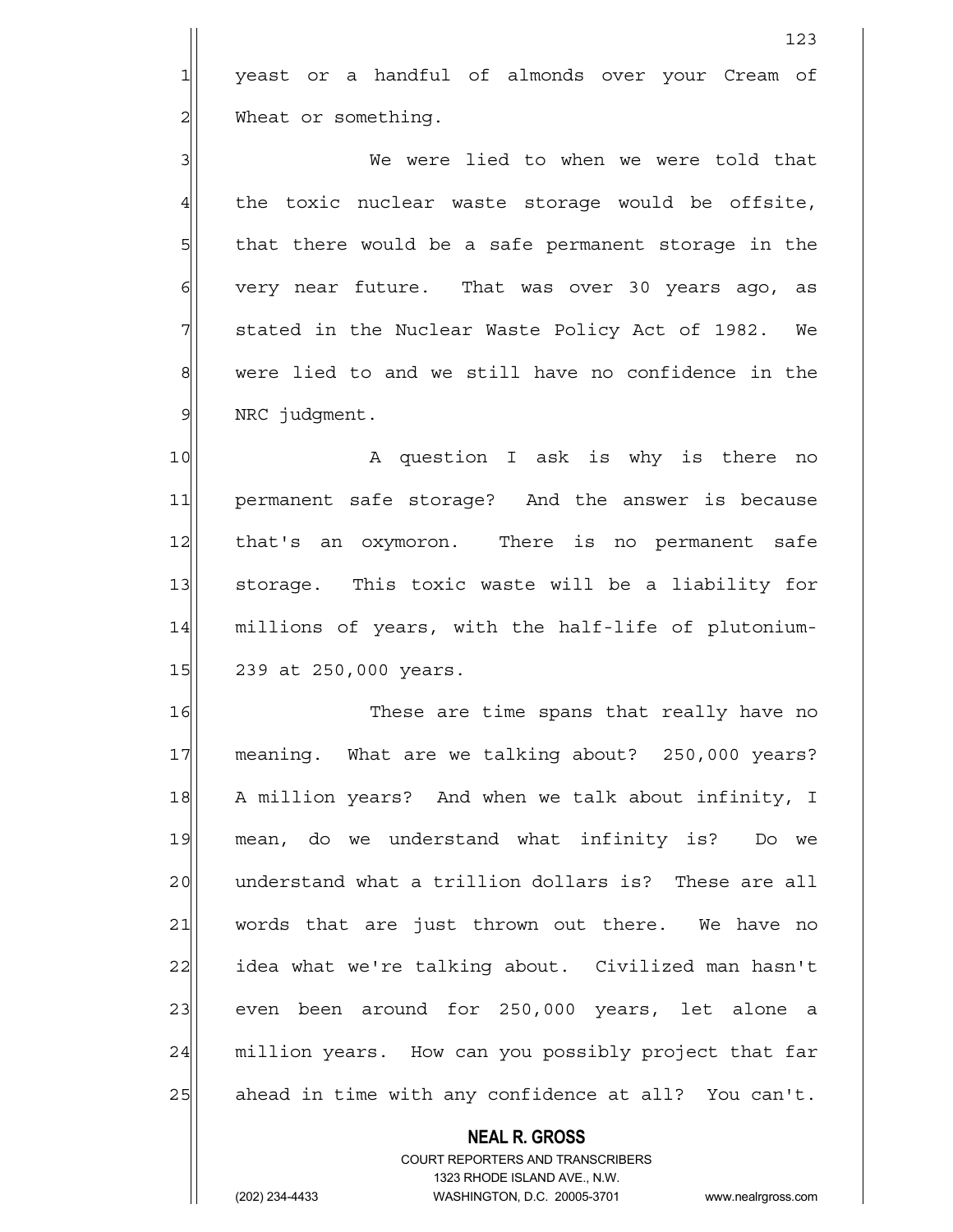|                | 124                                                                                                 |
|----------------|-----------------------------------------------------------------------------------------------------|
| 1              | MR. CAMERON: I'm going to have to ask                                                               |
| $\overline{2}$ | you to finish up, Patrick.                                                                          |
| 3              | MR. MCGIBNEY: And I will finish up.                                                                 |
| 4              | MR. CAMERON: Thank you.                                                                             |
| 5              | MR. MCGIBNEY: Two things I'd like to                                                                |
| 6              | say is stop making nuclear waste and accelerate the                                                 |
| 7              | schedule for transferring spent fuel rods from over-                                                |
| $\mathbf 8$    | crowded spent fuel pools into dry casks. Thank you.                                                 |
| $\mathcal{Q}$  | MR. CAMERON: Thank you. Thank you,                                                                  |
| 10             | Patrick. Steve? Steve Crimmel? 10:34:59?                                                            |
| 11             | MR. CRIMMEL: Wow, thanks for sticking                                                               |
| 12             | around. I appreciate it. Good evening fellow county                                                 |
| 13             | residents. Good evening NRC staff. I'm so glad                                                      |
| 14             | you're here. I'm glad to have the opportunity to                                                    |
| 15             | speak. And the echo is really messing with me, I'm                                                  |
| 16             | sorry.                                                                                              |
| 17             | One thing I want to point out, I've                                                                 |
| 18             | noticed that throughout the evening that most of the                                                |
| 19             | people supporting Diablo tend to work there. And I                                                  |
| 20             | think it's just human nature to support whatever's                                                  |
| 21             | putting money in your pocket. I think it's kind of                                                  |
| 22             | what everybody does.                                                                                |
| 23             | But I'll try to make this short and to                                                              |
| 24             | the point. This is for the record. I just want to                                                   |
| 25             | say that I'm opposed to storing any spent fuel at all                                               |
|                | <b>NEAL R. GROSS</b>                                                                                |
|                | <b>COURT REPORTERS AND TRANSCRIBERS</b>                                                             |
|                | 1323 RHODE ISLAND AVE., N.W.<br>(202) 234-4433<br>WASHINGTON, D.C. 20005-3701<br>www.nealrgross.com |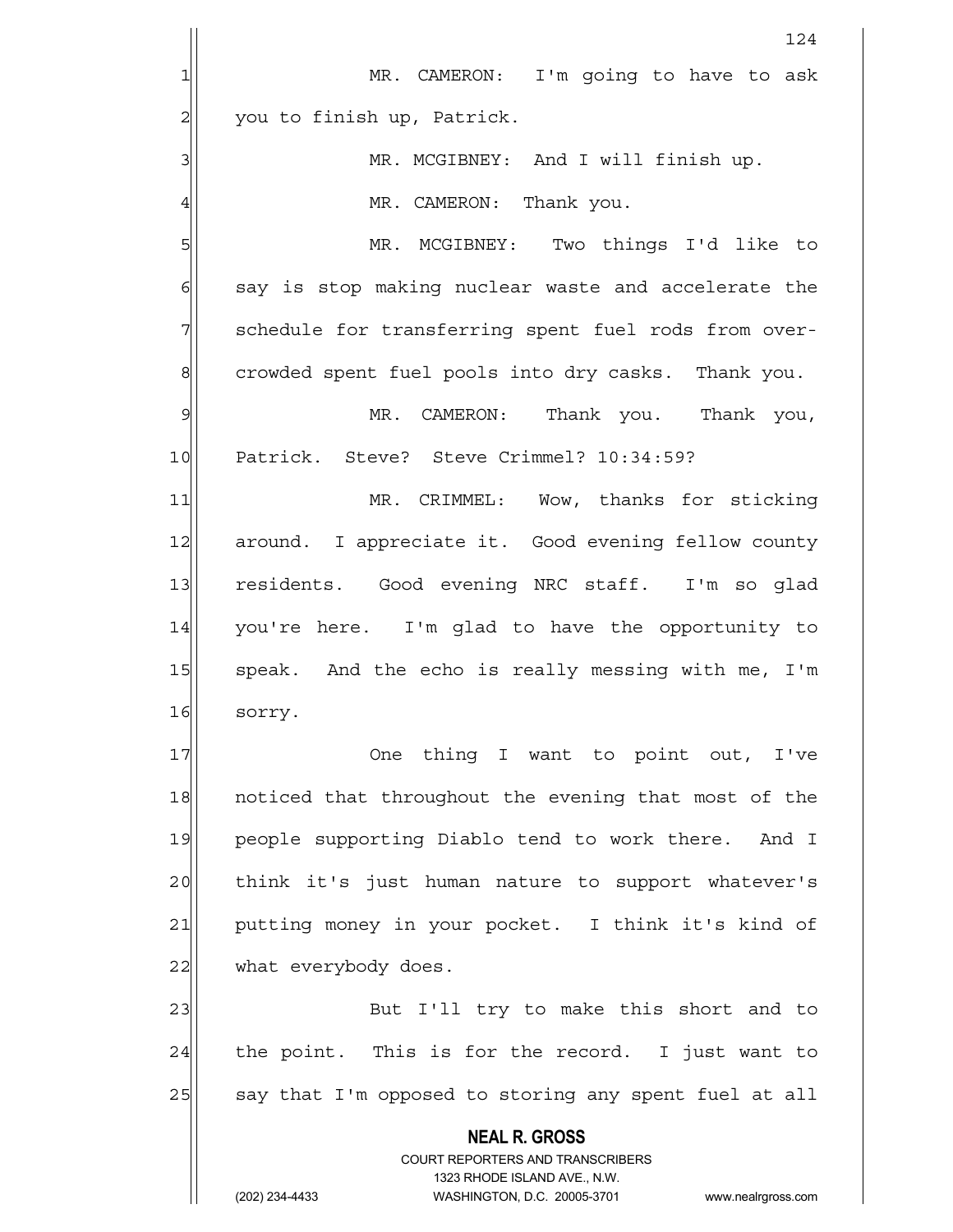1 at Diablo. I just heard that radioactive water  $2$  entering the Pacific Ocean at the Fukushima site in 3 J Japan is expected to reach the West Coast of the 4 United States sometime around March of next year,  $5$ | 2014.

6 | 6| Nuclear power and the waste that it 7 7 The reates is deadly to most living things. I also feel 8 it's the most deadliest form of pollution man has 9 ever created. I feel we must phase out all nuclear 10 power plants as soon as possible. And, for the 11 record, I just want to say I have no confidence in 12 safe storage of nuclear waste. Thank you.

13 MR. CAMERON: Thank you. Thank you, 14 Steve. Is Mark, Mark Krist? And then we're going to 15 | qo to Nick, Nick Homick. Mark?

16 MR. KRIST: Good evening. My name is 17 Mark Krist and I'm a Cal Poly graduate. I'm a local 18 citizen. I've been a supporter of Mothers for Peace 19 and the work they're doing.

20 as a graduate of the Natural Resources 21 Management Department I look at the nuclear industry 22 with a "is this sustainable" aspect. And it's pretty 23 clear that there is no solution to nuclear waste.  $24$  And I'd implore you all to consider that when you  $25$  make these decisions for the future.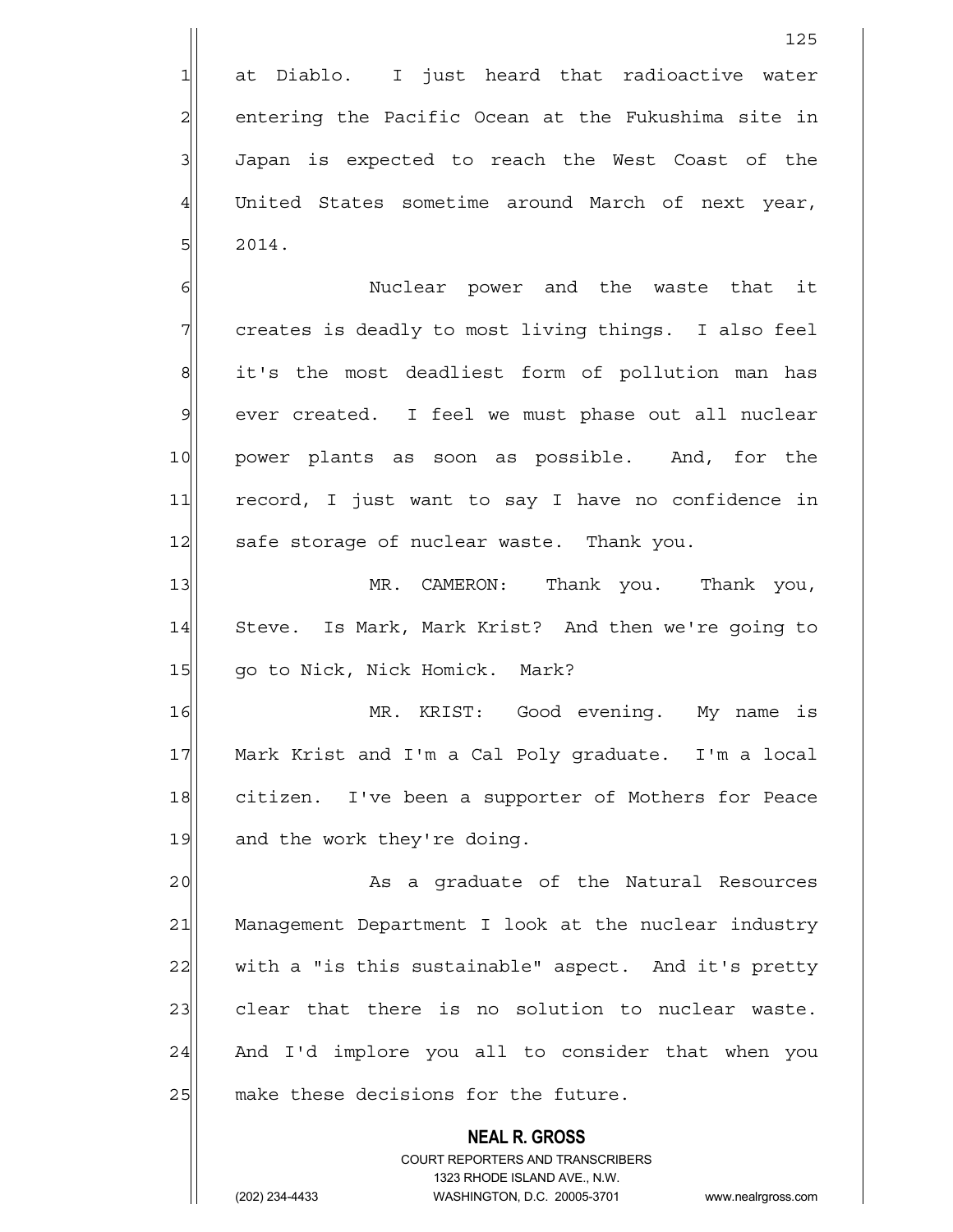1 Transporting nuclear waste, nobody wants 2 | this in their backyard. Nobody's comfortable with  $3$  it. I hear corporate shills say that it's carbon-4 free and safe. Safe? You know what's happening in 5 | Fukushima, right? Or Three Mile Island or Chernobyl? 6 Imagine, say, feeling if you hear those alarms. I'm  $7$  not 30. I have concerns for my little brother who 8 has to deal with this waste and that potential of 9 danger.

10 I want to mention I do not support the 11 GEIS. I find it flawed. I've read EIS's and I don't 12 think it's fully considered. Consider the slide that 13 was so quickly breezed over where the man mentioned 14 that we could use the NRC as the NRC's own check and 15 balance if, maybe, we don't need to do another site 16 analysis. That sounds to me like the wolf quarding 17 the hen house. That's crazy.

18 You can't just carte blanche they will 19 check themselves. People have expressed concern 20 about where's the licensing, the follow-through. 21 Sure. Confidence? No, I don't have confidence. I'm 22 concerned.

23 We can't blame the Federal government 24 for not yet making a repository. We're still 25 creating the nuclear waste. That's not --let's just

## **NEAL R. GROSS** COURT REPORTERS AND TRANSCRIBERS 1323 RHODE ISLAND AVE., N.W.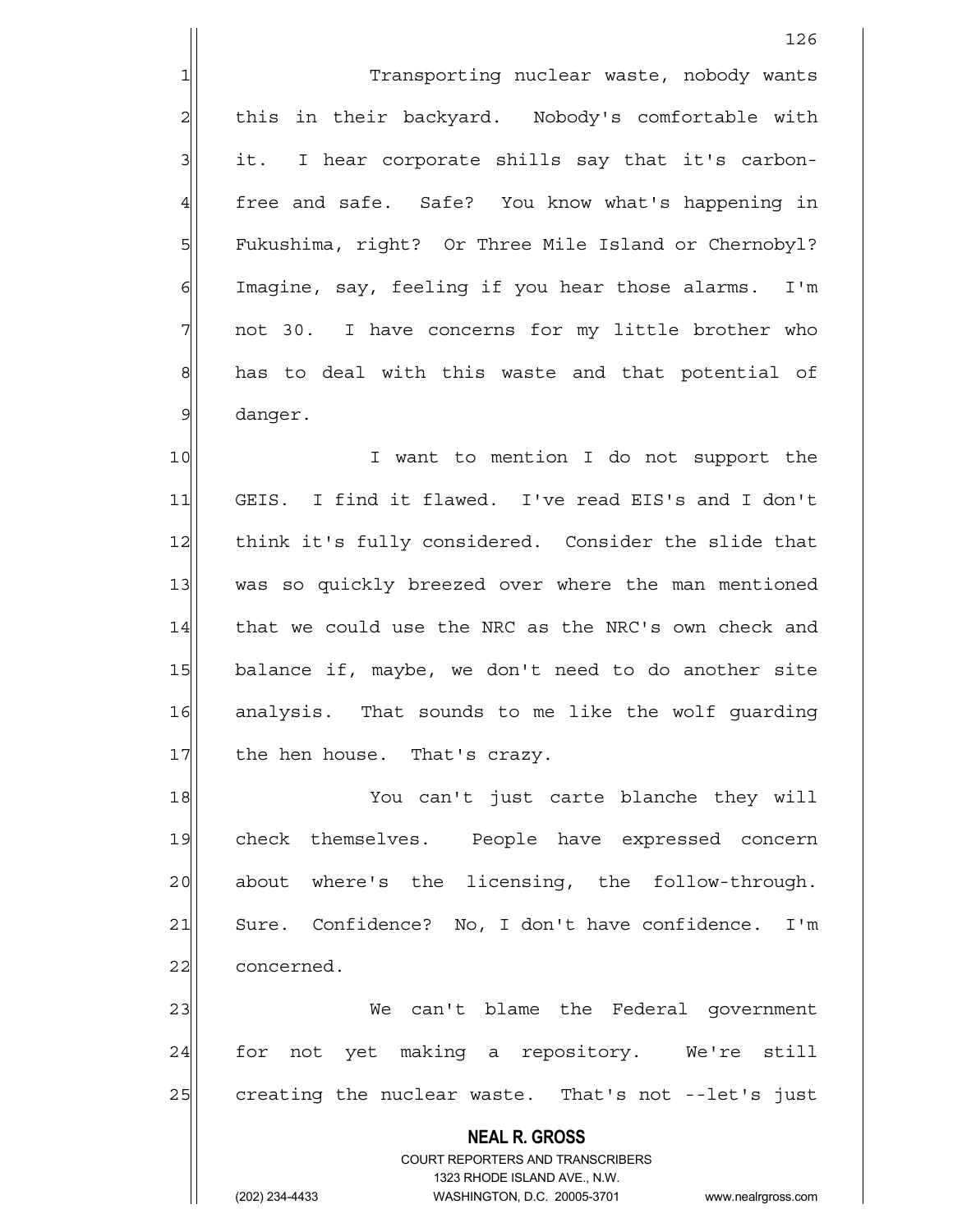1 throw the blame to the Federal government because  $2$  they haven't given us a solution. We have not 3 3 stopped making the waste.

4 | Please look in the mirror. Ask 5 5 5 5 yourself, are you comfortable with nuclear energy and  $6$  what the potential for future generations having to 7 deal with this mess is. And if you are, look into a 8 child's eyes and tell them that you are supportive of 9 | nuclear energy. Thank you.

10 MR. CAMERON: And thank you very much. 11 And this is Nick coming up. And then we'll go to 12 Rosanne Livingston and Adrianne Davis.

13 MR. HOMICK: Hello, my name is Nick 14 Homick. I've lived here since 1981. And I believe 15 that we're here to talk about this, which has nothing 16 to do with Diablo Canyon. This is what the policy 17 that is going to affect 103 communities that live 18 with nuclear power.

19 When I asked my friend, Liz Apfelberg, 20 one of the founding members of Mothers for Peace, 21 what Waste Confidence is she says well, they're 22 confident that they're going to make waste, and they  $23$  don't know what to do with it.

24 Within this document there are lies and 25 misleading information. The first one I'd like to

> **NEAL R. GROSS** COURT REPORTERS AND TRANSCRIBERS 1323 RHODE ISLAND AVE., N.W.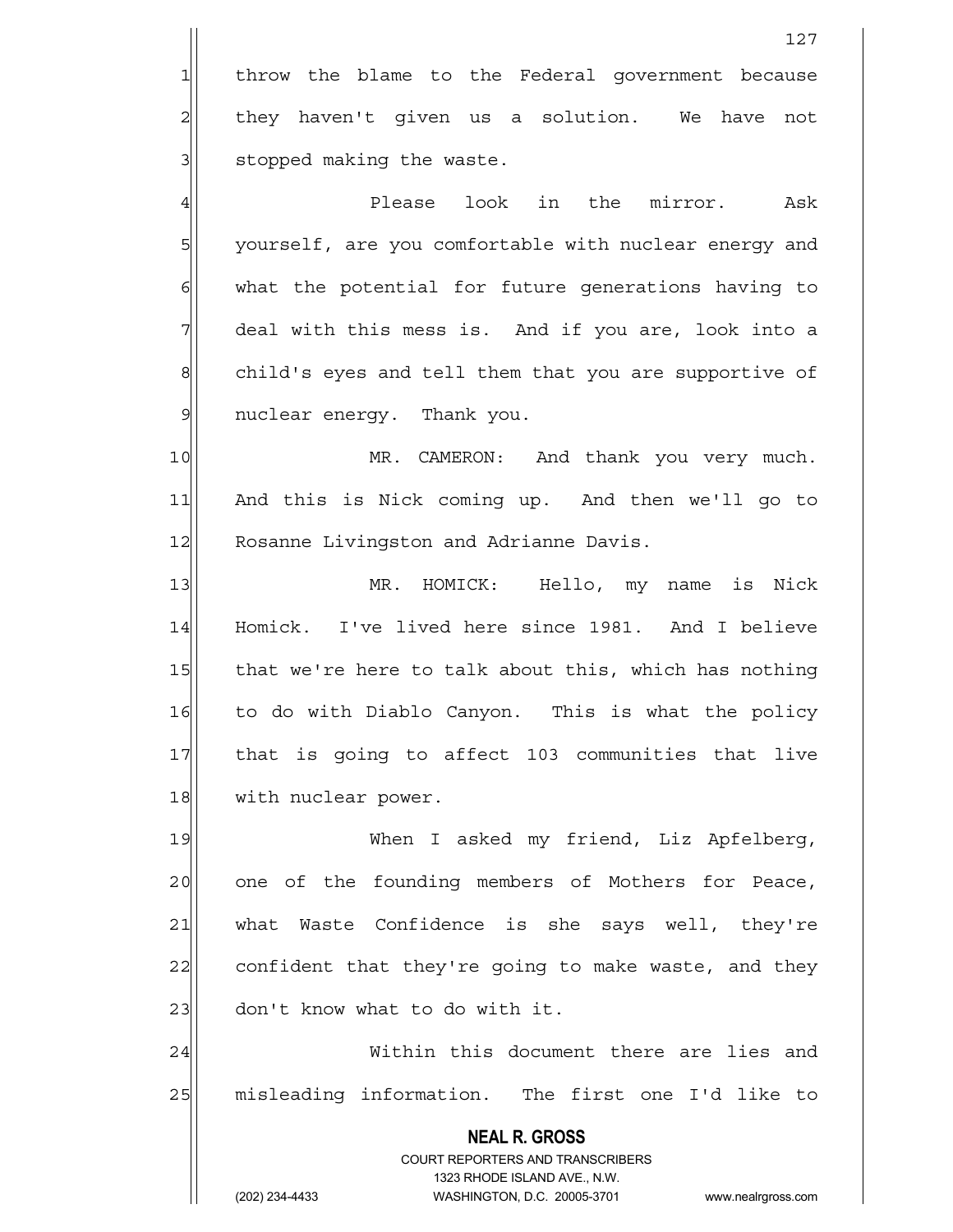1 bring up is on Roman numeral Page 34 when it says  $2$  that the environmental justice impact is small. 3 | Well, Fred Collins said that he was displaced from 4 his ancestral homeland.

5 And if I think about the people that, 6 6 6 6 according to the 1805 Zebulon Pike Treaty, the 7 Mdewakanton Dakota people that were displaced from 8 | their homeland of Prairie Island and now live with 9 | their childcare center 500 yards away from the waste 10 storage facility on Prairie Island, I would say that 11 the environmental justice impact is large, not small 12 as this document states.

13 Okay, on Roman numeral 41 it says long-14 term storage and indefinite storage impact could be 15 | small, moderate, or large. What? They don't know? 16 Okay, public and occupational health, Roman numeral 17 43; it says that it's small, that there is no public 18 or occupational health. That is also a lie.

19 On Roman numeral page 44 it says that 20 | the impact of terrorism would be small. This is a 21 lie. If that pool was drained at Diablo Canyon we 22 would have a Fukushima type incident here.

23 Okay, and the thing which is not 24 discussed in this is societal collapse. No 25 civilization has lasted more than 1000 years on this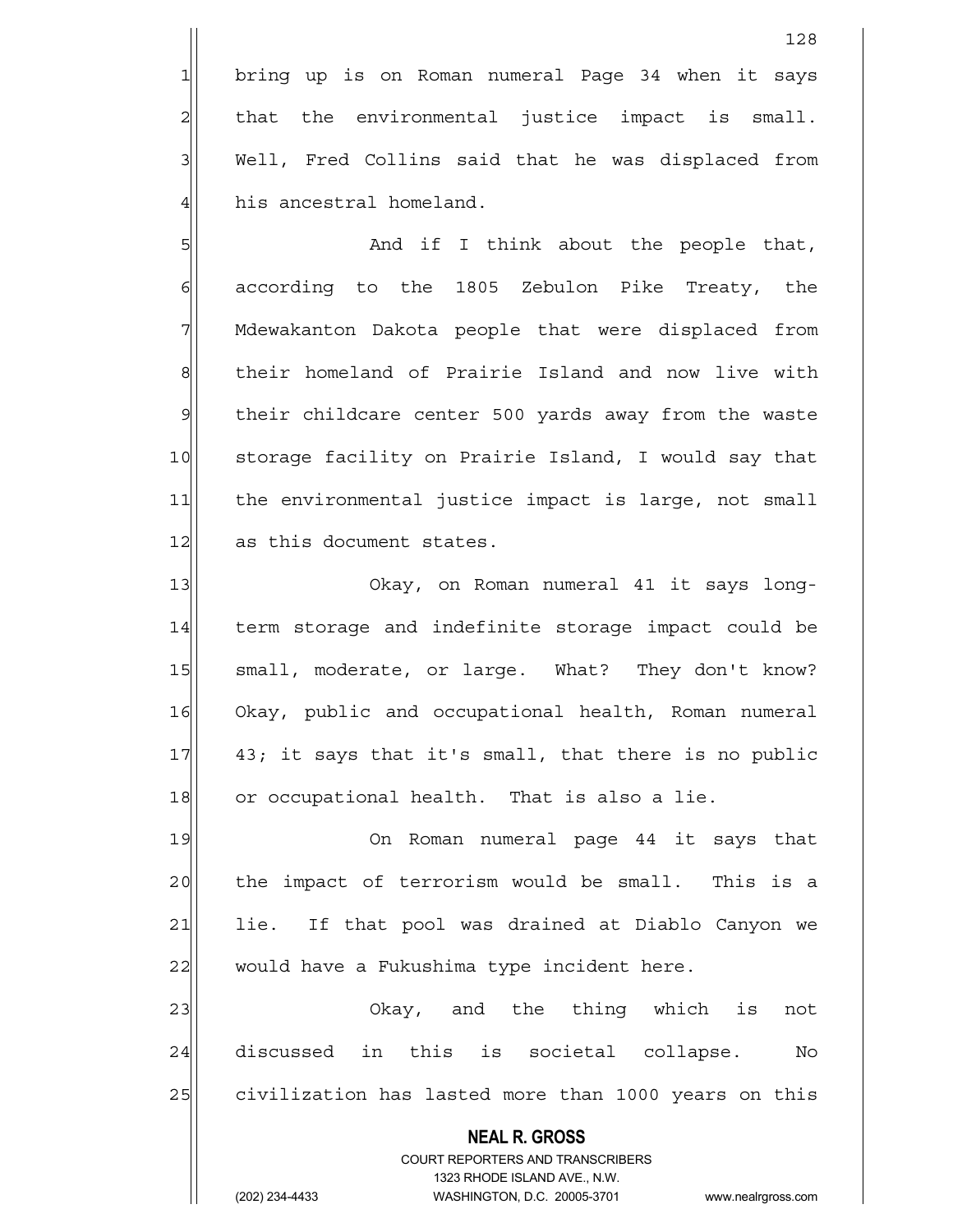4 A Now the most important thing that I wish  $5$  to say is that the creation, the artificial creation 6 of composite generic non-existent nuclear sites, is 7 | inherently flawed to perform qualitative analysis. 8 You see, the geological, socio-political, geographic, 9 environmental, and epidemiological considerations are 10 unique to each site.

11 Moreover, the mechanical operation of 12 each of these plants and storage facilities is also 13 unique. So you cannot make a generic plan based on 14 things that are so inherently unique. There is not 15 one generic nuclear power plant in the United States. 16 They're all unique. So the people of San Luis Obispo 17 reject this because it is scientifically invalid.

18 MR. CAMERON: Okay, thank you. Thank 19 you, Nick. Is Rosanne Livingston here? Okay, and 20 then Adrianne Davis and Reo Cordes.

21 MS. LIVINGSTON: Hello everybody. My 22 | name is Rosanne Livingston. I moved to Santa Barbara 23 seven years ago from New York City, where I lived 24 less than 30 miles from the most dangerous nuclear 25 | power plant in the United States, Indian Point, which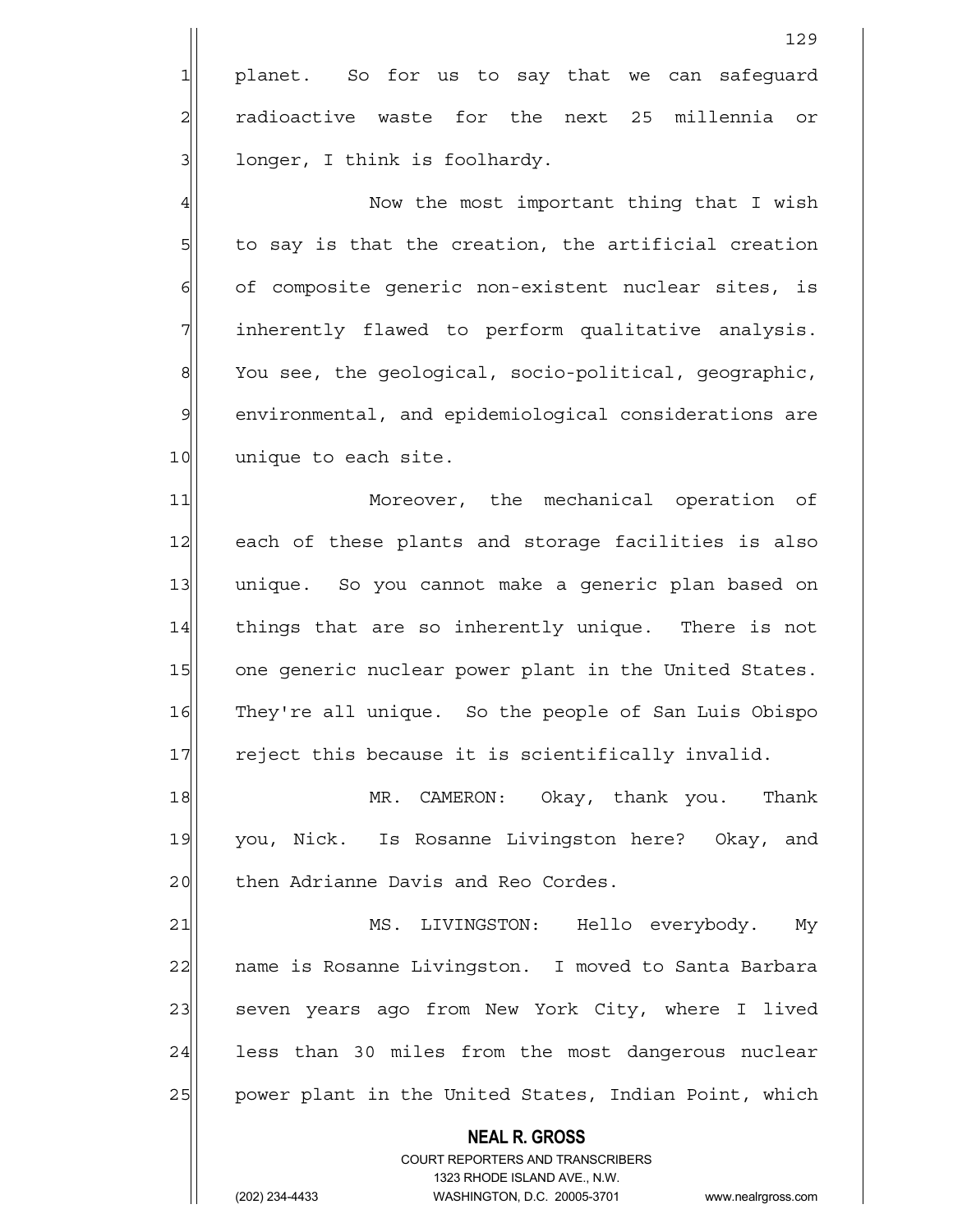$1$  affects over 20 million people.

2 Since the catastrophic events of March 3 11, 2011, I've become deeply concerned about the fate 4 of nuclear energy in California, especially the fate 5| of Diablo Canyon.

6| There are 430 commercial nuclear power  $7$  reactors in the world, in 31 countries; 70 more are 8 8 8 now under construction. These statistics that I'm 9 reading came from the World Nuclear Association dated 10 November 2013. Eleven percent of the world's 11| electricity comes from nuclear power, only 11 12 percent. Fifty-six countries operate a total of 13 about 240 research reactors and a further 180 nuclear 14 reactors power some 150 ships and submarines.

15 Of the 104 commercial nuclear reactors 16 in this country, 4 have been closed this year, 4 are 17 slated to close within the next year. Closed does 18 not mean over. The highly radioactive fuel rods left 19 behind as so-called waste pose catastrophic dangers  $20$  that we must live with for 250,000 years per rod.

21 Keep in mind that the fuel rods are only  $22$  beneficial for somewhere between one to two, I'm 23 | sorry, one to three years and then they are retired,  $24$  to be cooled down in pools, where they continue to 25 generate enormous heat and produce a by-product of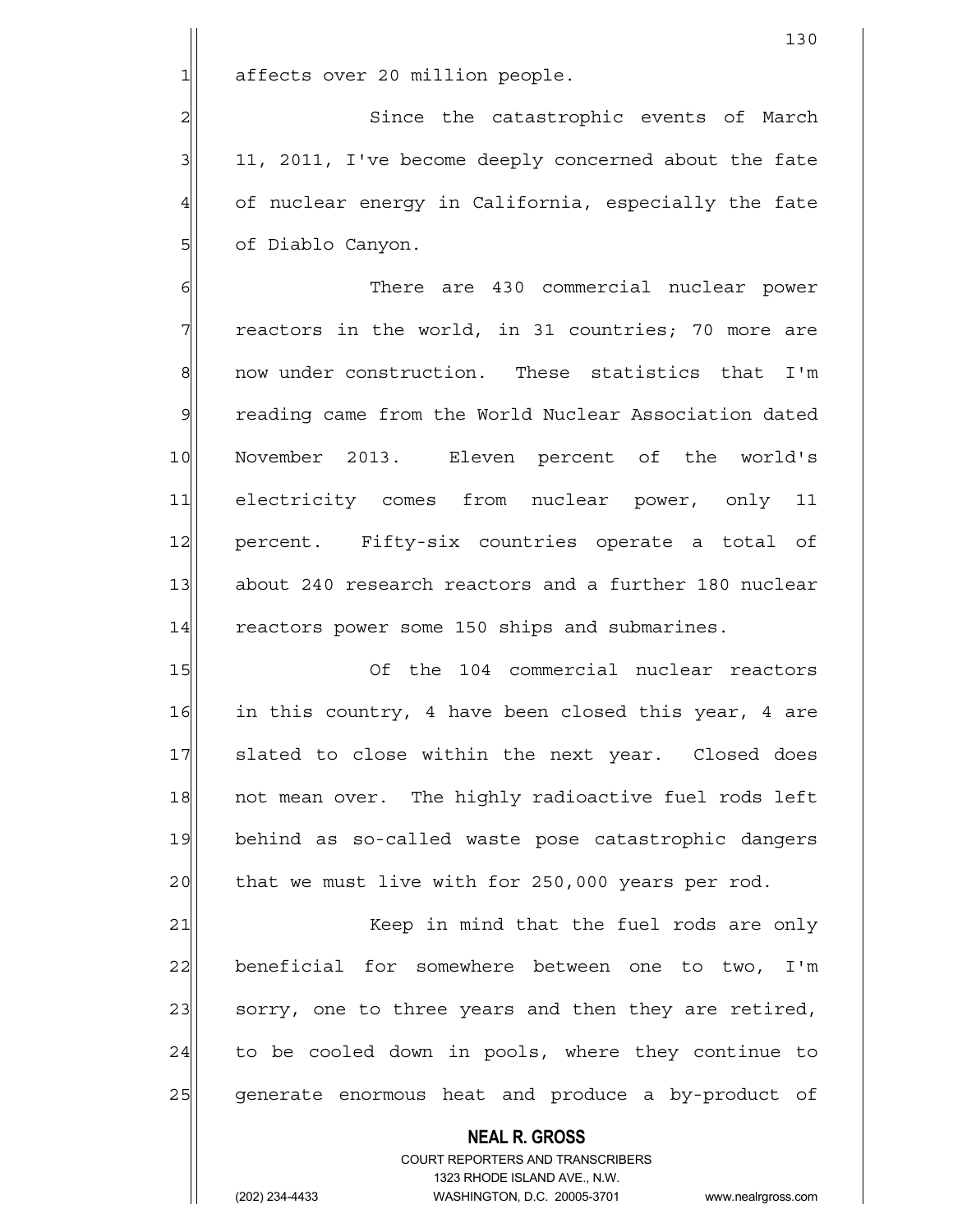1 radioactive water.

2 2 When cool enough, they are supposed to 3 | be stored in dry casks. The number of partially used 4 fuel rods or, as you call them, spent fuel rods 5 5 5 5 solutinues to grow at a staggering rate. The rods are  $6$  not spent. Spent means used up. This is hardly the 7 case when the rods are removed from the reactors. We 8 | know that, and so do you.

9 Sustainable energy sources, 10 photovoltaics, wind turbines, wave action turbines, 11 et cetera, are no longer simply experimental sources 12 of energy, as you would like to make us think. You 13 know that and so do we. The site at Diablo Canyon 14 offers a perfect opportunity for a conversion to 15 safe, renewable energy sources, sources that could 16 provide economic possibilities that are staggering.

17 By the way, terms like generic and 18 feasible do not inspire confidence. Political will 19 and greed are holding us hostage. You are holding us 20 | hostage. The utilities are holding us hostage. 21 Nuclear energy makes C-E-N-T-S to you and no S-E-N-S- $22$  E to the safe perpetuation of life on earth. The nuc  $23$  --24 MR. CAMERON: Could you wrap-up, please? 25 | MS. LIVINGSTON: Okay.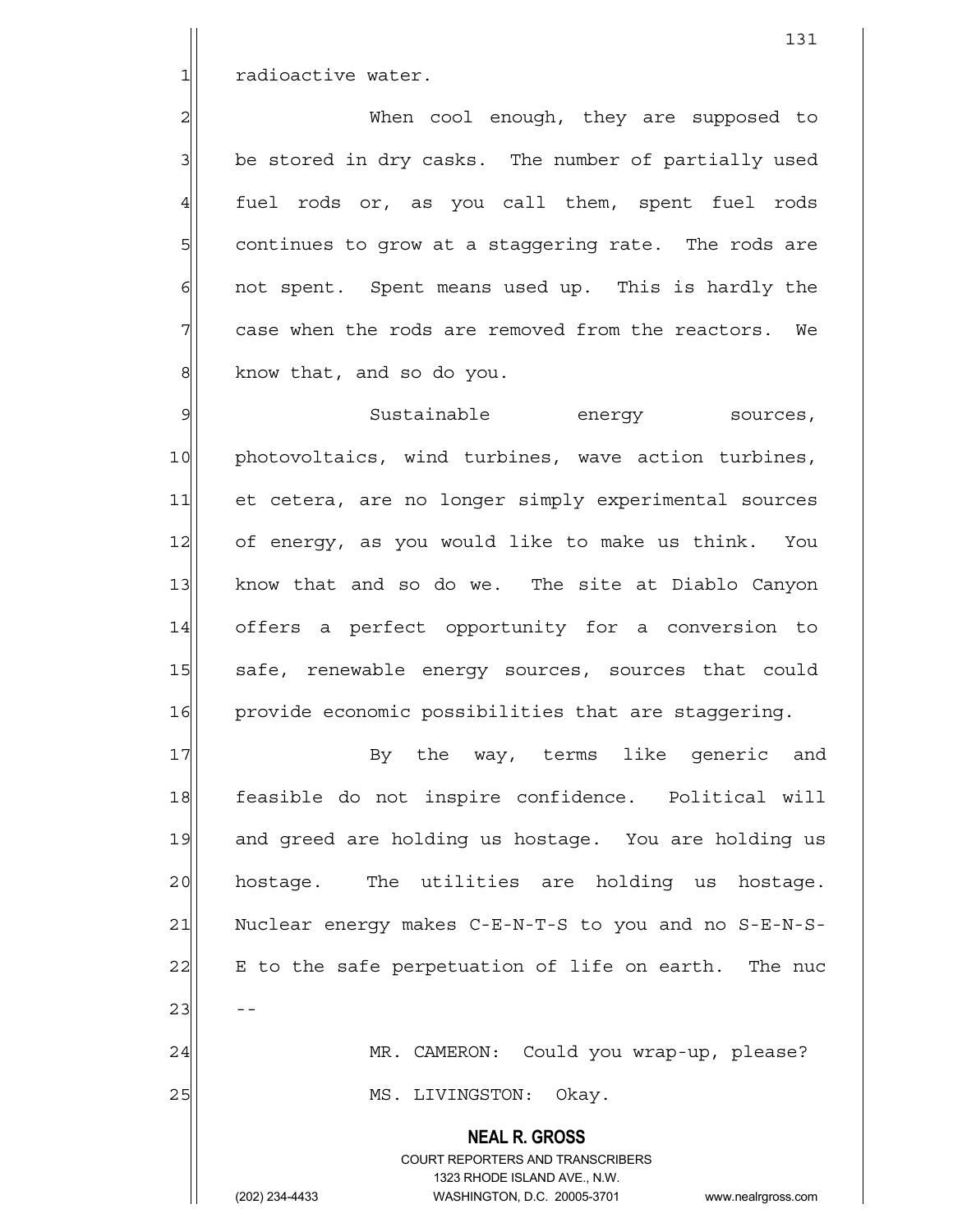1 MR. CAMERON: Thank you.

2 MS. LIVINGSTON: The nuclear energy has 3 3 1 turned our beloved planet Earth into a ticking time 4 bomb. Don't let NRC be translated as Not Really 5 | Caring, Not Really Concerned, Not Really Conscious. 6 Thank you.

7 Thank you. Thank you. We meen thank you. We meen thank you. We 8 can go to Reo. And is that Adrianne? Why don't you 9| come up, because I want to call Rena right after Reo, 10 okay? Come on, Adrianne, you were, thank you.

11 MS. DAVIS: Good evening, representatives 12 of the Nuclear Regulatory Commission, ladies and 13 gentlemen. My name is Adrianne Davis, resident of 14 Santa Barbara, California, native of California.

15 I'm here because of love, love for my 16 children, all children. It's too late to believe 17 | that you believe in your Waste Confidence. It's now 18 time for the truth. As members of the NRC you must 19 completely shelve the present Draft EIS and start 20 anew with the truth and with us.

21 We're not asking please, but with a 22 Strong and fair demand, to write a truly factual 23 account of the liabilities and how spent fuel rods in 24 | open pools on a web of faults, grids of destruction 25 on massive tectonic plates, will affect our land, our

> COURT REPORTERS AND TRANSCRIBERS 1323 RHODE ISLAND AVE., N.W. (202) 234-4433 WASHINGTON, D.C. 20005-3701 www.nealrgross.com

 **NEAL R. GROSS**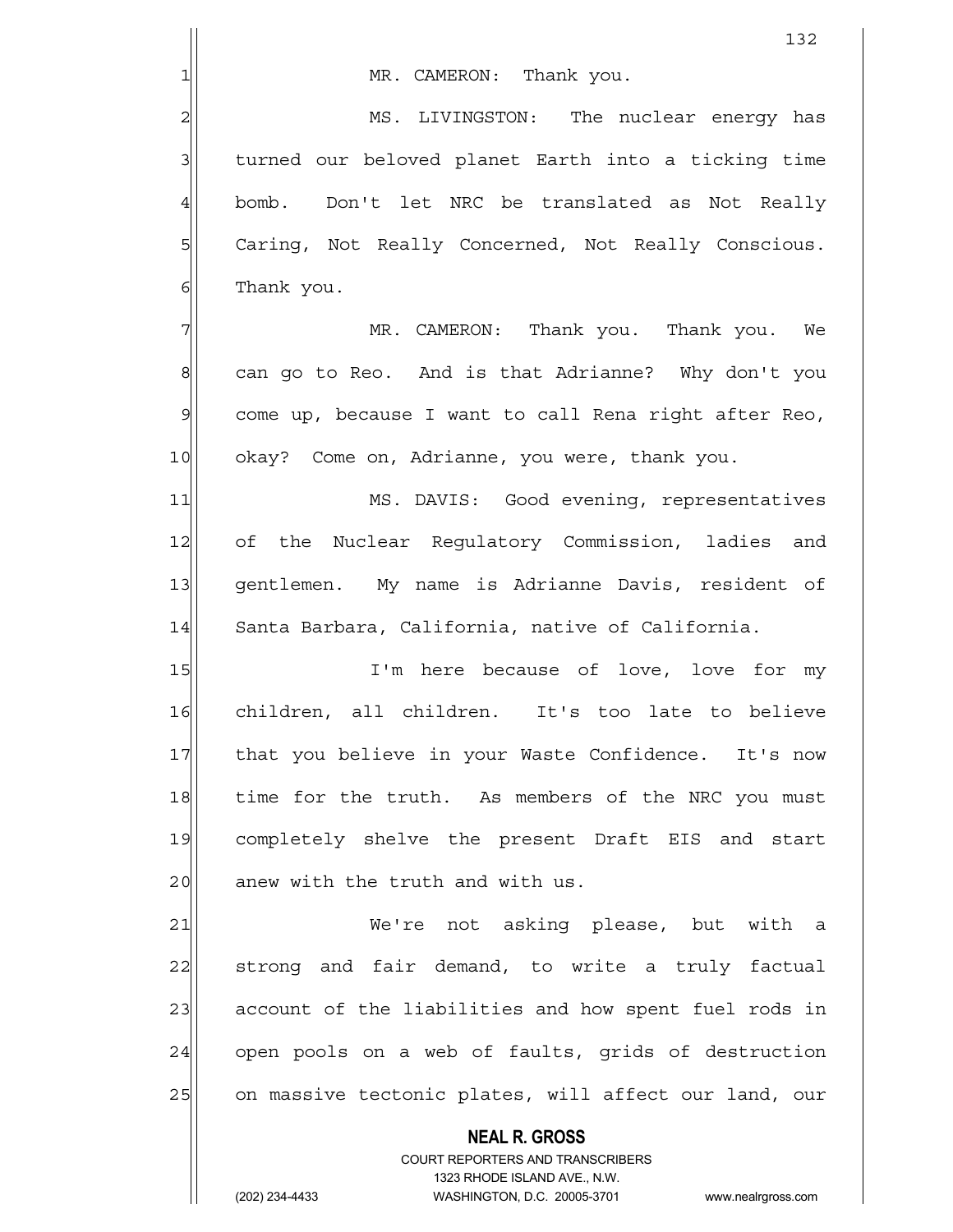1 state, our country.

2 Me, the citizens, must be an active part 3 3 of this enterprise, reasonable negotiators for a fair 4 and balanced management contract, something new and 5 | stesponsibly purposeful. We're all in this quandary 6 6 6 together. And you don't want to kill a state, the 7 bread basket of the country, while Fukushima Daiichi 8 has already begun to sicken us and destroy the 9 Pacific Ocean.

10 The onus of responsibility, personal 11 responsibility, falls on each of you, on your 12 shoulders, to engage and include the citizenry in the 13 plan to make Diablo Canyon safe, really safe, for the  $14$  present and for the next 250, 000 years or more. 15 Thank you.

16 I heartily suggest that the NRC use its 17 leadership to hasten PG&E's mitigation of its spent 18 fuel rods by transferring the remaining two-thirds of 19 all those cool enough to dry casks, safer storage, 20 | not in years' but in months' time. This plant must 21 be shut down and buried, all those plants around us  $22$  must be.

23 While this is in operation it would be of  $24$  great benefit to PG&E and its customers to design 25 benign and sustainable energy alternatives suited for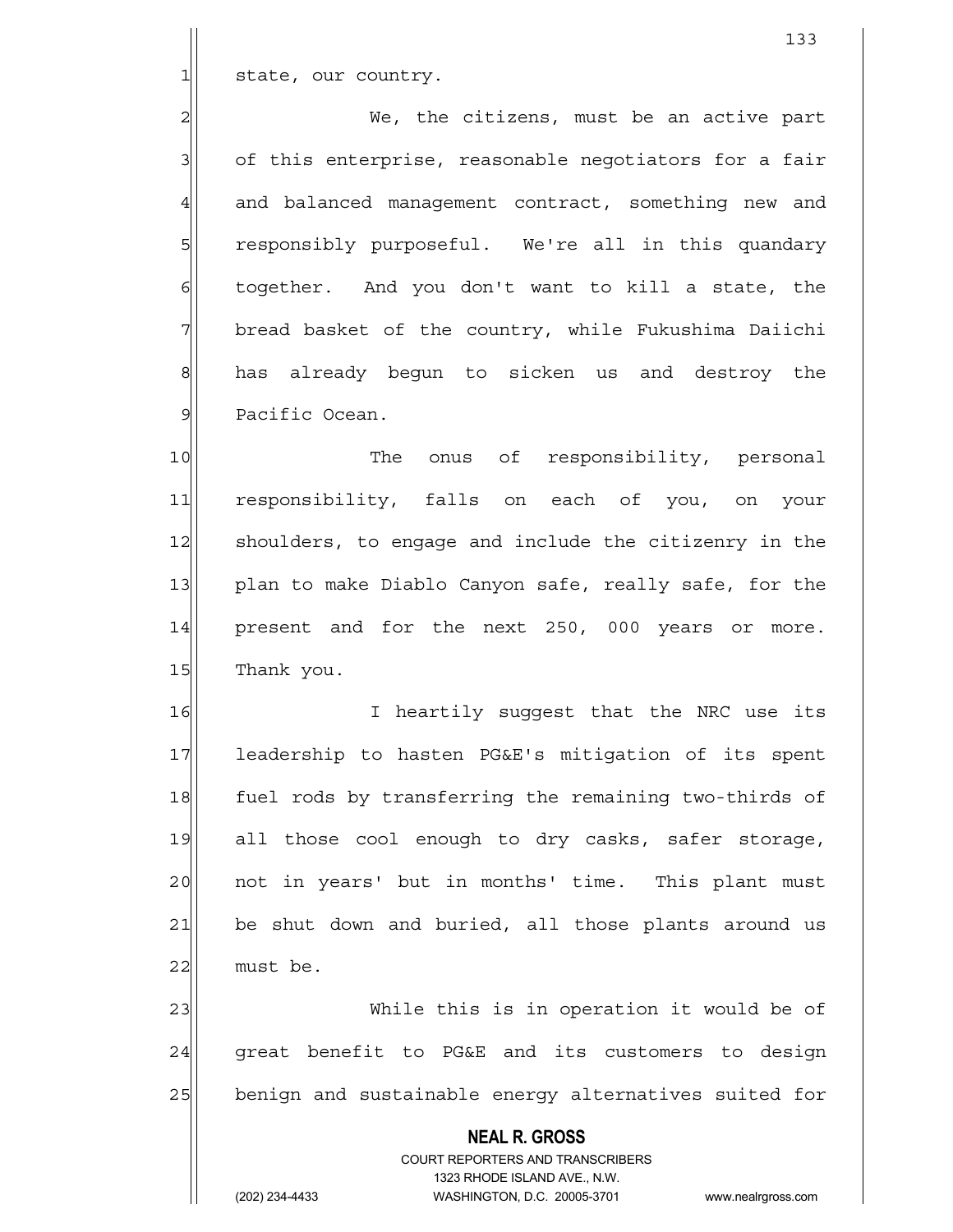|                | 134                                                                                                 |
|----------------|-----------------------------------------------------------------------------------------------------|
| $\mathbf{1}$   | its surrounding campus for a steady replacement of                                                  |
| $\overline{a}$ | new energy. Yours and PG&E's reputation will change.                                                |
| 3              | You can become a graceful good neighbor. Thank you.                                                 |
| $\overline{4}$ | I'm a parent and proponent of                                                                       |
| 5              | conservation. If we put conservation to work we                                                     |
| 6              | could save 45 percent of our energy. Solar, wind,                                                   |
| 7              | and tidal energy is within grasp. Thank you.                                                        |
| $\mathbf{8}$   | MR. CAMERON: Okay, thank you. Thank                                                                 |
| $\mathcal{G}$  | you, Adrianne. Let's go to Reo and then Rena and                                                    |
| 10             | then Anita. Reo?                                                                                    |
| 11             | MR. CORDES: My name is Reo Cordes. I am                                                             |
| 12             | a 33-year resident of San Luis Obispo County.<br>I am                                               |
| 13             | not a PG&E representative or spokesperson and if I                                                  |
| 14             | had, I was being born in 1980, so I couldn't protest                                                |
| 15             | the building of Diablo Canyon nuclear power plant.                                                  |
| 16             | Luis Obispo<br>do<br>support<br>San<br>City<br>I.                                                   |
| 17             | upgrading their street lights to LED. I urge                                                        |
| 18             | everyone here to switch out their light bulbs to LED                                                |
| 19             | light bulbs, conserve as much power as you can. And                                                 |
| 20             | we should be transitioning to renewable energy.                                                     |
| 21             | I urge the NRC to fast track the transfer                                                           |
| 22             | of spent fuel from spent fuel pools to dry cask                                                     |
| 23             | storage as quickly as possible. I also urge the NRC                                                 |
| 24             | not renew the license for Diablo Canyon power<br>to                                                 |
| 25             | plant when such license renewal is submitted.                                                       |
|                | <b>NEAL R. GROSS</b>                                                                                |
|                | COURT REPORTERS AND TRANSCRIBERS                                                                    |
|                | 1323 RHODE ISLAND AVE., N.W.<br>(202) 234-4433<br>WASHINGTON, D.C. 20005-3701<br>www.nealrgross.com |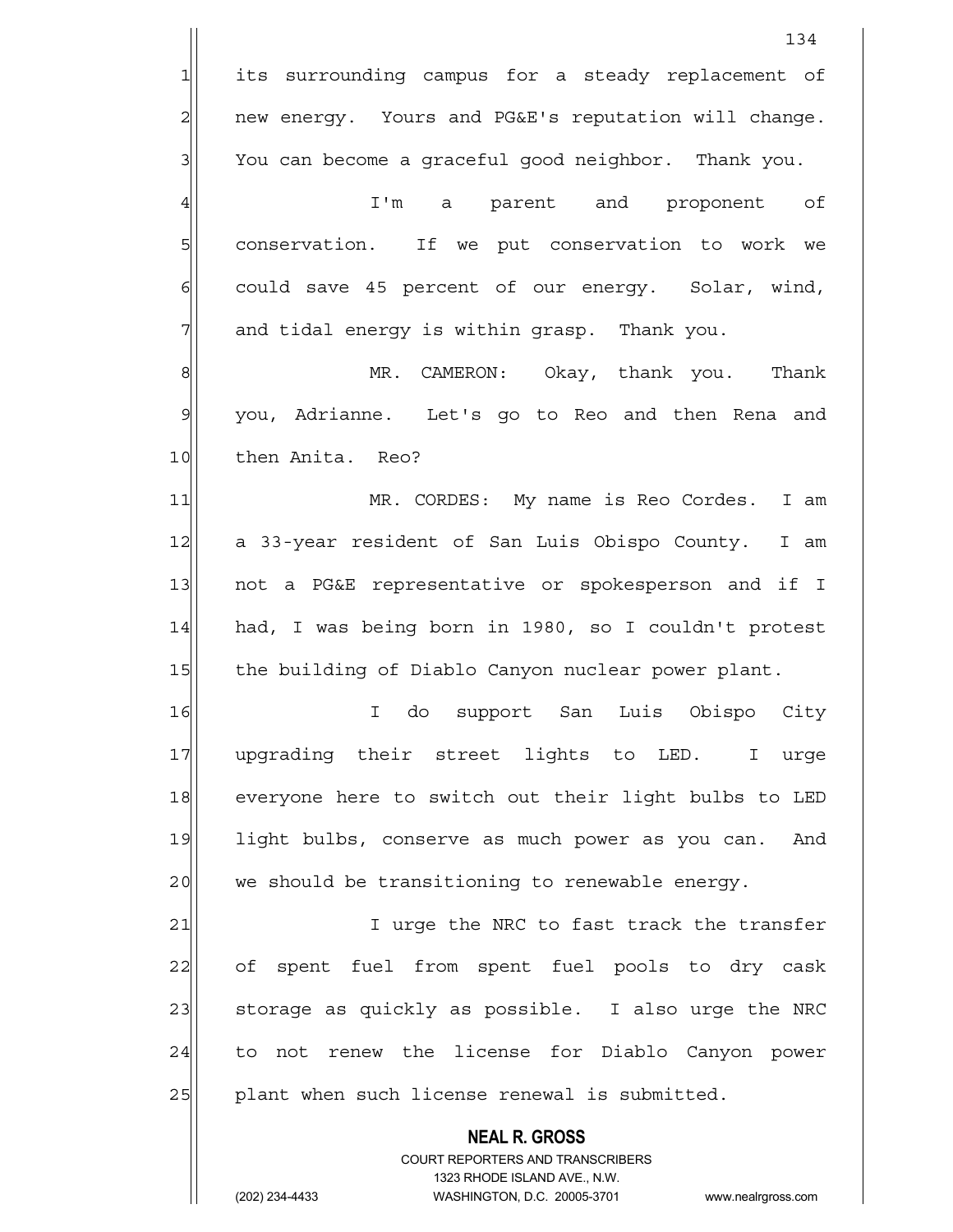1 1 I suqqest the NRC create a rule to 2 require nuclear power plants in coastal zones such as 3 Diablo Canyon power plant to provide a secondary, 4 beyond what it is already doing, a secondary backup 5 | power source, provided by a renewable energy onsite,  $6$  such as solar power at the surrounding hills of 7 Diablo Canyon.

8 Me have some beautiful south-facing hills 9 there which could be providing electricity from the 10 sun. And that's all I have right now. Thank you.

11 MR. CAMERON: Thanks. Thank you. Thank 12 you, Reo. And this is Rena Spooner.

13 MS. SPOONER: All right, hello everybody. 14 I wanted to start by thanking the NRC and PG&E for 15 holding this meeting. And I know it's not easy to 16 have a bunch of hecklers but we're all passionate 17 here for a reason.

18 So I would also encourage 19 environmentalists to be as polite as they can when 20 engaging people they feel are their enemies. I 21 worked for an environmental non-profit and I found 22 that we were the most successful when we all came to 23 the table and focused on our goals. And that's when 24 we were able to be successful and actually achieve  $25$  those goals.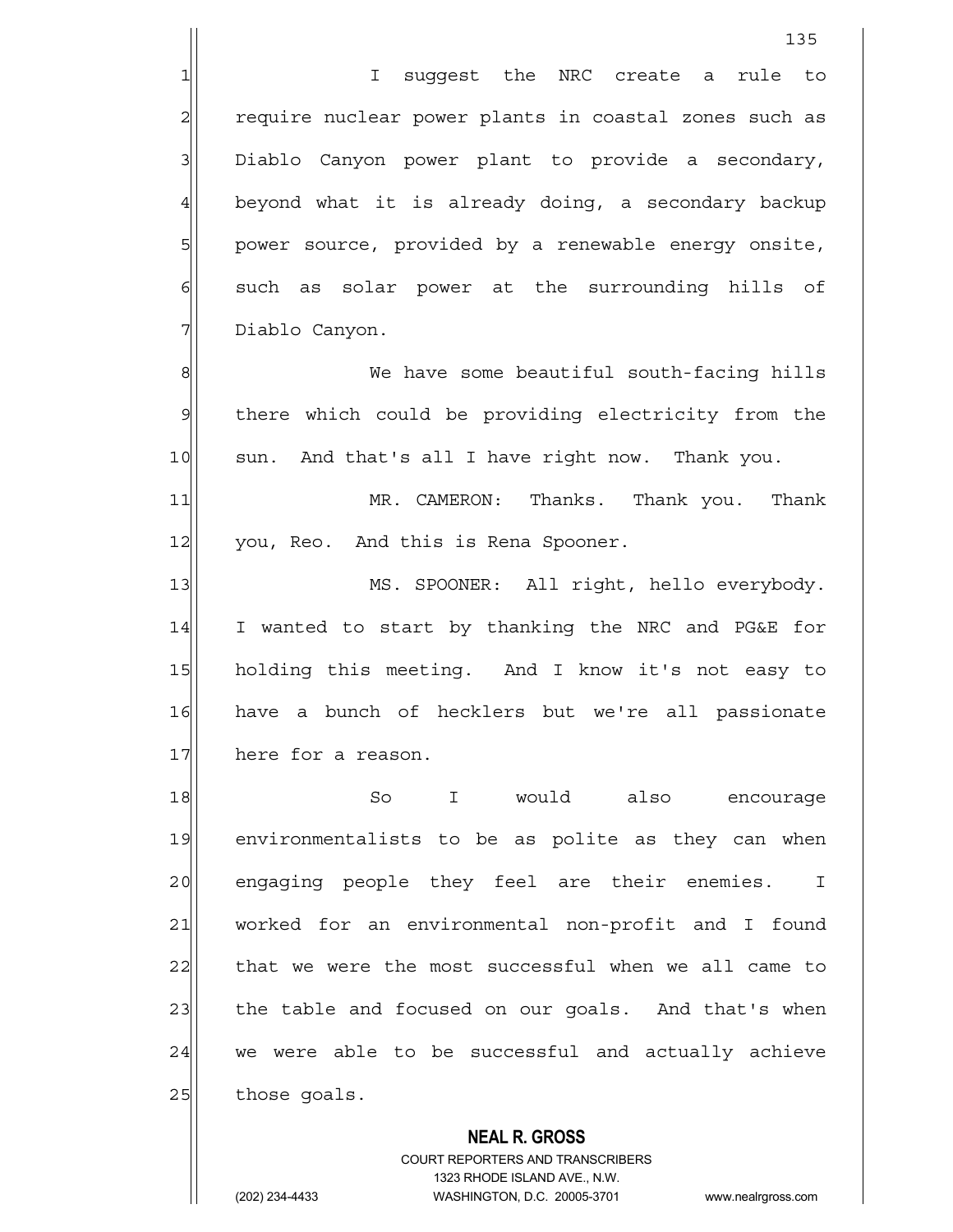1 1 So I would also invite-- like to invite 2 | people who do not like having Diablo nuclear power 3 || plant in their backyards to, on a regular basis, 4 visualize it being decommissioned. Think about the 5 | positive. What do you want to happen, not what do 6 | you hope never happens.

7 The Mand then, to the NRC, I would like to 8 specifically recommend, and this has to do with the  $9$  rulemaking, that in light of the fact that nuclear 10 energy is the most dangerous substance known to man 11 in the universe, that they should require that 12 nuclear waste be handled and stored using these 13 absolute safest methods available no matter what, not  $14$  the method that their cost benefit/risk analysis 15 Shows to be the best, but the safest no matter what. 16 That just makes the most sense to me.

17 I also, let's see, in reference to their 18 Proposed Rule on this little paper here I, let's see, 19 my other recommendation to the NRC is to require that 20 all spent fuel rods be transferred to dry casks as 21 soon as possible, way sooner than 60 years after the 22 | nuclear power plant is decommissioned.

23 also recommend that they discontinue  $24$  the authorization of the use of pools out in the open 25 | for long-term storage or temporary storage as soon as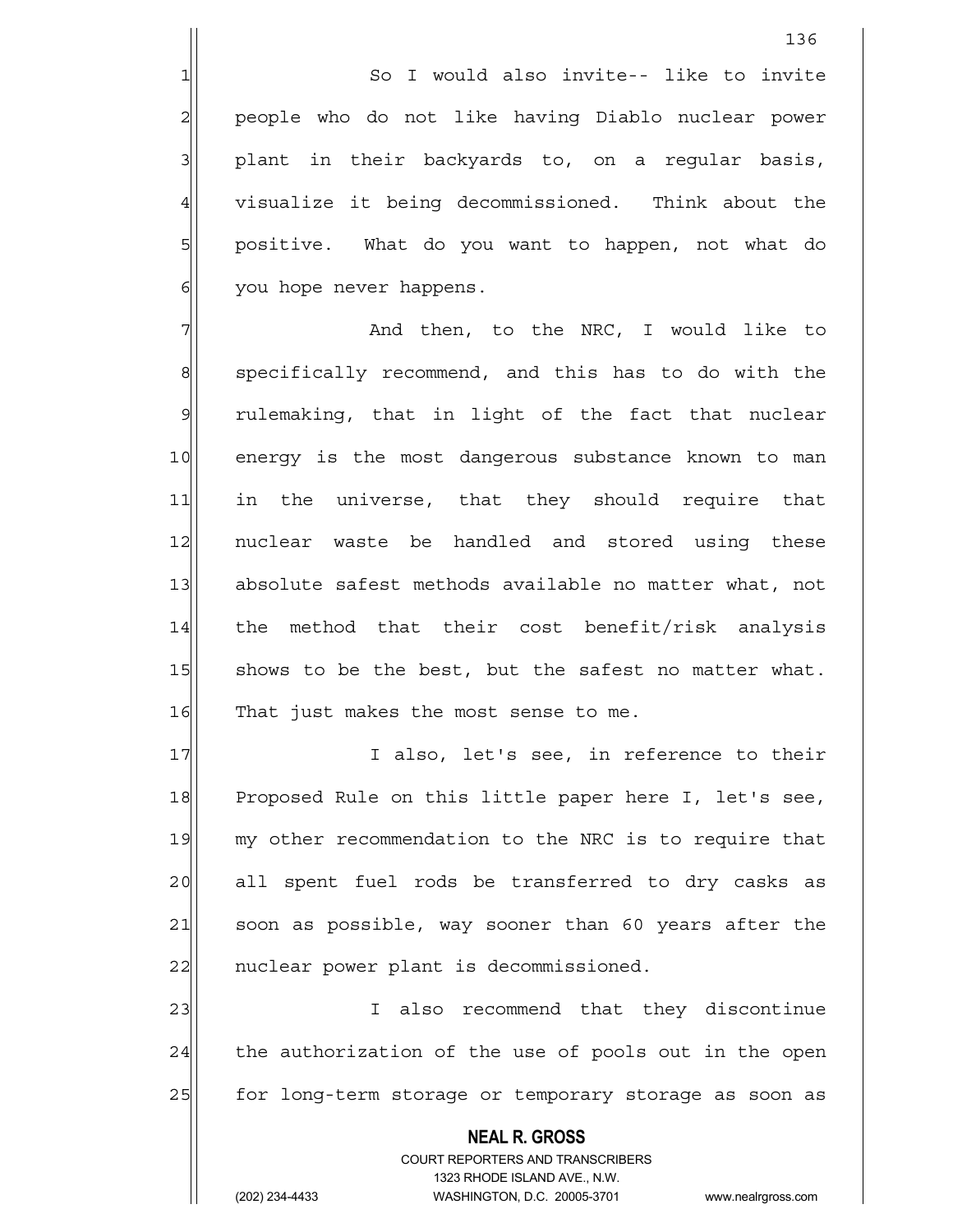1 possible. And, oh, I also recommend that Diablo 2 | nuclear power plant not be allowed to apply for re-3 3 licensing unless they have a permanent offsite 4 storage solution. And I actually, thank you, I don't 5 5 5 5 think they should re-license Diablo, period, but  $6$  that's just my opinion. I think that it makes the  $7$  most sense that they should have a plan for that.

137

 $\left\vert 8\right\vert$  and I would hope that all of us,  $9$  including the NRC, would have the ability to put 10 pressure on the Federal government to follow through 11 | with their permanent storage facility plans for all 12 | nuclear waste. I talked with the NRC representatives 13 out in the hallway and learned a lot from them so I 14 would encourage you to also engage them in 15 conversation. 16 MR. CAMERON: Thank you. 17 and I'm --

18 MR. CAMERON: Could you wrap-up for us? 19 MS. SPOONER: Yes, I will wrap up here in  $20$  just a minute, actually less than a minute.

21 MR. CAMERON: Less than a minute. 22 MS. SPOONER: Oh, this is really 23 | important. Because an accident could affect the 24 entire Pacific Rim I recommend that the NRC invite 25 | the entire Pacific Rim, and I'm dead serious. I know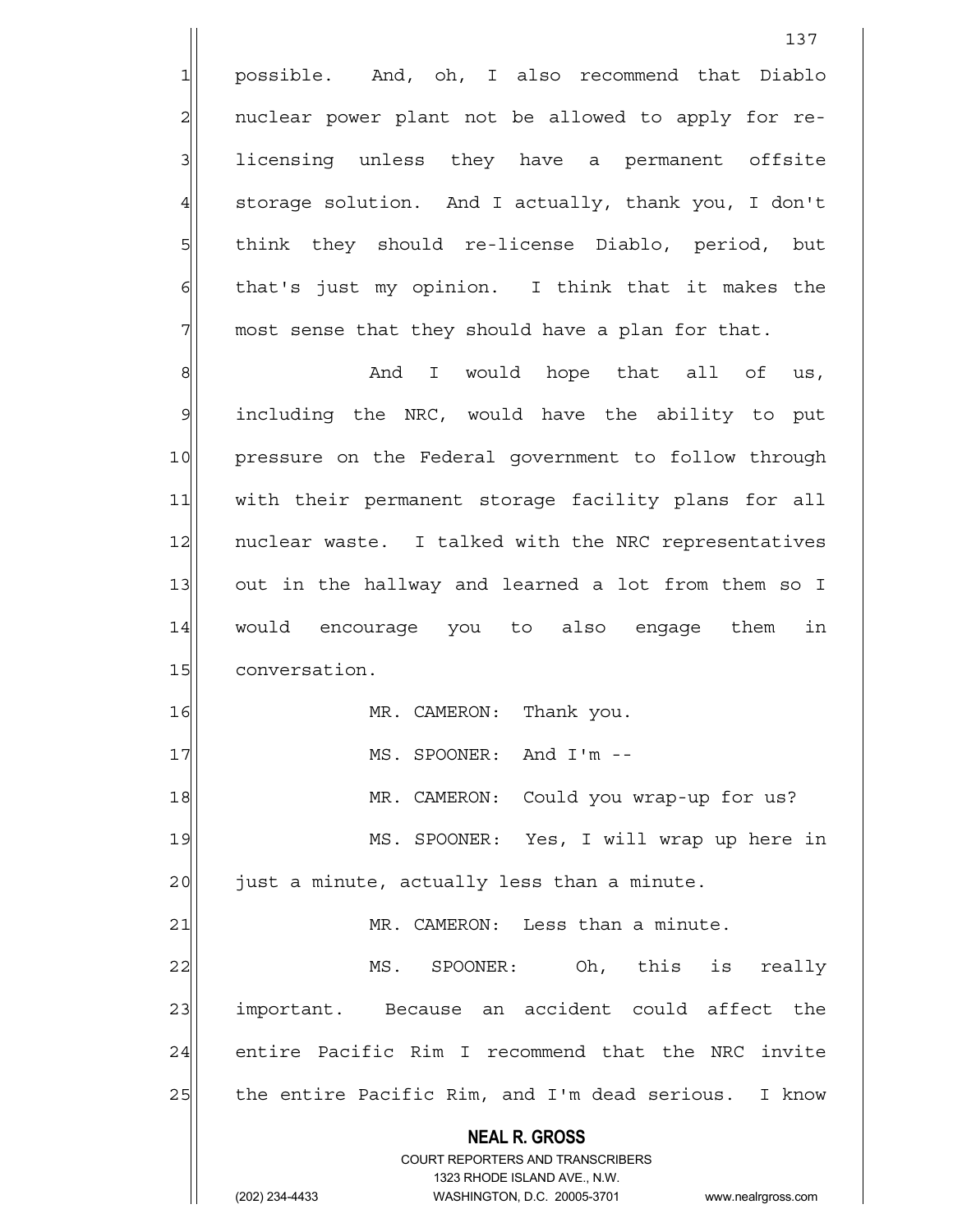**NEAL R. GROSS** COURT REPORTERS AND TRANSCRIBERS 1323 RHODE ISLAND AVE., N.W. (202) 234-4433 WASHINGTON, D.C. 20005-3701 www.nealrgross.com 138 1 it sounds silly, but to engage in this dialogue as 2 well whenever you have this type of review because it 3 3 really does affect them. 4 What happened in Japan is going to affect  $5$  us. And so they never asked us if we wanted, you  $6$  know, that thing over there. So yes. 7 MR. CAMERON: And --8 MS. SPOONER: And I had one more comment 9 because I live in Los Osos. They've had a moratorium 10 on building more toilets, in other words, having more 11 poop, because they don't have a sewer. And I think 12 there should be a moratorium on nuclear, which is way  $13$  worse --14 MR. CAMERON: Okay. 15 | MS. SPOONER: -- than poop. 16 MR. CAMERON: Thank you. Thank you, 17 Rena. Thank you very much. Anita Henry and then 18 Marion Mellow, Bruce Campbell. This is Anita. 19 MS. HENRY: This is Anita Henry, and I 20 live in San Luis Obispo. And I really agree with a 21 | lot of what Patrick and a lot of other people had to 22 say tonight. 23 and I controller in the heart of the most in the monoment of the monomene in the monomene in the 1  $24$  appreciate that the NRC has called this meeting.  $25$  They have to call this meeting. I'm actually really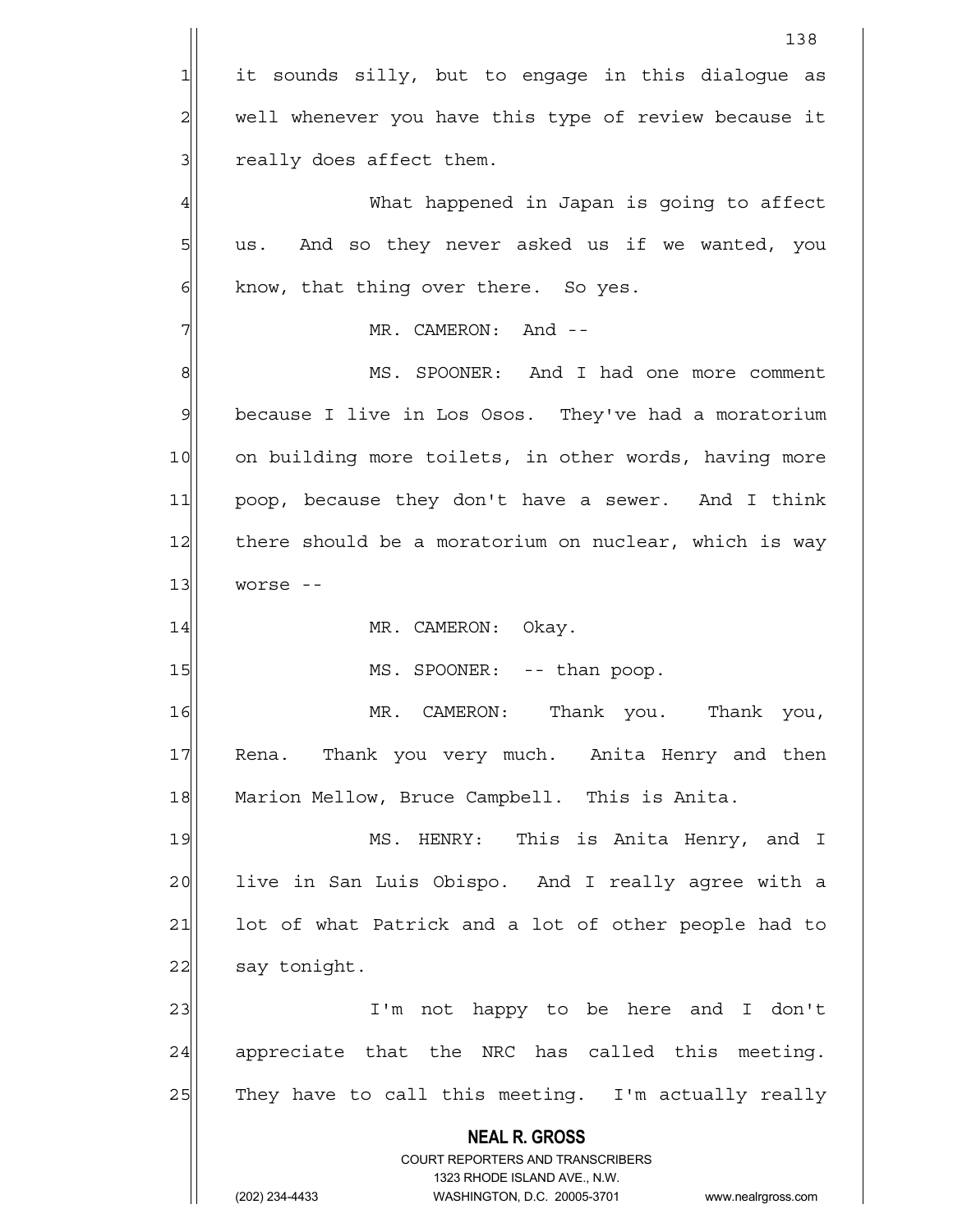1 disturbed that 34 years after the first NRC meeting I 2 went to we're still discussing the exact same unmet 3 | safety needs. It's exactly the same. The same 4 promises were made that, oh, by the time we run out  $5$  of room we will have come up with a way to store it.

6 Now we're being asked, once again, oh, in  $7$  60 years we'll have come up with a way to store it.  $8$  I'm not buying it. I don't have any confidence. I 9 have no confidence in that. I have no confidence in 10 the availability of mine storage 60 years after plant 11 closure. I have no confidence in dry cask storage 12 because you're not doing it.

13 You can make all the requlations you 14 want. If you don't enforce them they're meaningless. 15 My mom taught me that when I was a toddler. She 16 counted to three and whacked me. She didn't abuse 17 me, but I knew there was a consequence.

18 I live off Johnson. Everybody speeds 19 down Johnson except for when? Except for when the 20 cop is there. Otherwise they're doing whatever they 21 want. And to think that we can monitor this for time 22 immemorial is insane. I think it's a flawed GEIS.

23 | I'm very concerned about a generic 24 approach with no chance to revisit at individual site 25 re-licensing hearings. That makes no sense

 **NEAL R. GROSS**

 COURT REPORTERS AND TRANSCRIBERS 1323 RHODE ISLAND AVE., N.W.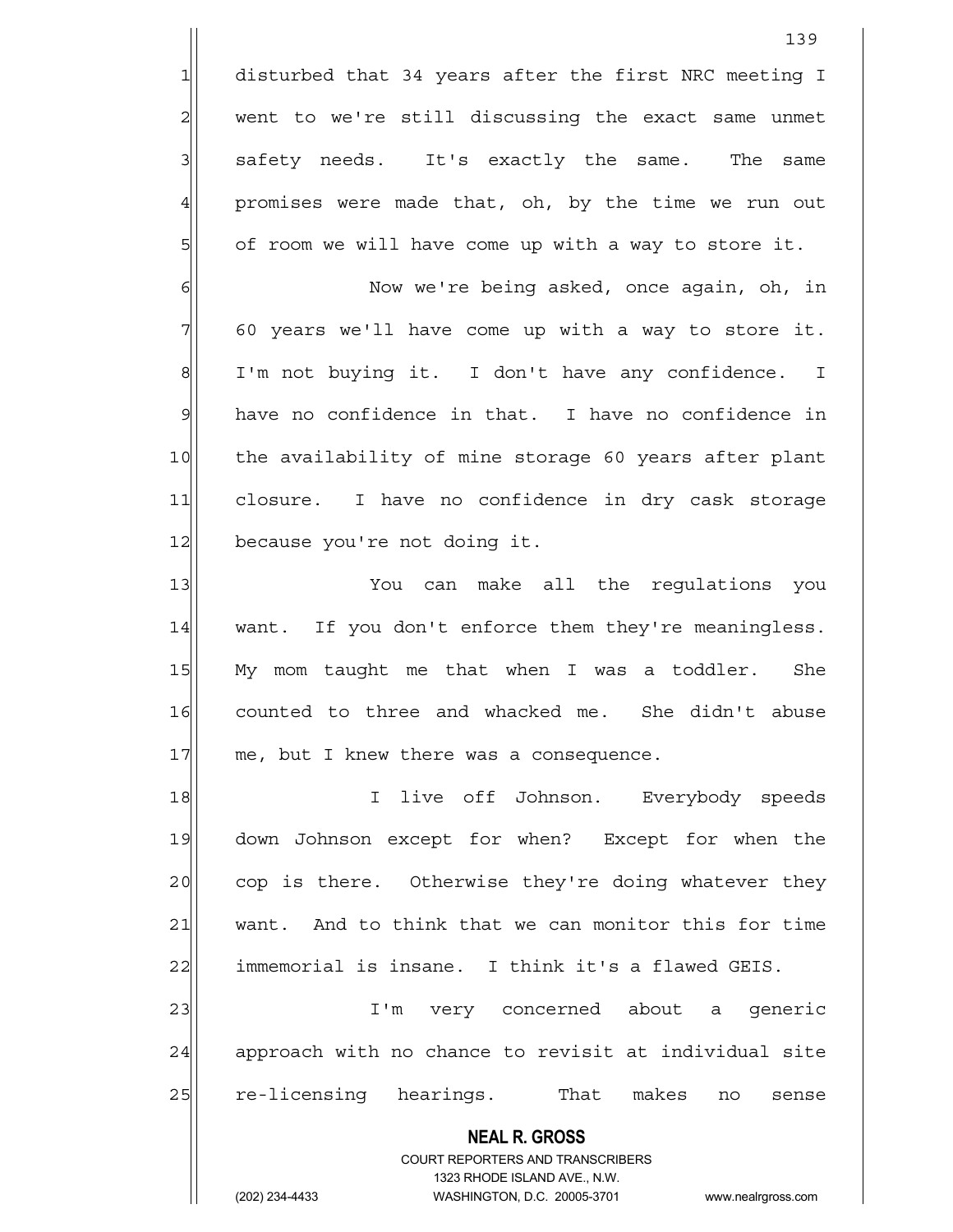1 whatsoever. None.

2 and in that made sense then I would get to  $3$  just have my business wherever I wanted it in San 4 Luis, because there was one business they said was 5 | okay, so it must be okay for me to do it at my house. 6 It's okay if they do it over there. It doesn't make 7 Sense for anyone. Why would it make sense for a 8 | nuclear power plant?

9 I also agree that there should be no--10 they shouldn't be able to apply for re-licensing 11 | without the storage issue being addressed. We all 12 know it can't be addressed. That's why they're 13 allowed to reapply. And the burden in our community 14 isn't the lack of a Federal repository. The burden 15 on our community is the continued creation of nuclear 16 waste.

17 We keep doing it and we don't have to. 18 When I was arrested 34 years ago for protesting, I'm 19 almost 60 now, I was 25 years old when I was 20 arrested. They asked me why I did it. Three 21 reasons. We don't need nuclear power, it's not cost- $22$  effective, there's nowhere to put the waste.

23 | Trepeat, we don't need nuclear power, 24 it's not cost-effective, not without the nuclear 25 | welfare program that we have going in our country.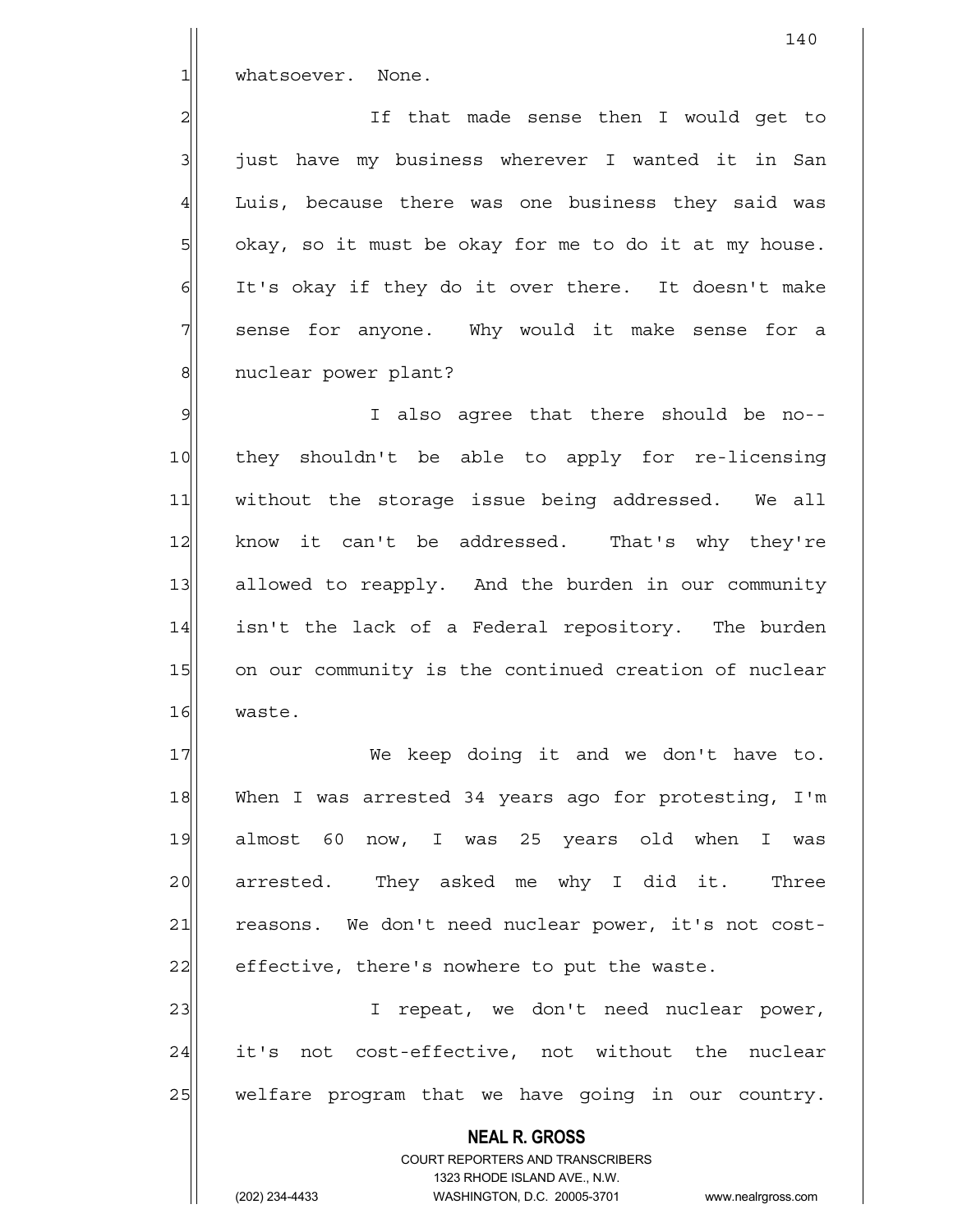**NEAL R. GROSS** COURT REPORTERS AND TRANSCRIBERS 1323 RHODE ISLAND AVE., N.W. 141 1 The taxpayers pay for most of it and will continue 2 | thanks to the Price Anderson Act that limits 3| corporate liability to \$12.5 billion. Fukushima's 4 already up to hundreds of billions of dollars. 5 | That's not going to change. 6 6 And I'm going to wrap this up here but I 7 Wanted to, I need to dispel the big lie. We do have 8 choices. We do have options. But the idea that our 9 choice is between climate change, global warming, or 10 | nuclear power, that's the big lie. We have had no 11 Federal program for alternative energy and for 12 renewables. 13 And our own renewable energy lab states 14 that, this is our government, our research --15 MR. CAMERON: Okay, I'm going to have to 16 ask you to wrap-up. 17 MS. HENRY: This is my last thing here. 18 Renewable electricity generation from technologies 19 that are commercially available today, in combination 20 with more flexible electric system, is more than 21 adequate to supply 80 percent of total U.S. 22 electricity generation by 2050. 23 and can --24 MS. HENRY: While meeting electricity  $25$  demand  $-$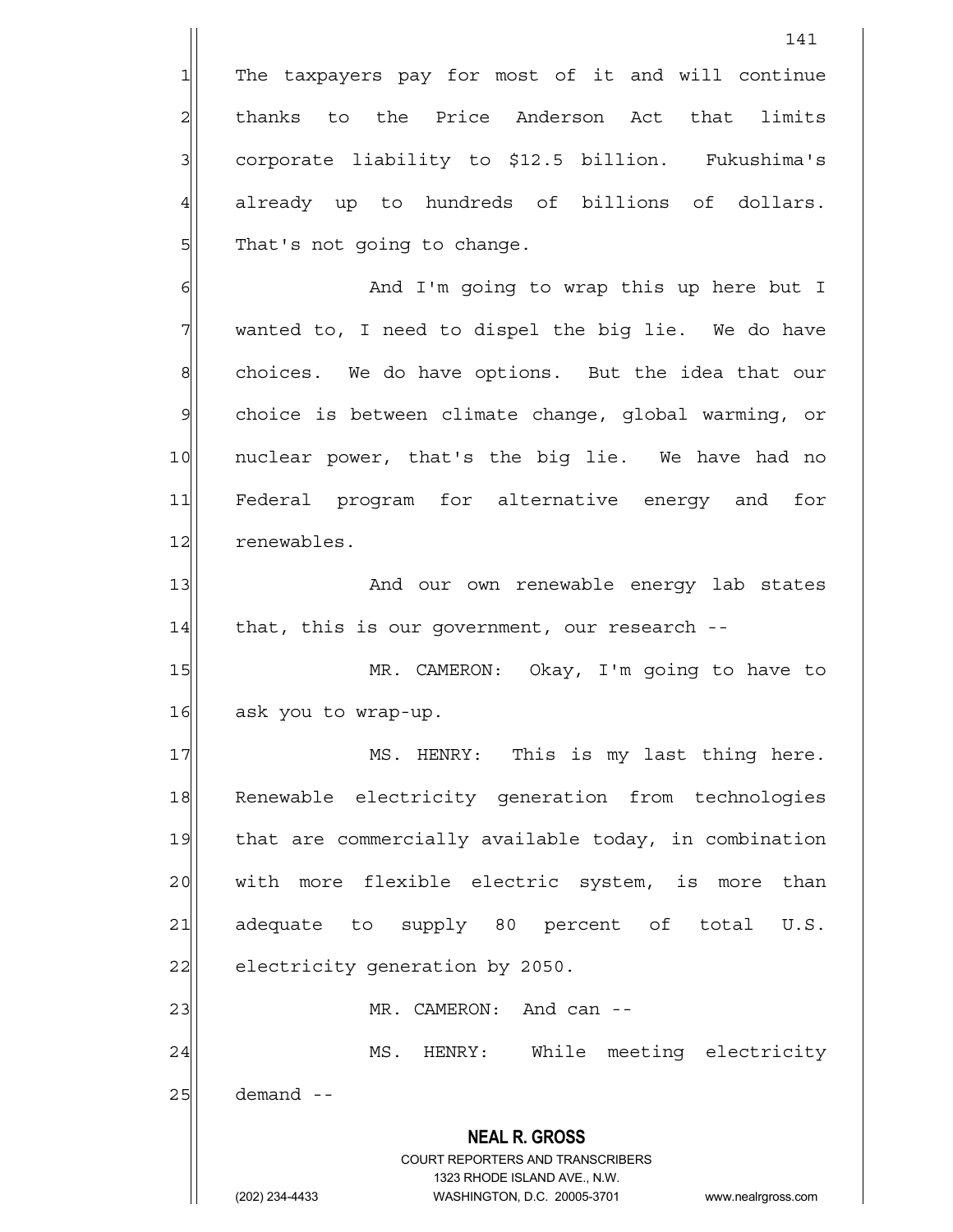**NEAL R. GROSS** COURT REPORTERS AND TRANSCRIBERS 1323 RHODE ISLAND AVE., N.W. (202) 234-4433 WASHINGTON, D.C. 20005-3701 www.nealrgross.com 142 1 MR. CAMERON: Okay, thank you. Thank you 2 very much. 3 MS. HENRY: -- on an hourly basis in 4 every region in the country. That's 34 years from  $5$  now. 6 MR. CAMERON: Okay, thank you. Marion? 7 Marion Mellow? And then Bruce. Marion first. And 8 then Joan Carter, Greg Mihilla, and Archie McLaren. 9 MS. MELLOW: Thank you very much staff, 10 ladies and gentlemen. The Diablo Canyon nuclear 11 power plant was built before the truth was known 12 about the many earthquake faults that are beneath and 13 near the plant. 14 With the truth known, that plant would 15 never have been built then, and it would not be 16 allowed to be built today. Given the known facts, to 17 even consider extending Diablo's operating license 18 defies all common sense. 19 It will be a complete disregard of public 20 safety if the NRC allows the continued production and 21 onsite storage of highly radioactive nuclear waste in 22 a seismically active location which jeopardizes the 23 life, the health, and the property of every one of us 24 who lives here. 25 I hope that we can have confidence the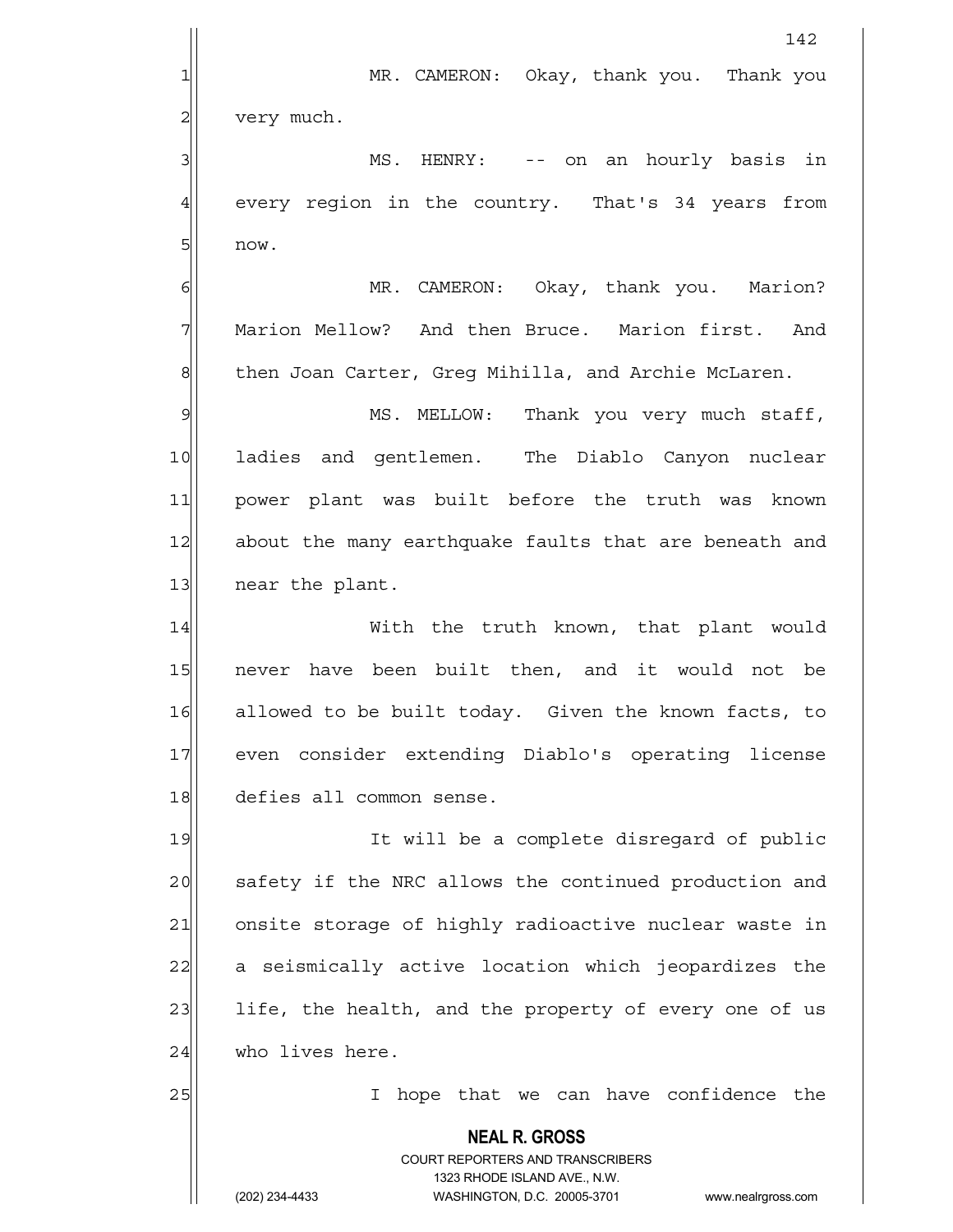5 | plant is in an unsafe location. Shut it down before  $6$  it's too late. Thank you.

7 MR. CAMERON: Thanks, Marian. Thank you. 8 And Bruce Campbell's joining us and we'll see if Joan 9 Carter is here.

10 Mr. CAMPBELL: Good evening all. It is a 11 pretty strange echo. So I agree with the two or 12 three speakers talking about the generic issue. You 13 know as well as I do that many U.S. nuclear power 14 facilities are very unique. These are not cookie 15 cutter facilities. Thus, you need specific site 16 analysis for each nuclear power facility.

17 You should withdraw the Draft Generic EIS 18 immediately. But due to this generic situation I 19 don't think it makes sense to even do a revision. 20 But anyway, it should be withdrawn and if a revision 21 is done I hope that these are two of the alternatives 22 considered. One is analyze an alternative which 23 halts the generation of additional radioactive waste 24 from U.S. commercial nuclear power facilities.

25 | Another analyzed alternative should be a

 **NEAL R. GROSS** COURT REPORTERS AND TRANSCRIBERS

1323 RHODE ISLAND AVE., N.W.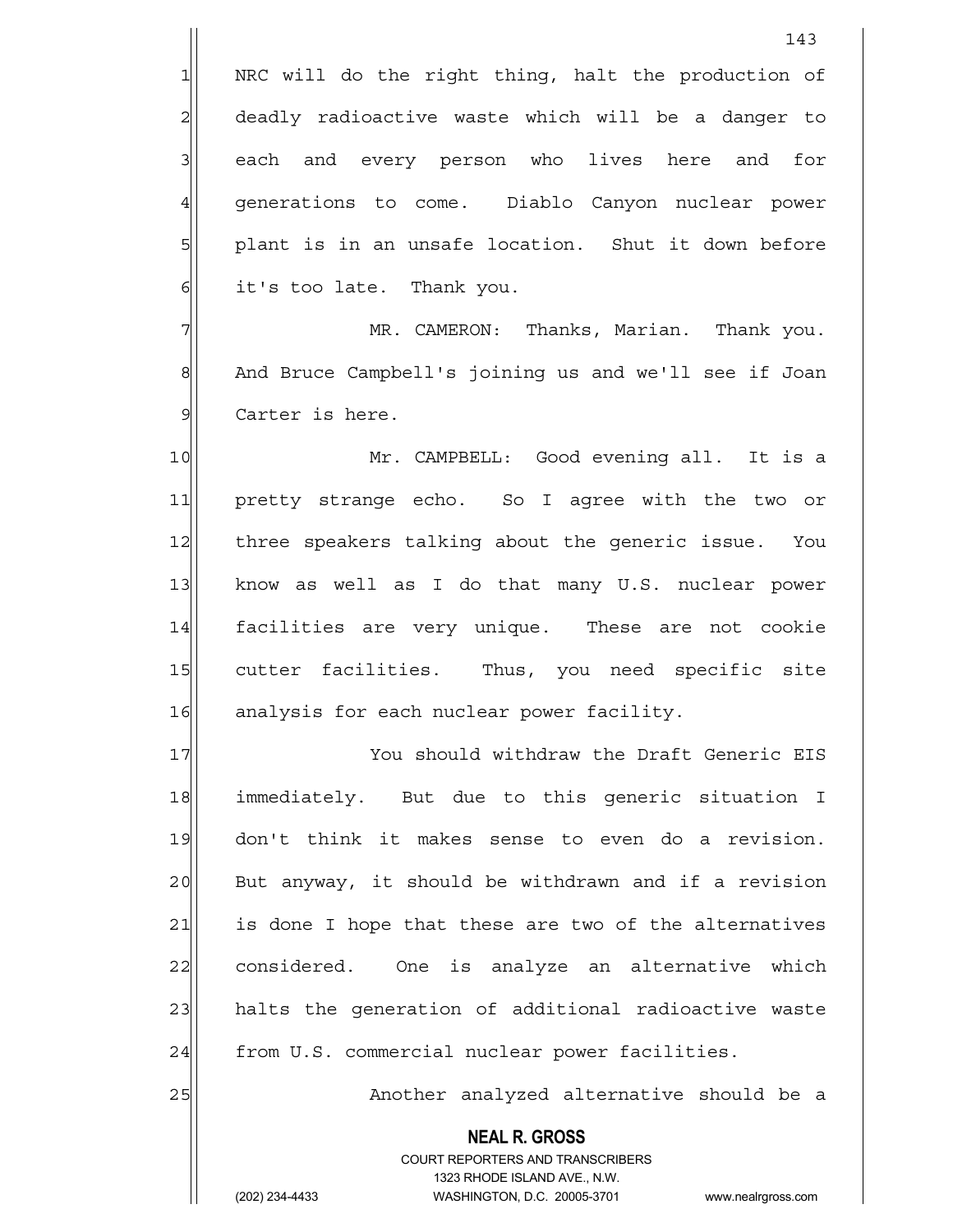1 phase-out of nuclear reactors beginning with the west 2| coast reactors along the Pacific Rim of Fire, while 3 | also including Vermont Yankee and other GE Mark I 4 reactors, plus Salem, New Jersey and Indian Point, 5 | New York. And then move on to shut more reactors 6 down.

7 | XIso, I went to a recent forum on 8 8 8 8 radioactive waste and likely changed my mind about 9 | the need for a geologic repository, as compared to 10 any other way to deal with the rad waste. However, 11 making--- no more radioactive waste should be made 12 before they establish the geologic repository. And 13 obviously Yucca Mountain isn't the proper spot, 14 because it's in an active volcanic area and had, I 15 think it was a 5.6 quake on the Ghost Dance faults in 16 the last 10 or 15 years.

17 I've heard that there might be a need for 18 two geologic repositories due to the huge increase in 19 the burning of high-burnup fuel. I thought it was 20 disingenuous that Daryl at PG&E Diablo was talking 21 about construction to be able to store 138 casks  $22$  rather than 38, but he didn't even go into the 23 difference between the more traditional spent fuel  $24$  and the spent fuel from high burnup fuel.

25 | So also I've heard, though I'm for fairly

 **NEAL R. GROSS** COURT REPORTERS AND TRANSCRIBERS 1323 RHODE ISLAND AVE., N.W. (202) 234-4433 WASHINGTON, D.C. 20005-3701 www.nealrgross.com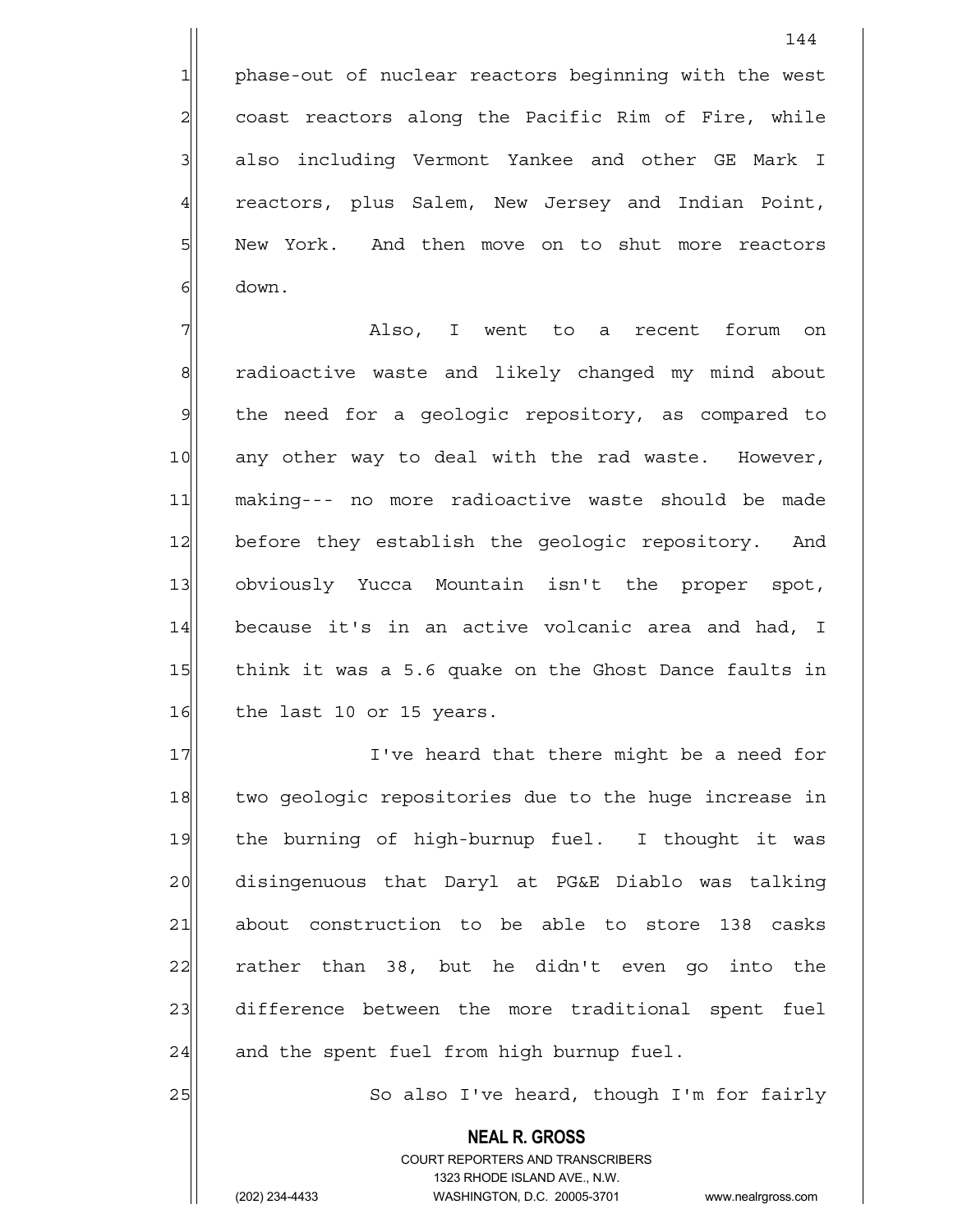**NEAL R. GROSS** COURT REPORTERS AND TRANSCRIBERS 1323 RHODE ISLAND AVE., N.W. (202) 234-4433 WASHINGTON, D.C. 20005-3701 www.nealrgross.com 145 1 rapid transfer when safe, to dry casks from cooling 2 ponds; however, I also-- I saw-- got an email that  $3$  said 26 technical data gaps for dry cask storage.  $4$  And a DOE website stated there are 94 technical data 5 | gaps in dry cask storage. 6 | Anyway, try to make dry cask storage  $7$  safer and anyway the  $-$ 8 MR. CAMERON: Bruce, I'm going to have to 9 ask you to finish up, okay? 10 MR. CAMPBELL: -- withdraw the generic 11 beast. 12 MR. CAMERON: Okay. 13 MR. CAMPBELL: And then also, obviously, 14 facilities are unique as far as seismicity. A 15 tornado hits a uranium enrichment facility in 16 Paducah, Kentucky in the last few days and then 17 there's flooding along the Missouri River. 18 MR. CAMERON: Okay, thank you. Thank 19 you, Bruce. 20 | MR. CAMPBELL: Unique --21 MR. CAMERON: Thank you very much. Joan? 22 Joan Carter? How about Greg? Greg Mihilla? Or 23 | Archie, Archie McLaren from, Archie McLaren? How 24 about David Nelson? There's David. And maybe 25 Patricia Miller? Andrew Christie and Pat Renshaw?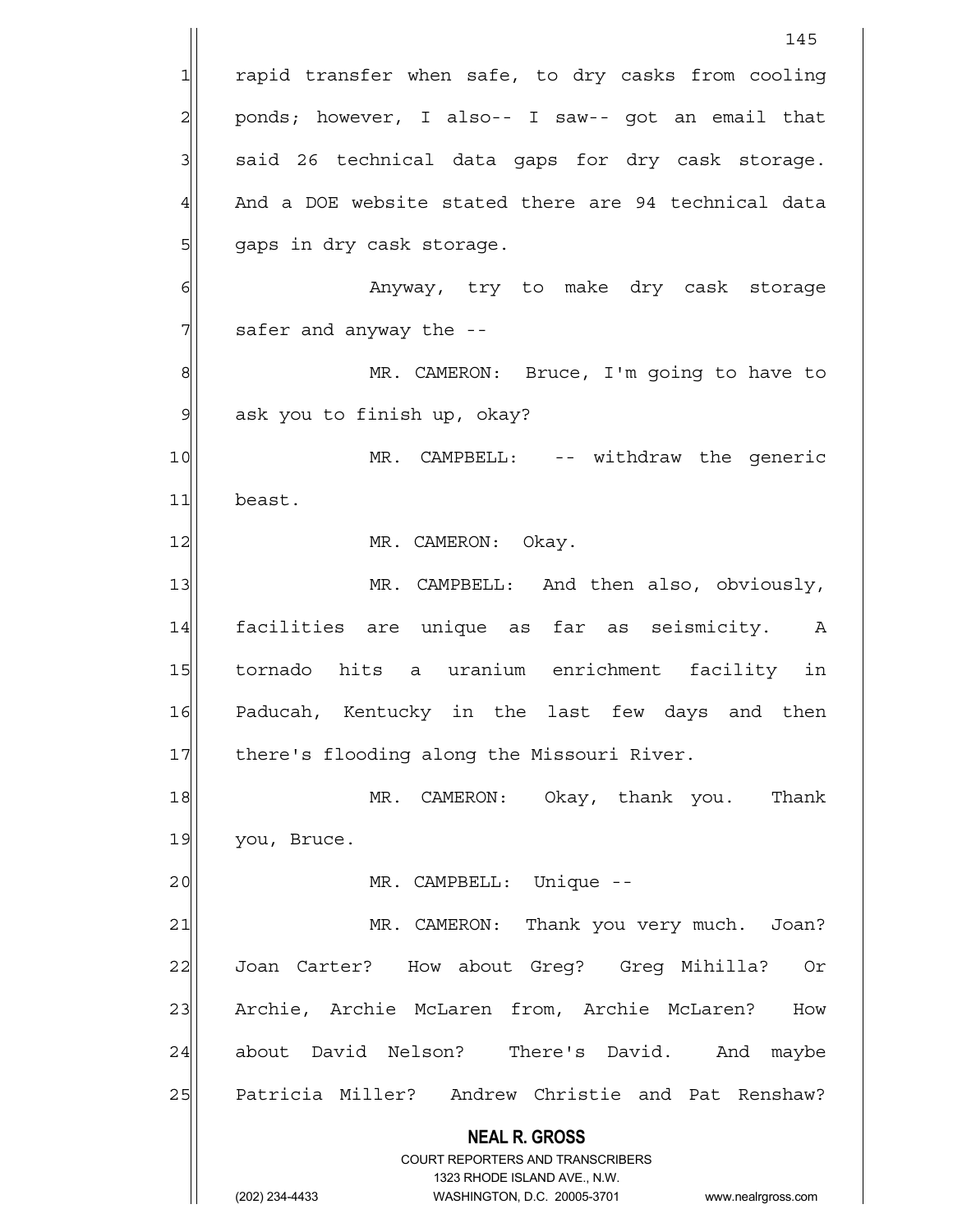$1$  That's all we have. All right.

2 | MR. NELSON: Good evening. My name is 3 David Nelson. Let me first say that I'd like to see  $4$  a rule immediately putting all the spent fuel, at 5 | least, in the concrete cylinders.

6 | A Generic Environmental Impact Statement. 7 I've been going through these things for a lot of 8 years but this is a new low. This is ridiculous.  $9$  We've got to stop what we're doing.

10 I moved here in 1979. And I was honored 11 to go to some protests over at Diablo Canyon, voicing 12 my disapproval of what was going on back then. Yet, 13 and you've heard it before, other people have stood 14 here saying the same thing.

15 IS We asked backed then, and I was here. I 16 talked to the NRC back then and I said well, what are 17 you going to do with the waste. Oh, we're going to 18 take care of the waste. We're talking about, I mean, 19 this is half my lifetime ago and we still have 20 | nothing for the waste. We keep making the waste.

21 We keep hearing-- now we have PG&E saying 22 it's the government's fault, because my lobbyists 23 made them write these rules that turned everything 24 | upside down. I feel like I live in a parallel 25 universe.

> **NEAL R. GROSS** COURT REPORTERS AND TRANSCRIBERS 1323 RHODE ISLAND AVE., N.W. (202) 234-4433 WASHINGTON, D.C. 20005-3701 www.nealrgross.com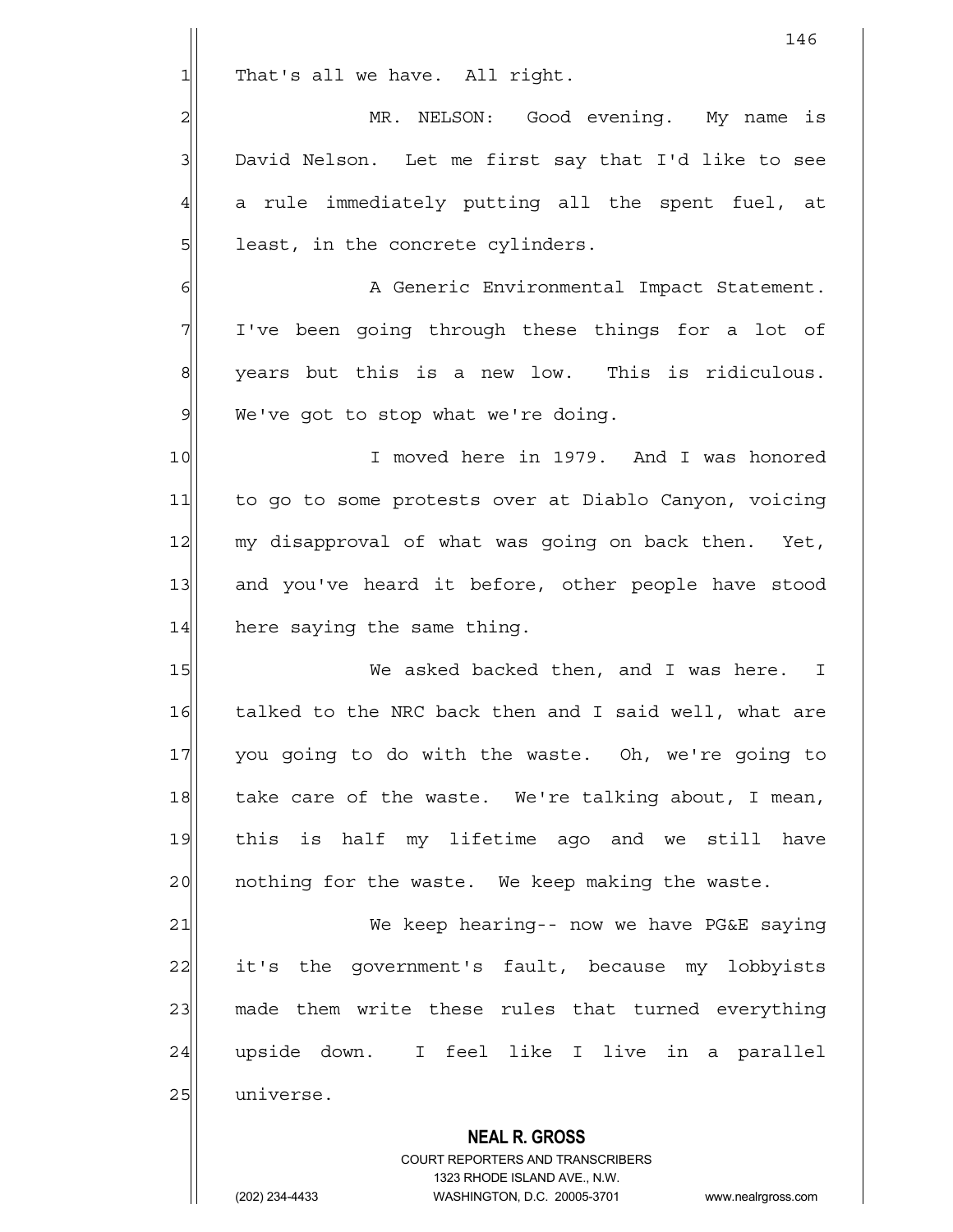1 1 The people that are in here telling you  $2$  that, still telling me, that it's safe and clean,  $3$  what do, who do they think they're talking to? I 4 mean, we've been around for decades, using simple 5| logic, saying what are you going to do with the 6 | waste. 250,000 years. We can't read hieroglyphics 7 1 in Egypt and that's only a couple thousand years ago.

8 8 This is insane, that's all it is. It's 9 money-driven insanity and the Indians used to say 10 that if you take more or you destroy your environment 11 that you're insane. And they used to deal with 12 people. We don't deal with them. We're making them 13 heroes. We're giving them big paychecks. They get 14 paychecks of \$100,000 and over because, let's see, 15 oh, I know, because our government gives PG&E a bonus 16 to manage all of this for us. They're doing us a big 17 favor.

18 Well, the favor, the rule that I'd also 19 like to see is that they have to carry an insurance 20 policy so that everything I've worked for over in 21 Morro Bay, when you screw up this place, somebody 22 compensates me for it, because they're not going to. 23 We know that. I mean, look at Fukushima. They're  $24$  giving people \$20,000 for the land that they've been 25 on for nine and ten generations.

> **NEAL R. GROSS** COURT REPORTERS AND TRANSCRIBERS 1323 RHODE ISLAND AVE., N.W. (202) 234-4433 WASHINGTON, D.C. 20005-3701 www.nealrgross.com